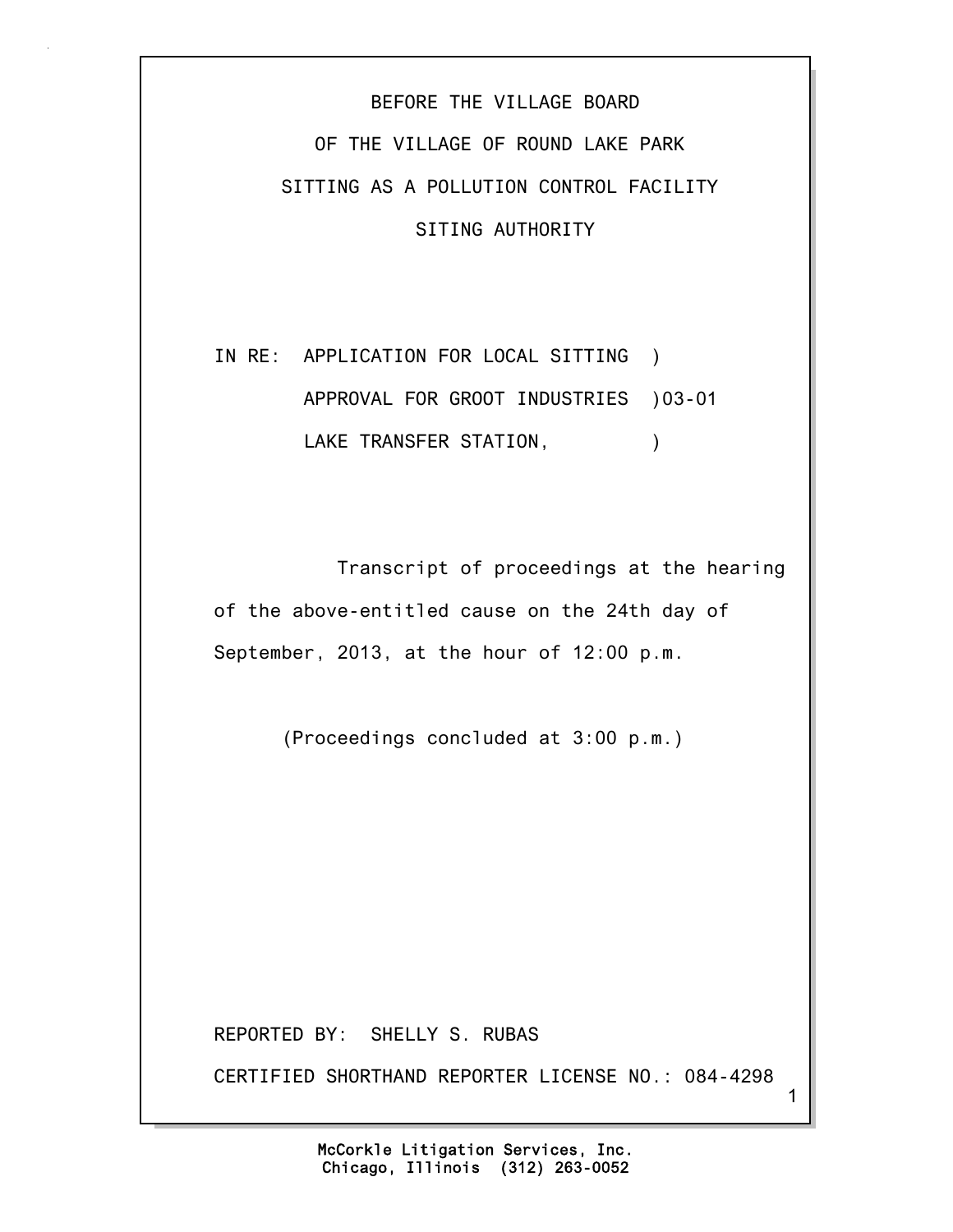2 1 APPEARANCES: 2 3 SCHIROTT, LUETKEHANS & GARNER, LLC MR. PHILLIP A. LUETKEHANS 4 The Hearing Officer; 5 MUELLER, ANDERSON & ASSOCIATES MR. CHARLES F. HELSTEN 6 MR. GEORGE MUELLER On behalf of Groot Industries; 7 THE LAW OFFICES OF RUDOLPH F. MAGNA 8 MR. PETER S. KARLOVICS On behalf of Board of Trustees of the 9 Village of Round Lake Park; 10 THE SECHEN LAW GROUP, P.C. MR. GLENN C. SECHEN 11 On behalf of Village of Round Lake Park; 12 TRESSLER, LLP. MR. STEPHEN T. GROSSMARK 13 On behalf of Village of Round Lake; 14 JEEP & BLAZER, L.L.C. MR. MICHAEL S. BLAZER 15 On behalf of Timber Creek Homes, Inc.; 16 MR. LARRY M. CLARK On behalf of The Solid Waste Agency of 17 Lake County, Illinois. 18 19 20 21 22 23 24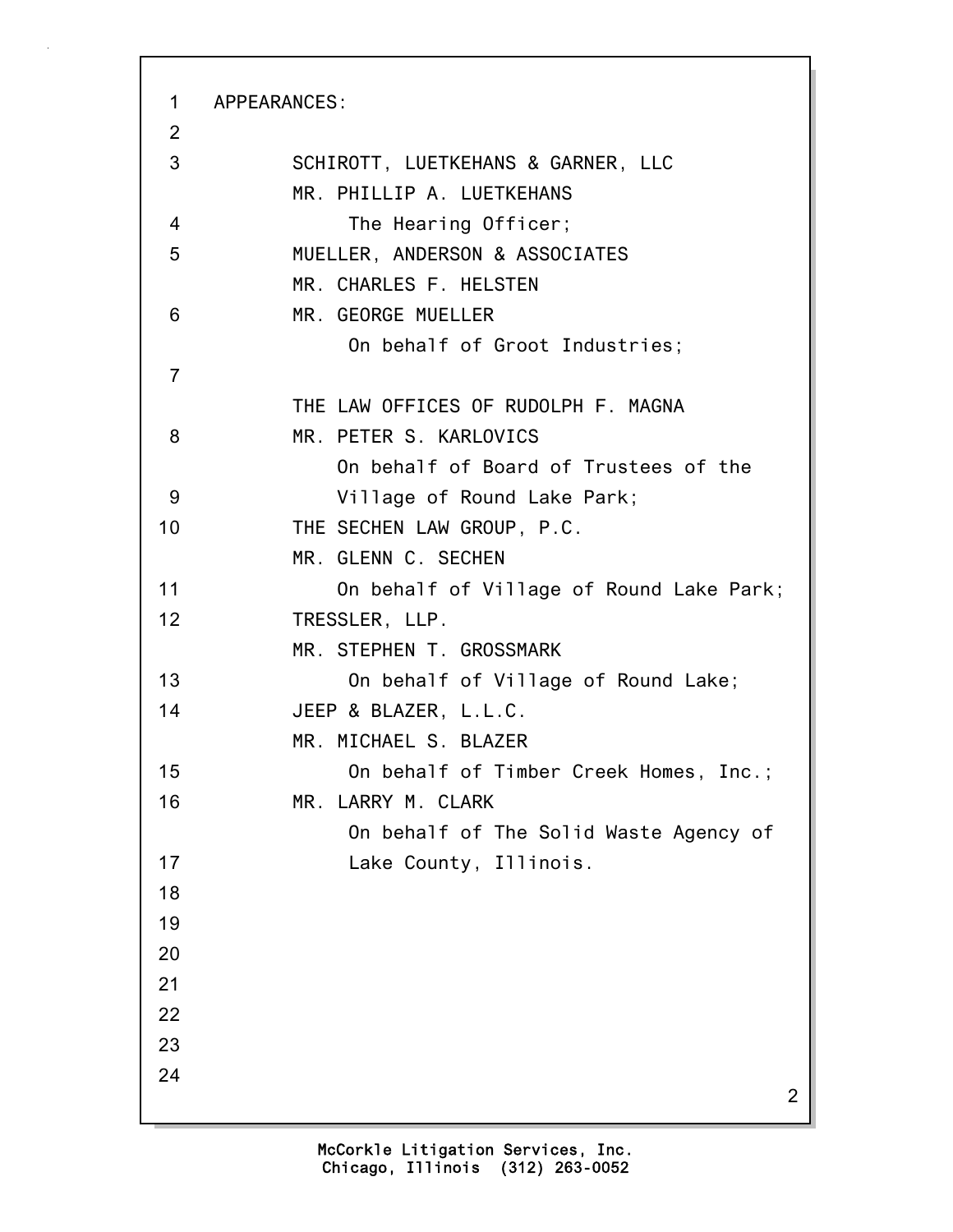3 1 I N D E X 2 WITNESS EXAMINATION 3 J. CHRISTOPHER LANNERT 4 By Mr. Helsten (Direct) 7 5 By Mr. Blazer (Cross) 52 6 By Mr. Grossmark (Cross) 96 7 By Mr. Clark 125 8 9 10 11 E X H I B I T S 12 NUMBER IDENTIFICATION 13 Applicant's Exhibit No. 14 4 102 15 5 102 16 17 (Exhibits not attached - retained by Mr. Helsten.) 18 19 20 21 22 23 24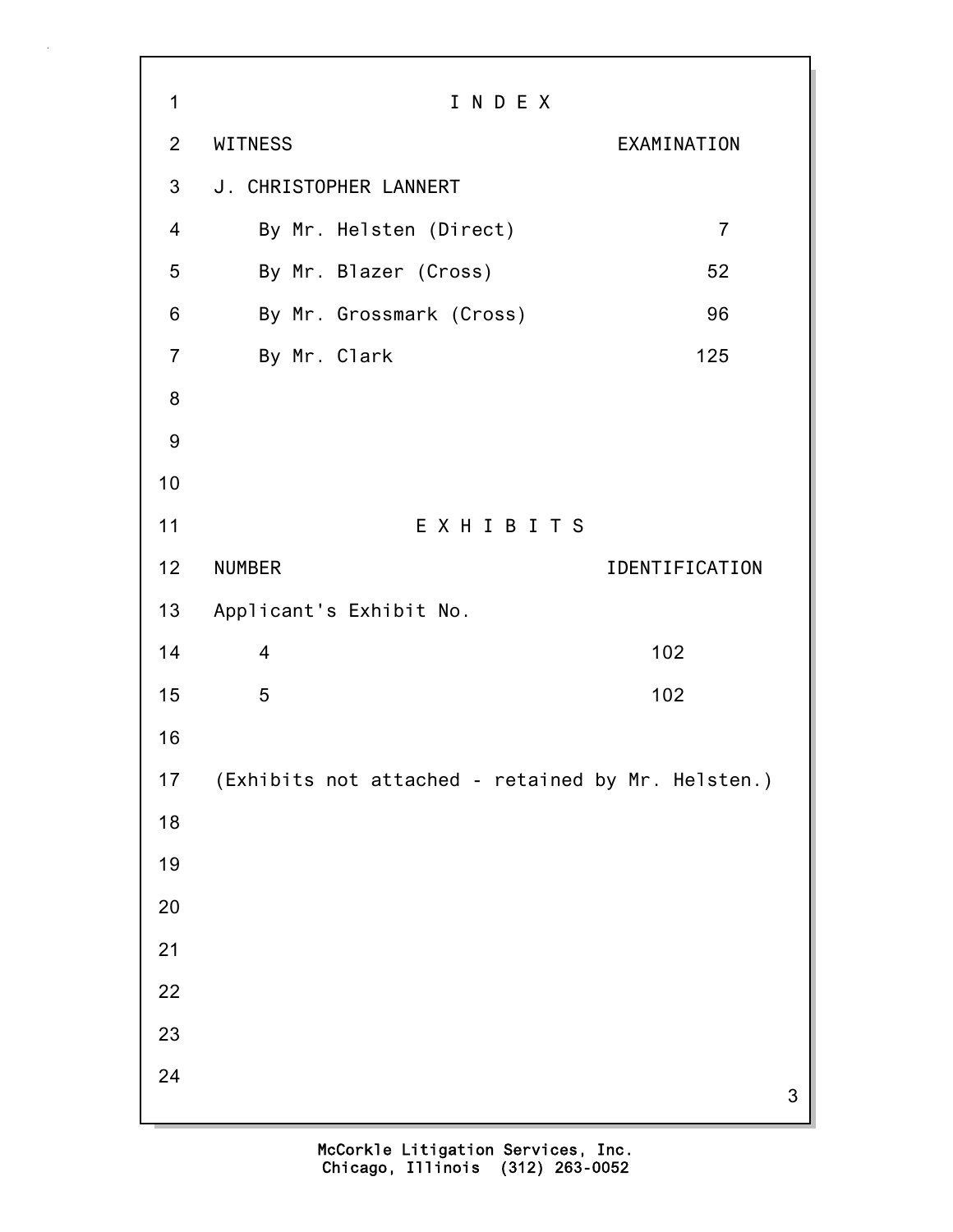4 1 THE HEARING OFFICER: Good afternoon. This is 2 the application for the local siting approval for 3 Groot Industries Lake Transfer Station before the 4 Village Board of the Village of Round Lake Park 5 sitting as pollution control facility siting 6 authority. 7 Before we start public comment, are there 8 any preliminary matters? 9 Hearing none, I think today we set up 10 comment for 12:00 noon. Anybody who wishes to make 11 public comment at this point? 12 **I** do have one preliminary matter. Before 13 we started today, Mr. Karlovics handed me an e-mail 14 from Brian Smith. You may recall that Mr. Smith 15 had questions that I asked yesterday of Mr. Moose. 16 He has three questions that, again, would go to 17 Mr. Moose. 18 My suggestion, Mr. Helsten and 19 Mr. Mueller, if it's acceptable to you, is we would 20 like the public to have the opportunity to ask as 21 much as possible, so when Mr. Moose comes back on 22 the stand, we will just ask these three questions 23 and there will not be any follow up other than from 24 me, so we are not starting a whole recross and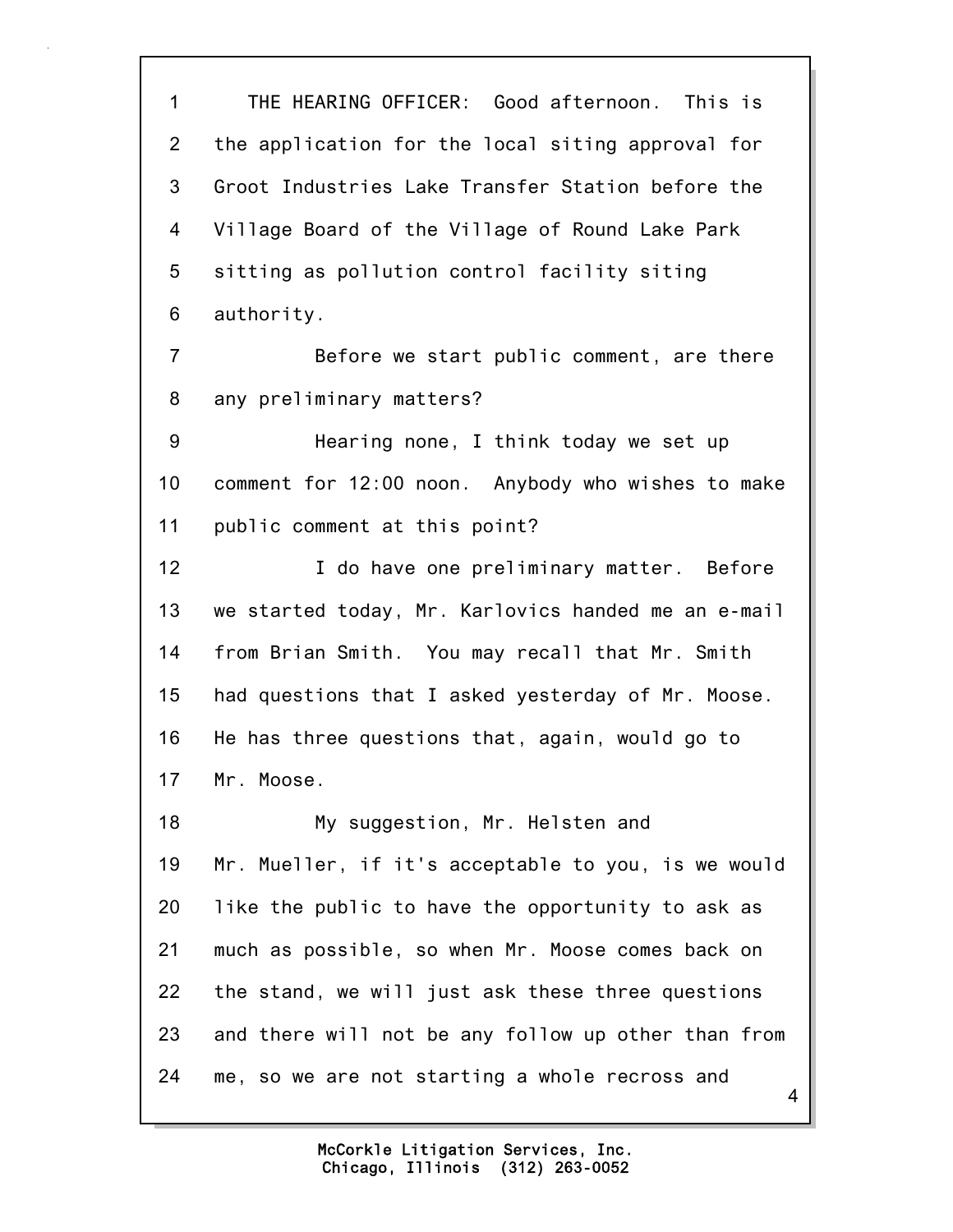5 1 those kinds of things. But I think they fairly 2 -- we will ask Mr. Moose and we can move on at that 3 point. 4 Is that okay, Mr. Helsten? 5 MR. HELSTEN: That's acceptable, Mr. Hearing 6 Officer. 7 THE HEARING OFFICER: Thank you. And if I 8 forget, someone please remind me. 9 Okay. At this point, I know there's a 10 question about schedules. I kind of thought about 11 it and maybe on one of the breaks, we will kind of 12 try to discuss that more and then put that on the 13 record. 14 The -- Mr. Karlovics has told me that we 15 have this room all day today, so hopefully we can 16 get a lot done and not be switching rooms, 17 et cetera. 18 So, Mr. Helsten, your first witness today? 19 MR. HALSTEN: Yes. We would call Christopher 20 Lannert to the stand, Mr. Hearing Officer. 21 THE HEARING OFFICER: Mr. Lannert, please step 22 up and be sworn in. 23 Mr. Helsten, do you want him here? 24 MR. HALSTEN: Whatever. It doesn't matter.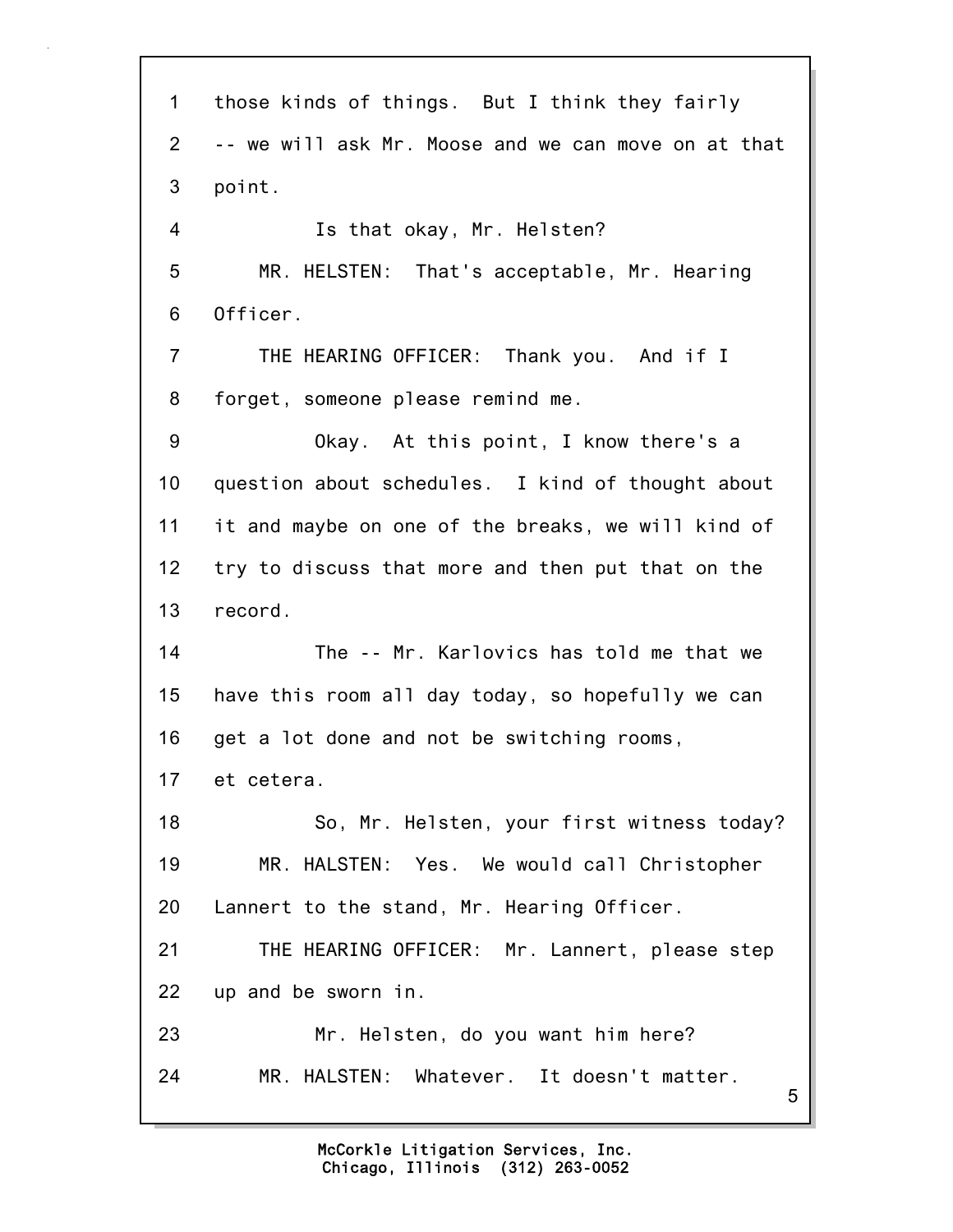| $\mathbf 1$     | Wherever is fine.                                  |
|-----------------|----------------------------------------------------|
| $\overline{2}$  | MR. KARLOVICS: Mr. Hearing Officer, one            |
| 3               | housekeeping matter.                               |
| 4               | THE HEARING OFFICER: Yes, Mr. Karlovics.           |
| 5               | MR. KARLOVICS: Will the record please reflect      |
| 6               | the presence of Trustee Bob Corretti and Trustee   |
| $\overline{7}$  | Jean McCue.                                        |
| 8               | THE HEARING OFFICER: You know what? Let's          |
| 9               | have everybody introduce themselves for the record |
| 10              | starting with Mr. Helsten's table.                 |
| 11              | MR. HALSTEN: Thank you, Mr. Hearing Officer.       |
| 12 <sub>2</sub> | At the table with me, my co-counsel, George        |
| 13              | Mueller, Mr. Devin Moose, and Mr. Marty Fallon of  |
| 14              | Shaw Environmental.                                |
| 15              | THE HEARING OFFICER: Mr. Sechen.                   |
| 16              | MR. SECHEN: I'm Glenn Sechen and I represent       |
| 17              | the Village of Round Lake Park.                    |
| 18              | THE HEARING OFFICER: Mr. Karlovics.                |
| 19              | MR. KARLOVICS: I am Peter Karlovics and I          |
| 20              | represent the Village Board of Round Lake Park.    |
| 21              | THE HEARING OFFICER: Mr. Blazer.                   |
| 22              | MR. BLAZER: Michael Blazer for Timber Creek        |
| 23              | Homes.                                             |
| 24              | THE HEARING OFFICER: Mr. Grossmark?<br>6           |
|                 |                                                    |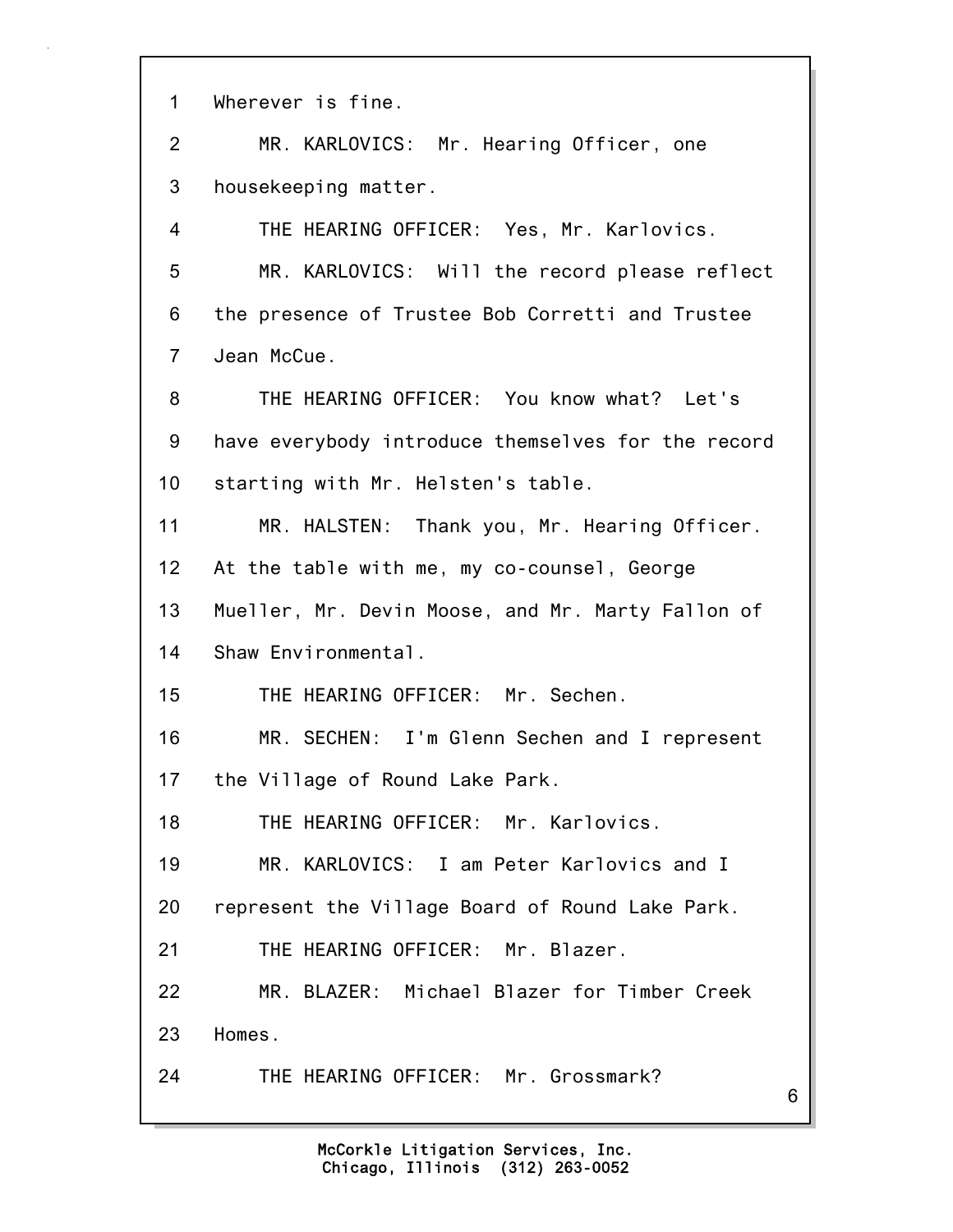7 1 MR. GROSSMARK: Stephen Grossmark, Village of 2 Round Lake. 3 THE HEARING OFFICER: Mr. Clark? 4 MR. CLARK: Larry Clark on behalf of The Solid 5 Waste Agency of Lake County. 6 THE HEARING OFFICER: Okay. Do you want to 7 swear in the witness, please. 8 (Whereupon, the witness was 9 duly sworn.) 10 THE HEARING OFFICER: Mr. Helsten, you may 11 proceed. 12 MR. HALSTEN: Okay. 13 J. CHRISTOPHER LANNERT, 14 called as a witness herein, having been first duly 15 sworn, was examined and testified as follows: 16 DIRECT EXAMINATION 17 BY MR. HALSTEN: 18 Q. Could you state your name for the record, 19 please? 20 A. Yes. My name is initial J. Christopher 21 Lannert. 22 THE HEARING OFFICER: Let's take care of that 23 before we go any farther. 24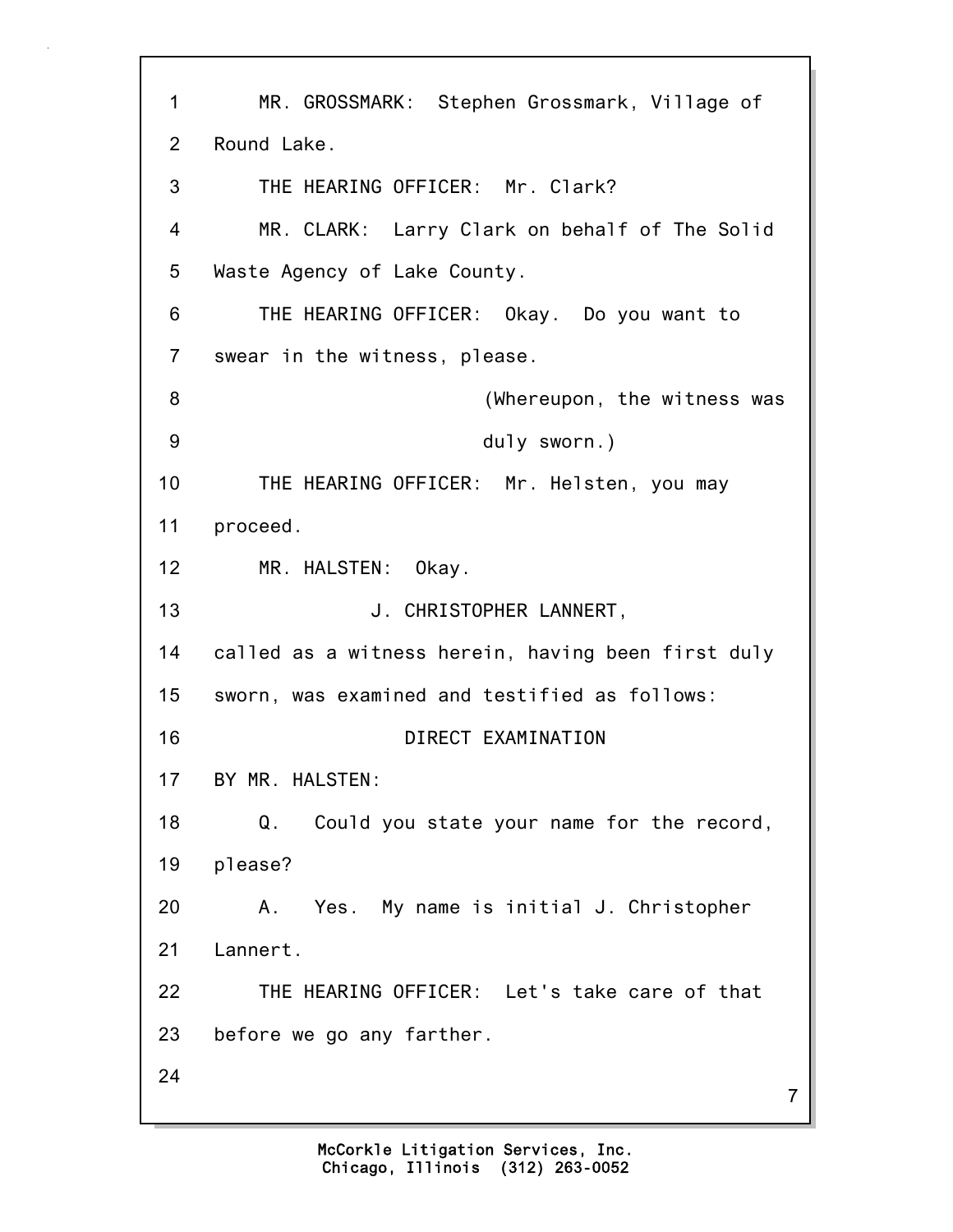| 1              | (Whereupon, a discussion was                     |
|----------------|--------------------------------------------------|
| $\overline{2}$ | had off the record.)                             |
| 3              | THE WITNESS: My name is initial J. Christopher   |
| 4              | Lannert.                                         |
| 5              | BY MR. HELSTEN:                                  |
| 6              | Q.<br>And, Mr. Lannert, what's your profession?  |
| $\overline{7}$ | I am an urban planner, landscape architect<br>Α. |
| 8              | Q.<br>And you are here today to provide          |
| 9              | testimony on a certain aspect or portion of the  |
| 10             | application?                                     |
| 11             | That's correct.<br>A.                            |
| 12             | Q.<br>And which portion of the application would |
| 13             | that be?                                         |
| 14             | It's the first part of criterion number<br>A.    |
| 15             | three.                                           |
| 16             | Okay. And have you prepared a PowerPoint<br>Q.   |
| 17             | presentation in conjunction with your testimony? |
| 18             | Yes, I have.<br>Α.                               |
| 19             | MR. HELSTEN: Mr. Hearing Officer, as the same    |
| 20             | with Mr. Moose, we would ask permission for      |
| 21             | Mr. Lannert to proceed with his PowerPoint       |
| 22             | presentation.                                    |
| 23             | THE HEARING OFFICER: Assuming there is no        |
| 24             | objection, that's granted.<br>8                  |
|                |                                                  |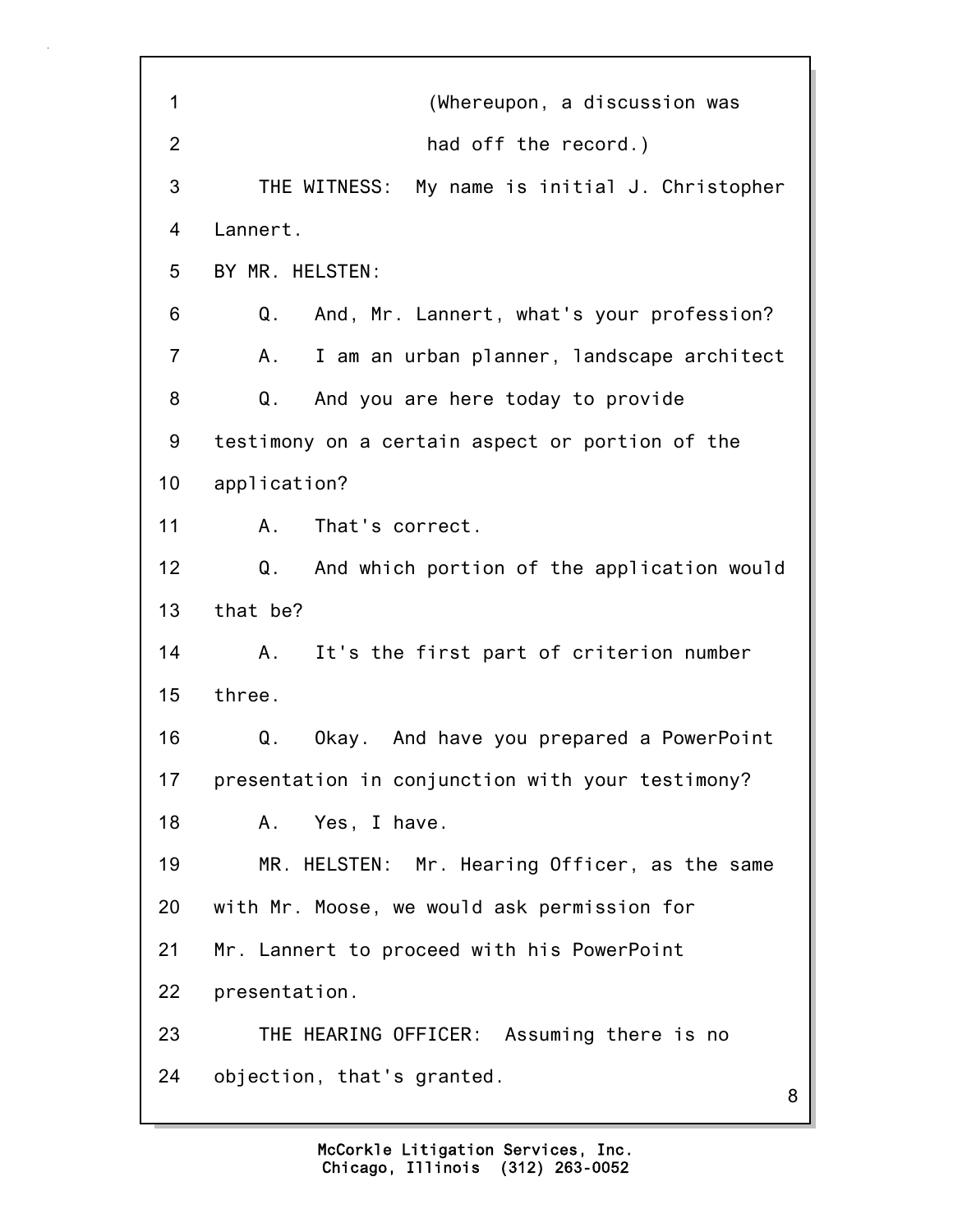1 MR. HALSTEN: Thank you. 2 BY MR. HALSTEN: 3 Q. Please proceed, Mr. Lannert. 4 A. Thank you. 5 As I just stated, my name is 6 J. Christopher Lannert. I have my own office in 7 Geneva, Illinois. We are a professional service 8 organization that offers professional expertise in 9 the area of planning, landscape architecture, and 10 community consulting. In the area of community 11 consulting, we are typically charged with 12 assignments of zoning ordinances and/or plans for 13 the communities that we are either working in or 14 represent. 15 We won an American Planning Association 16 award for the master planning we did in New Lenox. 17 **In the area of landscape architecture, we** 18 do the typical things that you think of landscape 19 architects doing, planting plans, plaza plans, 20 streetscape improvements for various municipalities 21 and we are very proud of the kind of work that we 22 have done in those zones. 23 The project that -- 24 Q. Mr. Lannert, could you slow down a little

9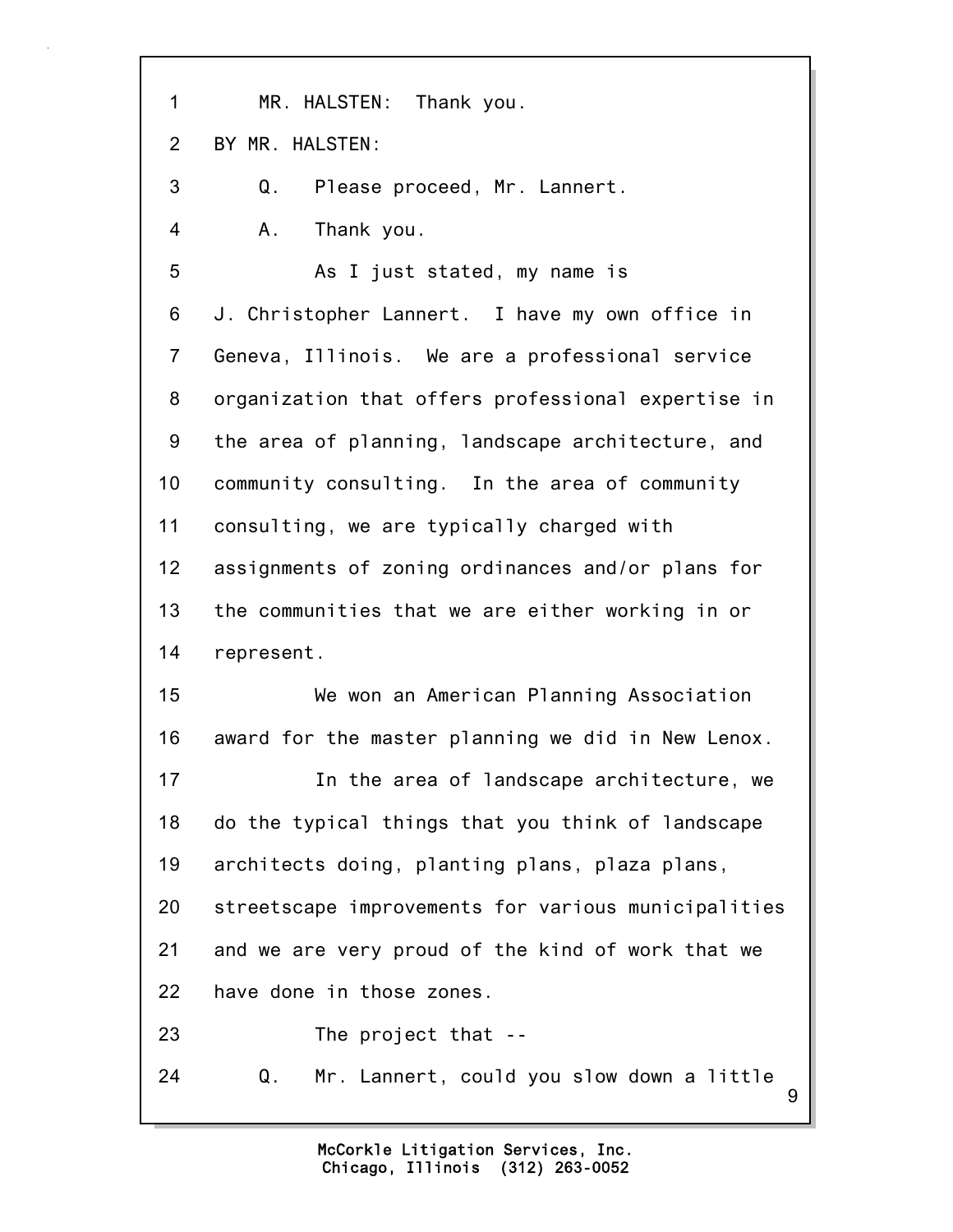1 for me?

2 A. Certainly.

3 The project that we are working on 4 presently that we are proud of is the streetscape 5 for the Village of Palatine. We have done all of 6 their streetscape improvements.

7 The last thing that we do in terms of 8 professional practice and probably the largest part 9 is planning within that zone. We do master plans 10 for master plan communities. Up in this particular 11 area, I'm sure you are familiar with our work that 12 we did for Prairie Crossing. We obviously worked 13 on that for a number of years and are very proud of 14 what that has turned out to be as it relates to 15 sustainability in terms of the planning. 16 Additionally, we worked with Cambridge 17 Homes on College Trail also in Grayslake. A couple 18 other scattered sites within Grayslake itself. 19 Moving a little bit to the west, we are -- we have 20 worked on the Cranberry Lake project in 21 Hainesville -- 22 THE HEARING OFFICER: Mr. Lannert, what was

23 that lake project? I'm sorry.

24 THE WITNESS: Cranberry Lake.

10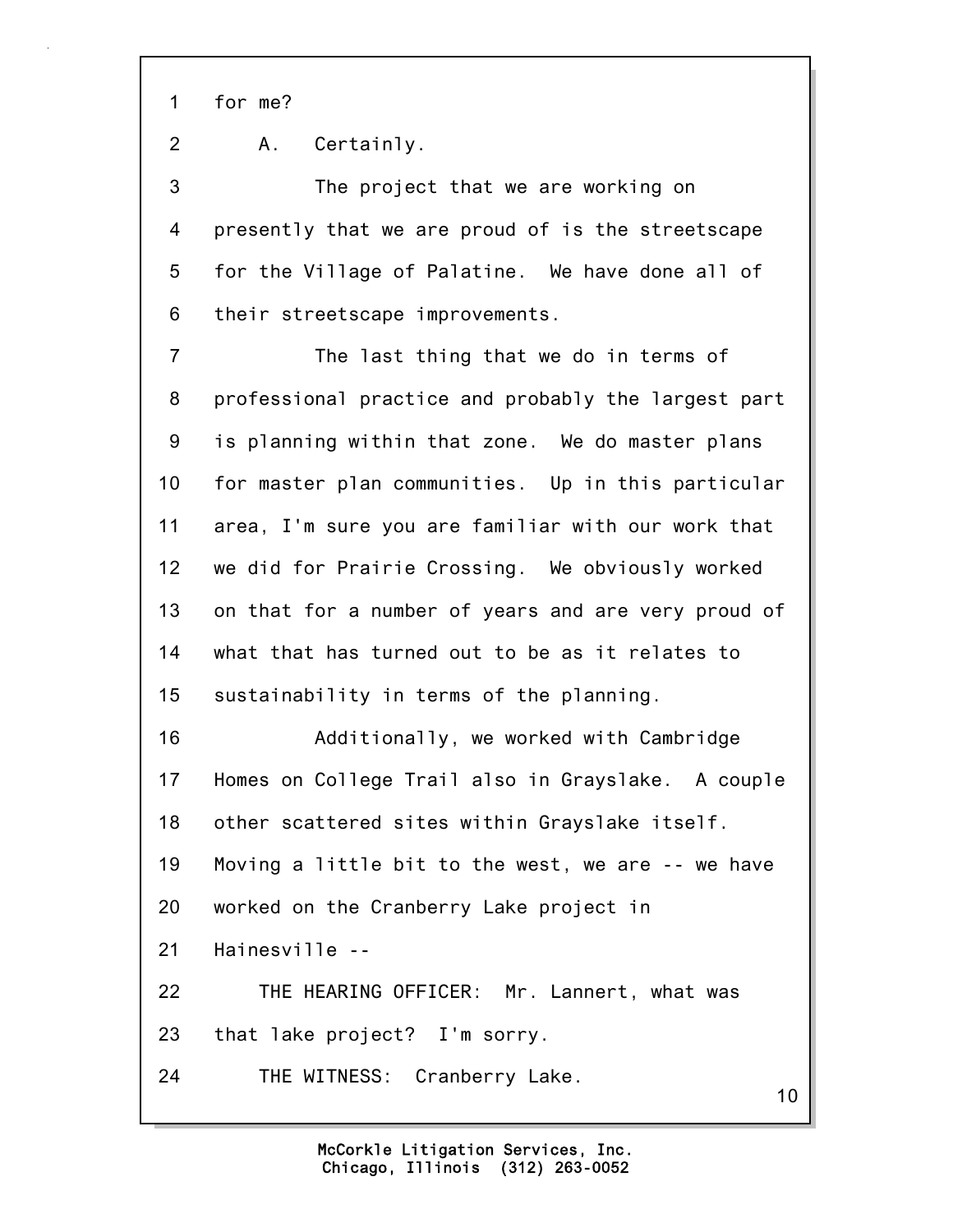| $\mathbf 1$    | THE HEARING OFFICER: Do you want to spell that      |
|----------------|-----------------------------------------------------|
| $\overline{2}$ | for the court reporter?                             |
| 3              | THE WITNESS: C-r-a-n-b -- L-a-k-e.                  |
| 4              | THE HEARING OFFICER: Thank you.                     |
| 5              | THE WITNESS: It's the project that surrounds        |
| 6              | Cranberry Lake west of Hainesville Road not too far |
| $\overline{7}$ | from where we are today.                            |
| 8              | And then here within the community, we              |
| 9              | have worked with Groot singularly. We worked with   |
| 10             | them as you probably remember in terms of their     |
| 11             | hauling operation. We have been working on this     |
| 12             | site for a number of years and then hopefully       |
| 13             | through the hearing process today.                  |
| 14             | THE HEARING OFFICER: Shelly, are you having a       |
| 15             | hard time?                                          |
| 16             | THE COURT REPORTER: A little bit, yes.              |
| 17             | THE HEARING OFFICER: Yeah. If you could speak       |
| 18             | a little more into the mic and a little slower. I   |
| 19             | know I'm having a hard time hearing everything and  |
| 20             | so is the court reporter.                           |
| 21             | THE WITNESS: All right. I'll slow down.             |
| 22             | THE HEARING OFFICER: Thank you.                     |
| 23             | THE WITNESS: Do I need to --                        |
| 24             | THE HEARING OFFICER: No. You're fine. Just<br>11    |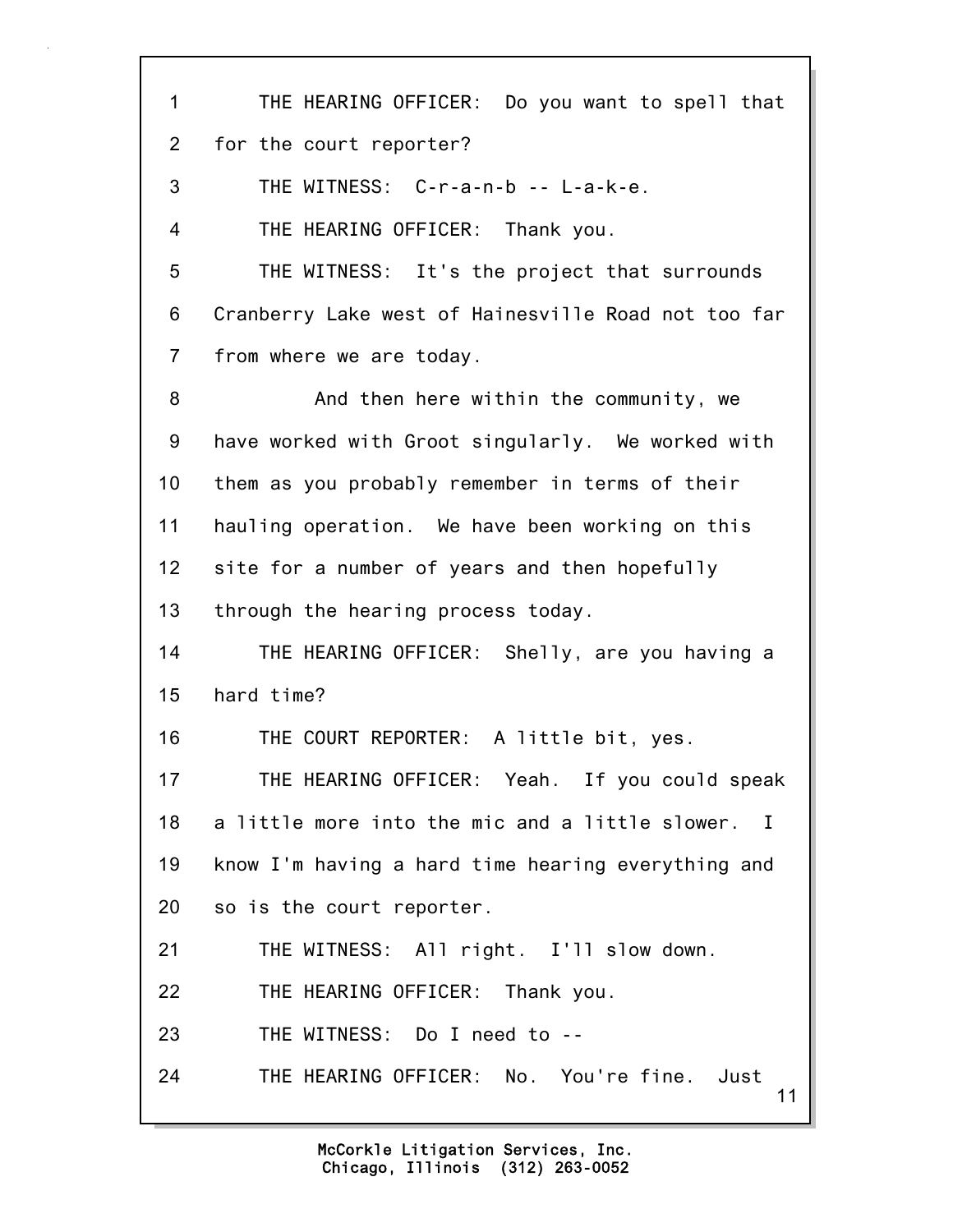1 keep going.

| $\overline{2}$ | THE WITNESS: As part of our assignment, I           |
|----------------|-----------------------------------------------------|
| 3              | guess I could also -- as you saw on the slide, I am |
| 4              | a member of a number of professional organizations. |
| 5              | I have sat on the Department of Professional        |
| 6              | Regulations for the State of Illinois and also      |
| $\overline{7}$ | chaired that committee for about seven of my ten    |
| 8              | years of history there. I am currently the          |
| 9              | president elect for the American Society of         |
| 10             | Landscape Architects Illinois Chapter. I will       |
| 11             | become president at our national convention in      |
| 12             | Boston in the middle of November.                   |
| 13             | BY MR. HALSTEN:                                     |
| 14             | Mr. Lannert, I note from the slide number<br>Q.     |
| 15             | two, your PowerPoint presentation, you provided     |
| 16             | testimony on approximately 60 solid waste related   |
| 17             | proposals?                                          |
| 18             | A. That's correct.                                  |
| 19             | What portion of your testimony was in<br>Q.         |
| 20             | conjunction with planning work you have done on     |
| 21             | projects?                                           |
| 22             | All of those applications involve the<br>А.         |
| 23             | criterion three. We did all the work dealing with   |
| 24             | the application in valuing criterion three.<br>12   |
|                |                                                     |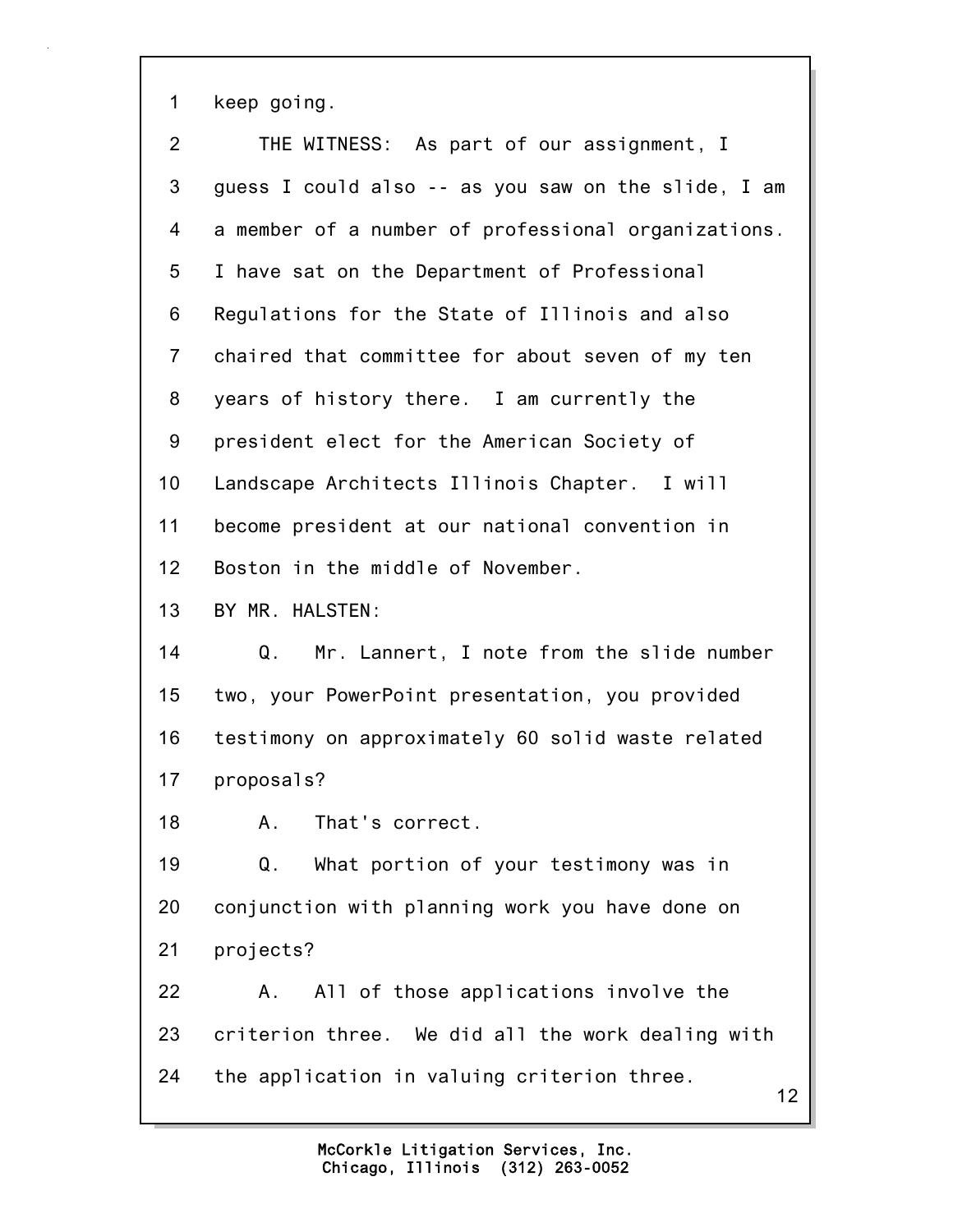1 Q. So your testimony was in conjunction with 2 planning work that you have been retained to do to 3 minimize incompatibility with the surrounding area, 4 correct?

5 A. That's correct and also the features that 6 we incorporated into that that would minimize 7 incompatibility for discovery.

8 Q. Okay. Thank you. I'm sorry. Please 9 proceed.

10 THE HEARING OFFICER: Mr. Helsten, let me 11 interrupt. I'm going to suggest that we move the 12 podium over here. The court reporter is having a 13 real hard time because she's -- I'm going to 14 suggest that we move the podium over to my left. 15 The court reporter is having a real hard time 16 because Mr. Lannert is facing you and I know it's 17 hard for me to hear and I don't have to hear every 18 particular word, but she definitely does.

19 MR. HALSTEN: You both need to hear it far more 20 than I, Mr. Hearing Officer. So let's do whatever 21 we need to do, so that you and the Village Board 22 and everybody else can hear it.

13 23 THE HEARING OFFICER: And if she gets it right, 24 I can read it, but if not, we have problems. So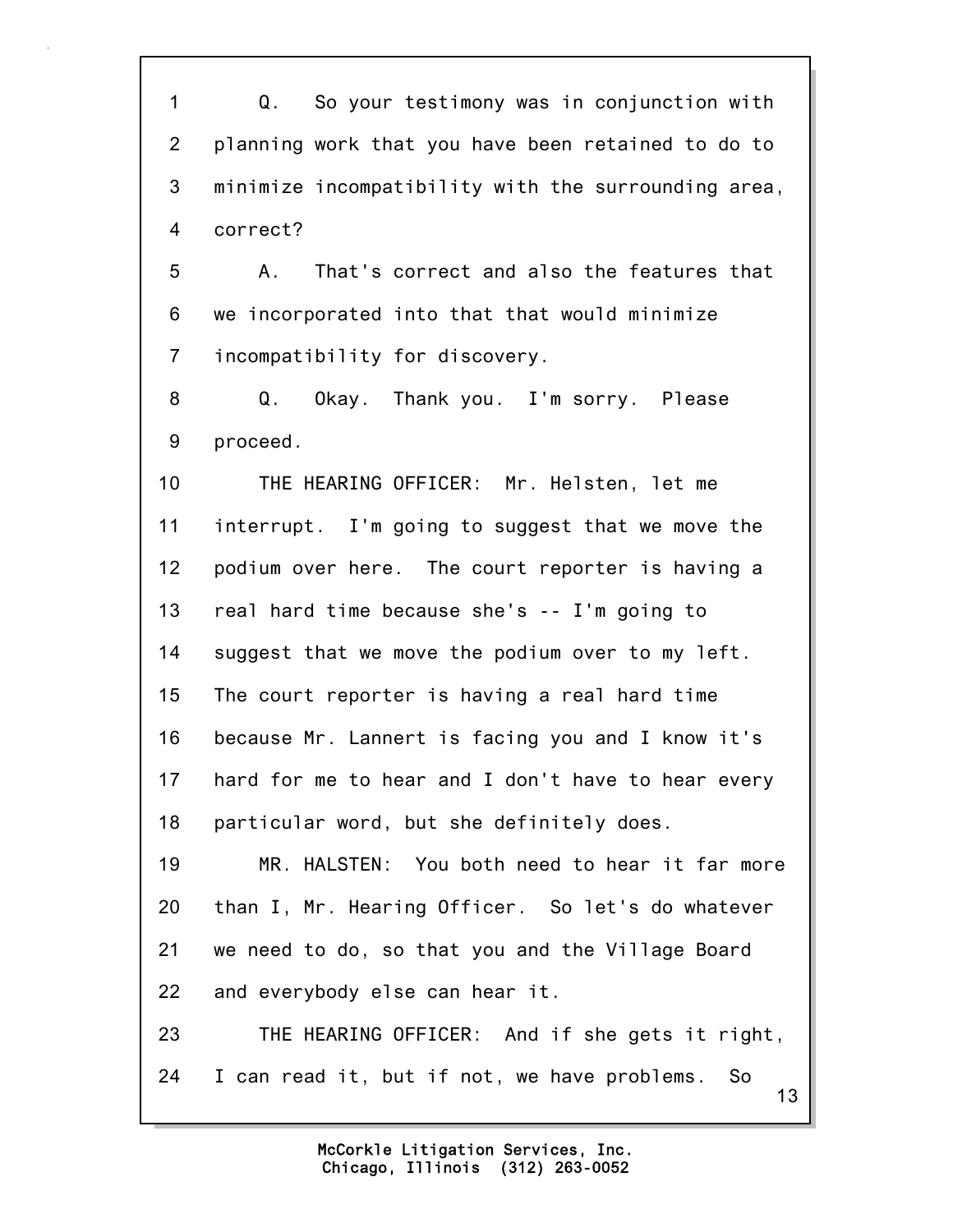14 1 one second. Let's take a quick break. 2 (Whereupon, recess taken.) 3 THE HEARING OFFICER: Thank you. We will try 4 again a little bit louder and a little bit slower. 5 THE WITNESS: As was stated, my purpose here 6 this morning, this afternoon is to testify on 7 criterion number three. The facility is located so 8 as to minimize incompatibility with the character 9 of the surrounding area and to minimize the affect 10 of the value of the surrounding property. I will 11 be testifying to the first part of that criterion 12 which is on that slide. 13 In terms of what we do in order to 14 accomplish that is we have a procedure that we end 15 up going through. The first thing we start to do 16 is we obtain an aerial photograph. The aerial 17 photograph gives us the opportunity to locate the 18 site. That gives us -- the aerial photography 19 gives us the perspective view of the entire area 20 that we -- as we say later in this methodology, go 21 and drive the area, but that is a very significant 22 portion of what we do. It keeps us in context. I 23 will say context as it relates to the 24 incompatibility of this site with the other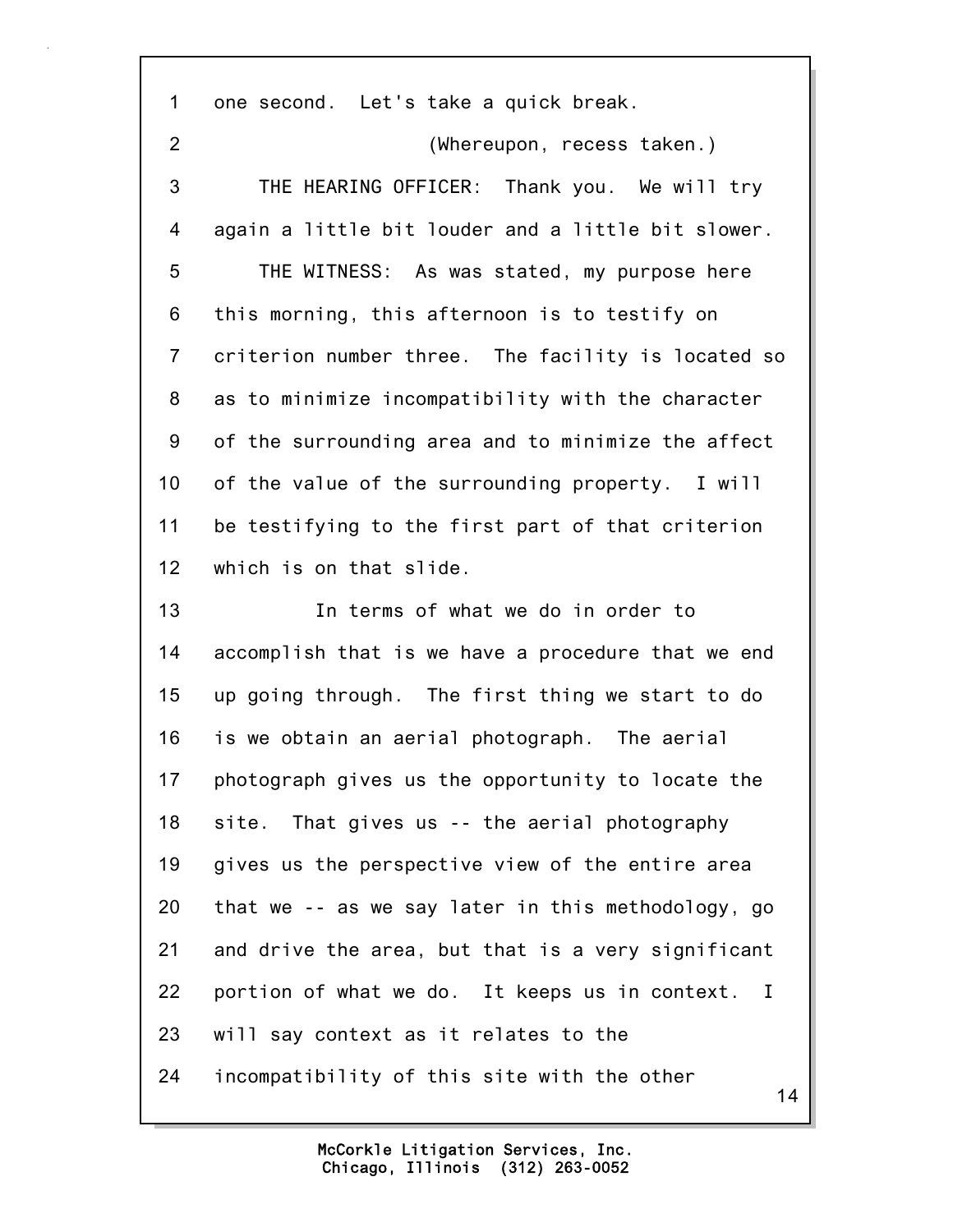1 elements surrounding it.

| $\overline{2}$ | The next thing that we do is we gather                 |
|----------------|--------------------------------------------------------|
| 3              | regional documents. Within that is listed here.        |
| 4              | We look at plans, we look at zoning ordinances, we     |
| 5              | drive the area to see what is happening as             |
| 6              | identified in the next bullet point, the field         |
| $\overline{7}$ | inspections. We do all that to verify that what we     |
| 8              | get from the information is, in fact, reflected in     |
| 9              | the site and the plans.                                |
| 10             | As you will see in my presentation, there              |
| 11             | are a number of places where there is                  |
| 12             | inconsistencies between the plans, the land use,       |
| 13             | and the zoning.                                        |
| 14             | The next thing that we do is we prepare a              |
| 15             | 3D model. This gives us a snapshot of the future       |
| 16             | in terms of what this proposal will look like and      |
| 17             | then, of course, we share our report which has been    |
| 18             | submitted as part of this application.                 |
| 19             | The site is located, as I'm sure you heard             |
| 20             | from Mr. Devin Moose's testimony yesterday, on the     |
| 21             | north side of Belvidere Road and 120, the              |
| 22             | intersection of Porter Road. This is an inset of       |
| 23             | the subject site which is identified in the middle     |
| 24             | of those properties. As you can see in the upper<br>15 |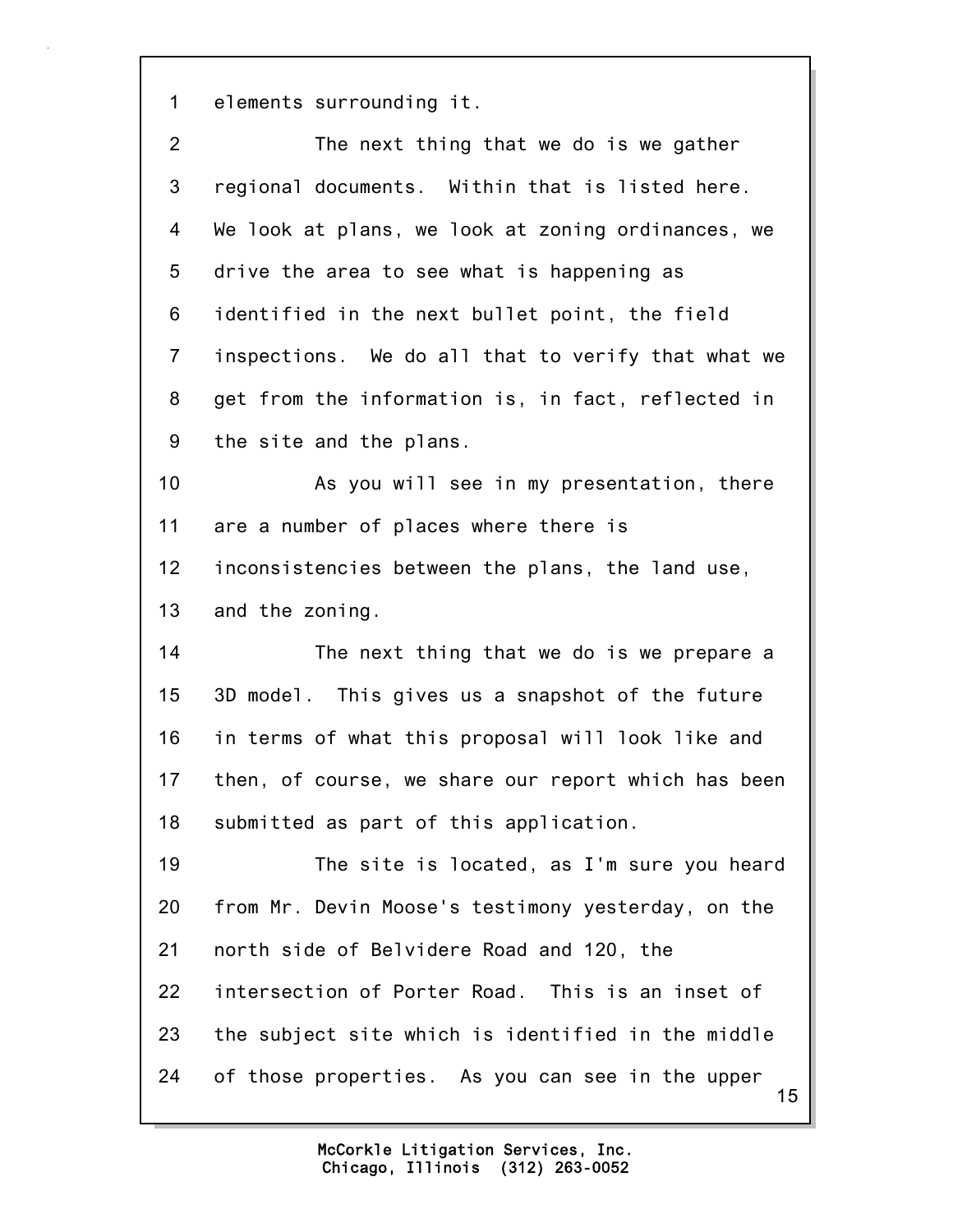16 1 left-hand corner which would be northwest, you've 2 got the Groot hauling facility. Immediately west 3 of the site north of 120 or Belvidere Road, you 4 have the Eco Campus. And then to the right-hand 5 side of the subject site, we have a recently 6 auctioned piece of property which Groot is in the 7 process of obtaining. 8 I would point out in terms of this exhibit 9 also that the dashed lines around the facility 10 indicate 1,000 foot setback from our property 11 lines. 12 BY MR. HALSTEN: 13 Q. Mr. Lannert, are the adjacent Groot 14 properties that you just referred to significant in 15 any way in minimizing impacts or effects on the 16 surrounding area? 17 A. Well, they certainly are because what it 18 describes is -- what this exhibit is supposed to be 19 depicting for you is you can clearly see that we 20 have protected our own boundaries with our own 21 property, so we are in control of these properties 22 and we are in control of what can be put on these 23 properties. 24 And the significance of the 1,000 foot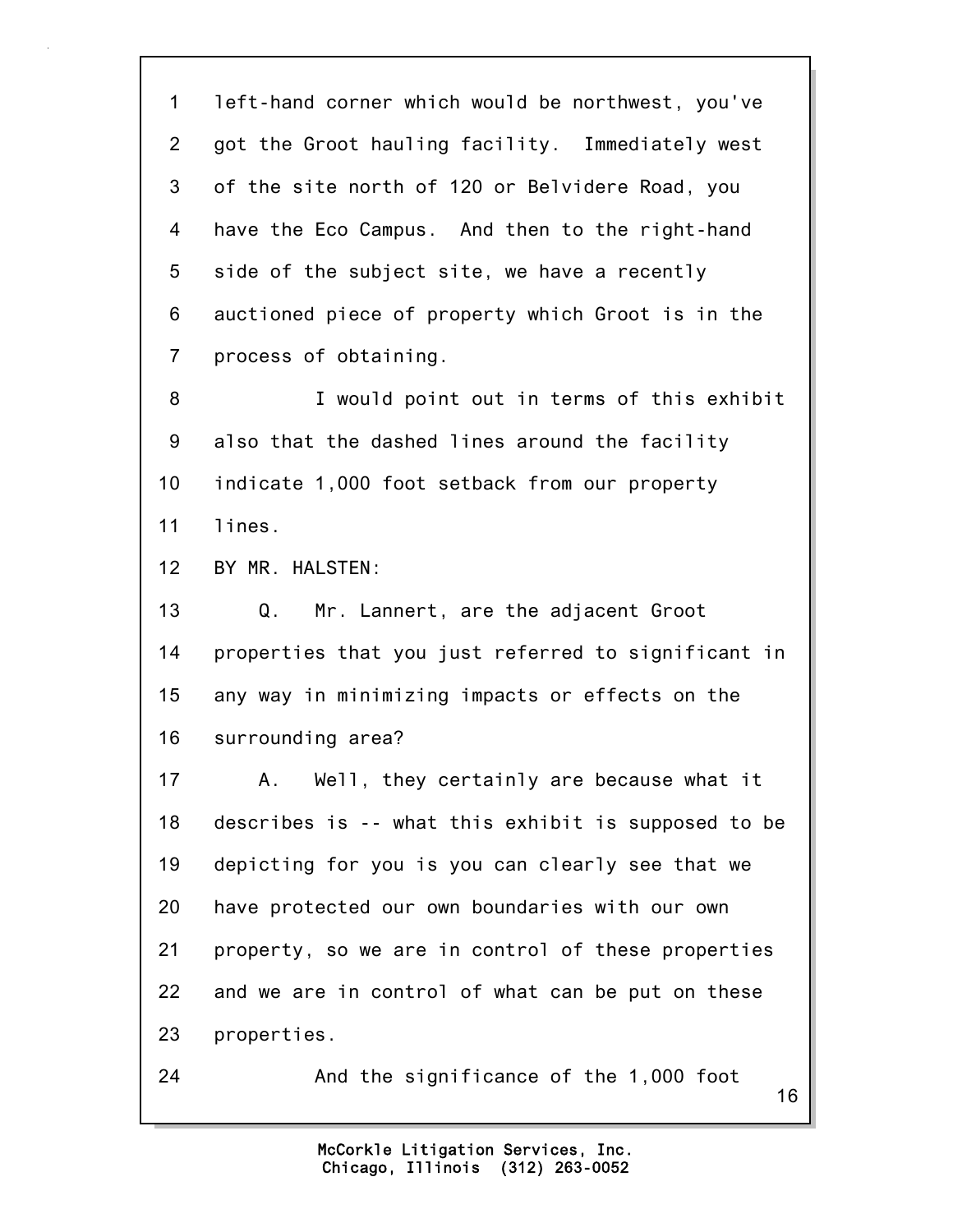17 1 setback surrounding the property is that is the 2 only distance which is listed in any of the 3 criterion in terms of setbacks for residential 4 uses. 5 So we wanted to look at that criterion as 6 well as the properties owned by my client in that 7 aspect. 8 Q. Thank you. Please proceed. 9 A. As I spoke earlier, this is the aerial 10 photograph that we obtained. We use that aerial 11 photograph in order to define the area. This is 12 -- north is an upward direction. 13 Is this the best slide? This slide is 14 hard to read. If people have copies that are more 15 descriptive. 16 But I would like to point out on this 17 slide, it's not coming across very well, but we 18 have studied the land within a 1 mile zone, we have 19 studied the land within a half mile zone, and also 20 superimposed on this slide you can see the 1,000 21 foot radius that we studied also. 22 The reason that we were looking at these 23 in terms of study rings was to determine the 24 compatibility both from a land use standpoint as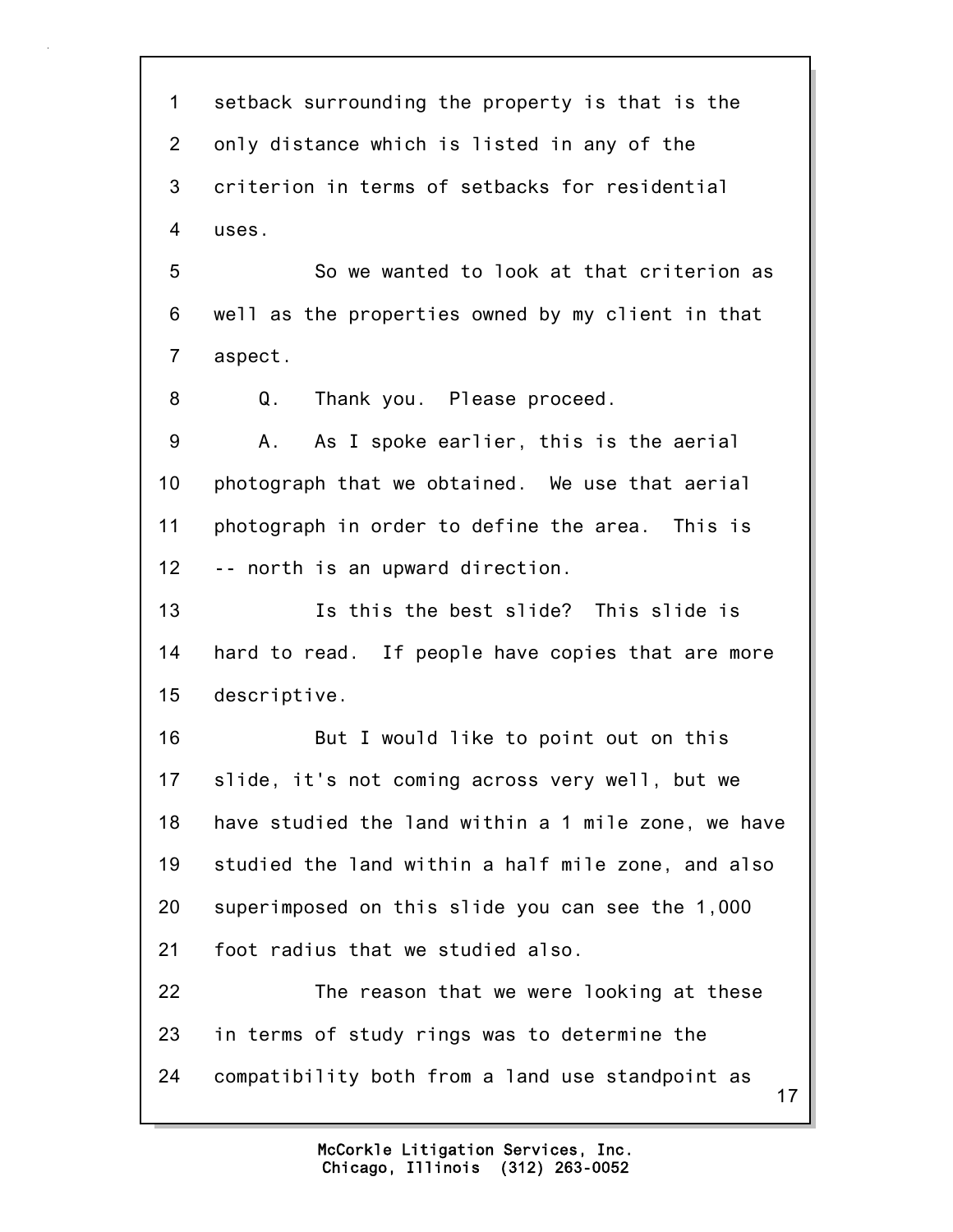| $\mathbf 1$    | well as from a zoning standpoint. I am going to        |
|----------------|--------------------------------------------------------|
| $\overline{2}$ | consolidate a number of these slides and play back     |
| 3              | and forth between the land use designations and the    |
| 4              | zoning designations over these next few exhibits.      |
| 5              | And there are tables which quantify what I hope you    |
| 6              | can see visually as you analyze these photographs      |
| $\overline{7}$ | for yourself because the measurements in terms of      |
| 8              | figures represent the reality, but I think from a      |
| 9              | perception standpoint, you can see the                 |
| 10             | appropriateness of this location based upon these      |
| 11             | plans. And then when you get to the off site           |
| 12             | photographs, any questions you might have              |
| 13             | hopefully, I will be able to answer.                   |
| 14             | This exhibit is color coded. The color                 |
| 15             | coded aspects end up coding commercial as red, open    |
| 16             | space or farm fields as green, the yellow indicates    |
| 17             | residential land uses within the area. Again, I        |
| 18             | apologize for this slide not being very correct.<br>Ι. |
| 19             | see the books that you are looking at give you a       |
| 20             | feeling of the amount of the various land uses         |
| 21             | based upon that color coding. And then also the        |
| 22             | purple areas are the industrial areas.                 |
| 23             | The 1 mile service area goes all the way               |
| 24             | to the west over South Cedar Lake Road which,<br>18    |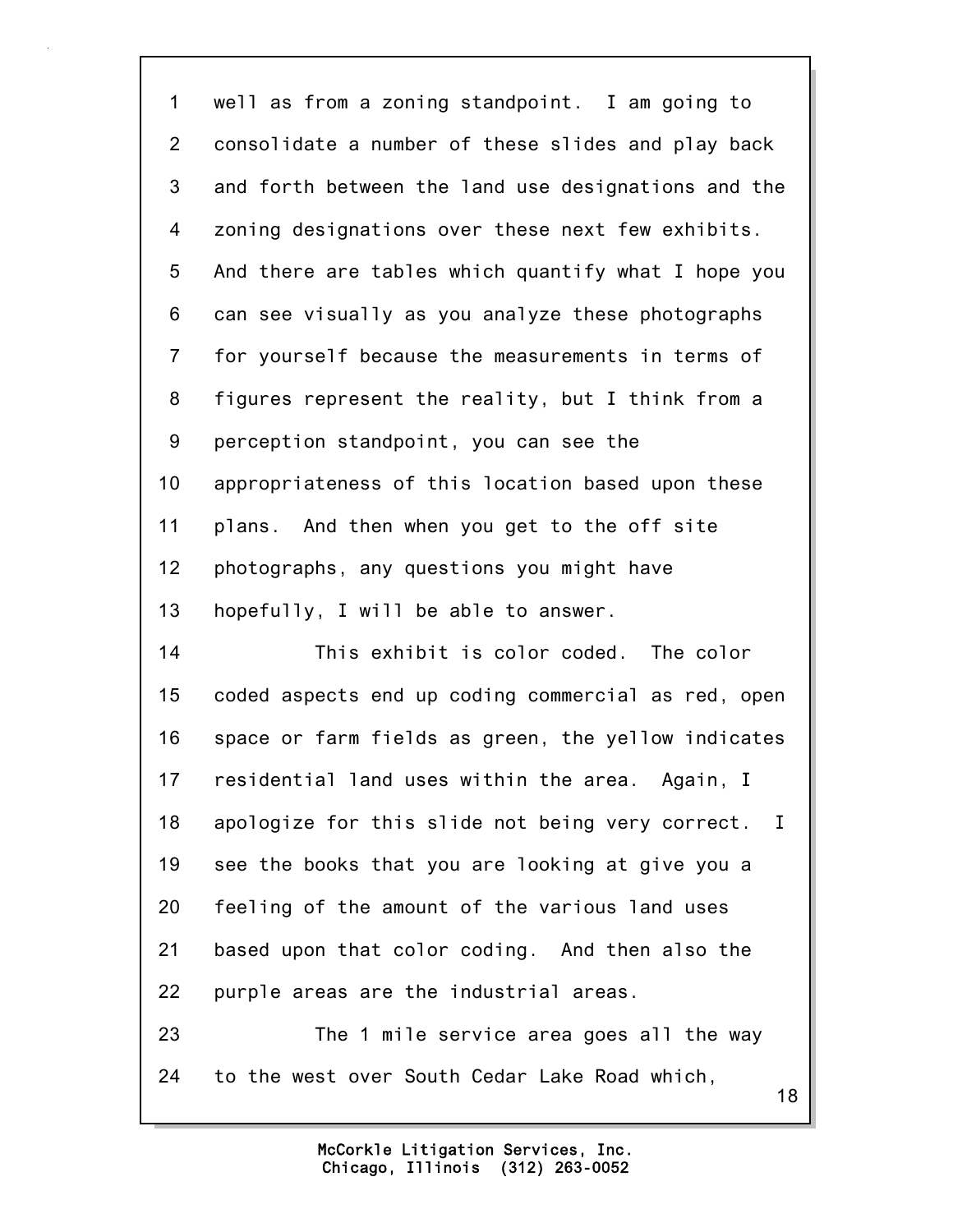1 again, is a long way away, approximately a mile. 2 It also goes all the way to the east over to the 3 boundary line with Grayslake, just very close to 4 IL 80 which runs north and south. Obviously, 5 120 goes through the middle of the site, that being 6 the center of what we are looking at in terms of 7 the study here.

8 Jumping to the zoning, we superimposed the 9 zoning on the same aerial photograph. This is the 10 same photograph that we just previously were 11 talking about. It's a little bit different because 12 it is showing along the western edge the corporate 13 limits of Round Lake outlined in orange and 14 rendered in orange. It shows the corporate limits 15 and boundaries of Round Lake Beach -- excuse me 16 -- Round Lake Park outlined in blue and rendered in 17 blue. It shows the corporate limit lines of 18 Hainesville outlined in green and rendered in 19 green. And then you can start to see on the very 20 margins of the slide a little bit better depicted 21 in terms of the exhibits which are a part of the 22 application, the red area which is Grayslake and 23 the intervening purple areas which are at the time, 24 unincorporated portions of Lake County.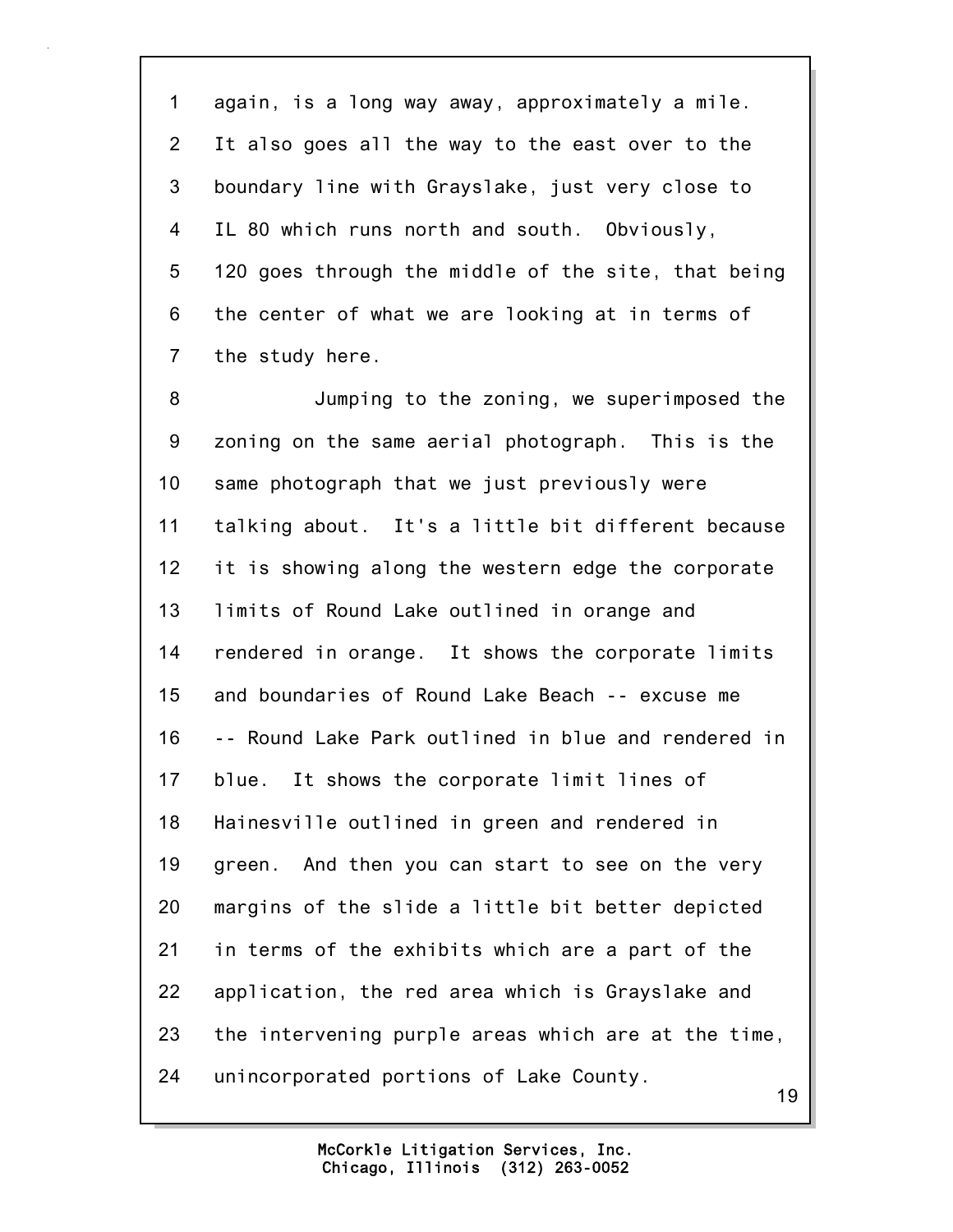| 1              | THE HEARING OFFICER: Mr. Lannert, I don't mean      |
|----------------|-----------------------------------------------------|
| 2              | to cut you off if this is an okay time.             |
| 3              | Mr. Helsten, I am kind of looking through           |
| 4              | your application at the same time Mr. Lannert is    |
| 5              | doing this. If there are slides and I'm -- at       |
| 6              | least for me personally, the size of the            |
| $\overline{7}$ | application is much easier for me to look at than   |
| 8              | it is on the board or the smaller slides in front   |
| 9              | of us.                                              |
| 10             | So if there is any time where he is                 |
| 11             | looking at a slide and you happen to know the       |
| 12             | exhibit number or where we can find it in Section 3 |
| 13             | of your application, I think that might be helpful  |
| 14             | for the board members because I know -- I see at    |
| 15             | least two of the applications in front of them and  |
| 16             | it may be helpful.                                  |
| 17             | I'm not forcing you --                              |
| 18             | MR. HELSTEN:<br>No.                                 |
| 19             | THE HEARING OFFICER: -- but if you do that, I       |
| 20             | think that may be helpful for all of us because     |
| 21             | it's really kind of hard to see on the screen and   |
| 22             | the slides that we have in front of us are very     |
| 23             | small.                                              |
| 24             | MR. HALSTEN: That is an excellent suggestion<br>20  |
|                |                                                     |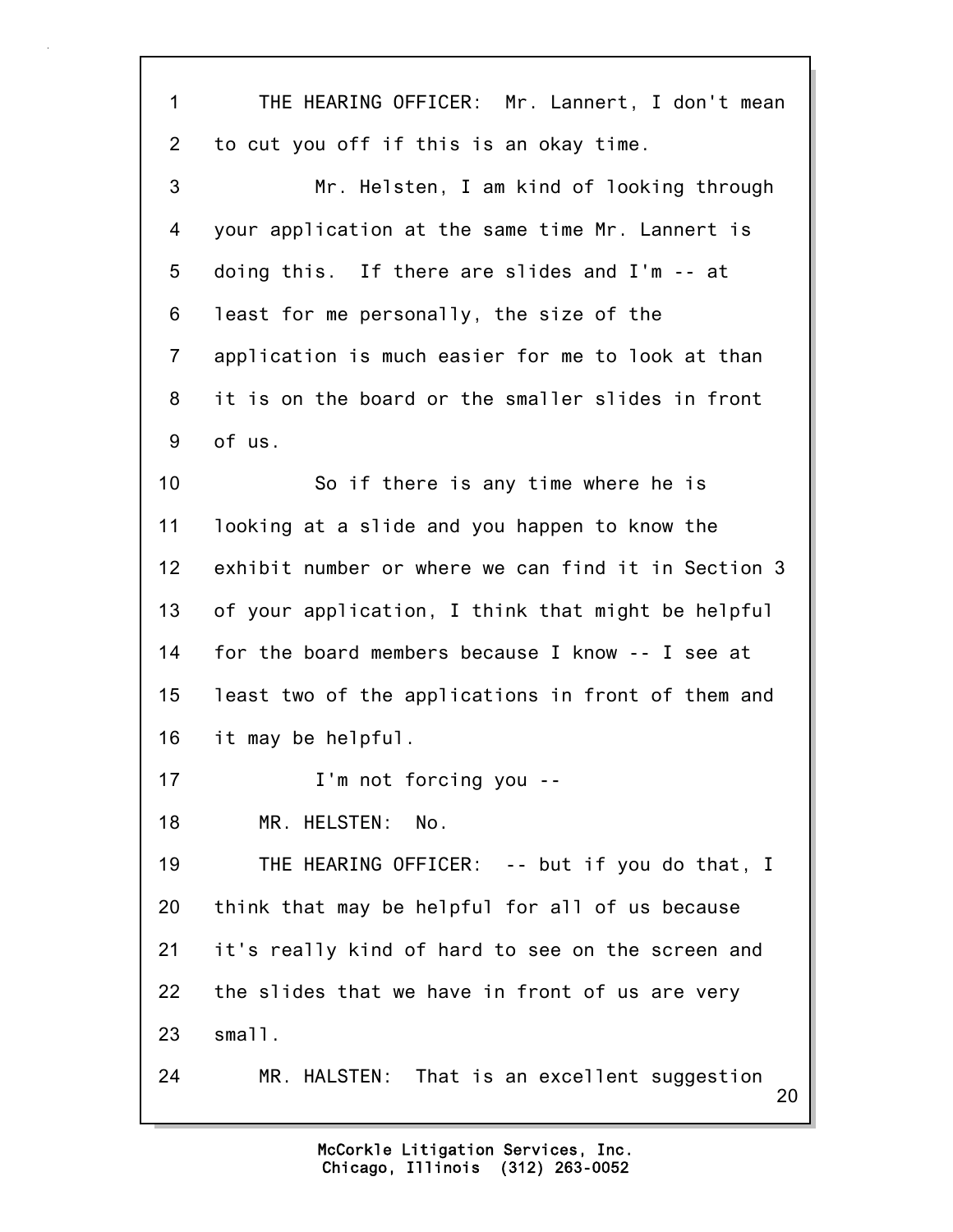1 and we will have someone from Shaw Environmental 2 monitor this and to the extent they can identify, 3 point them out.

4 HEARING OFFICER: And I am not requiring it 5 obviously. I am just noticing like this slide 6 right here surrounding zoning is in drawing five. 7 I think that is how it's labeled here of the 8 application section three. So just it may be 9 helpful for everybody to just kind of follow along. 10 That's all.

11 **I am sorry, Mr. Lannert, for interrupting** 12 you.

13 THE WITNESS: That is very helpful and if you 14 are looking within the application, if you go back 15 to drawing number two, I believe which is a land 16 use, hopefully you will be able to see the color 17 coding more successfully in terms of the difference 18 between the open space uses, the residential uses, 19 as well as industrial uses.

20 THE HEARING OFFICER: And for the record, that 21 is actually drawing one.

22 THE WITNESS: Drawing one.

23 THE HEARING OFFICER: I am not trying to 24 correct you as much just to make sure everybody

21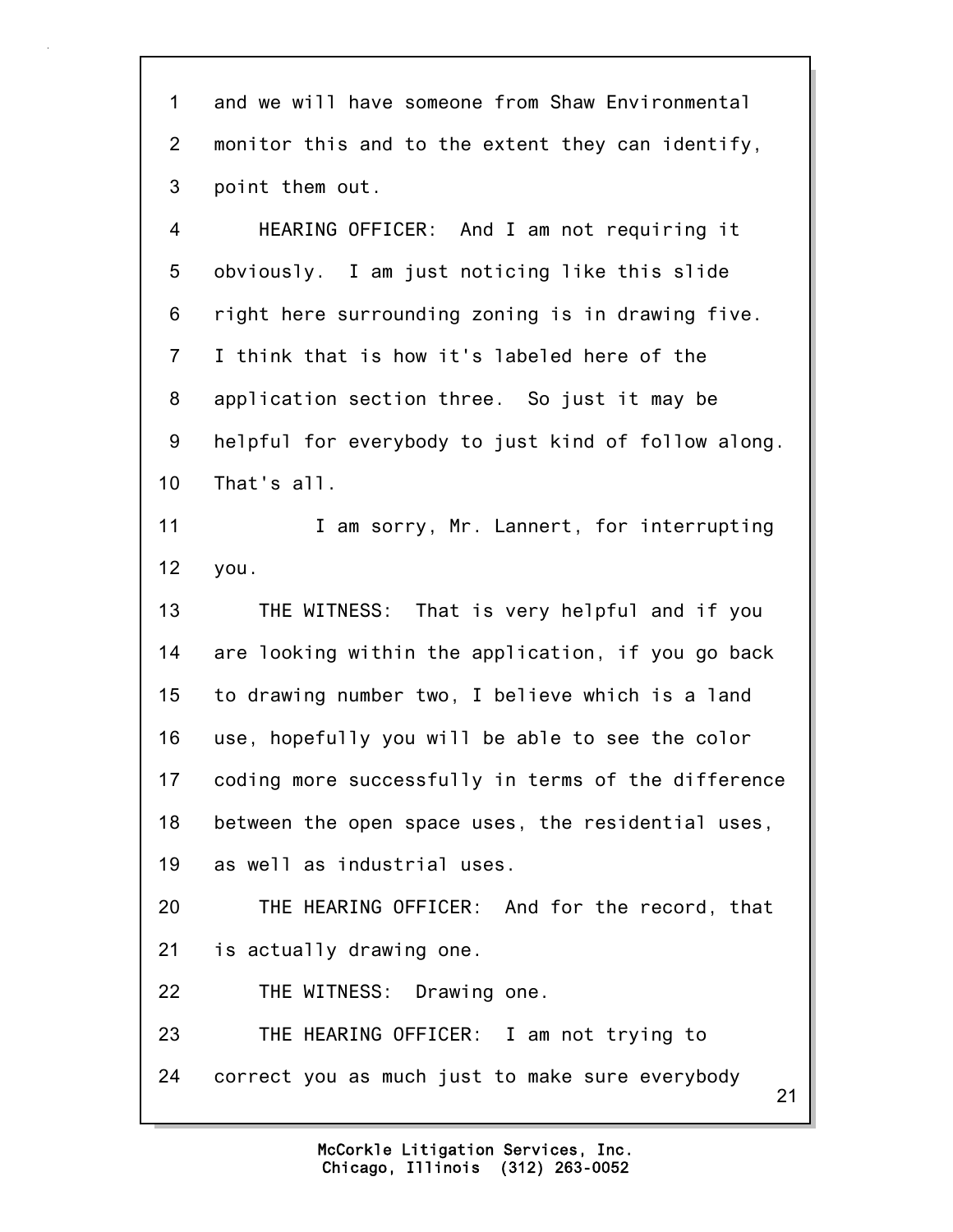| 1               | gets to the right place in the record. Thank you.       |
|-----------------|---------------------------------------------------------|
| $\overline{2}$  | MR. HALSTEN: Mr. Hearing Officer, what may be           |
| 3               | a good suggestion, if I may.                            |
| 4               | THE HEARING OFFICER: Sure.                              |
| 5               | MR. HALSTEN: I have the copies out of the               |
| 6               | application of the documents. If we could put them      |
| $\overline{7}$  | in front -- give them to Mr. Lannert, he could          |
| 8               | refer to the numbers rather than you having to do       |
| 9               | so, so we are not imposing on you. He could say         |
| 10              | this corresponds to drawing number blank for the        |
| 11              | board and you all the participants in the               |
| 12 <sub>2</sub> | application.                                            |
| 13              | HEARING OFFICER: That's acceptable. It's not            |
| 14              | an imposition on me, but he has a much better           |
| 15              | chance of getting it right than I do, so please.        |
| 16              | THE WITNESS: This will be a little bit of a             |
| 17              | throwback to the olden days when we used to do this     |
| 18              | on easels and pointers and I was able to walk to        |
| 19              | the exhibit and actually touch it and point to the      |
| 20              | pieces that I was trying to explain.                    |
| 21              | Maybe just a little bit in terms of                     |
| 22              | backtrack, I would like to go back to Exhibit No. 1     |
| 23              | which is the land use aerial. And I guess the           |
| 24              | point that I would like to make very quickly, the<br>22 |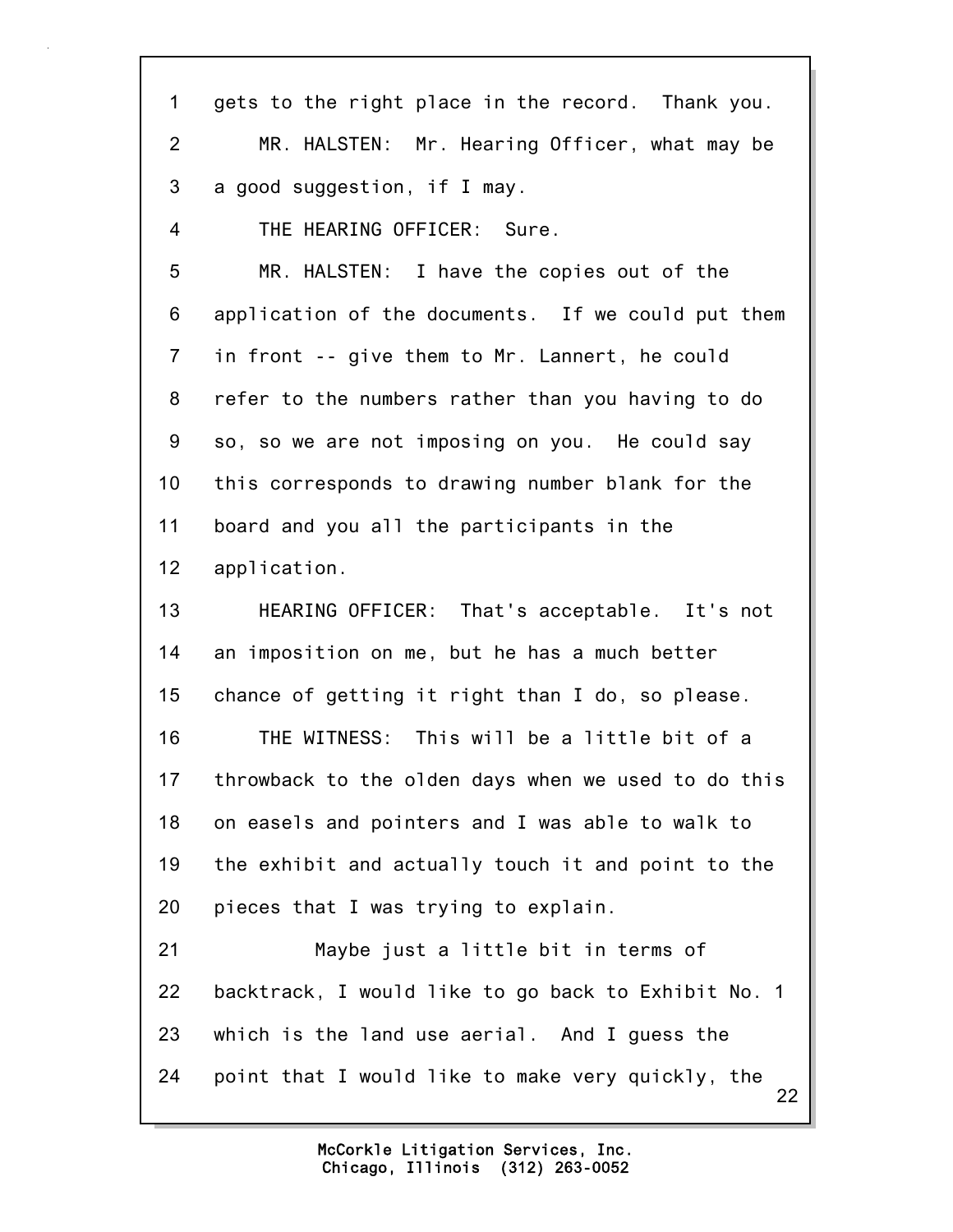1 exhibit which did the report did not have the 2 benefit of the newly acquired auctioned property. 3 So the 1,000 foot setback is not on the exhibit 4 even though you saw it reflected on the slides in 5 testimony today. Other than that, the exhibits are 6 the same and came from the same source document.

7 The point I would like you to see if you 8 are focusing on that Exhibit No. 1 is focus in your 9 own mind's eye the amount of green with the open 10 space for agriculture and also focus on the amount 11 of yellow which is residential. When we get into 12 the tables, we will be comparing those areas of 13 land uses realizing, of course, there is a 14 difference between land uses as well as zoning.

15 If you are in the report, you skip over 16 the photographs on the off site views and jump to 17 Exhibit No. 5 which is the zoning aerial. Again, 18 for my presentation this morning, I lumped the land 19 use and the zoning together to look at them from a 20 comparison standpoint as opposed to verifying the 21 land uses through the photographs prior to 22 discussing the zoning.

23 When you look at this map, again, you can 24 clearly see the corporate limit lines of the

23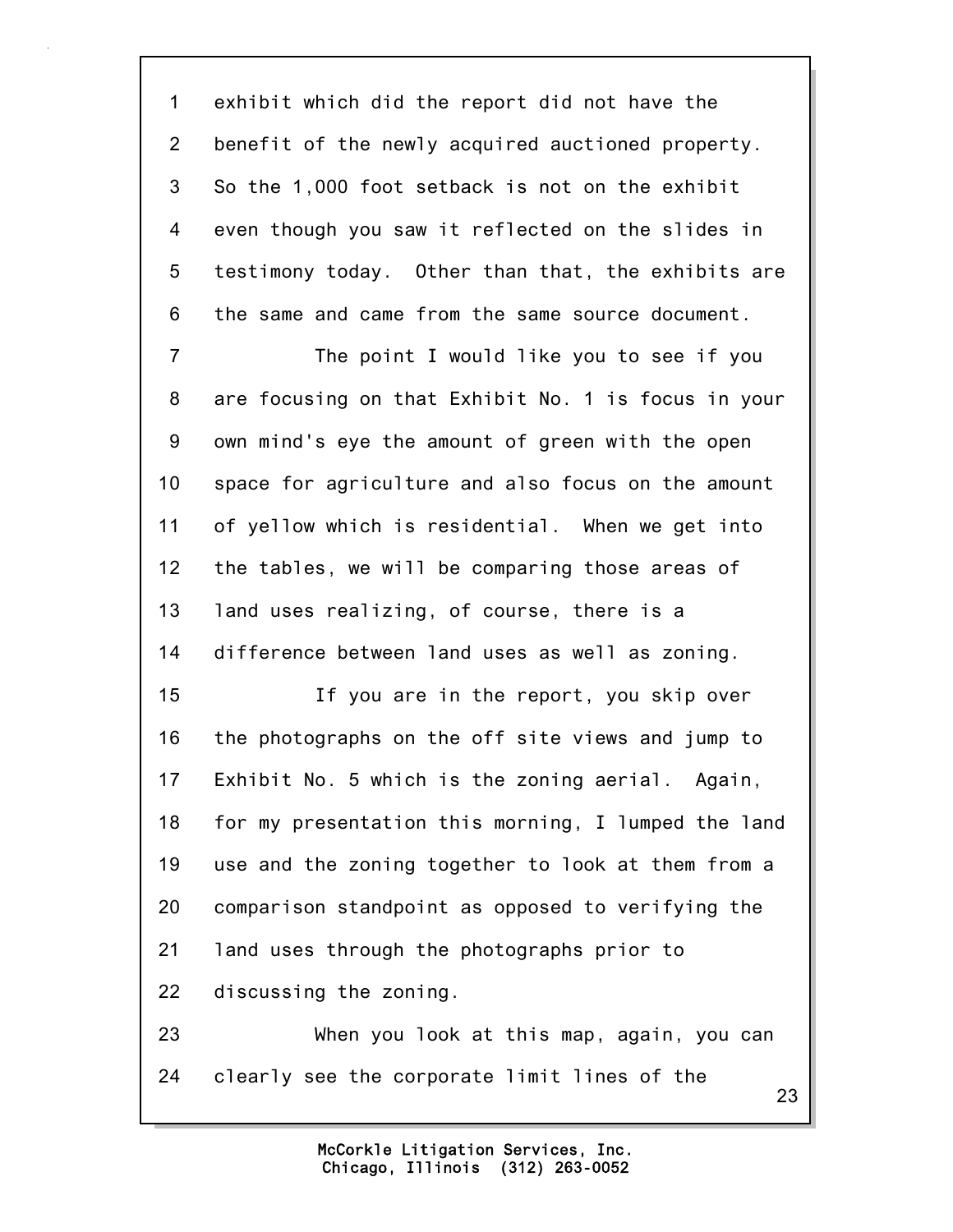1 villages that surround the Village of Round Lake 2 Park. Obviously, you put those in because they 3 have the jurisdictional control over the land uses 4 within those communities, and that is the basis of 5 what this exhibit shows.

6 You can also see that superimposed on this 7 aerial photo are all of the zoning classifications. 8 Those zoning classifications on the slide are -- up 9 on the board are to the right. On the exhibit, 10 they are to the left. It shows the individual 11 zoning within each one of those communities.

12 When we did the reference tables which 13 will be the next slide that I will talk about, we 14 lumped them all together as if residential was 15 residential regardless of the community and 16 industrial as industrial also regardless of the 17 community. And that was true of the other land 18 uses.

24 19 So if you move from those two exhibits 20 back to this table, you can see that what I am 21 attempting to do and what I am attempting to 22 explain today is that from the broad perspective of 23 looking at the land use and zoning within a mile of 24 the site, looking at that same land use and zoning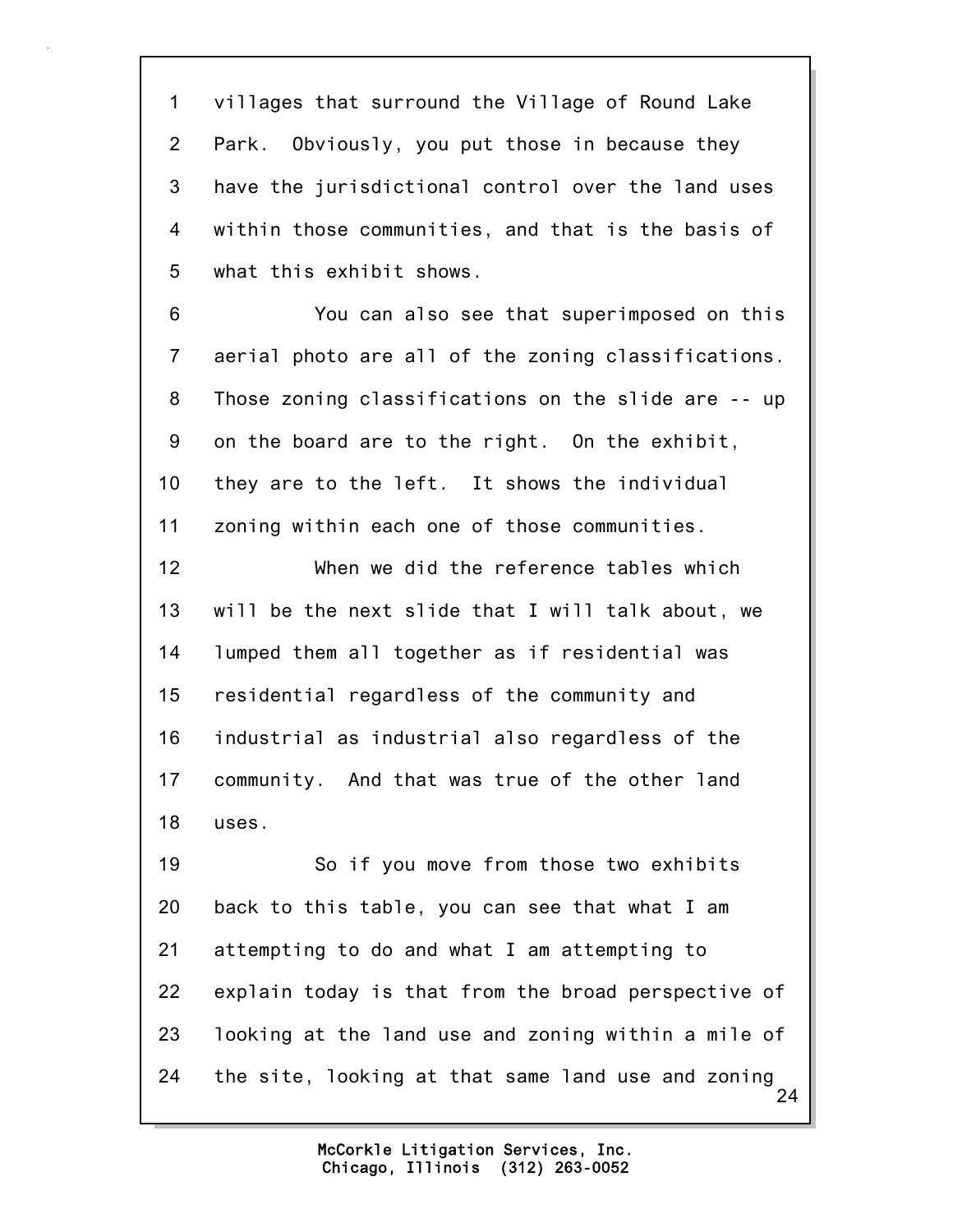1 within a half mile of the site, and then also 2 looking at it very specifically within 1,000 feet 3 of the site, certain patterns exist. And hopefully 4 by looking at them together, you can see the 5 consistency that appears to be within the area.

6 When I talk about the consistency, I am 7 talking about how when we get further away, we look 8 at a bigger picture. We certainly have more land 9 uses than we consider because we are looking at 10 more land area. And this exhibit is shown on your 11 -- and this slide also is shown in your exhibits. 12 We studied over 2,223 acres. So that is a lot of 13 land to look at in terms of surrounding impact.

25 14 Again, I guess I would like to say that as 15 we focus back in, I would like to draw your 16 attention from this slide and jumping ahead a 17 little bit, but if you look at the industrial uses 18 on this slide within the 1 mile study area, we are 19 only referencing 4 percent for industrial uses. I 20 am not going to do it now, but if we jump ahead to 21 the next slide, we can see that the industrial uses 22 double to almost 10 percent of that total within a 23 half mile radius. If you go down to the 1,000 foot 24 setback, we end up having 25 percent of those uses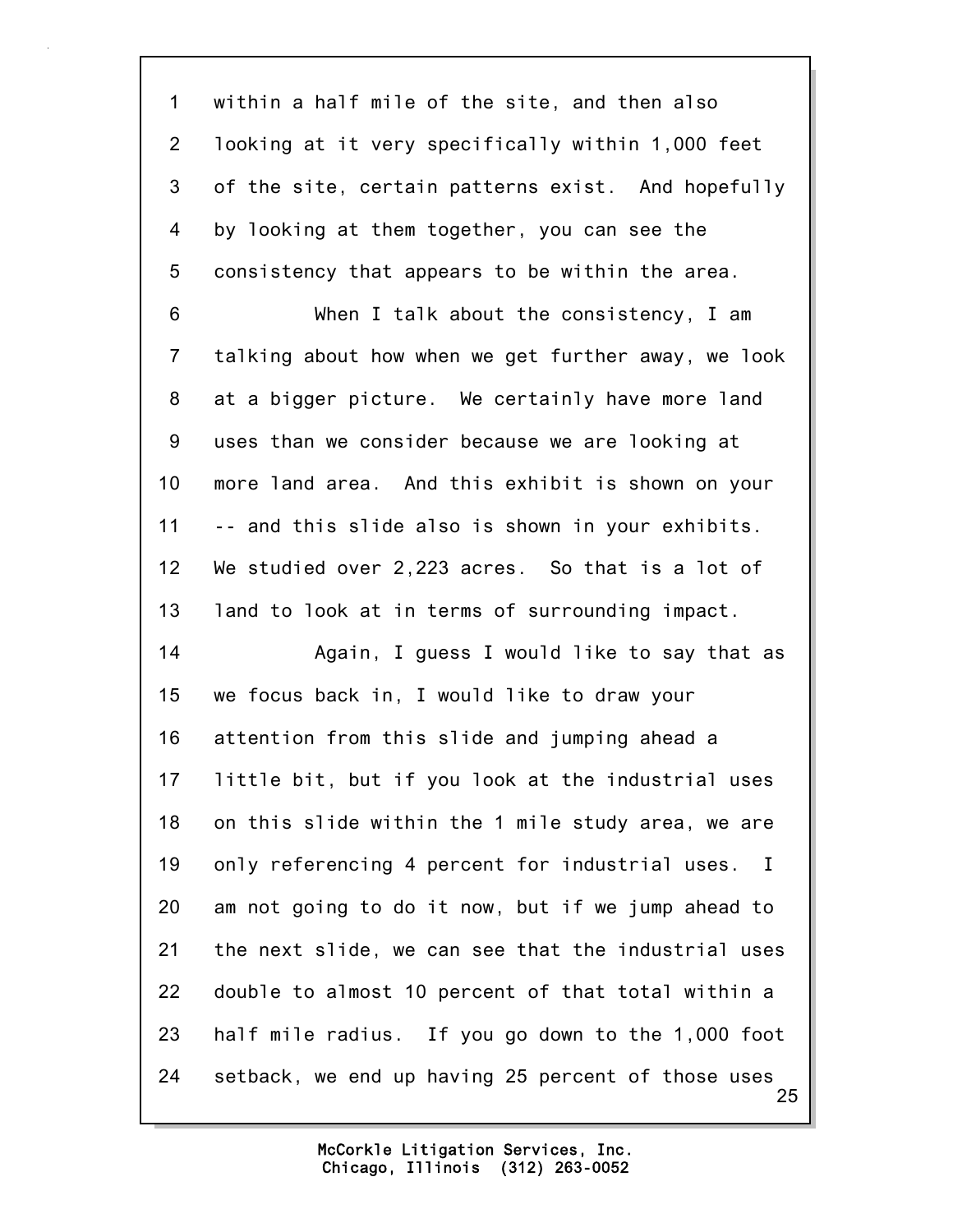1 being used as industrial.

| $\overline{2}$ | Now, again, the reason that only                          |
|----------------|-----------------------------------------------------------|
| 3              | 25 percent of the land in the 1,000 foot radius is        |
| 4              | industrial is because that is the only use which is       |
| 5              | there. The other group properties, the eco part,          |
| 6              | while it's zoned industrial as of today, it's still       |
| $\overline{7}$ | vacant land. So that property, even though you all        |
| 8              | know the use of that property, is still in terms of       |
| 9              | land use open space or vacant as of today. So             |
| 10             | you'll see that those patterns exist.                     |
| 11             | The same thing is true if you look at this                |
| 12             | table jumping up to the open space configuration.         |
| 13             | Within 1 mile study area as shown on this exhibit,        |
| 14             | 55 percent of the land is used for open space or          |
| 15             | agricultural purposes. When you go to the half            |
| 16             | mile, which will be my next slide, it jumps up to         |
| 17             | 63 percent. As you jump to the 1,000 foot radius,         |
| 18             | it jumps up to 75 percent.                                |
| 19             | Now, again, that's consistent because as                  |
| 20             | we get closer and closer to the area of the site          |
| 21             | itself, those are the kinds of characteristics            |
| 22             | you're looking for. As we get further and further         |
| 23             | away from the impacts of those sites, because of          |
| 24             | the multiple mix uses within a one mile study area,<br>26 |
|                |                                                           |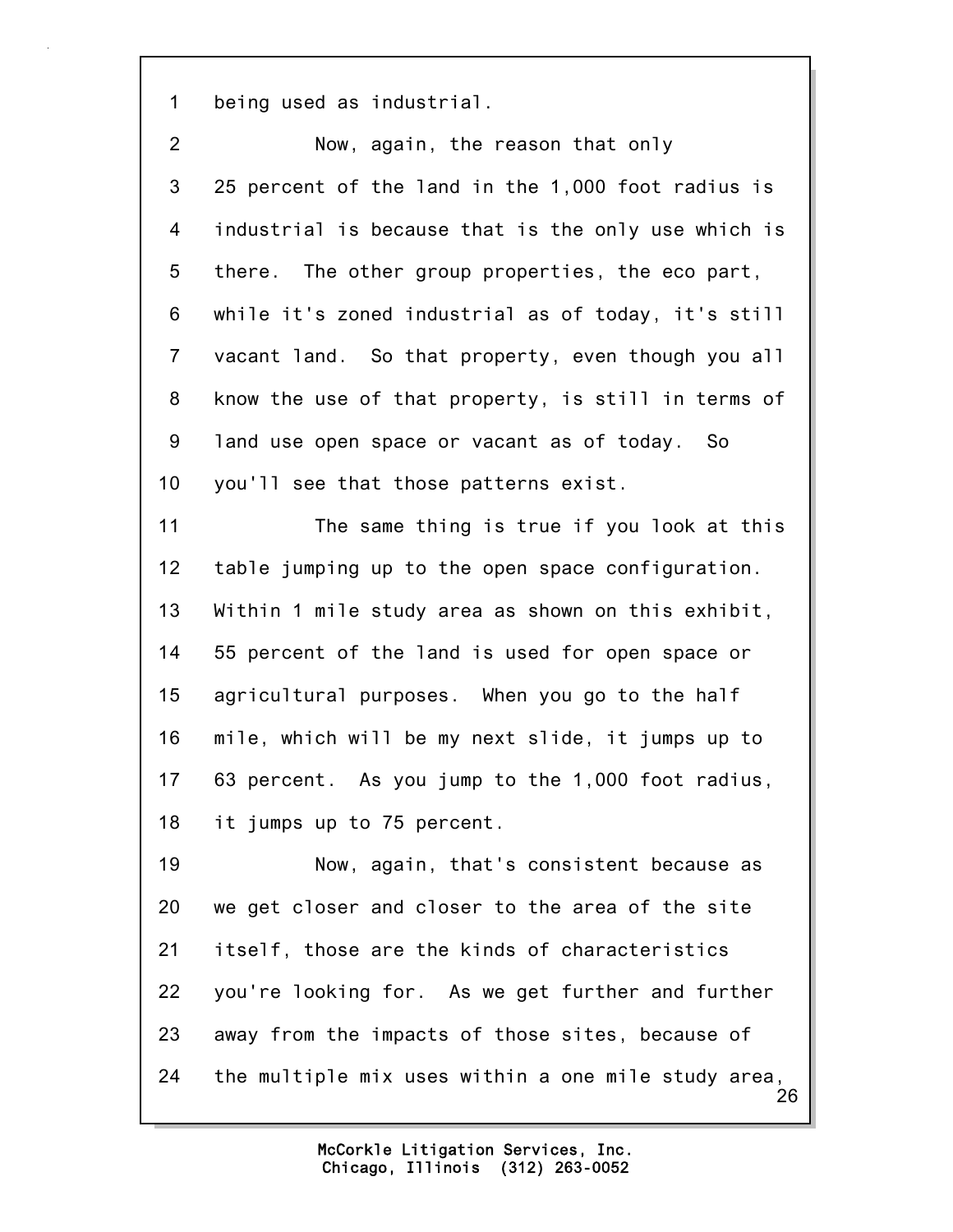27 1 of course, you are going to proportionately have 2 less uses. So that is a significant portion. 3 Now, even though the criterion talks about 4 land uses compatibility and minimizing 5 incompatibility with the character surrounding land 6 uses, the table above is showing you those same 7 uses defined by zoning. And this table is 8 important for that same reason. 9 If you look at the zoning districts in 10 terms of this slide, the third bullet point down 11 talks about the industrial area encompasses 12 12 percent. So within a mile of the site, we've 13 got about 12 percent industrial because, again, 14 that goes all the way over to Grayslake and it goes 15 all the way over to South Cedar Lake Road, a big 16 area certainly outside the influence of the 17 industrial park as we understand it. 18 When you look at the half mile radius, 19 that percentage of zoning areas for industrial 20 increases to 34 percent and you start to think that 21 that's true because now we are getting closer to 22 our site, we are getting closer to the kinds of 23 things that could potentially impact that site, and 24 we're getting more like kind uses in terms of the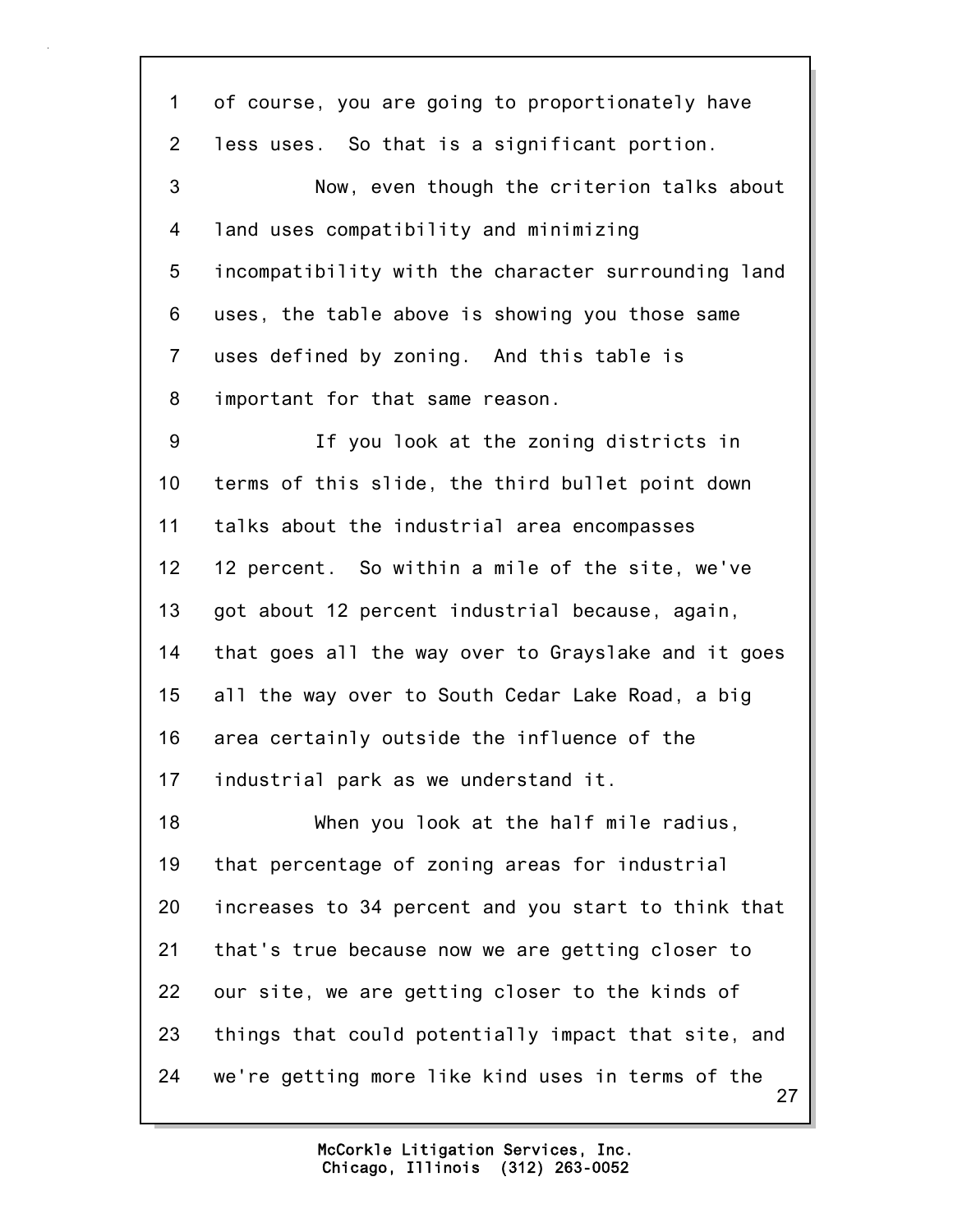1 zoning. You can't build buildings unless you are 2 in a properly zoned land use.

3 When you get within the 1,000 foot radius, 4 the zoning jumps up to 55 percent. Again, what 5 that tells me, because the 1,000 foot radius study 6 area is totally controlled within the community, 7 that you zoned appropriately and you've planned 8 appropriately for industrial uses in industrial 9 areas.

28 10 Now, using that as little bit of a 11 background, I don't know if you want to test me or 12 not. You can compare this next slide which is the 13 half mile study radius and determine that those 14 percentages that I gave you are reflected on these 15 tables. These tables were derived by measuring 16 through Auto CAD processes. This aerial photo 17 which is to scale. So, therefore, I am very 18 comfortable that these percentages and these 19 acreages studied within these zones are appropriate 20 and do reflect what is present and what is there. 21 And, again, you don't have to trust me. 22 Look at the color coding on the maps and/or look at 23 what the zoning classifications are and hopefully, 24 you will be able to visually see the same thing I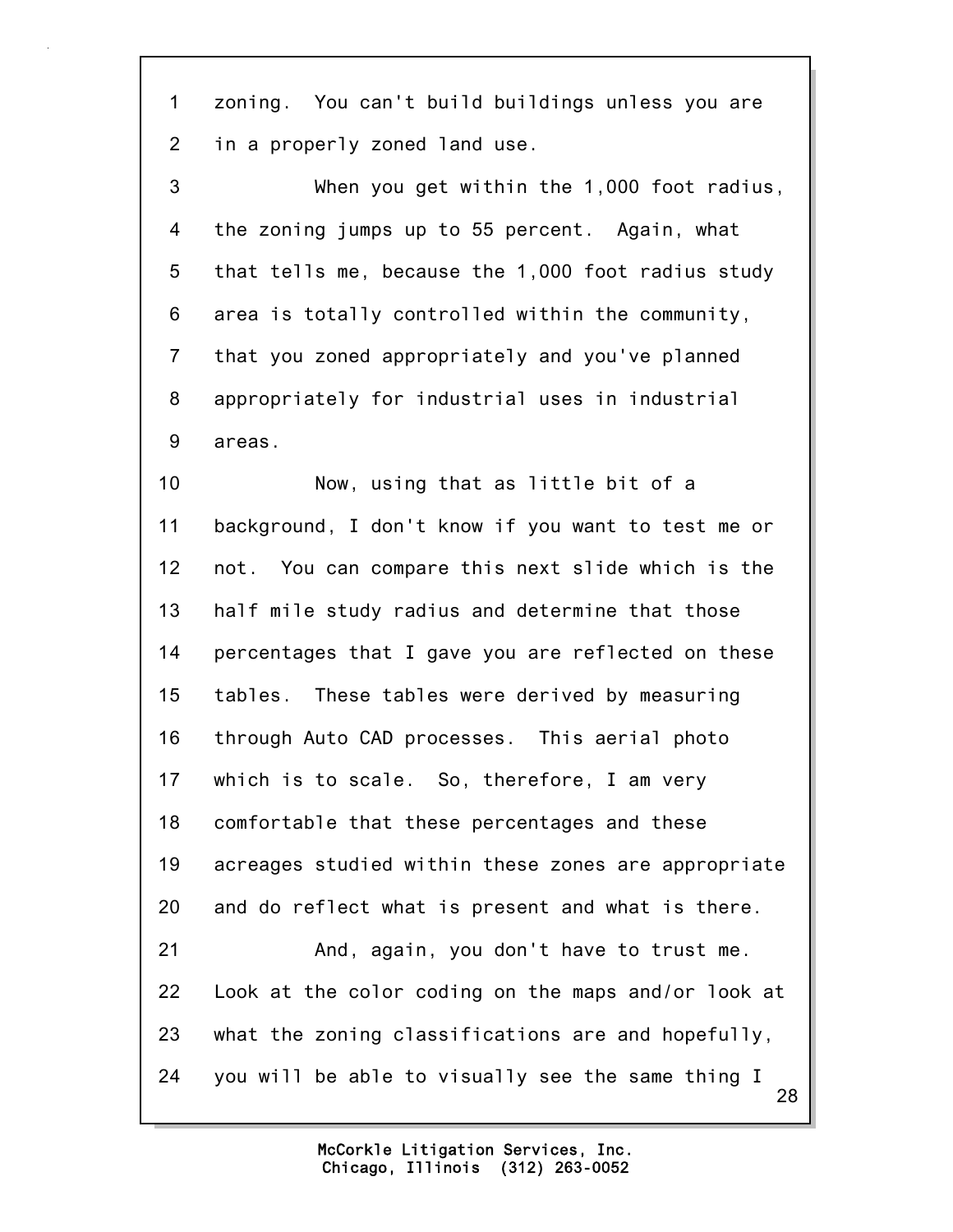1 am trying to explain.

2 BY MR. HELSTEN:

29 3 Q. Is the methodology you just outlined 4 generally and customarily used by experts, planning 5 experts in your area of expertise? 6 A. Yes, it is for studies like this as well 7 as preparing comprehensive plans. You want to make 8 sure that you have the same mix of uses before and 9 after comprehensive plans and certainly for studies 10 like this, we want to accomplish the same goal. 11 Q. Thank you. Please proceed, Mr. Lannert. 12 A. The last slide that I just put up on the 13 screen is the 1,000 foot radius. And, again, 14 within that 1,000 feet as shown in my original site 15 location map, you can see we are very focused into 16 the internal aspects of the site. We are centered 17 around the intersection of Porter and 120 or 18 Belvidere and really what you see is what you get. 19 The amount of open space that is shown on 20 this slide, a substantial portion of that, as you 21 can see as you flip back to the land use table, is 22 within Hainesville. It's all of the land which is 23 presently zoned agriculture south of 120. If you 24 are familiar with their new comprehensive plan,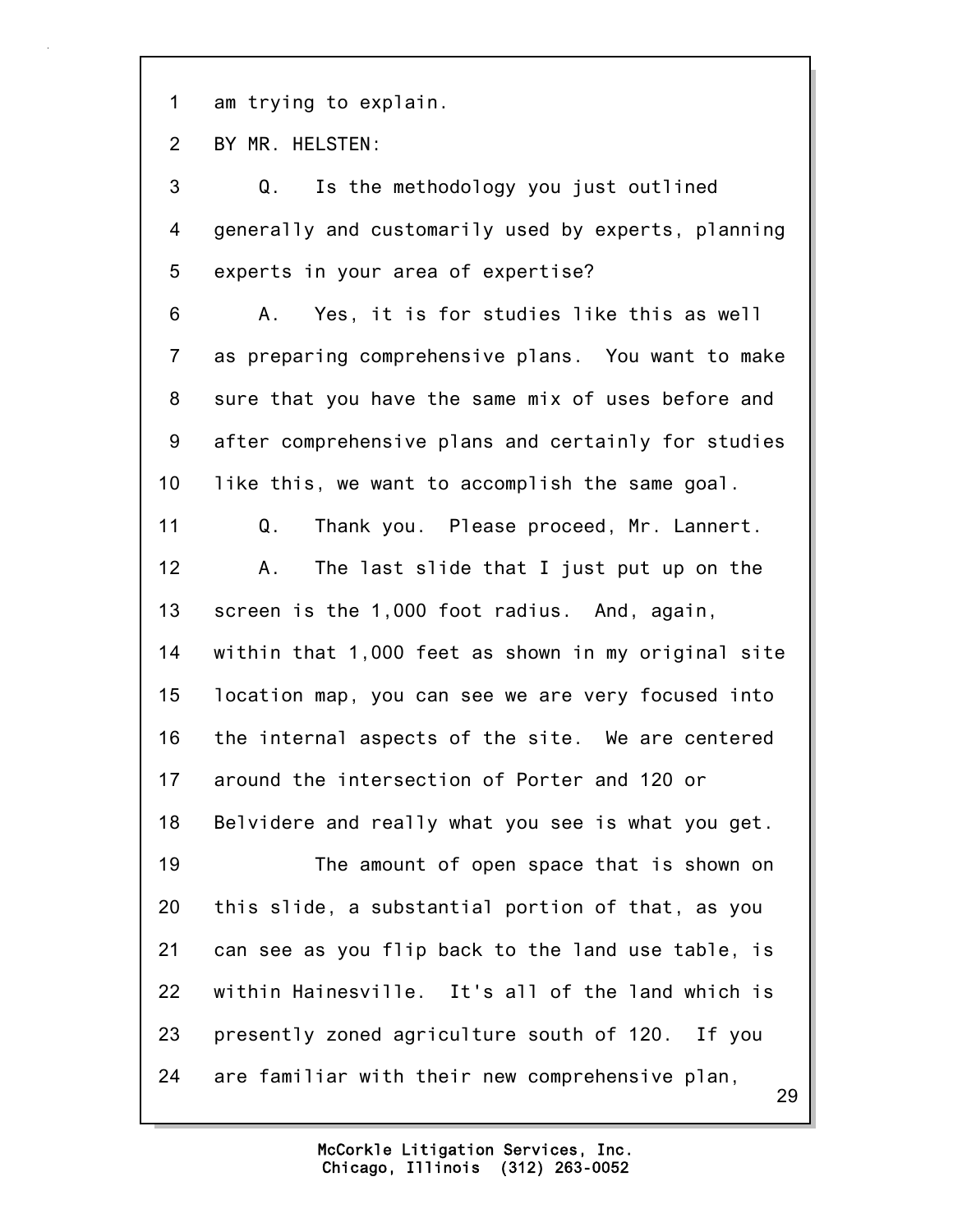1 they are suggesting some uses in change of use 2 along the 120 corridor. Again, the uses and 3 comprehensive plan are not uses that I am dealing 4 with today. I am dealing with the agricultural 5 uses present today and I am looking to minimize any 6 incompatibility with those uses notwithstanding 7 their comprehensive plan.

8 Now, to make a long story short, these 9 photographs are also in your exhibit. They are 10 mentioned as off site use number two. And 11 basically what this slide shows consisting 12 composite slides of the exhibits you have in your 13 book is the types of things you see as located on 14 the aerial photograph which is in the lower 15 right-hand corner of the exhibit pages, in the 16 upper left-hand corner of the PowerPoint. So 17 depending which one you are focusing on, what I am 18 trying to explain to you is the character of the 19 area.

30 20 We want to cross reference the character 21 of this area with the land use which is present, 22 the zoning which dictates the potential uses, and 23 we want to make sure that we have a relationship 24 between all of those elements because these are the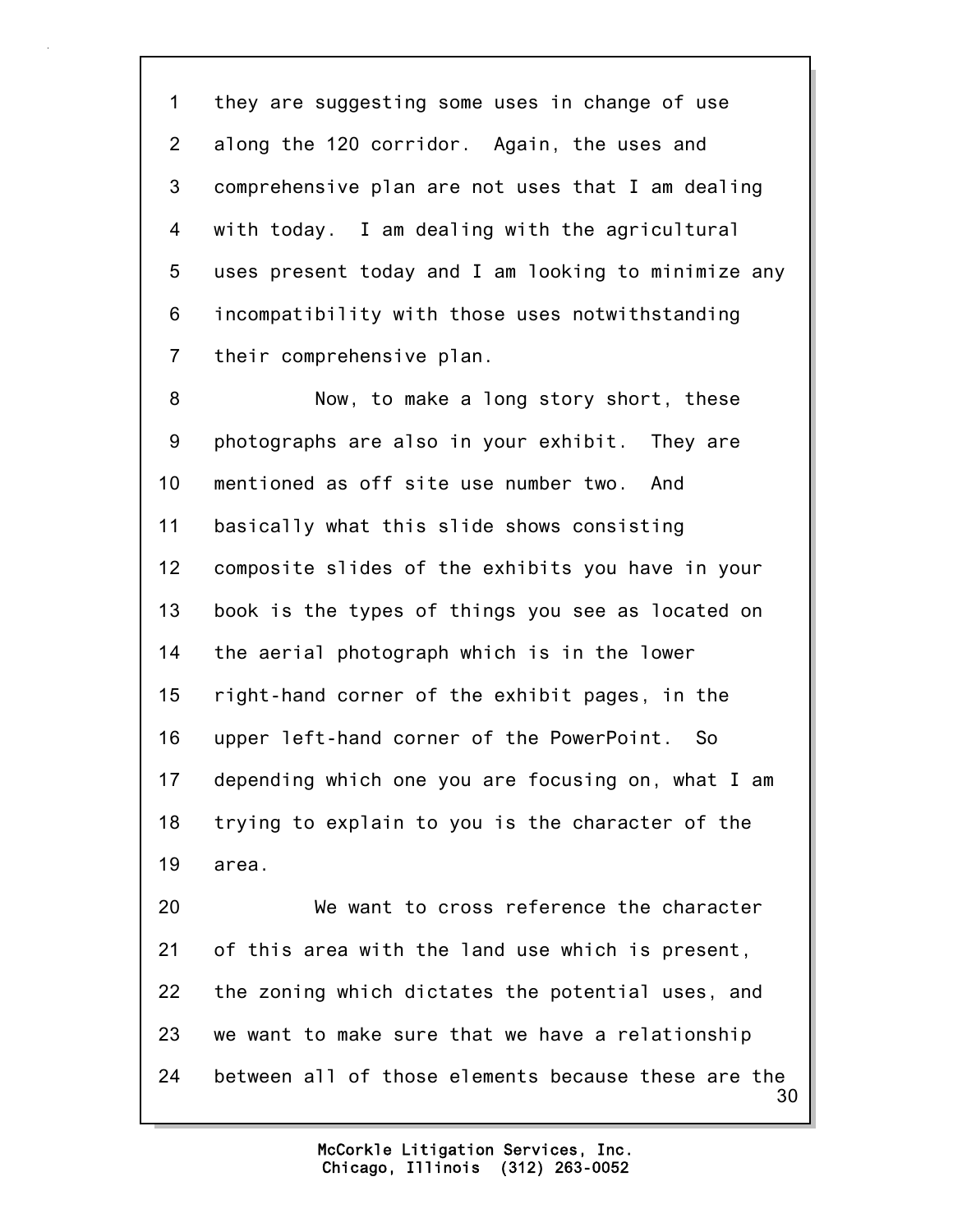1 factors that you deal with on a site specific basis 2 when these issues come before you.

3 The first photographic location is over 4 here on the far western side of 120. It's at the 5 intersection of the commercial property which is 6 furthest to the west of us within the half mile, 7 just within the half mile study area. And the 8 first photograph is looking further west towards 9 Cedar Lake Road and to the subdivisions that exist 10 to the west of that commercial corner.

11 If you look at that, you can see the 12 wooded character of the right of way along 120. 13 There's lots of right of way plantings along that 14 whole corridor. I experienced it from Route 59 all 15 the way over to the intersection of 134 this 16 morning.

31 17 Photograph number two is looking straight 18 north from that location. And, again, it shows you 19 the character of the open space and/or farm land 20 which is pretty indigenous to the area. And then 21 photograph three is from the same point, but it 22 looks in the other direction east. You can start 23 to see the undulation of that roadway from that 24 point which is on the -- I guess it's the common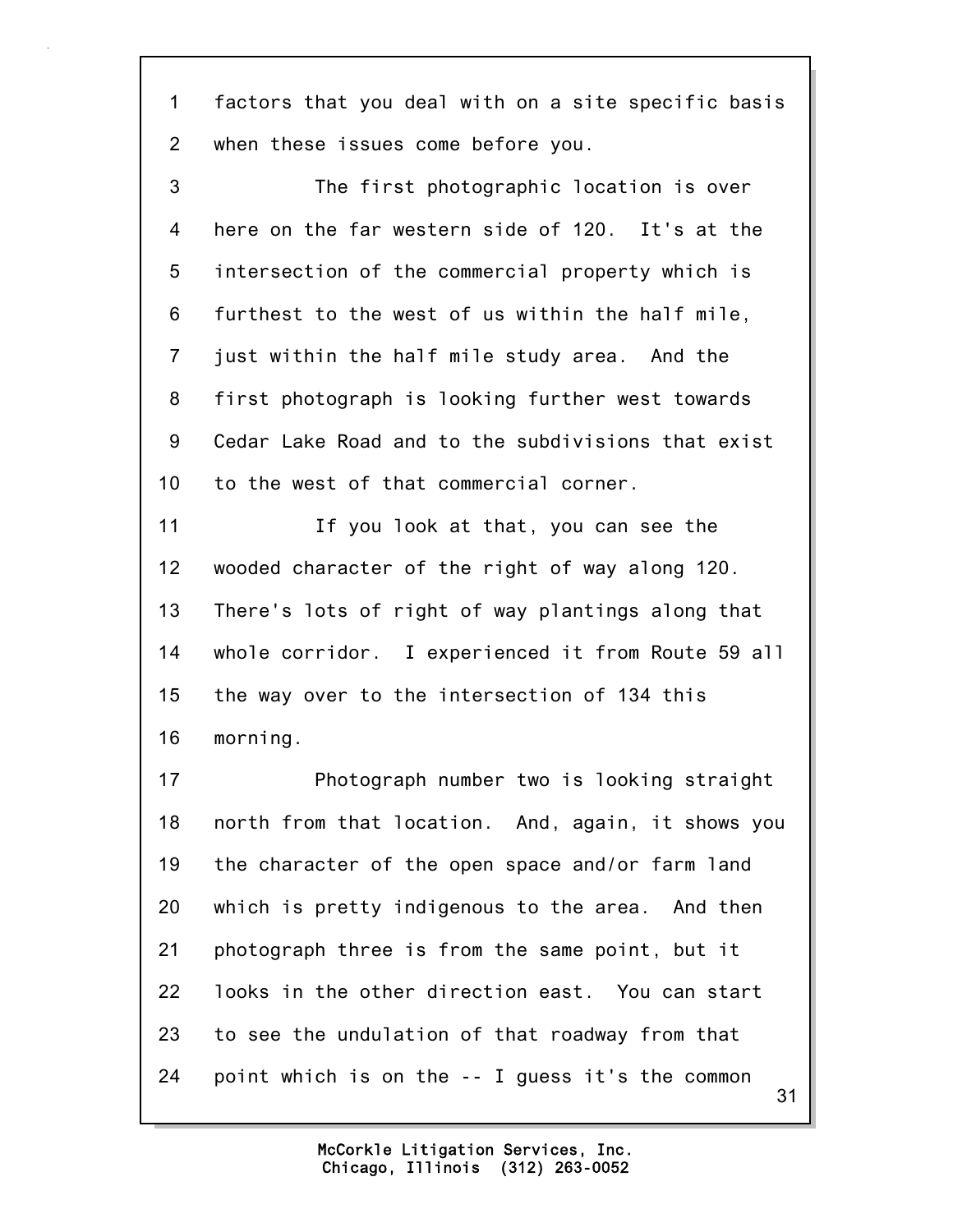1 boundary line between Round Lake Park and Round 2 Lake, but you can see the undulation of the 3 roadway. The reason for that undulation is that is 4 where the Squaw Creek comes through. And so if you 5 are familiar with that roadway, it really kind of 6 dips and doodles between that particular point and 7 this site.

8 As you go closer, photograph 4 and 9 photograph 5 are right across the street or at the 10 driveway of the Walmark industrial site on the 11 south side of 120. Photograph 4, again, is looking 12 back west and shows you the undulation. Now I am 13 back on top of the hill and past the creek, the 14 corridor, but, again, you can see the undulation. 15 The reason for those photographs, as we explained, 16 as you are driving this corridor, you are not going 17 to have a large presence of any of these buildings 18 along this corridor particularly when we set them 19 back appropriately in terms of setbacks and 20 landscaping. 21 BY MR. HELSTEN: 22 Q. Did the undulations and tree lines that 23 you referred to, are they significant for -- in 24 terms of your opinion in shielding the view of the

> Chicago, Illinois (312) 263-0052 McCorkle Litigation Services, Inc.

32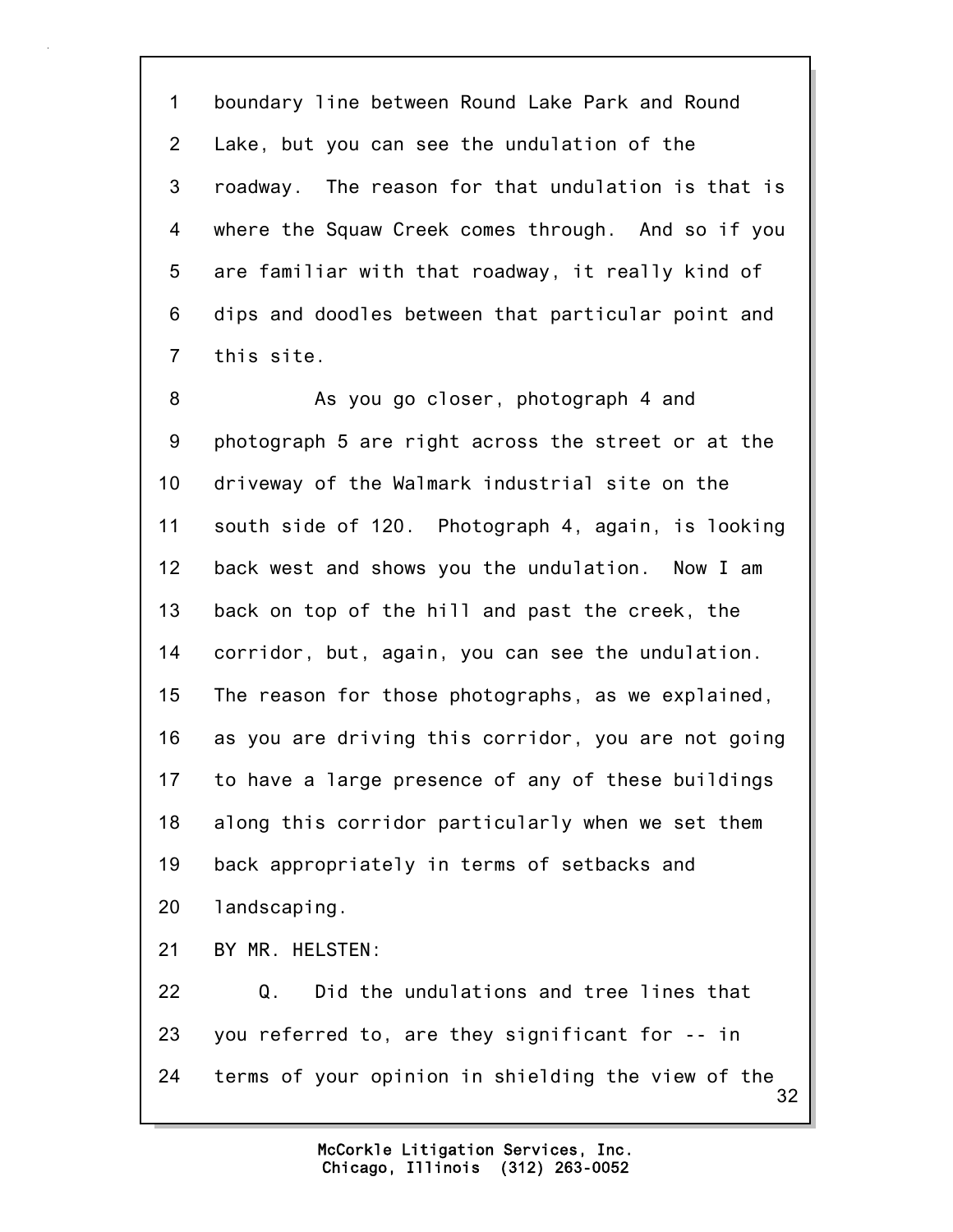1 transfer station from surrounding properties? 2 A. Yes, they are because they also provide 3 the addition of some natural vegetation in those 4 corridors. Those things will probably remain based 5 upon the environmental integrity of them.

6 Q. Please proceed.

7 A. If you jump to the next group of 8 photographs which are classified as off street 9 views, photograph three, these photographs are 10 along the intersection of Porter and 120 as well as 11 to the east.

12 Without belaboring them, I would like to 13 jump quickly to 10 which is really from the salvage 14 yard driveway looking east towards the intersection 15 of 120 and 134 on the west side of the railroad 16 tracks. And when you look at that corridor, again, 17 you can see that we are very up close and next to 18 the vegetation along 120. You can start to see 19 that you do have grade changes there and you don't 20 really have much perception of anything else along 21 that corridor.

33 22 If you turn around and look the other way, 23 which is photograph 9, just did 180 degrees and 24 started looking at that same location, the same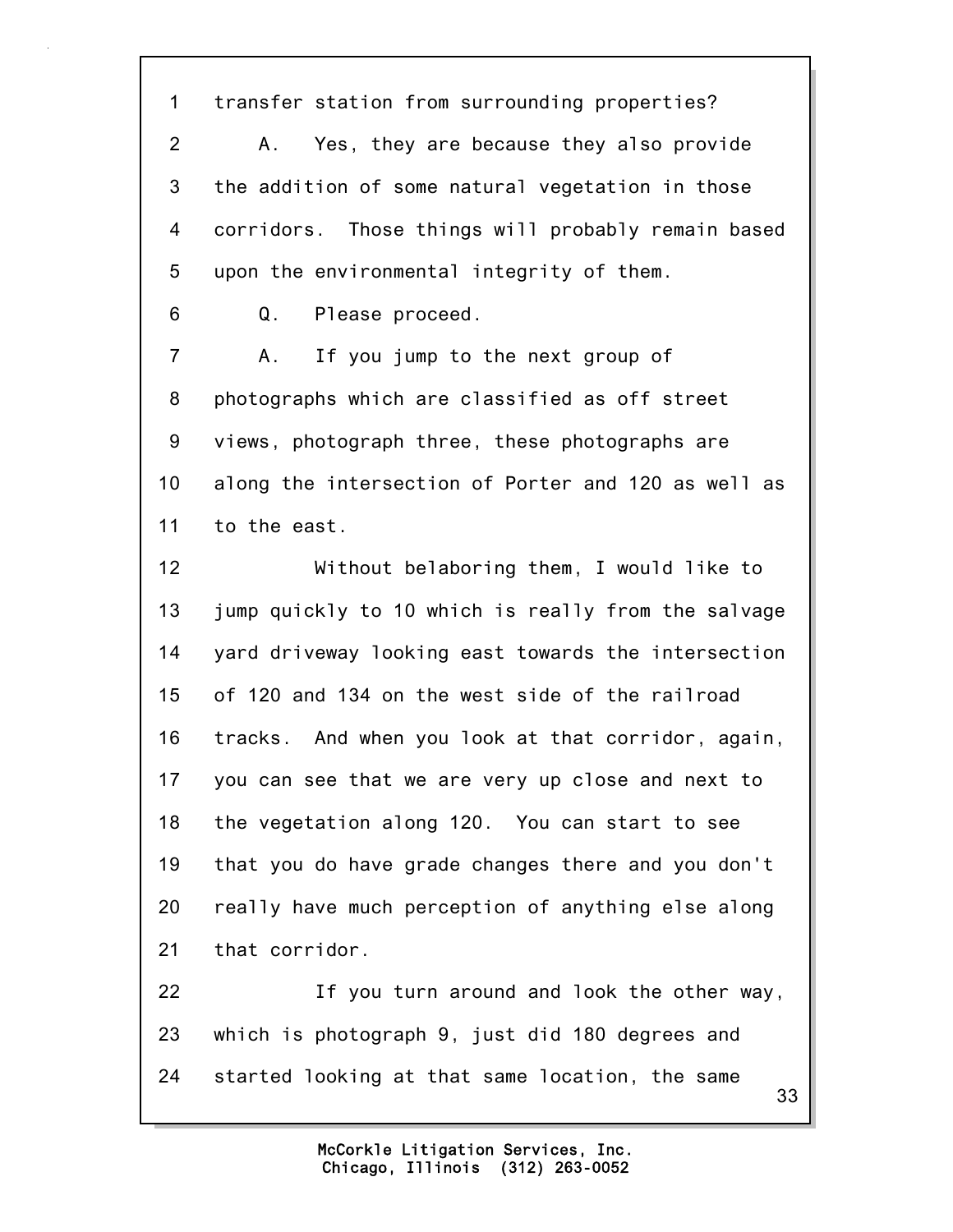1 driveway, looking back towards Porter Avenue, you 2 start to see, again, the substantial woodland and 3 plantings along 120 which comprise our roadway 4 there.

5 I would suggest that those are important 6 because when I show you the 3D modeling, you will 7 start to see that this significant vegetation is a 8 terrific buffer for us in terms of this facility 9 and the proper siting.

10 The photographs on the top of 6, 7, and 8, 11 again, pretty much show you what is happening at 12 the intersection of Porter and 120. Again, mostly 13 you can see that it is natural open space and/or 14 farmland. Again, you are aware that the people 15 park would be put in shortly and the hearing today 16 is on the other part -- the other side of the 17 intersection which is farmland now, but we hope it 18 will be a transfer station facility at the 19 conclusion of these hearings.

20 Q. Mr. Lannert, over and above and aside from 21 the areas of natural growth and natural planting 22 and natural topography, do any -- would serve as 23 buffers and serve in your opinion to minimize 24 incompatibility with the surrounding area, are

34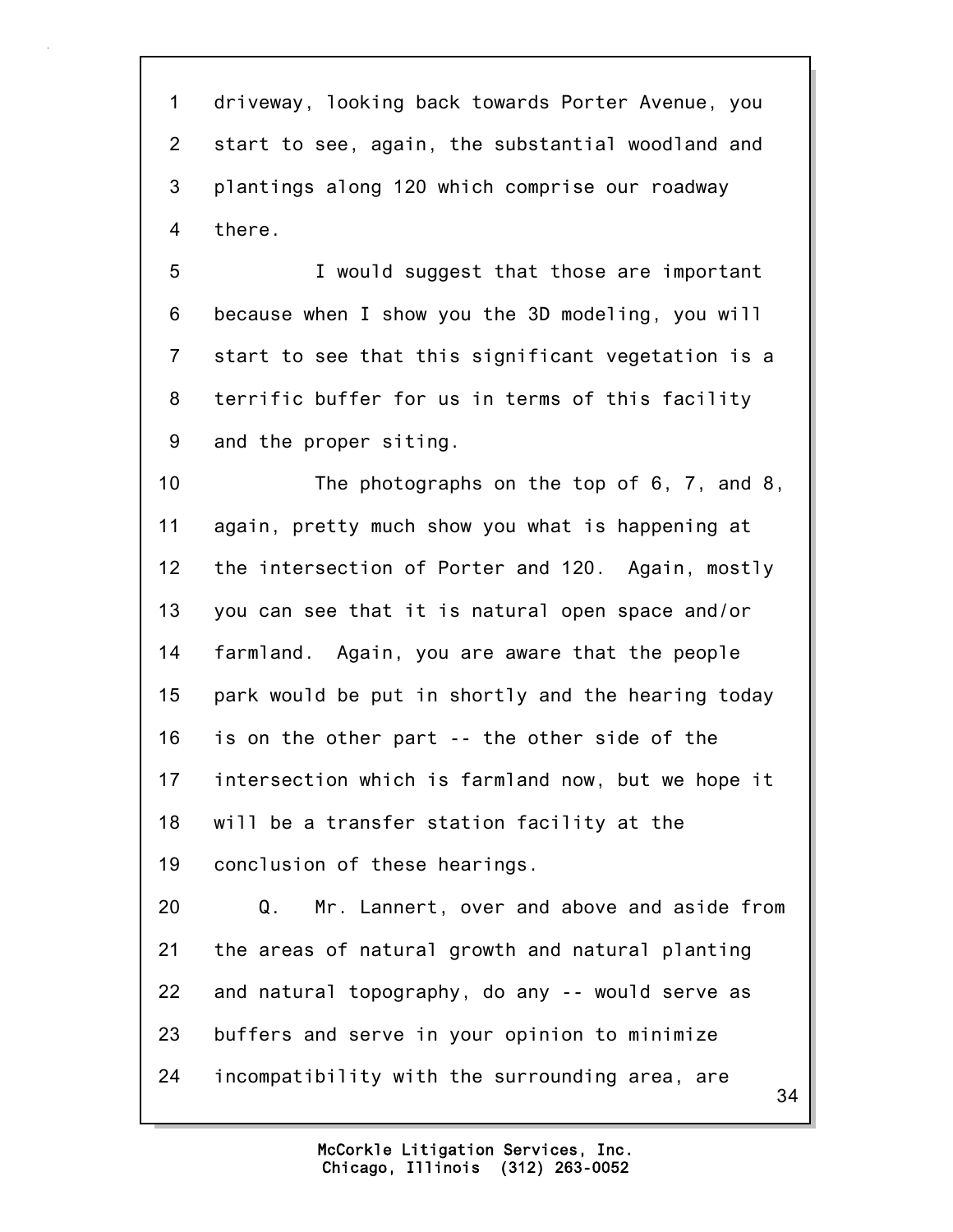1 there any other features such as road right of ways 2 or railroad right of ways or other manmade 3 improvements that serve as buffers?

4 A. Yes. Roadway corridors and roadway right 5 of ways as well as railroad tracks become natural 6 buffers as do other existing buildings. And you 7 can start to see that in this next group of 8 photographs which are the off site views in your 9 report Exhibit 4. They deal with photographs 11 10 through 15.

11 You can see in the photographic location, 12 photograph 11 is up on Main Street and Greenview 13 looking south across the tracks to the site. You 14 obviously cannot see it from that location. You 15 can locate that I am taking the photograph in a 16 proper direction because you can see the water 17 tower.

18 So, again, south of that water tower at 19 the intersection of Porter and 120 is where this 20 site location is proposed. And on that side of the 21 tracks, Mr. Helsten just pointed out, you are not 22 going to be able to see this facility on the north 23 side of the tracks.

24 THE HEARING OFFICER: Let me interrupt for a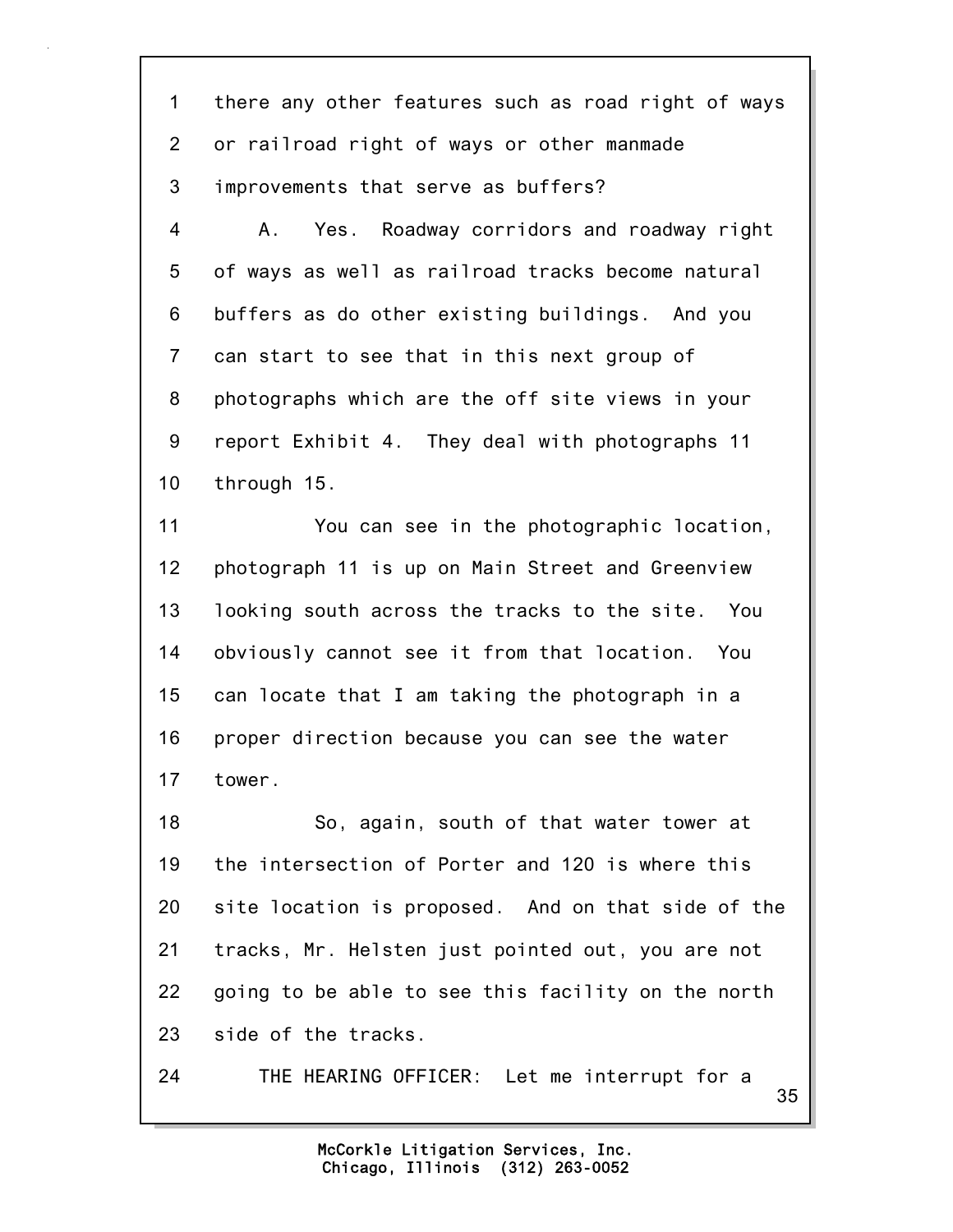| 1              | second. I know we turned down the lights, so        |
|----------------|-----------------------------------------------------|
| $\overline{2}$ | people can see this, but I am having a heck of a    |
| 3              | time reading because it's so dark up here. So if    |
| 4              | we could turn them up a little bit.                 |
| 5              | (Whereupon, a discussion was                        |
| 6              | had off the record.)                                |
| $\overline{7}$ | THE HEARING OFFICER: Mr. Lannert, I apologize.      |
| 8              | Please proceed.                                     |
| 9              | THE WITNESS: Let me backtrack a little bit and      |
| 10             | I will point to the exhibit that is shown on the    |
| 11             | screen. This is photograph 11. This is Main         |
| 12             | Street. This is Greenview. This is the building     |
| 13             | that is on the corner on the south side of Main     |
| 14             | Street on the north side of the railroad tracks.    |
| 15             | This is obviously the water tower. You can          |
| 16             | probably all pretty well see that. And that is the  |
| 17             | vantage point from this photograph.                 |
| 18             | What that tells you is that any of the              |
| 19             | land uses which are north of the track really are   |
| 20             | going to have limited impact from this site because |
| 21             | you are really not going to be aware of them        |
| 22             | because of the distance, because of vegetation, and |
| 23             | also because the railroad tracks and their          |
| 24             | elevation.<br>36                                    |
|                |                                                     |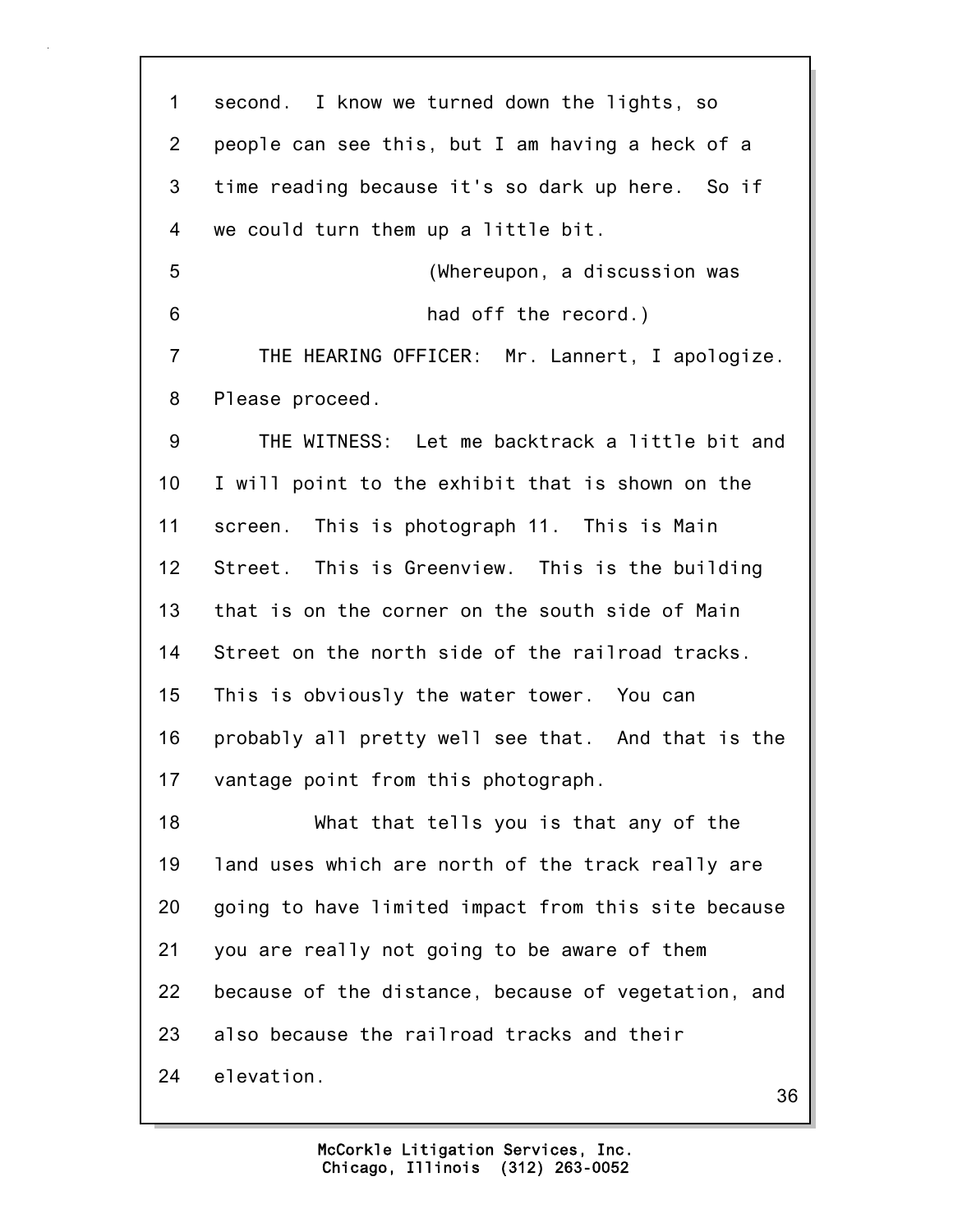1 The last photographs on this exhibit are 2 the ones down on Porter. There are a couple of 3 things I would like to point out as it relates to 4 that. Photograph 14 is a photograph of the gypsum 5 plant. You won't be able to see it -- I will 6 change the slide. You can't readily see it in 7 terms of this photograph, but right about here, you 8 can see that between the time we first started this 9 application, they expanded the footprint of the 10 existing building to the north. Again, that was a 11 significant expansion for them. 12 If you look at the photograph closely, you 13 can see a change in the character of the siting. 14 You can also see a change in the character of the 15 roof pitch. 16 If you jump to photograph 15, which is 17 this photograph, that is a photograph basically 18 taken from the corner of the corridor and 120 19 looking back towards the gypsum plant and that is 20 the brand new building that they built on the back 21 side of their plant. 22 Again, this is a new photograph prior to 23 filing the application. We substituted that

24 because prior to that time, that building had not

37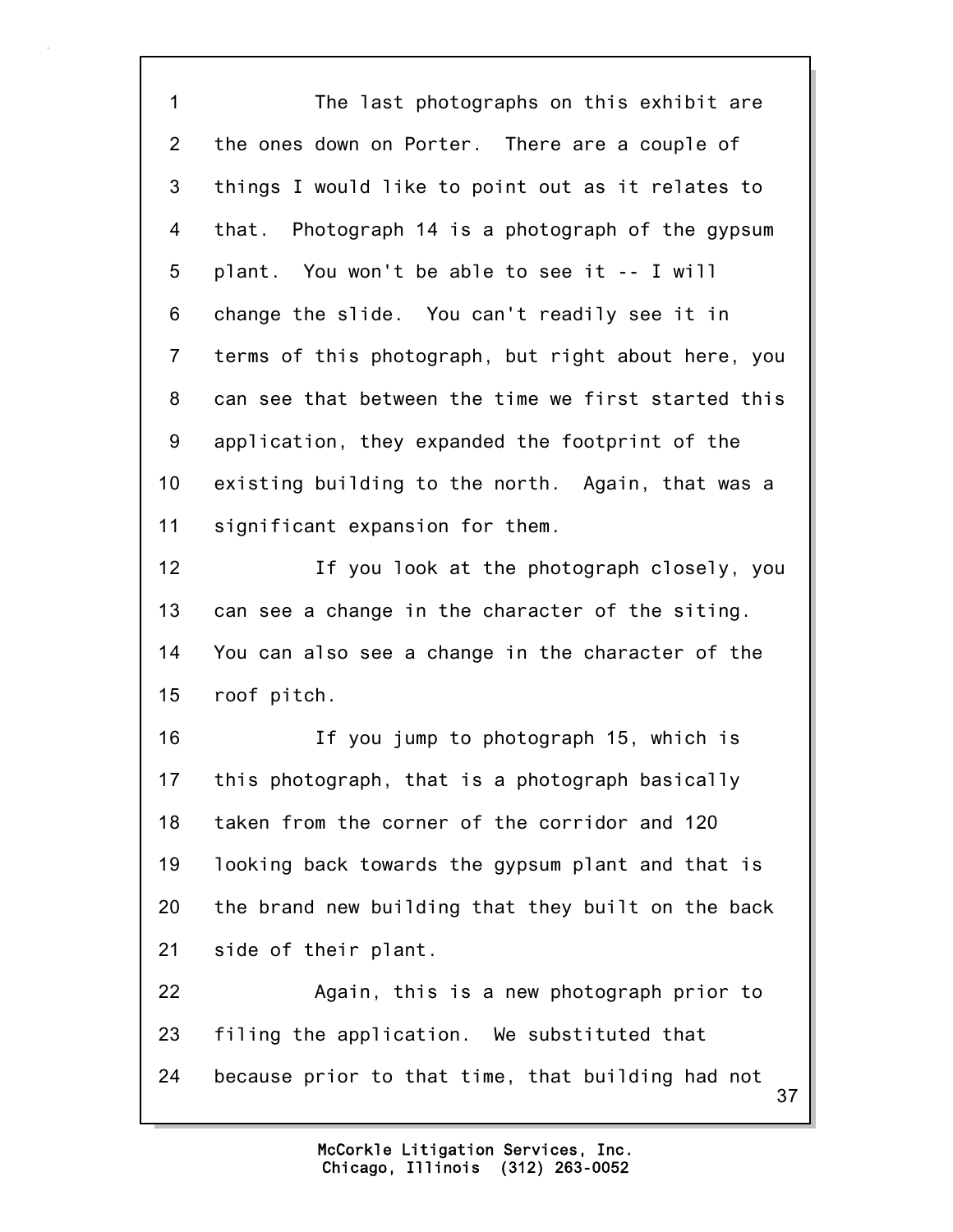1 been constructed as part of that facility. And the 2 importance of that, as you will see both from the 3 landscape plan and also in the 3D modeling, is that 4 those combination of buildings totally block any 5 view of this proposed transfer station from Porter 6 road as you are coming from the north going to the 7 south. It also shows that there continues to be 8 industrial development within that area.

9 The next part of our assignment after we 10 kind of looked at the nuts and bolts and we were, 11 again, trying to evaluate the compatibility of the 12 land uses that exist as well as the proposed land 13 uses that could be possible based upon the zoning, 14 we looked at a landscape plan to minimize any 15 impact that we might have discovered through those 16 previous analyses.

38 17 This is a representation of the landscape 18 plan. It also is in your packet as Exhibit No. 6. 19 I would like to call your attention to the exhibit 20 rather than the slide because once again the slide 21 is meshing all of our understory planting, our 22 intermittent intermediate planting and our 23 overstory trees and kind of mulching them together. 24 We have very carefully tried to do a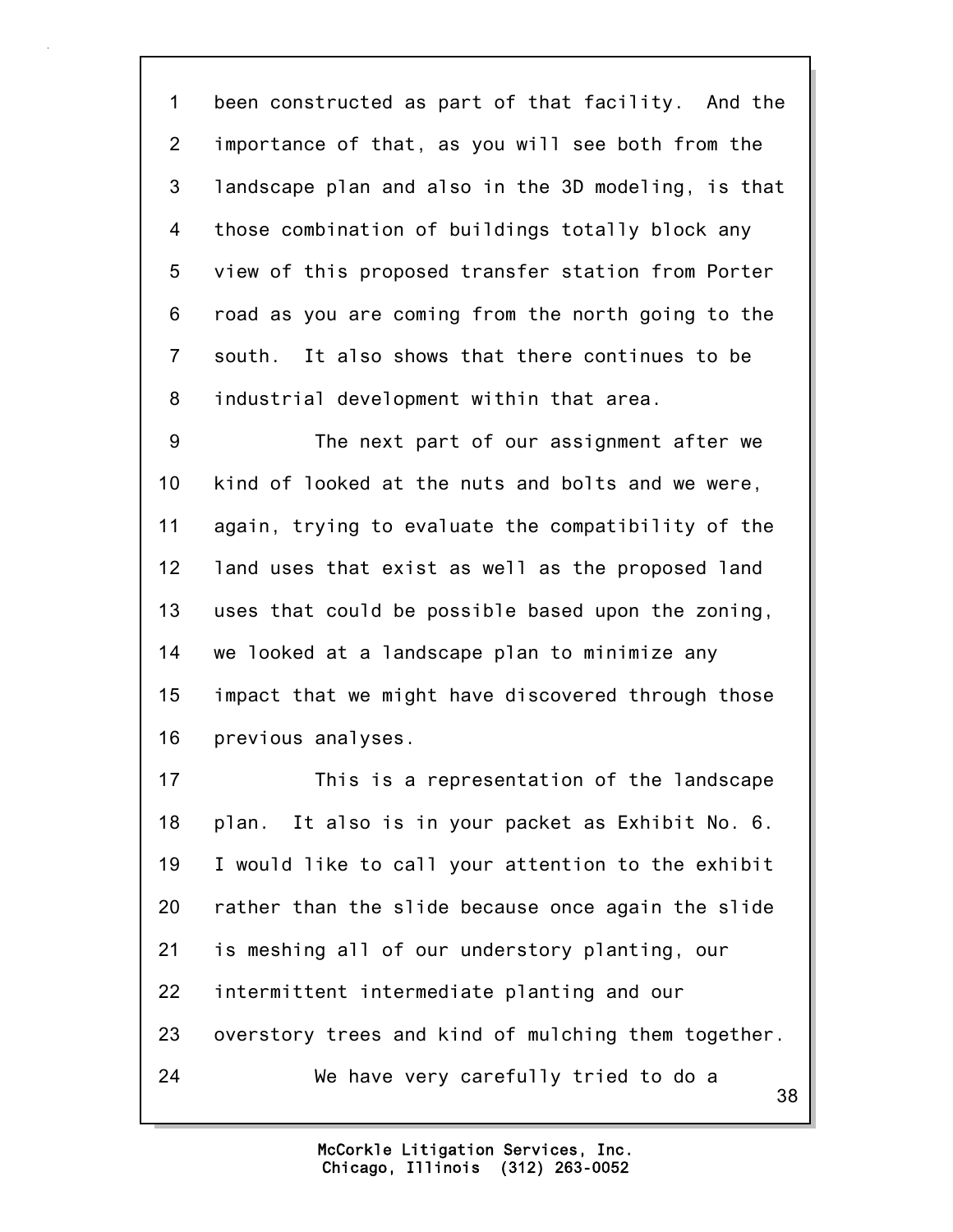1 number of things relating to this particular 2 proposal. The most significant is that we have a 3 knee wall and berm along the entire frontage of 4 120. This gives us the ability to berm up within 5 the property, the undulation which will vary both 6 vertically as well as horizontally. And then by 7 the use of the plant material, we are purposely 8 scalloping the area as you go along 120 to start 9 your streetscape corridor which is part of what is 10 being planned within your community and is 11 reflected in the new plan for Hainesville. Again, 12 you are aware that this is part of the Eco Park 13 across the street that has a wall requirement in 14 berming and buffering and that also can be 15 compatible with what we are trying to set the stage 16 for in terms of this site.

39 17 The other portion which is bermed and 18 landscaped is along Porter Avenue. Again, we have 19 the same undulating berms planted with ground 20 cover, intermediate shrubs, and ornamental trees, 21 as well as overstory trees. And then also shown on 22 this slide as well as on the plan is the Groot sign 23 on the corner. We feel that by -- Groot will be 24 proud of this facility as they are of all their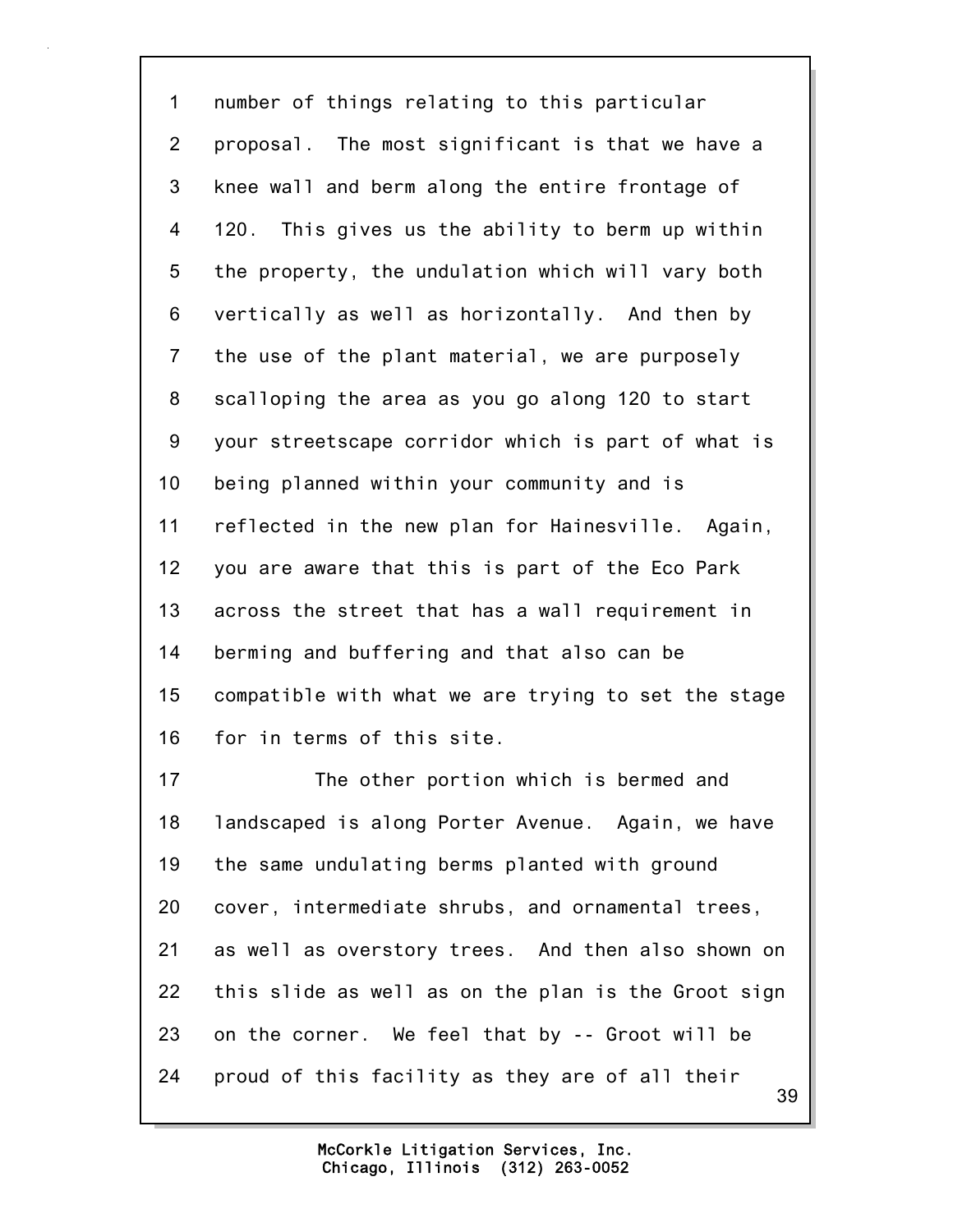1 facilities. They want people to know that they are 2 there because they have nothing to hide in terms of 3 the way they operate their facilities. So we are 4 trying to give them the same recognition on this 5 site as they have up on the hauling yard which 6 reflects the same sign, the same logo, as you can 7 see.

8 We have a fence around the entire site. 9 We have a swale along the north side of the site 10 which will keep our water clean as we go to our 11 storm water facilities. And then just above that 12 north property line, you can see likely the two 13 buildings which are north of us which are the 14 gypsum buildings which I mentioned in terms of the 15 photographs.

16 A suggested plant material and size is 17 also located on this plan. What you see is what 18 you will get. I am sure you are familiar with the 19 host agreement. This landscape plan is part of the 20 host agreement, so this is not speculative. This 21 is part of the host agreement as well as my 22 presentation today. 23 BY MR. HELSTEN:

24 Q. Mr. Lannert, how does this end use and

40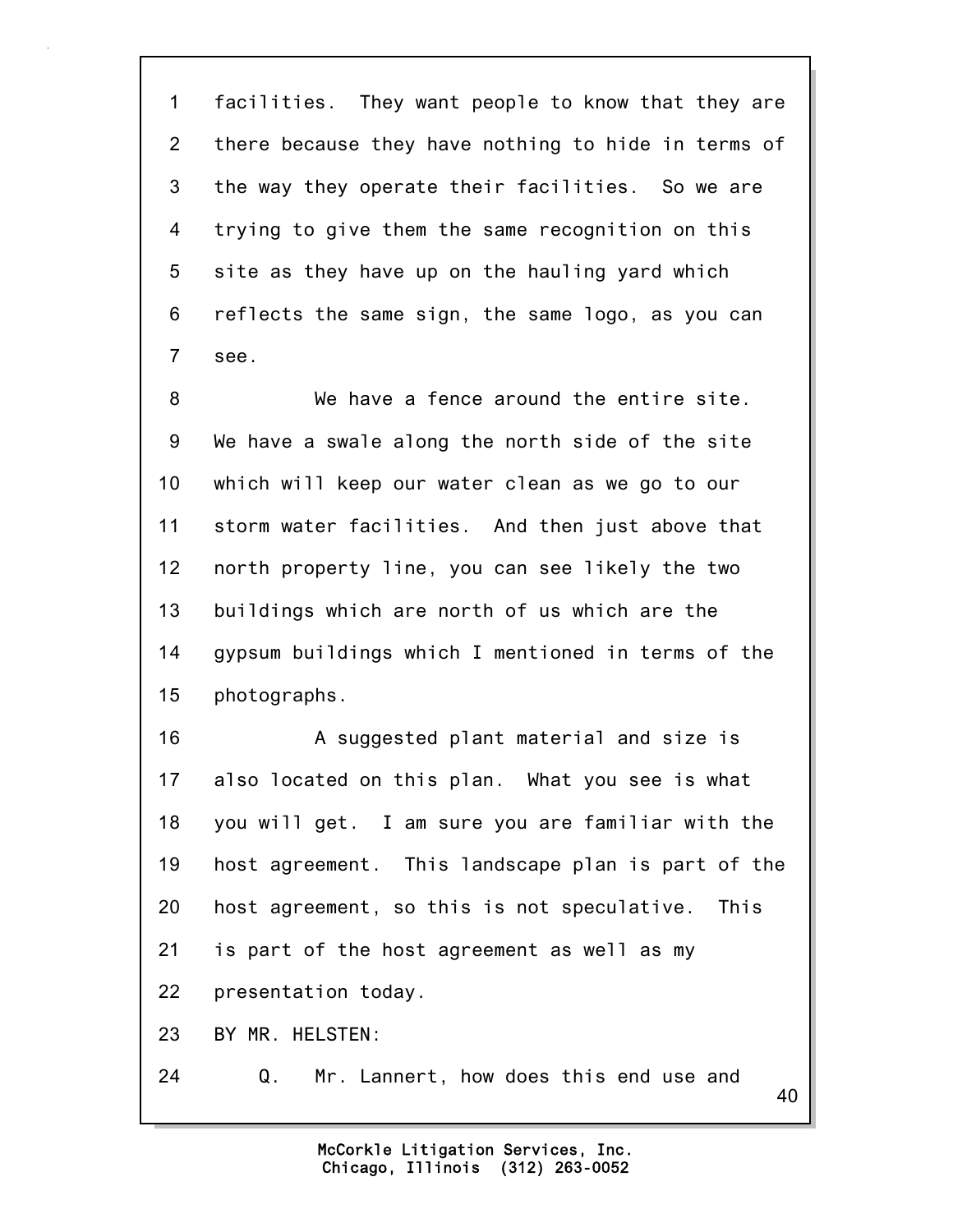1 landscape plan compare with what's presently the 2 character of that area? What does it look like 3 now?

4 A. Well, if you look back onto the off site 5 view 15, you can see that right now, it's just a 6 farm field. It has a large woodland on the east 7 side of the site and it has a scattered fence row 8 planting and two buildings on the north side of the 9 site. So right now it's a vacant farm field. 10 Q. Is this, for want of a better word, the 11 gateway to the industrial park? 12 A. It's planned to be the gateway to the 13 industrial park as well as the gateway to 124. 14 Q. And in your opinion, does this landscaping 15 plan and that use plan improve the esthetic, 16 appearance, and character of that area? 17 A. It absolutely does. 18 Q. Please proceed. 19 A. The last two slides deal with the 3D

41 20 modeling which give you the opportunity to look 21 into the future and see what this will look like 22 upon completion and thereafter or I guess a few 23 years after completion because we are modeling the 24 full extent of the landscaping that obviously we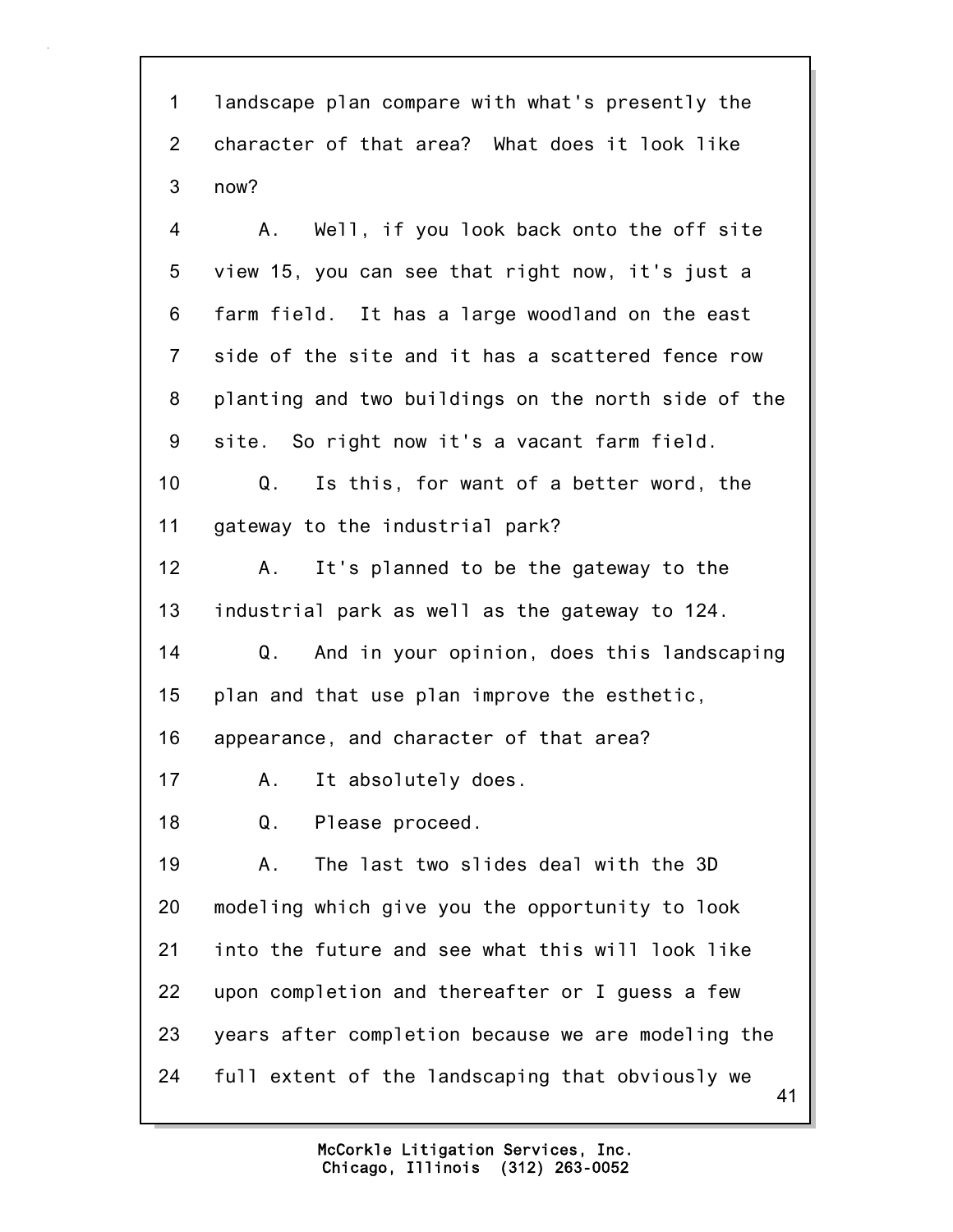1 are showing the full building and you don't build a 2 half building.

3 So what we are trying to depict here in 4 photograph number one which is on the left-hand 5 side of this photograph is what Mr. Helsten just 6 had me explain. This is 120, this is corridor, 7 this is the initial building, this is the second 8 building on the gypsum site. You can see our site 9 is sandwiched in the corner between this strong 10 woodland and these hedge row plantings along the 11 property line.

12 When you jump to the finished product, you 13 can see the substantial improvements which are 14 reflected on the landscaped plan. The berming that 15 is shown, the vegetation that is shown, the signage 16 is shown, and you can also see that there will be 17 more color if you are up closer to this in terms of 18 the plant material selection.

19 So this very much has been a gateway 20 corridor along 120 as well as into the industrial 21 park which has existed for a long time.

22 Q. Mr. Lannert, before you go any further, in 23 your opinion and based upon your professional 24 knowledge and experience, will this landscaping

42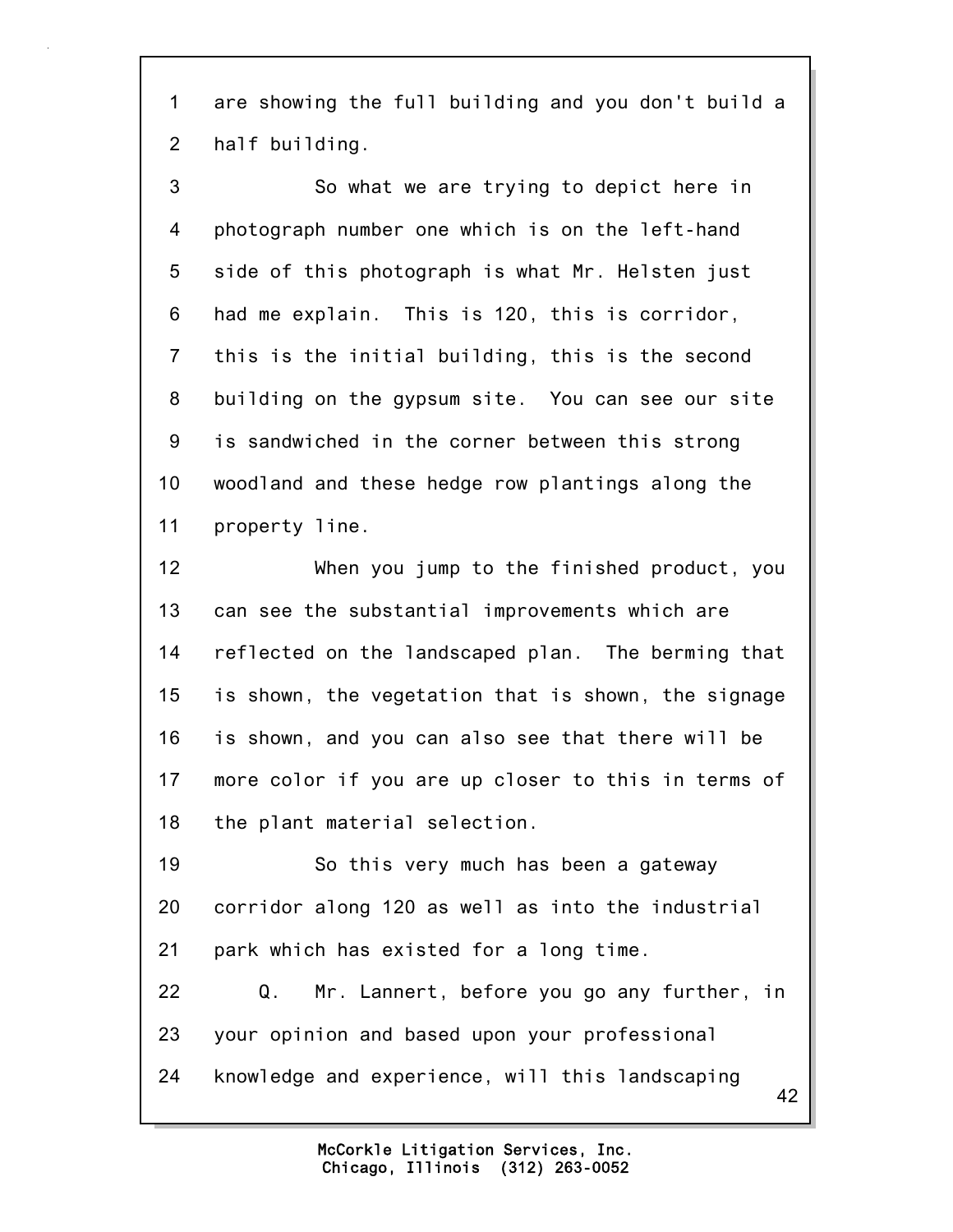43 1 plan, how will it, if at all, impact the line of 2 sight that people approaching the facility will 3 have of the facility? 4 Do you follow what I'm saying? How will 5 it impact the line of sight? 6 A. Well, you can see as it's shown on the 7 after position that the berms and plant material 8 are intended to filter the view of the industrial 9 building from the off site roadways. So what we 10 are trying to do is not only enhance the roadway, 11 but also to filter views of the building. 12 You can see the building that bumps up 13 behind our plant material which you don't get a 14 feeling of the building. If you look back on the 15 photograph from Porter to the gypsum building, that 16 is just a big industrial building that has no 17 plantings surrounding the site. This proposal has 18 landscaping around the entire site. It's a more 19 sensitive corner and it requires more landscaping 20 along the adjacent roadways. But we are trying to 21 filter those views and I think it's pretty clearly 22 shown within the before and after site. 23 I would like to point out in terms of the 24 photographs that we do not doctor the photographs.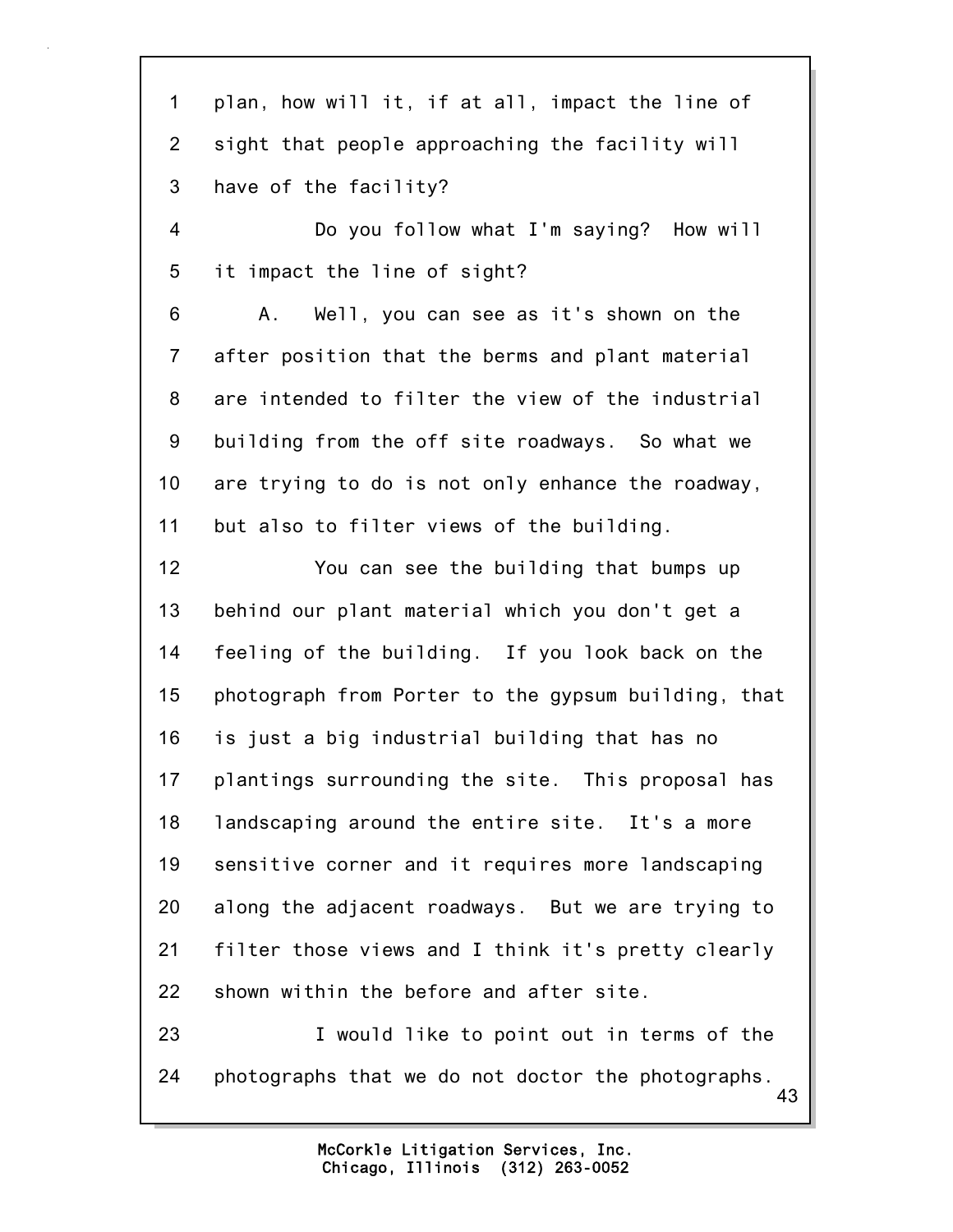1 These existing trees which were taken in the fall 2 are still shown in our plan, so that is to orient 3 you to the fact that we have taken the building 4 plans, the landscape plans, and engineering plans, 5 put them into our computer programs, appropriately 6 placed them on the lot, so that we can model what 7 reality will be.

8 The other thing which is certainly of note 9 is that the large stand of trees to the east of us 10 which is now on the property auctioned which Groot 11 is controlling ends up being reflected. It's our 12 position that those trees will remain and one of 13 the things we considered in terms of buffering 14 around this site.

15 Q. Why do you believe that the modeling, the 16 after modeling depiction that you have presented 17 here will be representative of the nature and 18 appearance of the trees and landscaping that you 19 have set forth in requirement of your landscape 20 plan?

21 A. Why do I believe it?

22 Q. Yeah.

44 23 A. Because I know the plant material that we 24 selected and I know that those are mature heights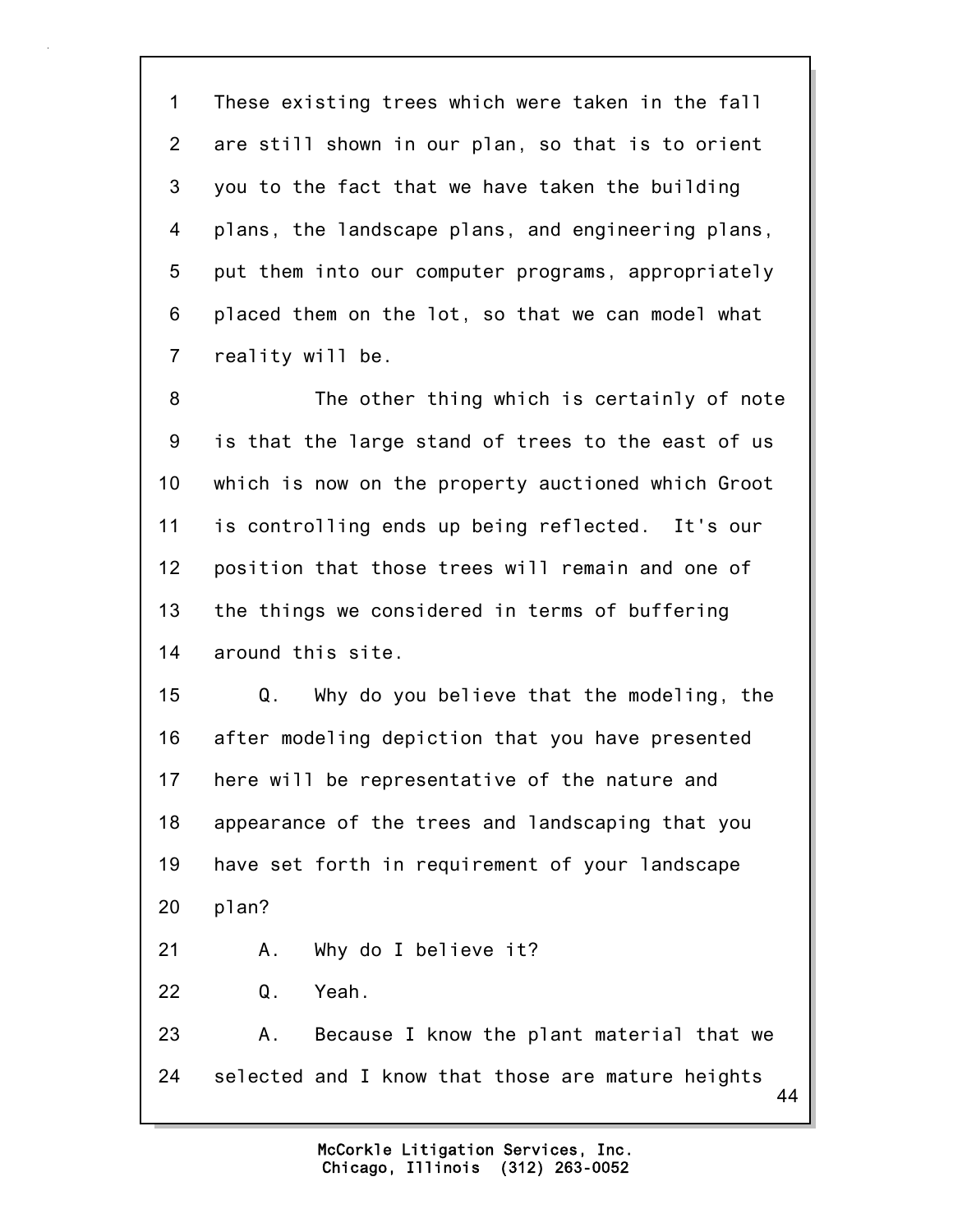| $\mathbf 1$    | and that's the form and character that they take        |
|----------------|---------------------------------------------------------|
| $\overline{2}$ | when they reach their maturity.                         |
| 3              | So you have seen over the years these<br>Q.             |
| 4              | plant materials placed on other projects, I think       |
| 5              | you said you have been involved in over 50              |
| 6              | projects, you have seen how they've matured, you've     |
| $\overline{7}$ | seen how they've developed, and you know what they      |
| 8              | are going to look like, correct?                        |
| 9              | That's correct. We are familiar -- as a<br>Α.           |
| 10             | landscape architect, I am familiar with these           |
| 11             | plants. And, again, what you see depicted is what       |
| 12             | will happen upon maturity of those plant materials.     |
| 13             | Q.<br>Thank you. Please proceed.                        |
| 14             | The last photograph is a photograph along<br>Α.         |
| 15             | Porter. It's looking from Porter Avenue down to         |
| 16             | 120 which is shown right here. Here is Porter           |
| 17             | Avenue. Again, you can start to see the existing        |
| 18             | vegetation which is here. You have a tree which is      |
| 19             | shown here. This is the entrance to the facility.       |
| 20             | You saw the animated drivethrough yesterday in          |
| 21             | Devin's presentation.                                   |
| 22             | This is the entrance. We think that it                  |
| 23             | has been landscaped and bermed to be very effective     |
| 24             | and continue that streetscape along Porter Avenue<br>45 |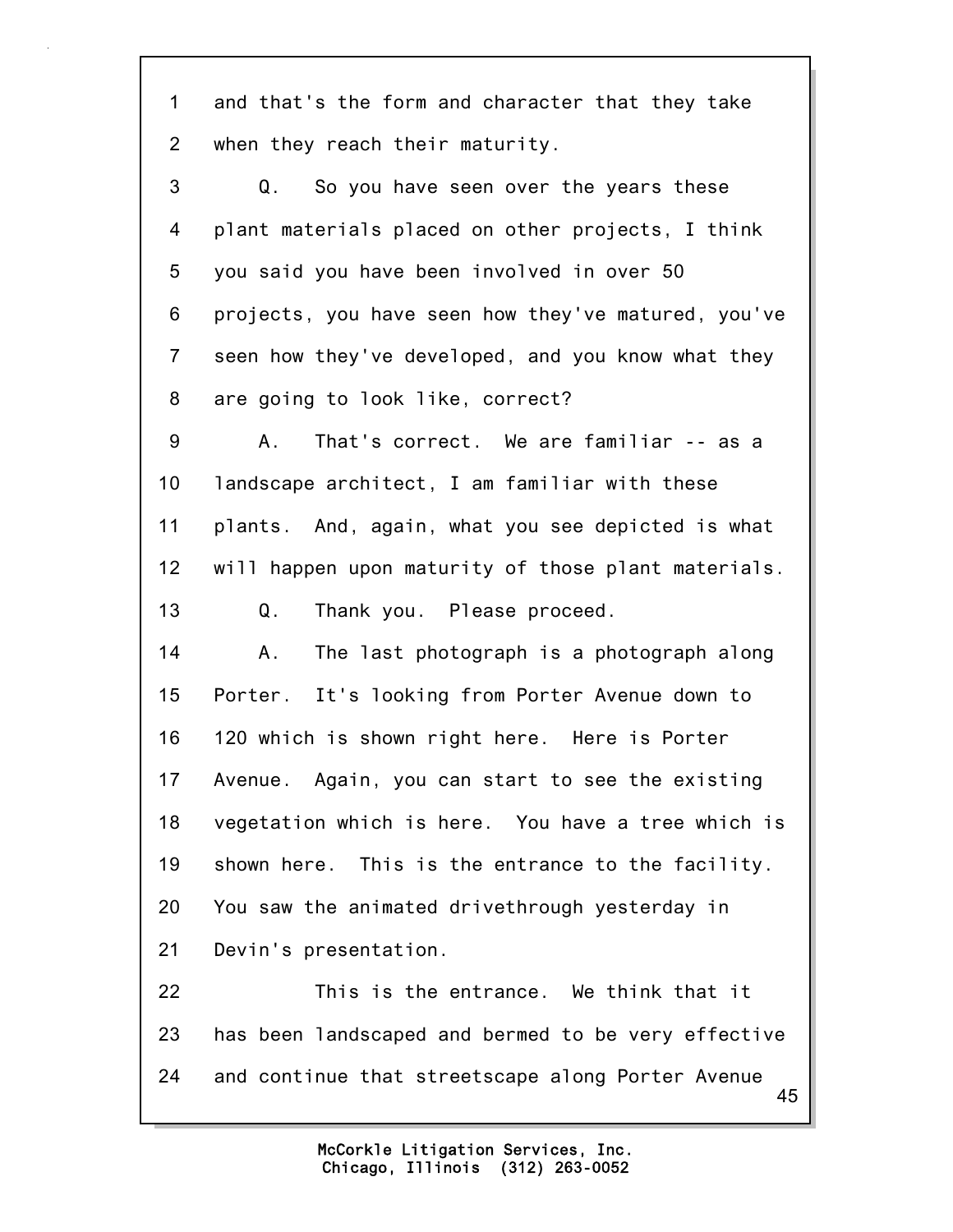1 that we have already previously discussed along 2 120.

3 The fence that you see here is a solid 4 -- it's not a solid fence. What you are seeing is 5 you are looking down that property line from the 6 angle of the photograph. It appears that it's a 7 solid fence where really only a chain link fence 8 was proposed at this time.

9 The same things is true, and Mr. Helsten 10 just questioned me on, the planting material is 11 modeled at its maturity. It will be put in at the 12 sizes listed as the suggested plant material 13 scheduled and it will grow anywhere between three 14 to five to seven years depending on the environment 15 that we have in terms of hot, cold weather 16 conditions and fertilizing in terms of how the 17 plants are kept.

18 Q. Mr. Lannert, before you go further, I 19 would like to back up to the slide before this, the 20 series of slides before this.

46 21 **I** note that there are no power lines shown 22 overhead. Were those omitted for some purpose for 23 clarity purposes in order to be able to better show 24 the horizon here or why aren't the power lines in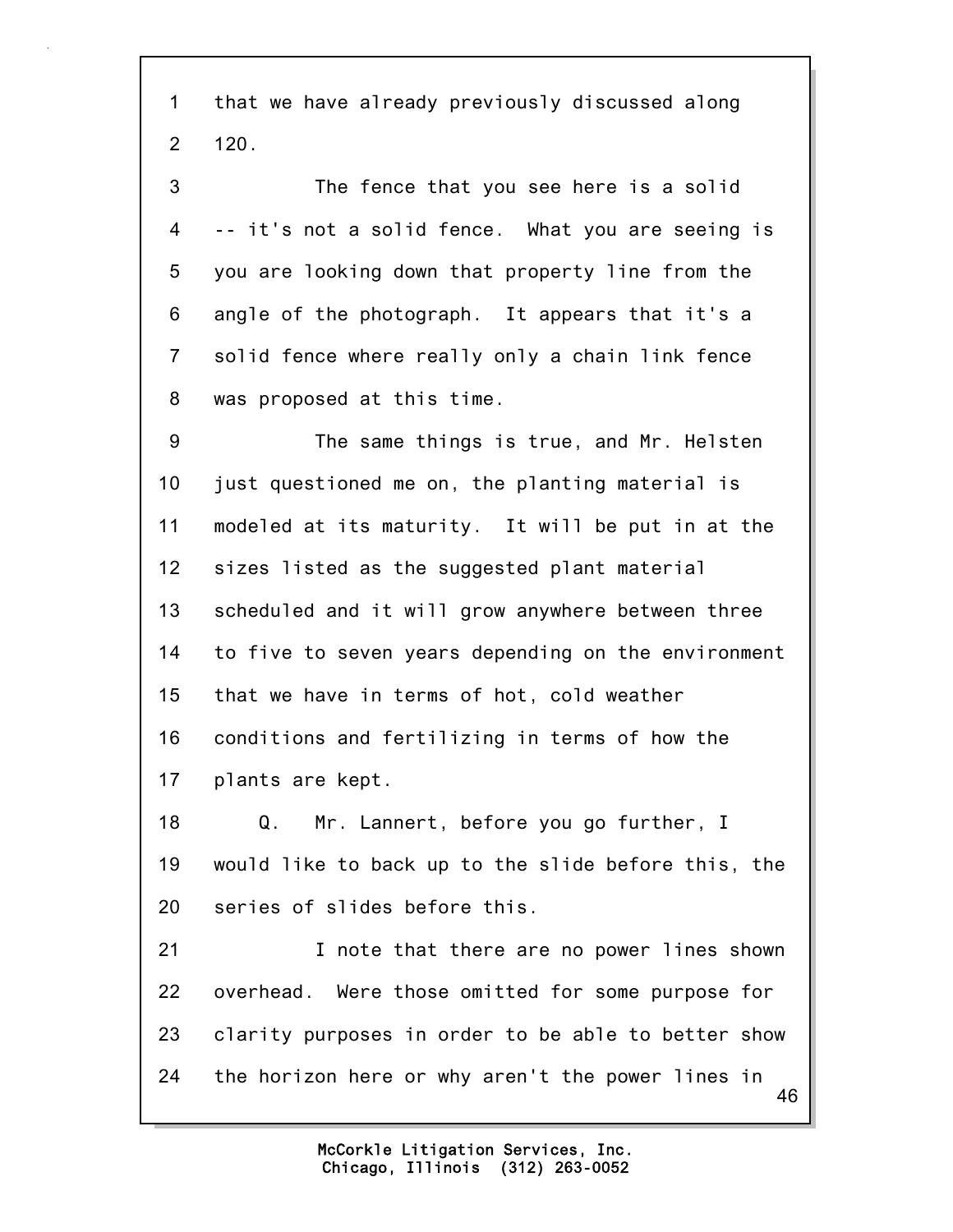1 these photos?

47 2 A. The power lines are a victim of 3 circumstances. As I said before, we take the 4 engineering plans, site plans, and building plans 5 and superimpose them on the site. Because of the 6 roadway improvements which are part of the 7 application, when we widen the roadway, we are 8 moving into those areas and those poles are 9 removed. We haven't replaced those poles and we 10 are not trying -- we are not trying to take them 11 down. It's just that we had to eliminate them in 12 order to show you the snapshot of the future if 13 this is approved and if the roadway improvements go 14 in as recommended. 15 Q. So you are not suggesting that the power 16 lines will be eliminated? 17 A. They will be relocated, but I don't know 18 where they will be relocated to. I am modeling 19 what I know to the application. 20 Q. Okay. Thank you. Please proceed. 21 A. This was the last slide and summing up my 22 presentation, it's my professional opinion that the 23 facility is located, so as to minimize the 24 incompatibility of the character of the surrounding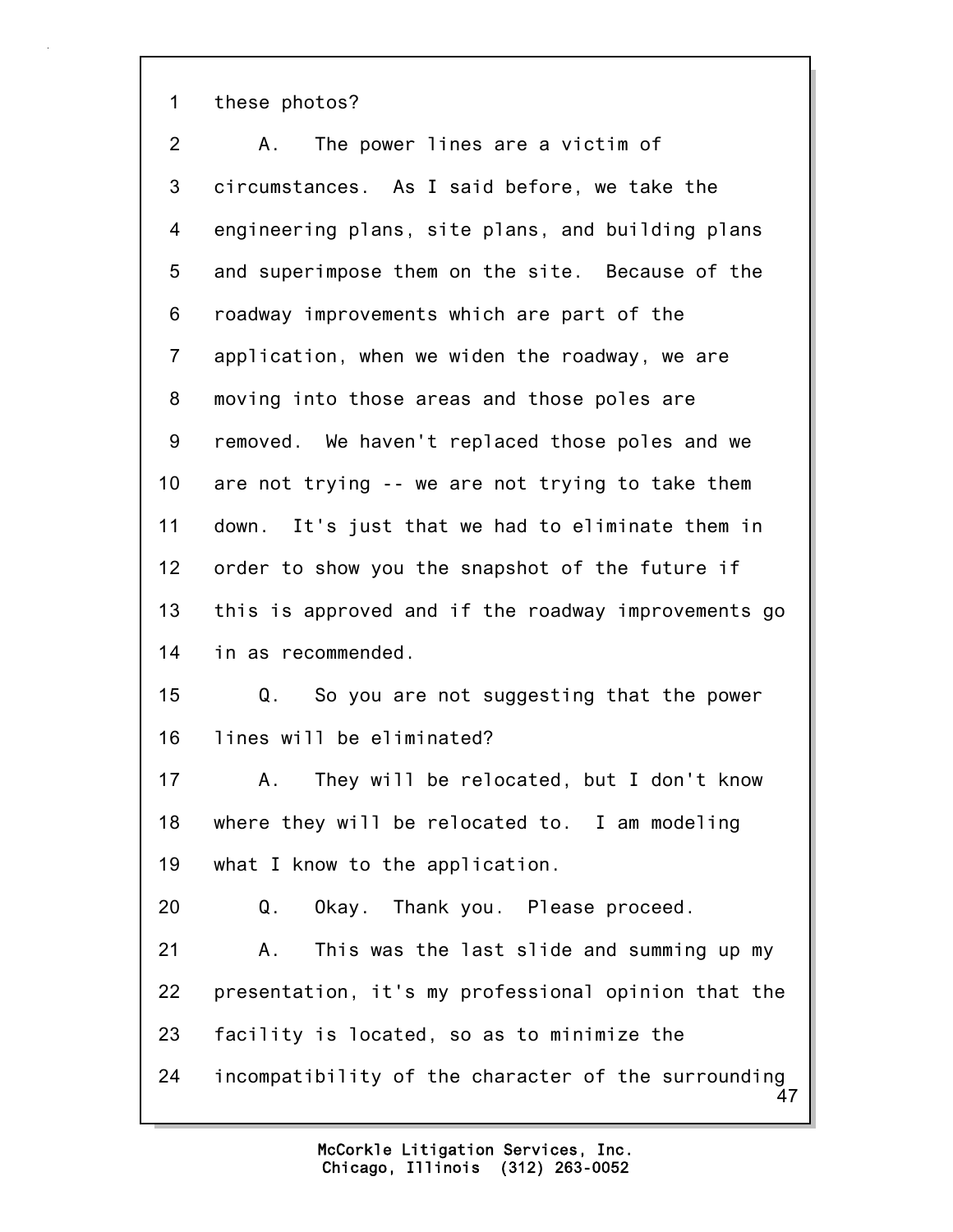1 area and, therefore, satisfies the first part of 2 criterion number three.

3 Q. And what is the basis of your opinion? 4 A. The basis of my opinion is shown on this 5 slide. The basis of my opinion is that the subject 6 site is located in an industrial district within 7 the Village of Round Lake Park. The character of 8 the immediate area surrounding the site has been 9 defined by uses established over the years and the 10 proposed transfer station development will not 11 alter the existing land use pattern and the major 12 land use area -- the major land use area continues 13 to be open space.

14 The route 120 corridor as we described is 15 an appropriate -- is an appropriate buffer along 16 the south side. The open space industrial land 17 uses account for 59 percent of the area within a 18 one mile study area, 73 percent of the area within 19 a half mile study area, and 100 percent of the 20 1,000 foot study area.

21 In addition to that, no residential zoned 22 property is located within the required 1,000 foot 23 setback and the proposed transfer station 24 development will be buffered and blocked on the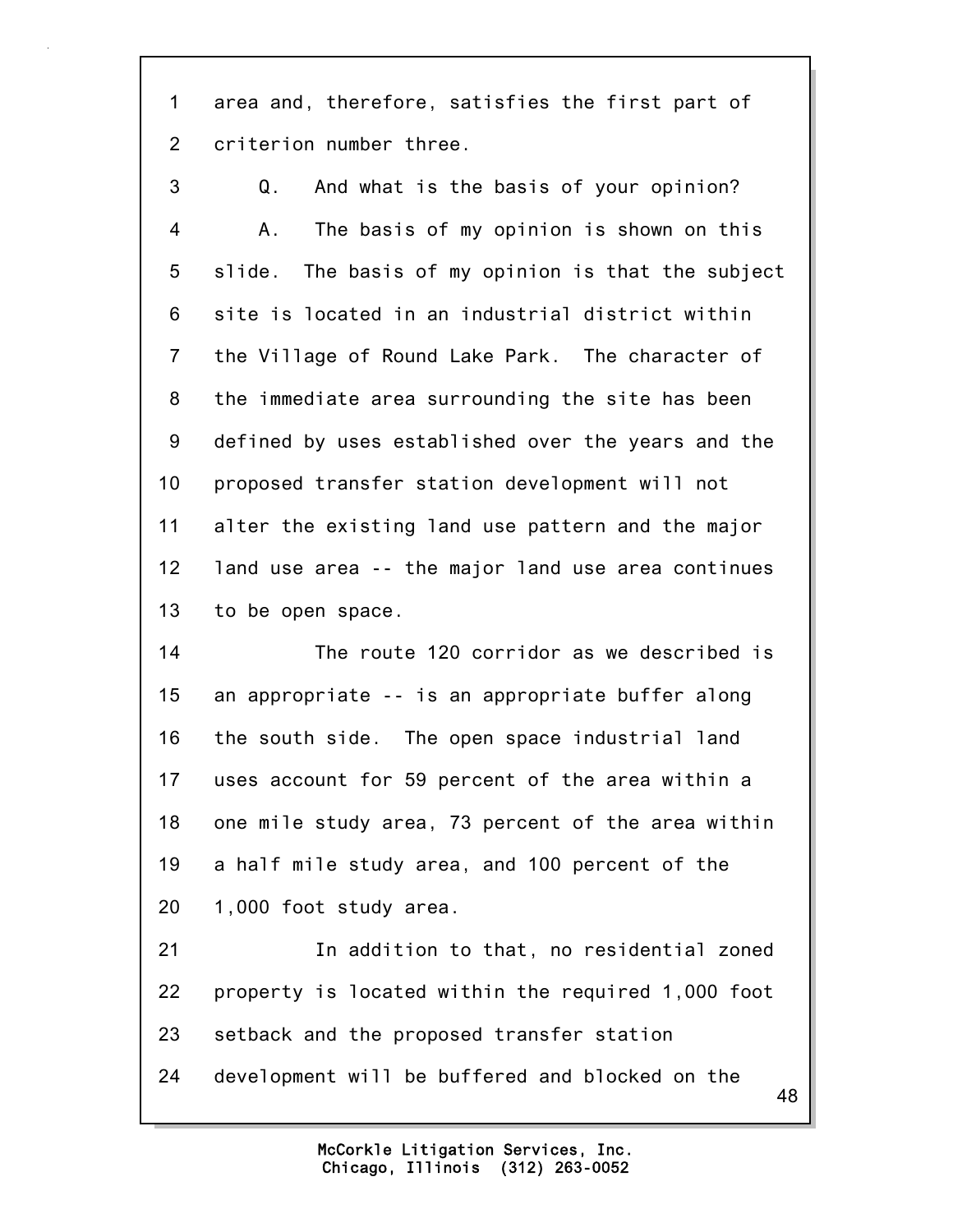49 1 north by the structures that I have mentioned, on 2 the east by the woodland that I've mentioned, and 3 also on the west and south by the proposed plans 4 along those roadways. 5 Q. Mr. Lannert, I have several more questions 6 before I tender you for cross-examination. 7 Have you been involved with the 8 development of any residential projects in and 9 around transfer stations in the northern Illinois 10 area recently? 11 A. Yes, I have. 12 Q. Could you tell me which ones? 13 A. Probably the one in my own backyard, and 14 Mr. Poletti will discuss it shortly, is the Elburn 15 transfer station site. 16 Q. Okay. 17 A. That site is located immediately across 18 the street which is Kesslinger Road in Kane County, 19 Illinois, and it is just north of the Mill Creek 20 project which we did with a local developer, Kent 21 Shukey (phonetic). 22 THE HEARING OFFICER: One second before you -- 23 you said Elburn, correct? 24 THE WITNESS: Correct.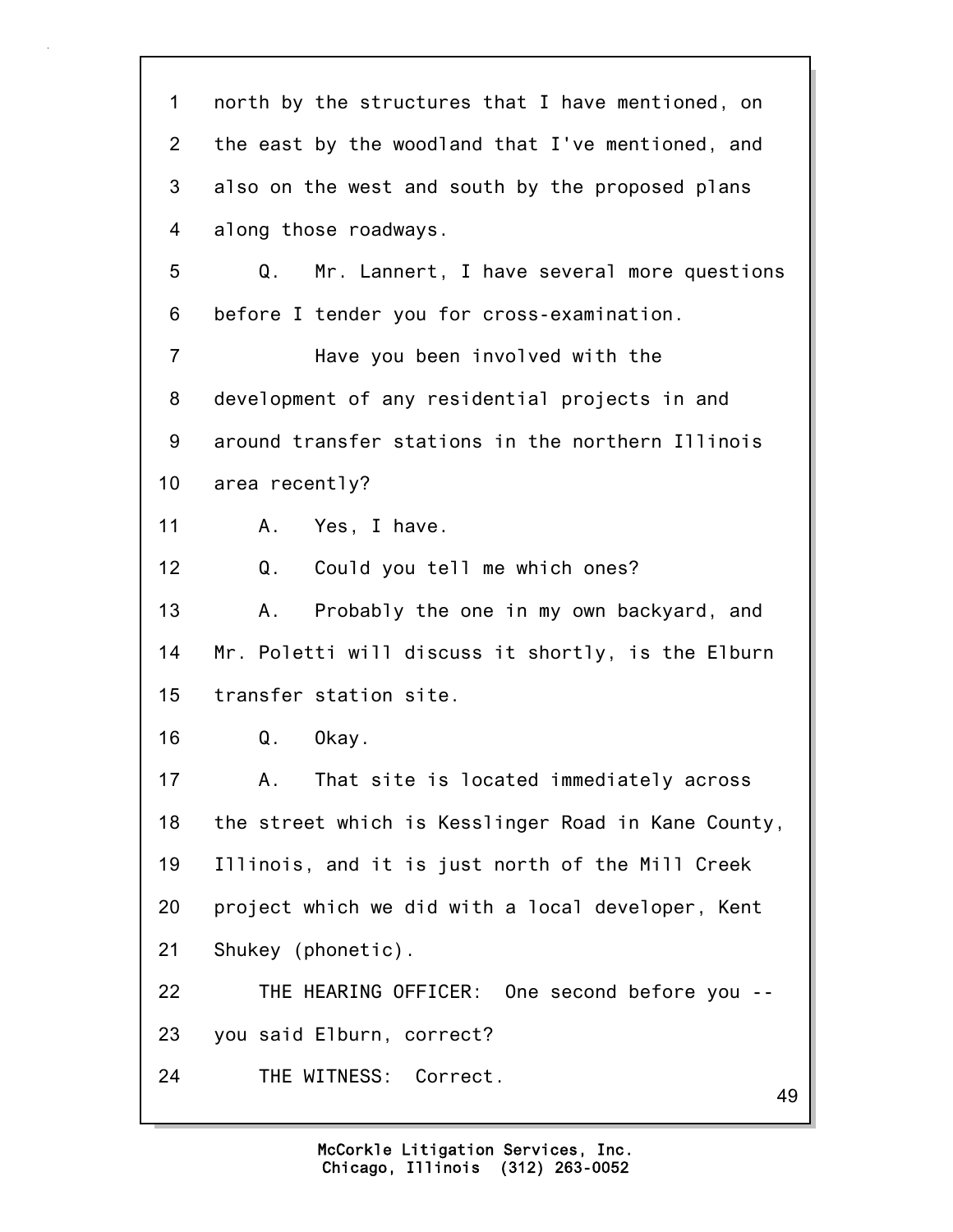50 1 THE HEARING OFFICER: And spell Kesslinger. 2 THE WITNESS: K-e-s-s-l-i-n-g-e-r. 3 THE HEARING OFFICER: Thank you. I apologize. 4 Mr. Halsten, proceed. 5 MR. HALSTEN: Thank you, Mr. Hearing Officer. 6 BY MR. HALSTEN: 7 Q. Can you tell me how the character and 8 nature of that transfer station compares with the 9 one that is proposed here? 10 A. In what ways? Are you talking about size 11 or tonnage or -- 12 Q. Size, anything. How does it generally 13 compare? 14 A. Well, it tends to be a smaller transfer 15 station site. It's located within an industrial 16 park and it's somewhat removed and buffered by the 17 proposed residential development that we planned to 18 the south. 19 Q. Just like this site? 20 A. Similar to this in terms of the 21 availability of the development surrounding it. 22 Q. Did the Mill Creek development occur 23 before the transfer station was sited and developed 24 or after?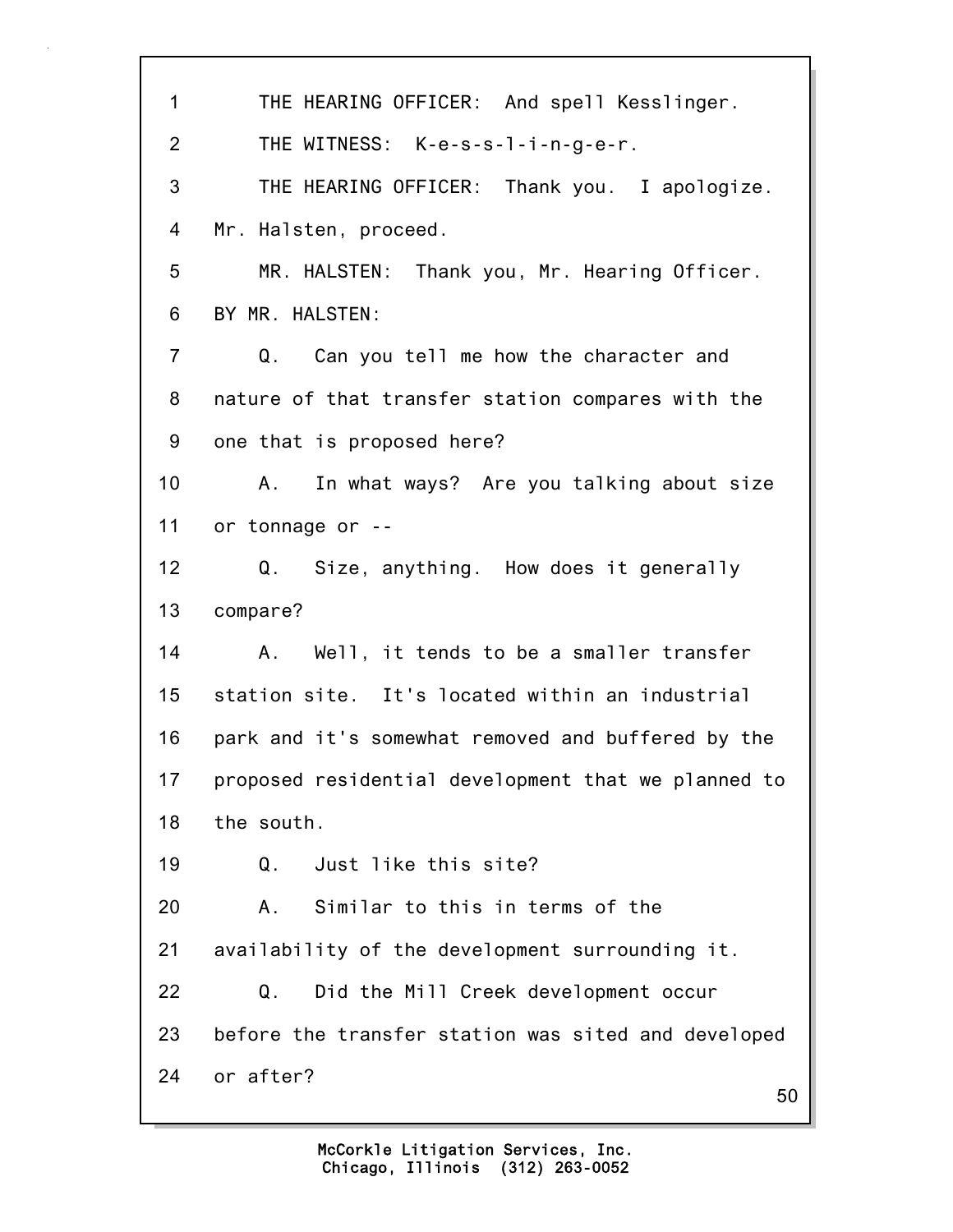51 1 A. It occurred substantially after the 2 transfer station was developed pending use. 3 Q. Are you also familiar with the Glenview 4 facility? 5 A. Yes, I am. 6 Q. Have you viewed that facility lately to 7 determine the compatibility of that transfer 8 station with the surrounding areas? 9 A. Well, yes, I have. I drove that site with 10 Pete Poletti as we were preparing our report, so I 11 am familiar with that site. And I would think the 12 recommendations of that particular site is it's 13 adjacent to The Glen and The Glen was one of the 14 largest residential housing projects just before 15 the crash in terms of number of permits and units 16 sold on a yearly basis. 17 Q. Is construction occurring there now of 18 large residential -- large residences? 19 A. Well, there's some construction going on 20 now, but certainly in terms of this market, not as 21 much as in the past. 22 Q. In the past, there had been significant 23 development before the crash, correct? 24 A. Significant is an understatement.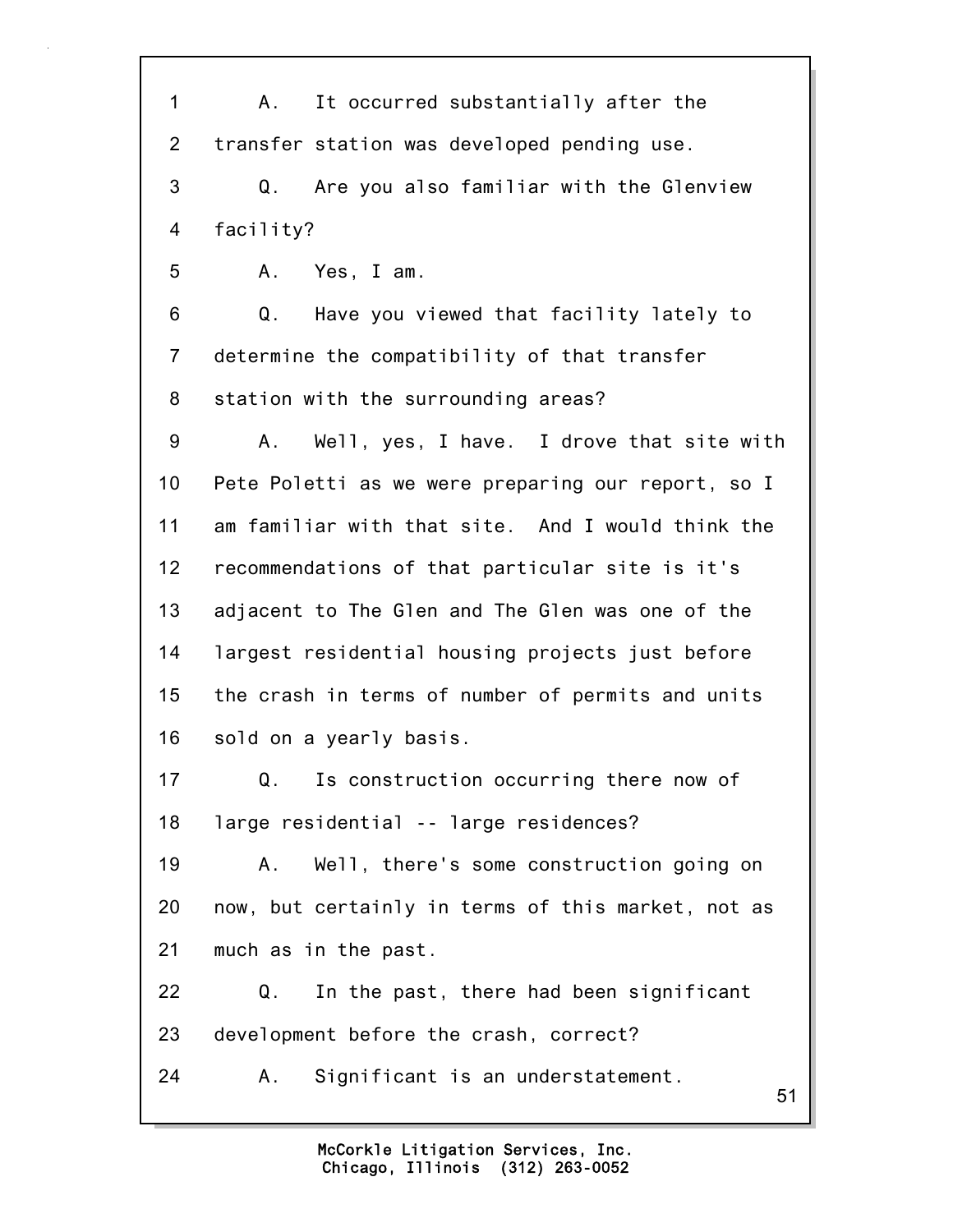52 1 Q. And this is directly adjacent to the 2 Glenview transfer station, correct? 3 A. Correct. 4 Q. Who operates the Glenview transfer 5 station? 6 A. I believe it's our client. 7 Q. Groot Industries? 8 A. That's correct. 9 MR. HALSTEN: Okay. Thank you. That's all I 10 have and I would tender Mr. Lannert at this point, 11 Mr. Hearing Officer, for cross-examination. 12 THE HEARING OFFICER: Mr. Blazer, are you 13 ready? 14 MR. BLAZER: Just a second while I get plugged 15 in. 16 THE HEARING OFFICER: Okay. 17 (Whereupon, a discussion was 18 **had off the record.**) 19 THE HEARING OFFICER: Please proceed, 20 Mr. Blazer. 21 MR. BLAZER: Thank you, Mr. Hearing Officer. 22 CROSS-EXAMINATION 23 BY MR. BLAZER: 24 Q. How are you, Mr. Lannert? It's been a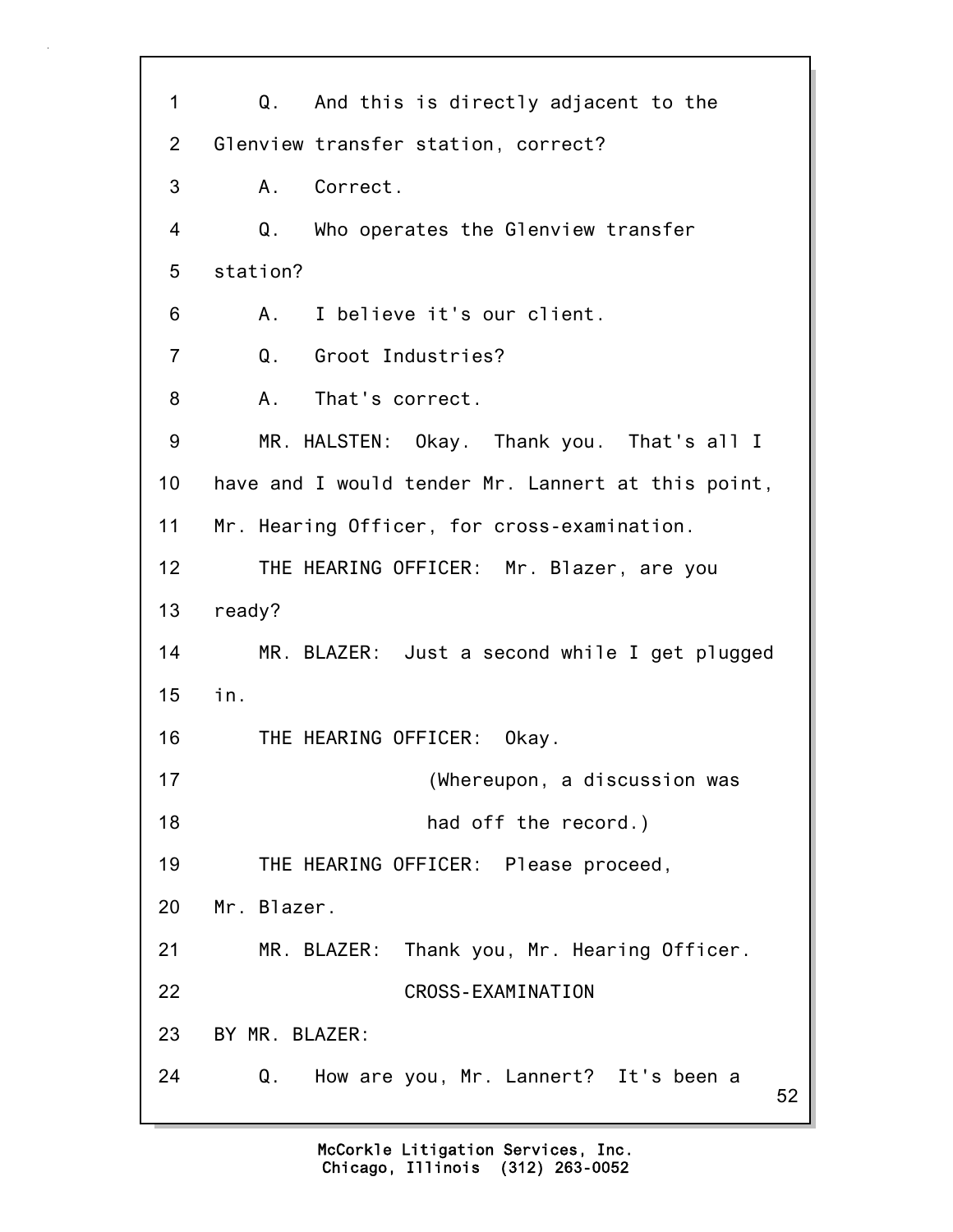53 1 while. 2 A. It has been. 3 Q. You said at the beginning of your 4 testimony that you have been working on this site 5 since Groot acquired you; is that correct? 6 A. Probably the last three or so years. 7 Q. And you're aware that Groot acquired this 8 site in May of 2010? 9 A. I am not sure when they actually acquired 10 it. 11 Q. But that was roughly when you started 12 working on it? 13 A. Correct. 14 Q. Slide two of your presentation, it's not 15 up here, but you said this I believe in your 16 presentation, you provided testimony on 17 approximately 60 solid waste proposals; is that 18 correct? 19 A. That's correct. 20 Q. Now, Mr. Helsten referred to those as 21 planning cases and I believe you said that they 22 were all criterion three cases. 23 A. That's correct. 24 Q. So they were all criterion three cases?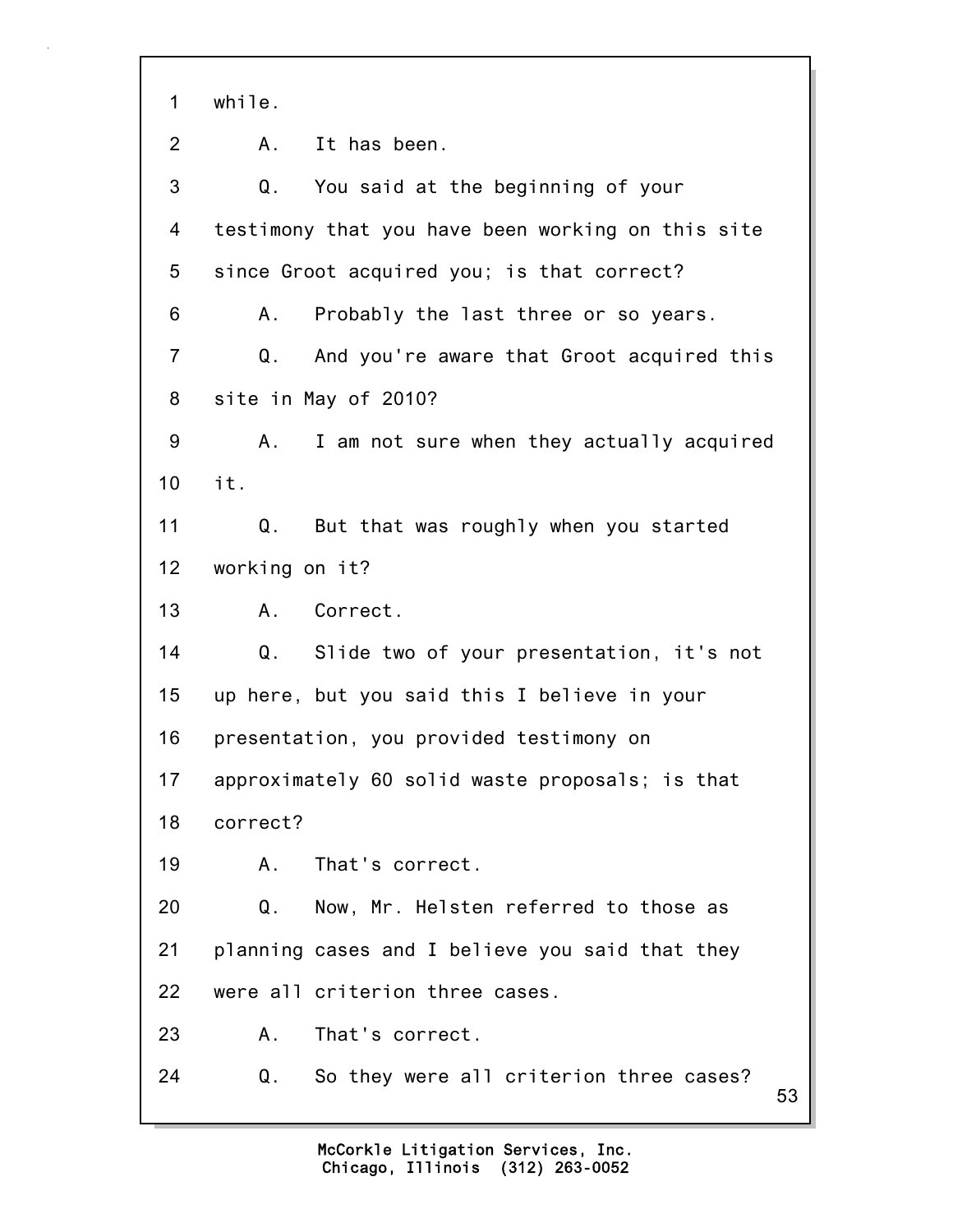| 1              | They were criterion three cases. I think<br>A.       |
|----------------|------------------------------------------------------|
| $\overline{2}$ | what Mr. Helsten was talking about was the planning  |
| 3              | part of that -- those criterion evaluations.         |
| 4              | Q.<br>So they were all cases where you were          |
| 5              | testifying as you did today about the first clause   |
| 6              | of criterion three of the site, correct?             |
| $\overline{7}$ | Yes, that would be a fair explanation.<br>А.         |
| 8              | Q.<br>Okay. And some of those were transfer          |
| 9              | station proceedings?                                 |
| 10             | Correct.<br>A.,                                      |
| 11             | Q.<br>And some of them were landfills, correct?      |
| 12             | That's also correct.<br>Α.                           |
| 13             | Q.<br>And how many of those 60 appearances were      |
| 14             | not for the applicants of the garbage facilities?    |
| 15             | There were two of them that come to mind.<br>Α.      |
| 16             | Which were those?<br>Q.                              |
| 17             | Α.<br>Very early on in my career, I was retained     |
| 18             | by the Lake County Forest Preserve Commission to     |
| 19             | oppose a landfill site. That was withdrawn.<br>Ιt    |
| 20             | never went to hearing.                               |
| 21             | And most recently, as you're well aware, I           |
| 22             | testified on criterion application or the quality    |
| 23             | of the criterion three report for --                 |
| 24             | And whose application were you opposing?<br>Q.<br>54 |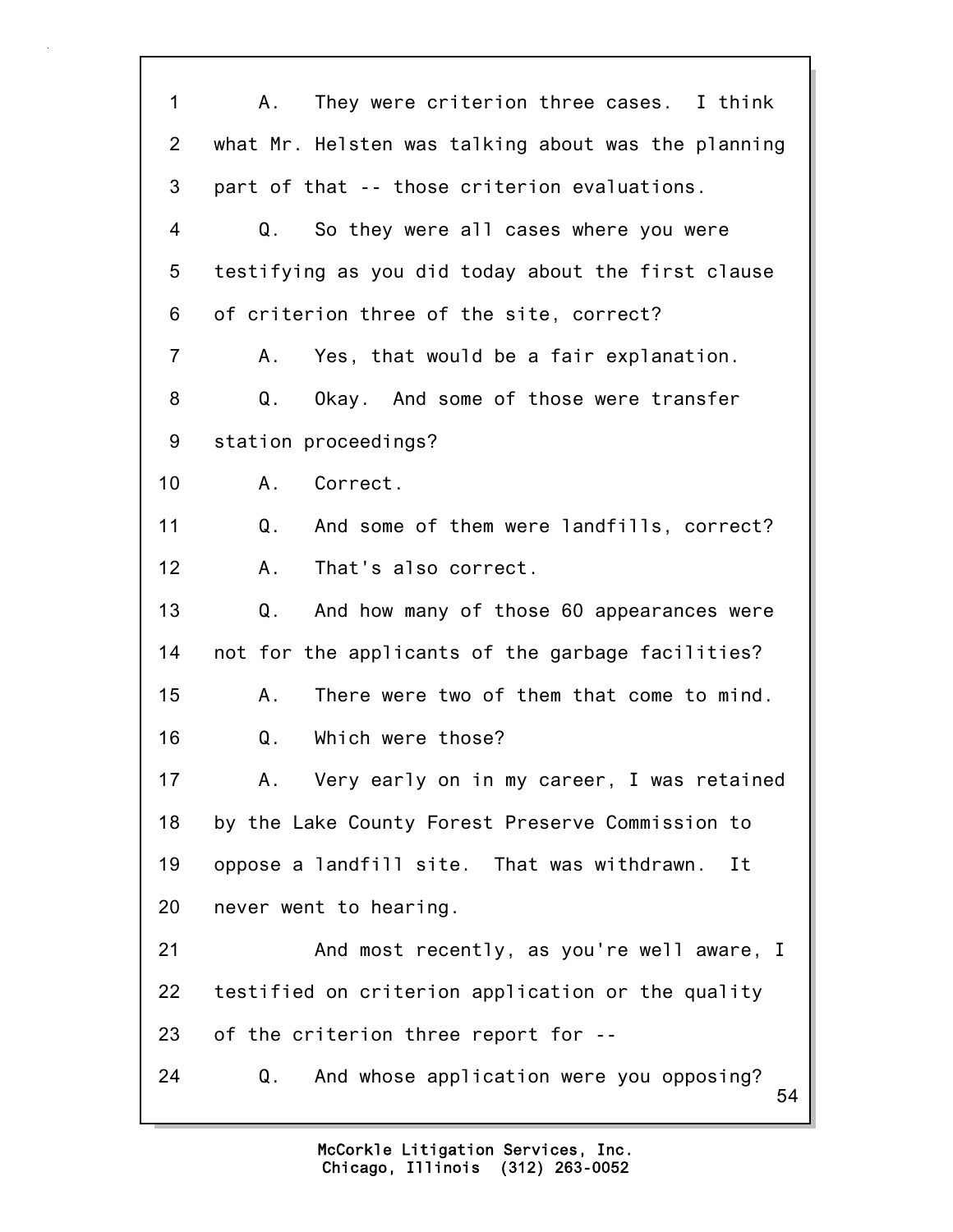55 1 A. It was Waste Management's application at 2 that time. 3 Q. And that was immediately following your 4 testimony in the Fox Moraine proceeding where you 5 supported a landfill application, correct? 6 MR. HALSTEN: Objection, irrelevant. He just 7 said that the basis -- he specifically said the 8 basis for his testimony against the Waste 9 Management application was the quality of the 10 presentation. 11 MR. BLAZER: I just -- 12 HEARING OFFICER: Objection overruled. 13 MR. BLAZER: Thank you. I should probably shut 14 up and let you talk. I apologize. 15 BY MR. BLAZER: 16 Q. Was that correct, Mr. Lannert? 17 A. Your question is having recently testified 18 in support of the Fox Moraine? 19 Q. Yes. 20 A. I testified in support of the Fox Moraine. 21 I also testified in support of Waste Management's 22 first application in Kendall County and also 23 supported the Soave application in Kendall County. 24 Q. And the two Waste Management applications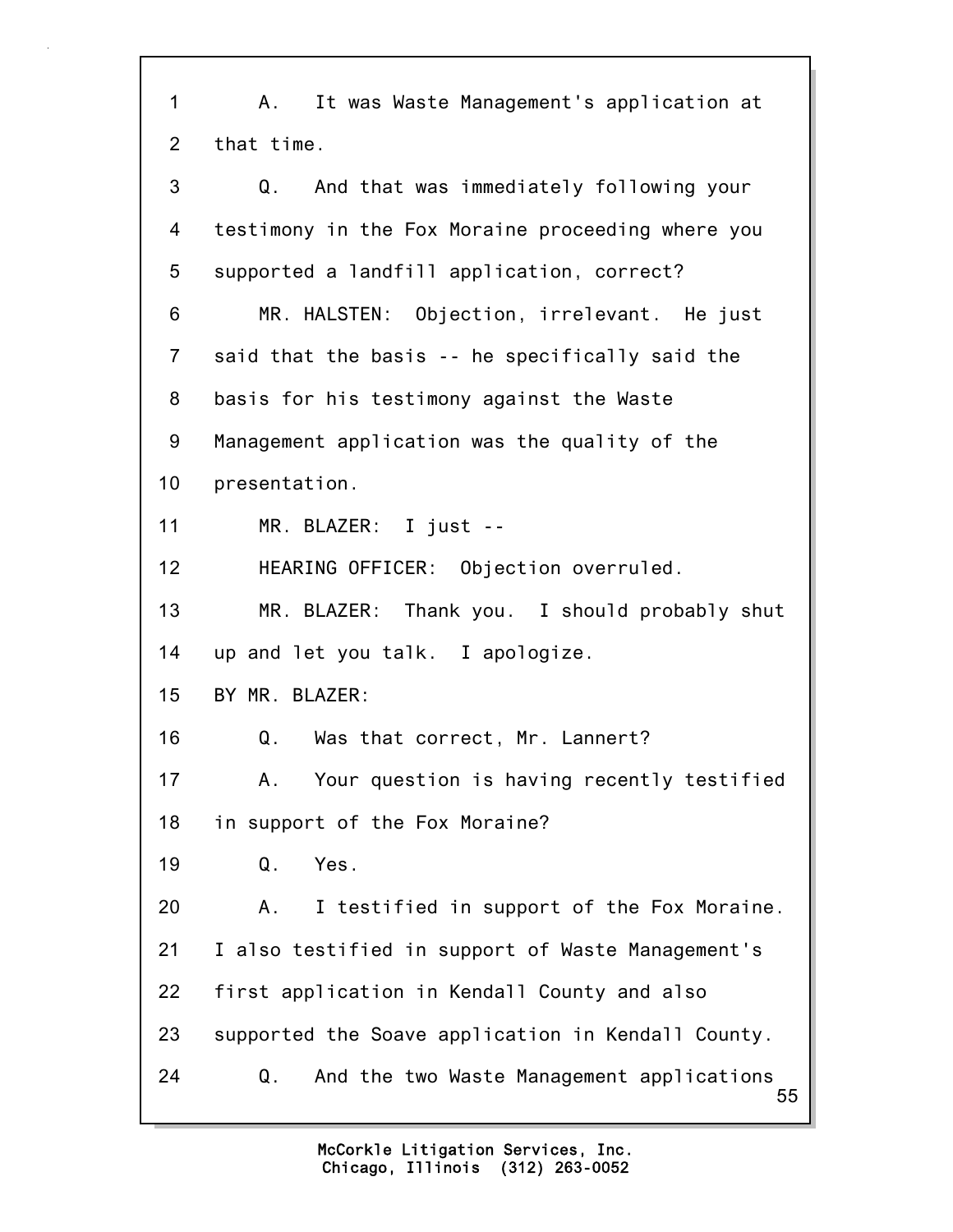56 1 and the Soave, S-o-a-v-e, application were all 2 essentially in the same area in Kendall County, 3 correct? 4 A. It's probably fair to say they are all a 5 half mile of each other. They were very large, 6 hundreds of acres of proposed landfills. Different 7 situation than what we have here. 8 Q. So other than those two instances you 9 described, the other 58 times were all on behalf of 10 applicants for garbage facilities, correct? 11 A. That's correct. I was retained by the 12 applicant. 13 Q. And the one in Kendall County where you 14 testified in opposition, who was your client in 15 that? 16 A. My client was the Village of Mokena 17 through Dan Kramer, the attorney they hired, 18 retained me. 19 Q. Now, of the 58 other times that you've 20 testified when you've represented garbage 21 companies -- 22 A. Well, solid waste companies. 23 Q. Excuse me. I'm sorry. Solid waste 24 companies. I forgot. The definition of solid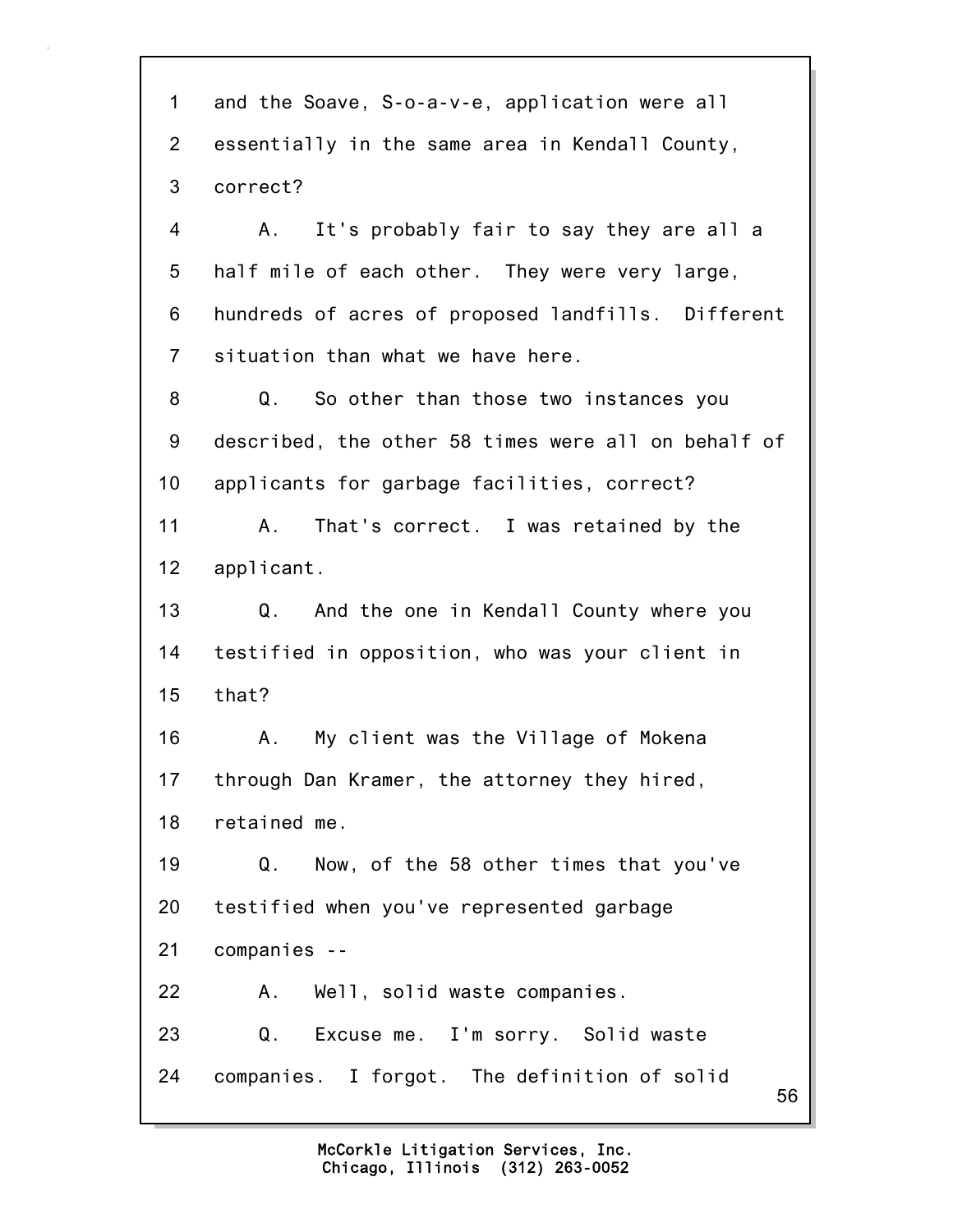57 1 waste includes garbage, but we will call it solid 2 waste. 3 How many of those 58 times did you testify 4 that the proposed facility was not located, so as 5 to minimize incompatibility of the character of the 6 surrounding area? 7 A. My presentations were all in support of 8 the applications based upon the studies that I 9 performed as part of those assignments. 10 Q. Now, some of those facilities were 11 proposed to be located in urban areas, correct? 12 A. Which ones are you talking about were in 13 urban areas? 14 Q. Hang on. Melrose Park transfer station, 15 Melrose Park? 16 A. If you're talking about transfer stations, 17 I misunderstood your question. 18 Transfer stations tend to be mostly in 19 urban areas. 20 Q. Atlas transfer station, Crestwood? 21 A. Correct. 22 Q. Westmont transfer station, Westmont? 23 A. Correct. 24 Q. DuKane transfer station, West Chicago?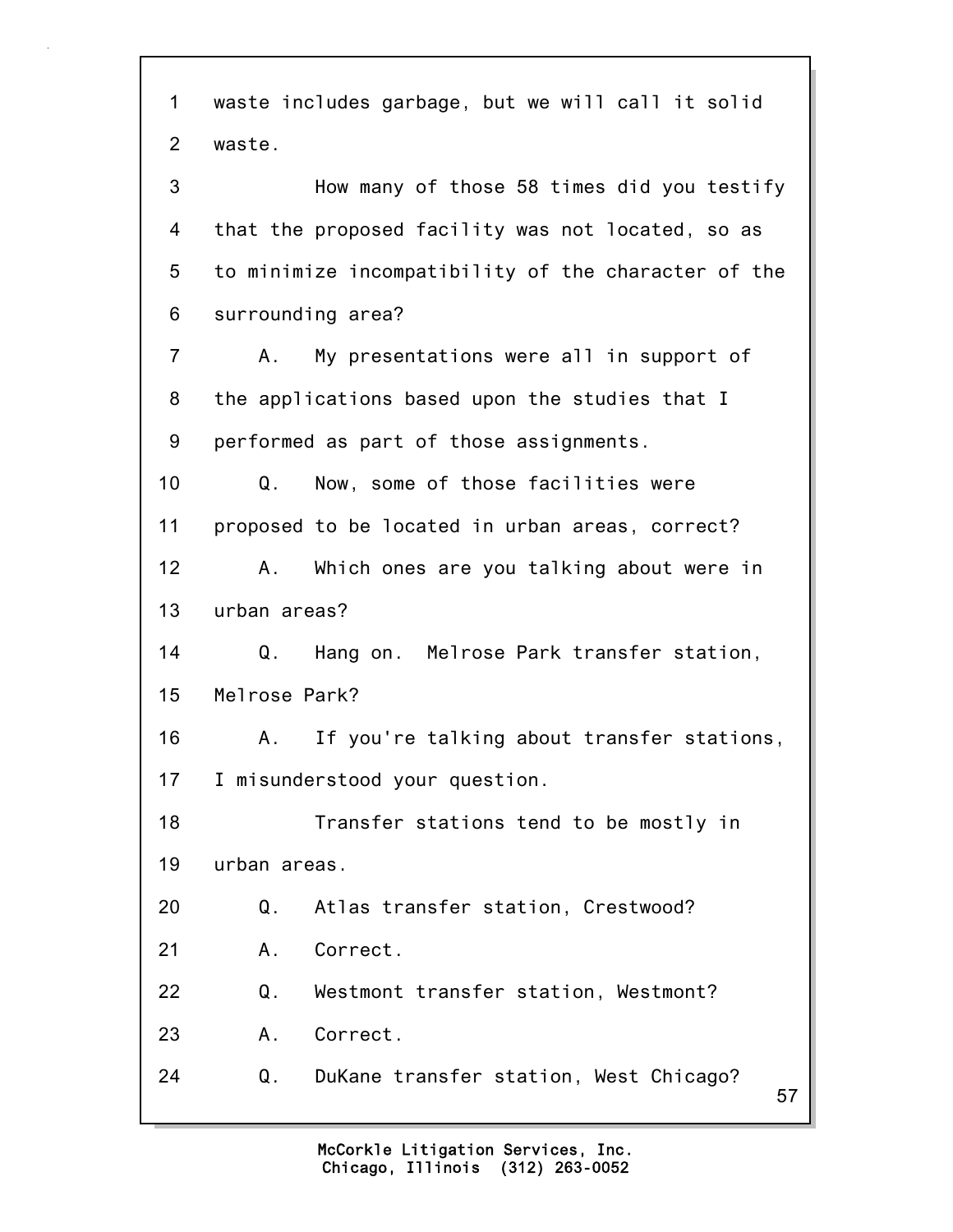58 1 A. Well, that's within an industrial park 2 more similar to this. I would not call that an 3 urban area. 4 Q. But now you do recall you have testified 5 some that were in urban areas? 6 A. That's correct. 7 Q. And you've also testified to some that 8 were in the suburbs, correct? 9 A. You're talking about the transfer station 10 sites? 11 Q. Yes. 12 A. Well, I don't have a mental picture of 13 exactly where they were all located. The ones that 14 you asked me specific questions on, I stand by my 15 comments. So some of them were urban and some of 16 them might not have been. 17 Q. And you've also testified with respect to 18 waste facilities in rural or agricultural areas, 19 correct, either transfer stations or landfills? 20 A. Including transfer stations and landfills, 21 yes, that is correct. 22 Q. And just so we're clear here, as I think 23 we discussed yesterday -- 24 HEARING OFFICER: You know what, Mr. Blazer?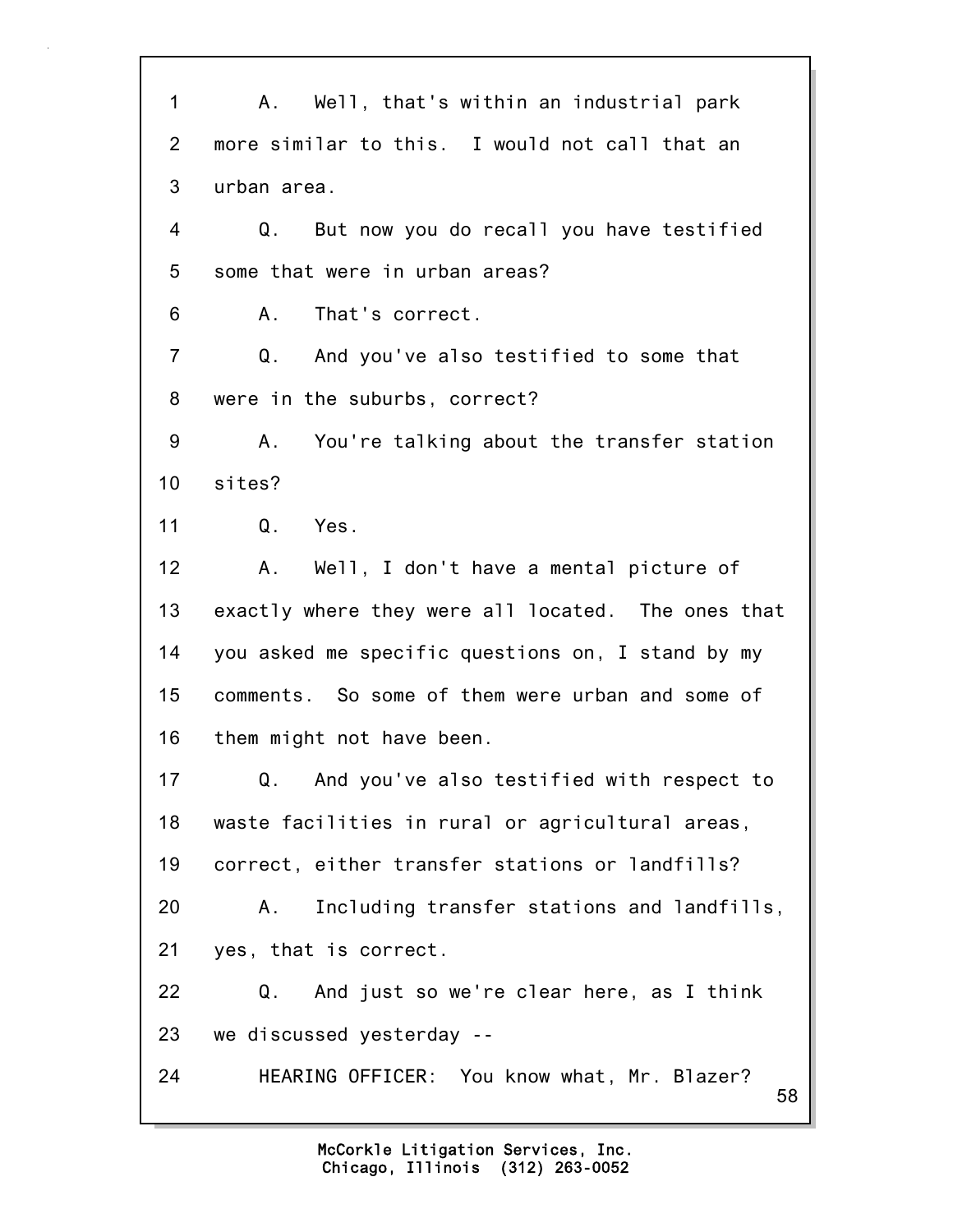| 1              | She had no --                                       |
|----------------|-----------------------------------------------------|
| 2              | MR. BLAZER: I apologize.                            |
| 3              | THE HEARING OFFICER: You got to "yesterday"         |
| 4              | and then we couldn't hear you after that. So        |
| 5              | please make sure you speak into the microphone.     |
| 6              | MR. BLAZER: Thank you.                              |
| $\overline{7}$ | BY MR. BLAZER:                                      |
| 8              | Q.<br>The process that follows, the process we      |
| 9              | are in right now is the same whether you are        |
| 10             | talking about a transfer station or a landfill,     |
| 11             | correct?                                            |
| 12             | A. That is true.                                    |
| 13             | Q.<br>So in those 58 instances where you've         |
| 14             | testified that the facility was -- had minimized    |
| 15             | the incompatibility of the character of the         |
| 16             | surrounding areas, were talking landfills, transfer |
| 17             | stations, urban, suburban, and agricultural,        |
| 18             | correct?                                            |
| 19             | Those are the locations of those<br>Α.              |
| 20             | facilities I had testified on. I would agree with   |
| 21             | that.                                               |
| 22             | And coming to your opinion in this case,<br>Q.      |
| 23             | did you consider the trend of development in the    |
| 24             | area of the proposed transfer station?<br>59        |
|                |                                                     |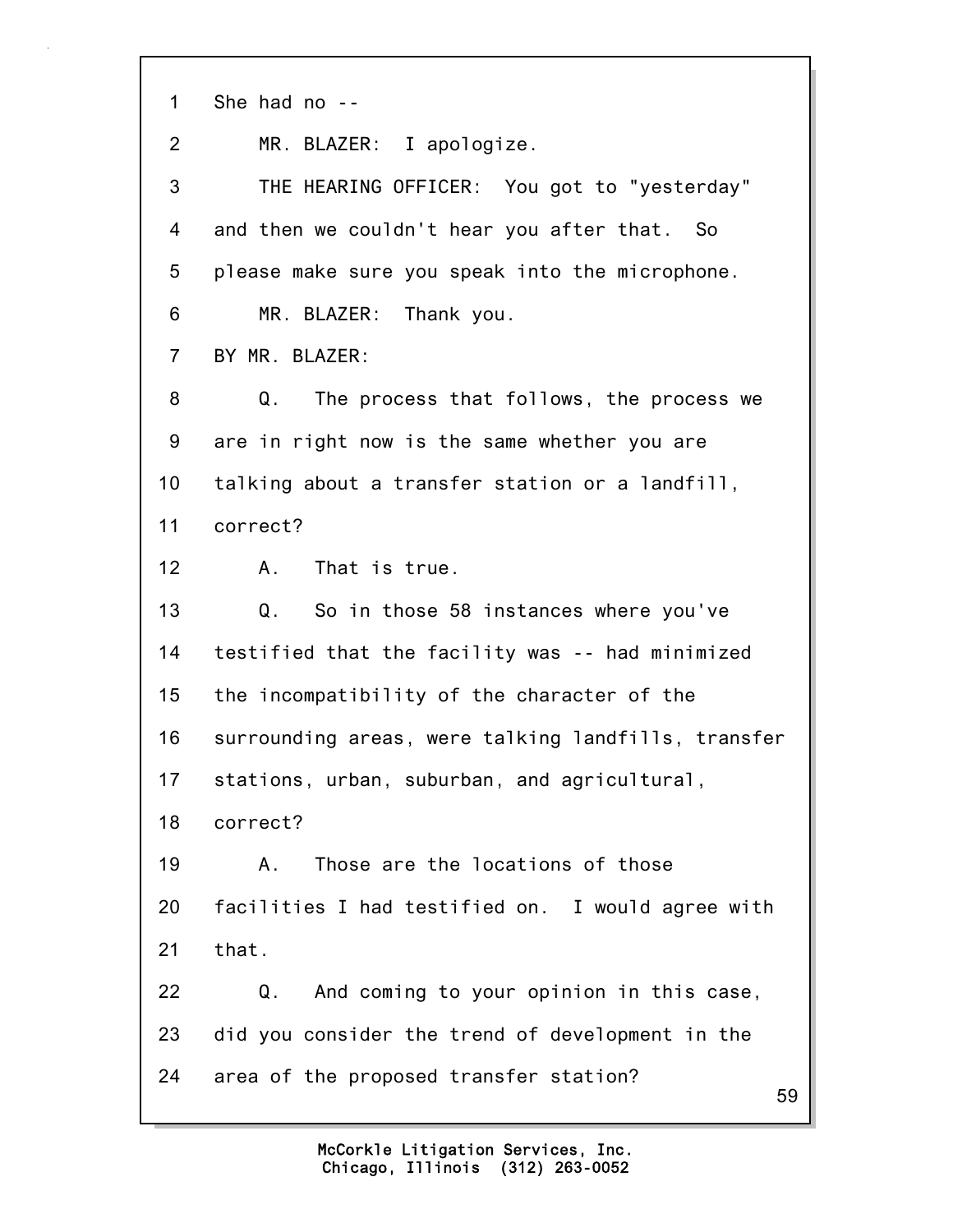60 1 A. Yes, I did. 2 Q. Now, in your report, and we don't have it 3 up here unfortunately. 4 MR. BLAZER: Does someone have a copy of the 5 report? 6 BY MR. BLAZER: 7 Q. If you go to Page 3.1-12, Mr. Lannert. 8 A. Yes, I'm there. 9 Q. All right. And you say here -- this is 10 Section A, the second bullet point. You say that 11 the character of the immediate area surrounding the 12 site has been defined by industrial uses that have 13 been established over the past years. 14 That is your position in this case? 15 A. That is true. 16 Q. What do you mean by immediate area? 17 A. Well, I certainly mean the immediate area 18 of the intersection of 120 and Porter Avenue. 19 Q. So that is what you mean by immediate 20 area? 21 A. Well, I think that's one description of 22 immediate area. 23 Q. Is there more? 24 A. Well, I think as I mentioned in my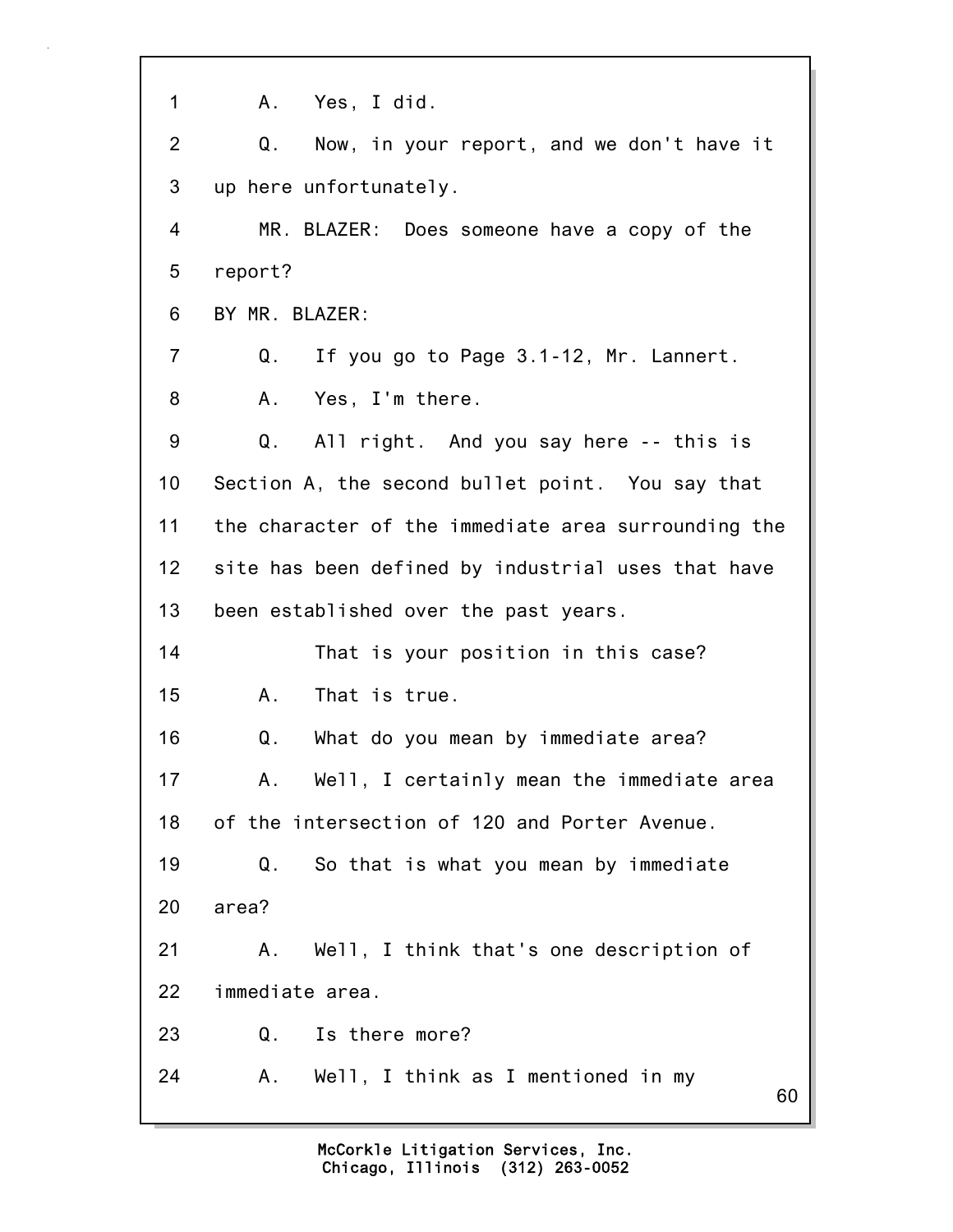61 1 testimony today, the specific area in terms of the 2 criterion making sure that we are set back over 3 1,000 feet from any zone or residential area, that 4 would be the second buffer area that we looked at 5 very strongly. 6 Q. So is immediate area the intersection that 7 you just described or is it 1,000 feet or is it 8 something else? 9 A. I think it includes all of them. The 10 immediate area that I'm talking about is the 11 industrial zone property established in the 12 community for a number of years is now under more 13 development based upon the hauling facility that 14 Groot has placed within that industrial area 15 recently and also the expansion of the gypsum 16 company recently. 17 Q. So now going beyond farther than 1,000 18 feet? 19 A. Again, I am trying to explain to you my 20 statement that says that it's largely industrial 21 established over the years. 22 What I am talking about being established 23 over the years is the zoning classification within 24 the community that has been established over the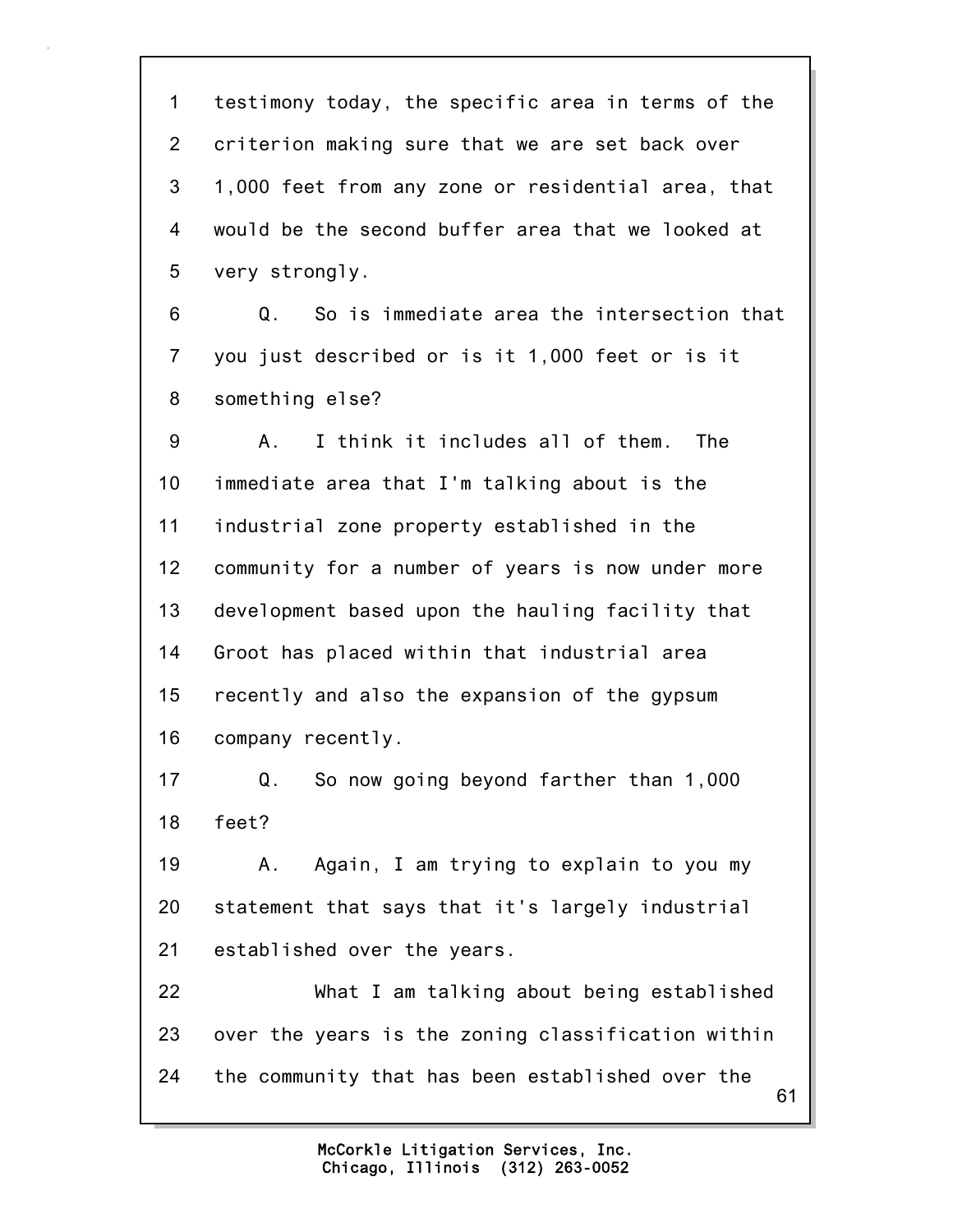62 1 years. 2 Q. Maybe I didn't ask the question right. 3 What I am asking you to tell us what you 4 mean by the phrase immediate area. 5 A. In this case, immediate area to me would 6 encompass the 1,000 foot surrounding the periphery 7 of the property. 8 Q. Now, do you -- you've read the report from 9 Michael Bruce that we submitted in this case, 10 correct? 11 A. Yes, I have. 12 Q. Did you know what trend the development 13 was along the Route 120 corridor before you read 14 Mr. Bruce's report? 15 A. Yes, I did. 16 Q. And did you review the comprehensive plans 17 of the adjoining communities? 18 MR. HALSTEN: I am going to object to this line 19 of questioning for the following reasons. Trends 20 of development are just that, trends. They are 21 speculative. This line of questioning is 22 speculative. We don't know what is going to happen 23 in the future. We only know the current state of 24 those lands adjacent to the proposed facility,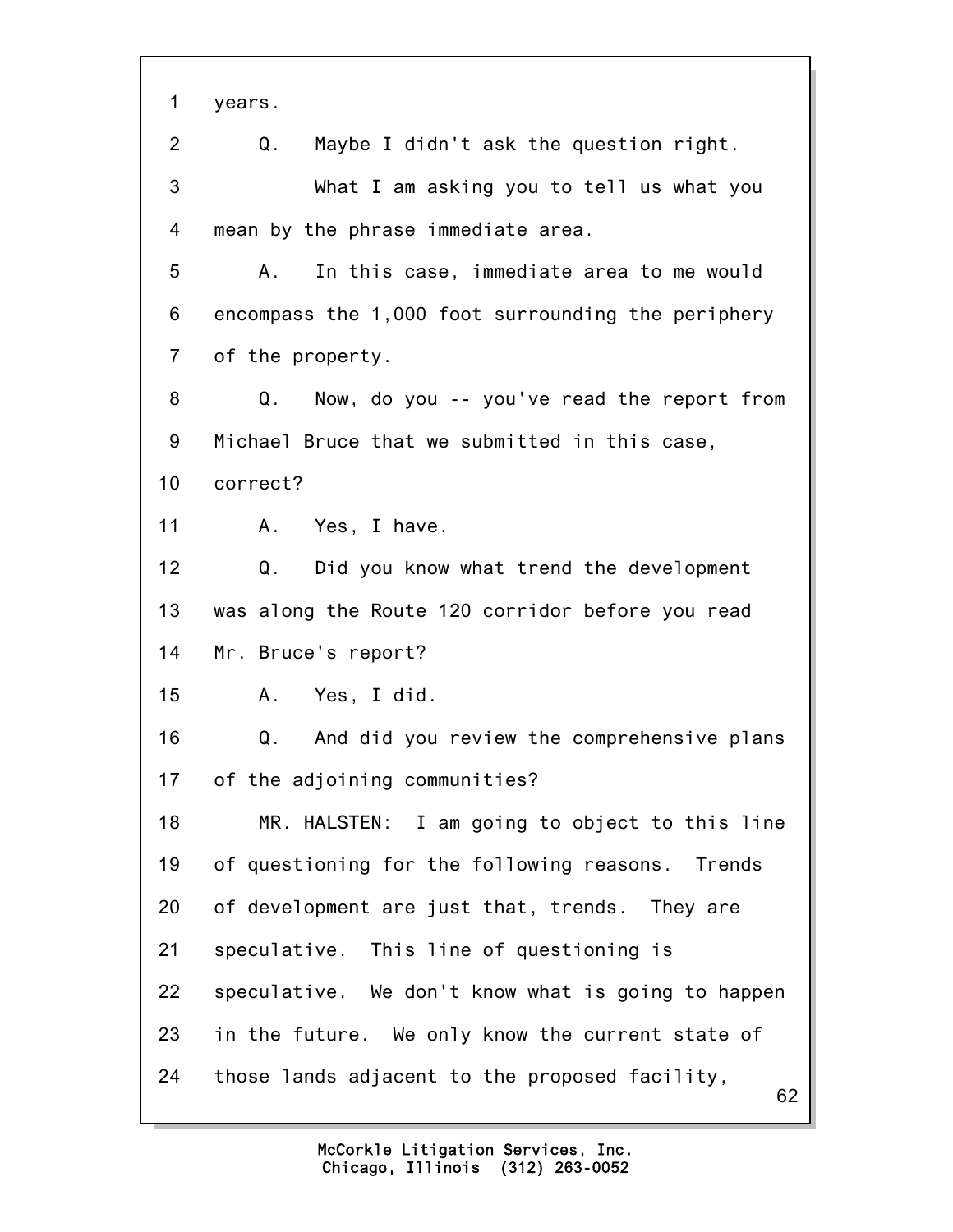1 Mr. Hearing Officer.

63 2 In that regard, I would cite generally 3 Tate vs. Illinois Pollution Control Board, 188 Ill. 4 App. 3d, 994, Fourth District case in 1989 that 5 specifically says that, that you have to look at 6 the current state of the land because that's all we 7 know. 8 THE HEARING OFFICER: Mr. Blazer? 9 MR. BLAZER: Thank you. Mr. Hearing Officer, I 10 direct your attention to Page 3.1-9 of the 11 application that is in Mr. Lannert's report. It is 12 the last sentence at the very bottom of the page 13 where he wrote: An analysis of the existing zoning 14 and the permitted uses within a one mile study 15 radius of the subject site indicates that the 16 existing uses have been established for many years 17 and continued growth is anticipated as planned. 18 He's talking about the trend development 19 and I want to question him about it. 20 HEARING OFFICER: Objection overruled. 21 BY MR. BLAZER: 22 Q. Of course I forgot the question. 23 I believe my question was did you review 24 the comprehensive plans of the adjoining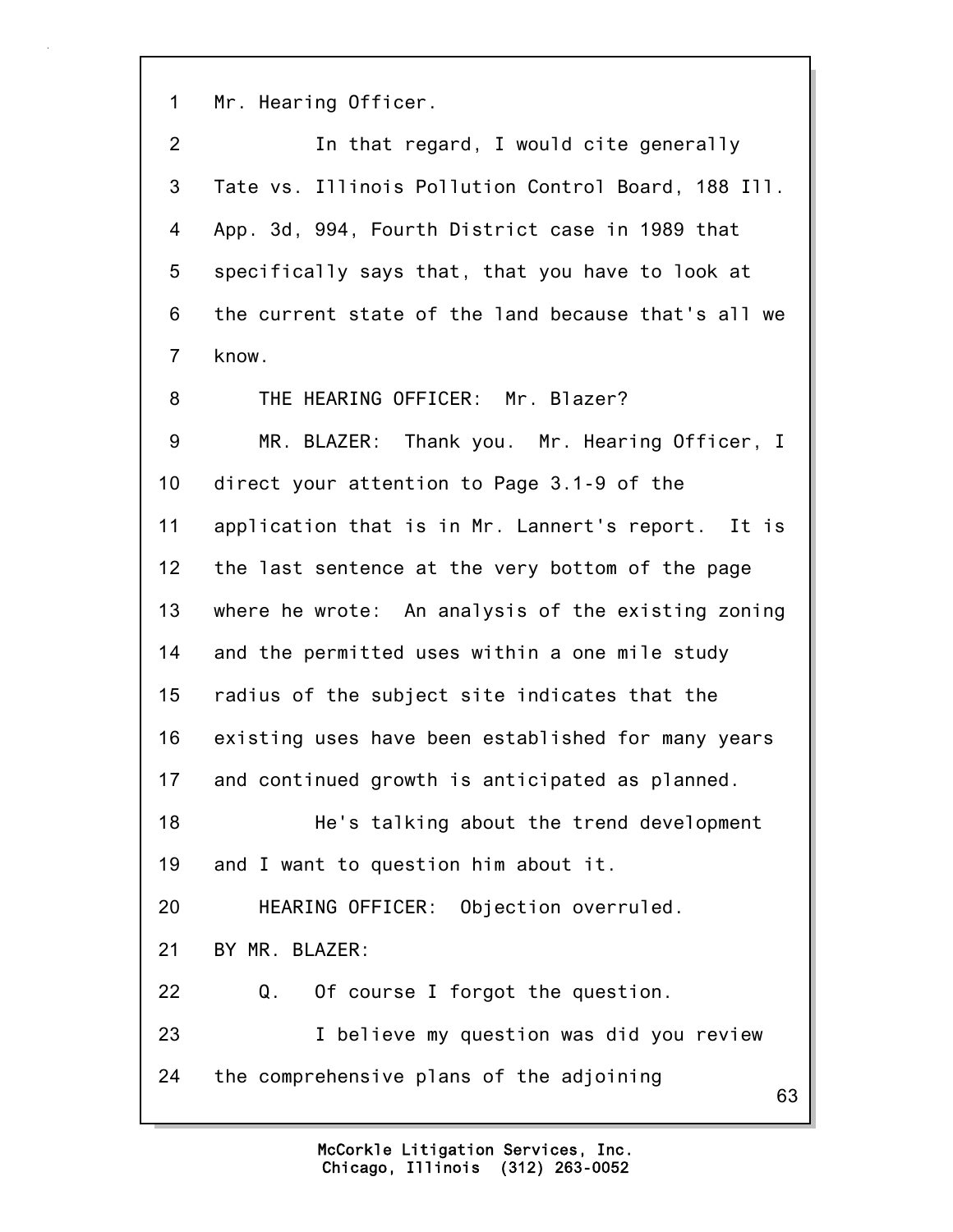64 1 communities? 2 A. Yes, I did. 3 Q. What I have up here on the screen, we 4 finally got to it, is slide four from your 5 presentation. 6 Do you recognize it? 7 A. Yes, I do. 8 Q. And what you do here is, at least in part, 9 where you say gathered regional documents and maps, 10 you are listing the things that you say you 11 reviewed to prepare your report, correct? 12 A. That's correct. 13 Q. And here you include the Village of Round 14 Lake Park -- excuse me -- the Village of Round Lake 15 comprehensive plan, correct? 16 A. Yes. 17 Q. When did you read that plan? 18 A. When I first prepared the report, I looked 19 at their plan and I looked at it recently on line. 20 Q. What I have up on the screen now, 21 Mr. Lannert is, is Page 3.1-14 of the application. 22 It's I believe the last page of your report. It's 23 Section 10. It identifies the appendix where you 24 identified the resources that you reviewed to your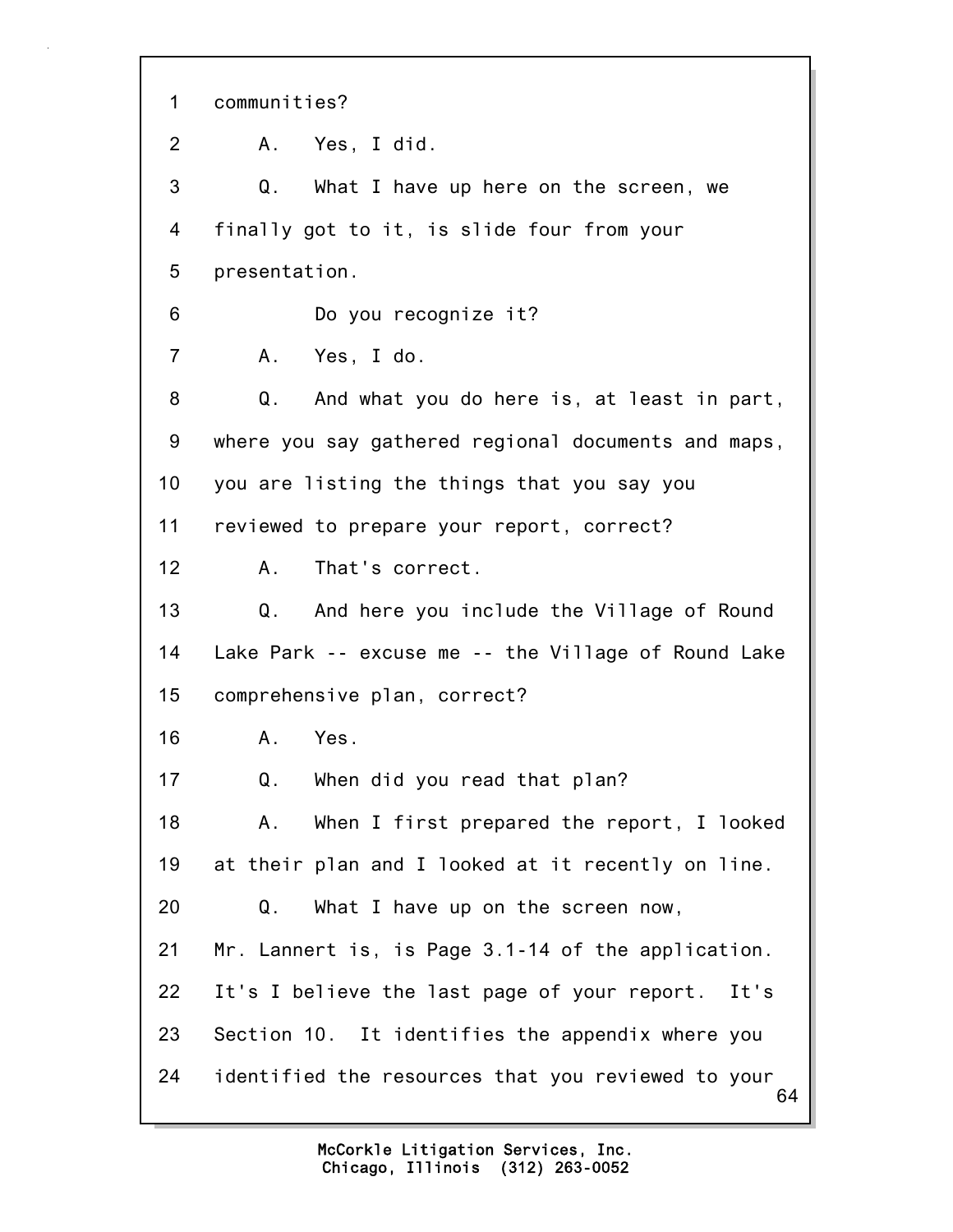65 1 plan? 2 A. That's correct. 3 Q. I didn't notice you mentioned here the 4 Village of Round Lake comprehensive plan. 5 Did I miss it? 6 A. Maybe I missed it on this exhibit. 7 Q. So you didn't reference the Village of 8 Round Lake comprehensive plan in the report that 9 was submitted with this application by Groot; is 10 that correct? 11 A. It appears I did not. 12 Q. All right. Now, you do both on the slide 13 and the appendix to your report identify the 14 Village of Hainesville comprehensive plan as one of 15 the things you reviewed, correct? 16 A. That's correct. 17 Q. And when did you read that? 18 A. Well, that is a trickier question because 19 they have a six or seven comprehensive plan and 20 they have a new one they just adopted in 2010. 21 Q. The one I am talking about is 2010. Did 22 you review that? 23 A. Yes, I reviewed that plan. 24 Q. When?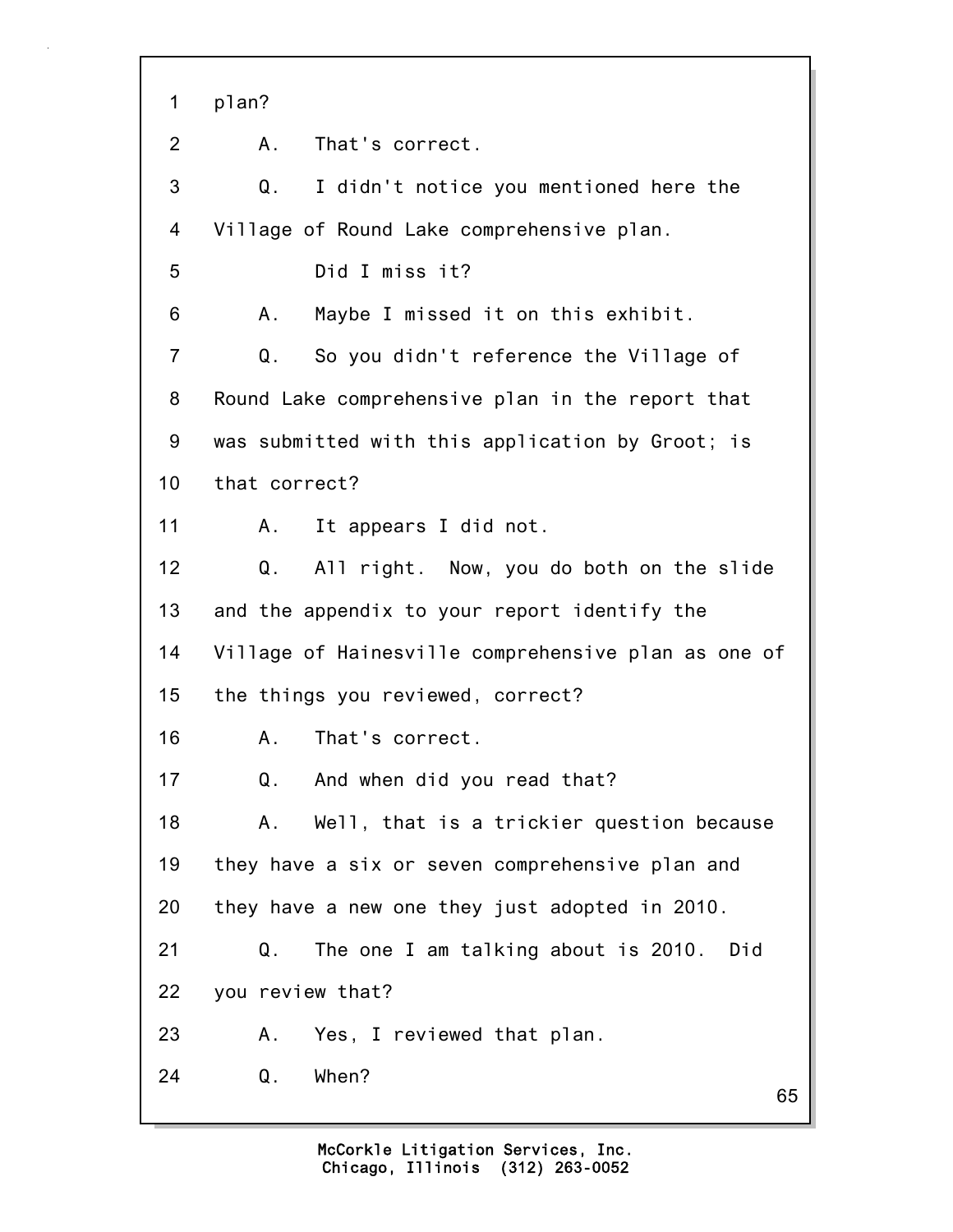66 1 A. Well, I reviewed it recently in terms of 2 preparation for this, but I also reviewed it when I 3 was preparing the report. 4 Q. So you did review it in advance of 5 preparing the report? 6 A. Yes. 7 Q. And you used the information in that plan 8 in preparation of the report; is that correct? 9 A. I don't know if I'd go that far. 10 Q. Okay. 11 A. It's not my opinion that the comprehensive 12 plans are part of the analysis of this criterion 13 because as Mr. Helsten just pointed out, those are 14 plans for the future. I want to be knowledgeable 15 of them, but I do not think that they dictate the 16 land uses which are going to happen in the future. 17 They dictate what might happen in the future. 18 Q. So the plan -- the comprehensive plans for 19 the communities surrounding this proposed facility 20 in your mind have absolutely nothing to do with 21 criterion three? Is that what you're saying? 22 A. No. That would be a mischaracterization 23 of what I'm saying. Hey do not govern the land 24 uses required in terms of criterion three from my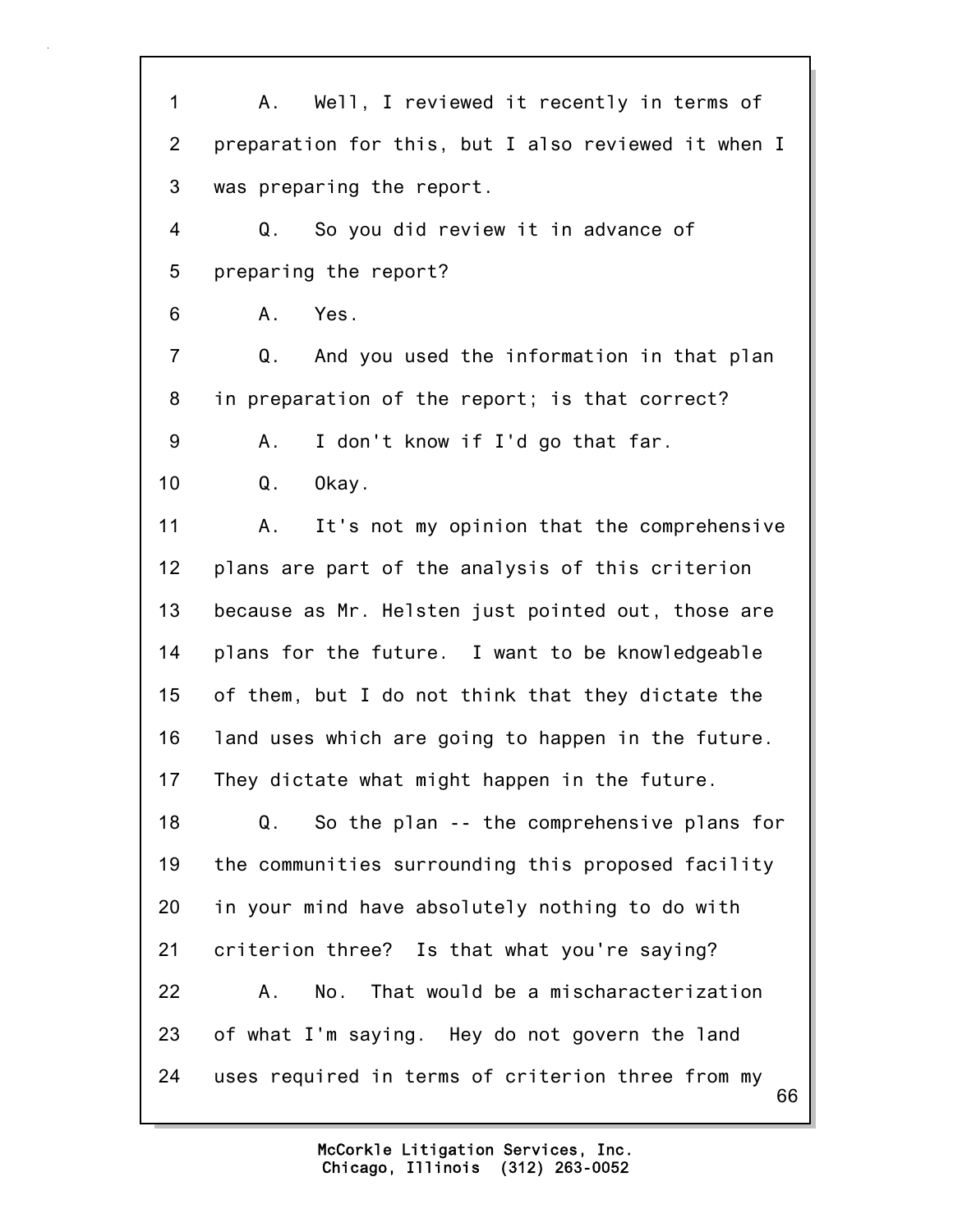67 1 evaluation. Of course I'm aware of them. I've had 2 numerous conversations with Al Maiden over the 3 years talking about these things. He is obviously 4 very familiar with all the communities within this 5 zone. 6 Q. Mr. Maiden is not here. You are. 7 So do you know that the Village of 8 Hainesville comprehensive plan, the 2010 version, 9 the latest one says that commercial uses and mixed 10 uses are planned for the south side of Route 120 11 immediately south and next to the proposed transfer 12 station? 13 A. That's what it says. 14 Q. Let's go to another opinion you gave. 15 Page 3.1-12 of your report. Bottom of the page, 16 fourth bullet. 17 Now, this is where you list your findings, 18 right? 19 A. Yes, on Page 3.1-12, bullet point 8, next 20 one -- this is my conclusions. 21 Q. In the fourth bullet point, you say: Open 22 space and industrial land uses account for 59 23 percent of the area within a 1 mile radius of the 24 proposed site.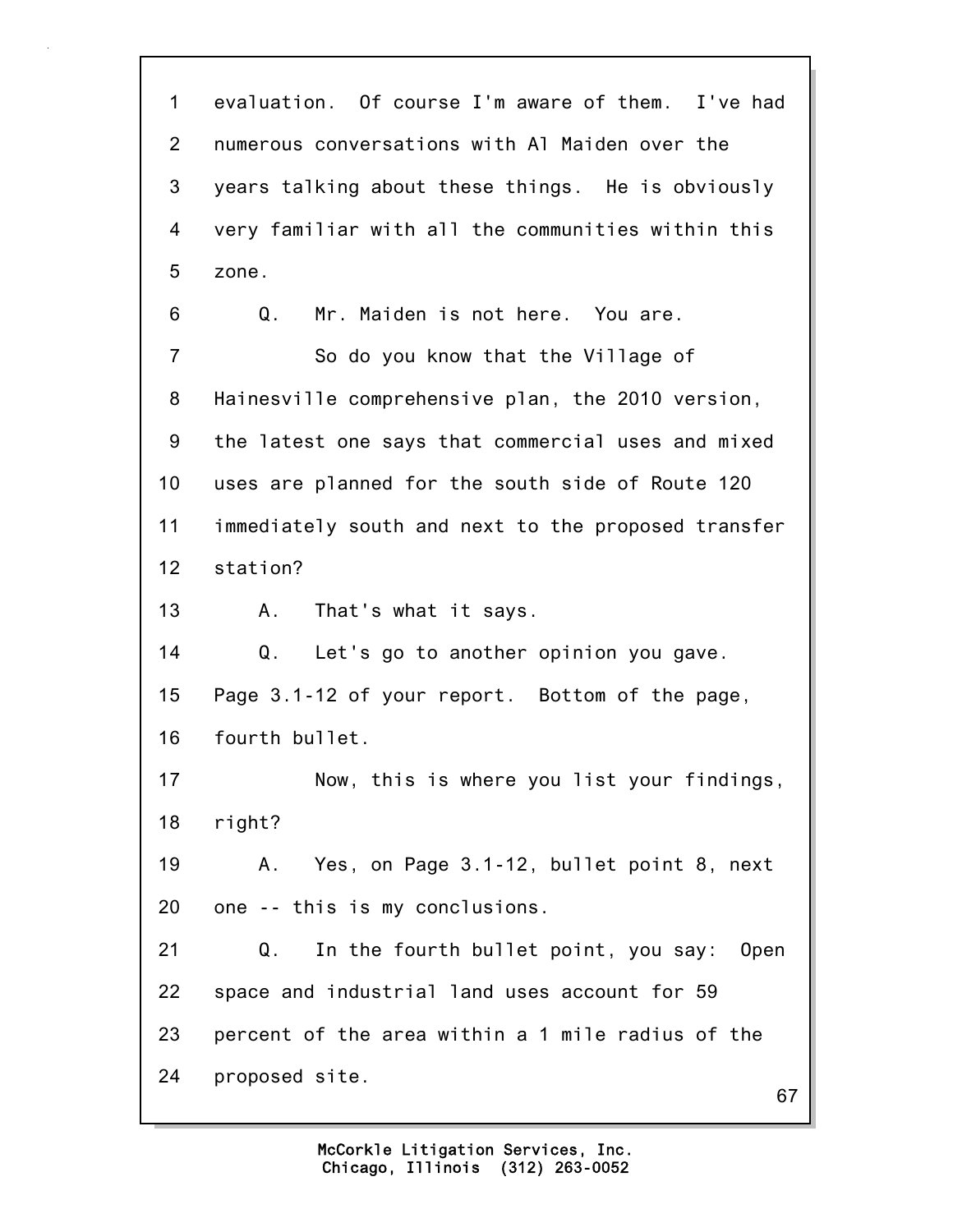68 1 Did I read that correctly? 2 A. Yes, that's what it says. 3 Q. And then there is a table in your report, 4 which I now have up on the screen here, that is the 5 source for that percentage, correct? 6 A. That's correct. 7 Q. And that's on Page 3.1-6, land use ratios? 8 A. Correct. I believe that was part of the 9 exhibit where we listed and measured those uses. 10 Q. Right. This one is a little bit easier to 11 see. 12 Now, in the introduction in your report to 13 this table, bottom of Page 3.1-6, the paragraph 14 just above the table, you say: As a further 15 analysis of the existing character, land use ratios 16 were calculated to quantify uses within the study 17 area. 18 Did I read that correctly? 19 A. Yes, you have. 20 Q. And you have defined the study area in 21 your report, correct? 22 A. Yes, I did. 23 Q. And Mr. Moose said yesterday that his 24 portions of this application were reviewed and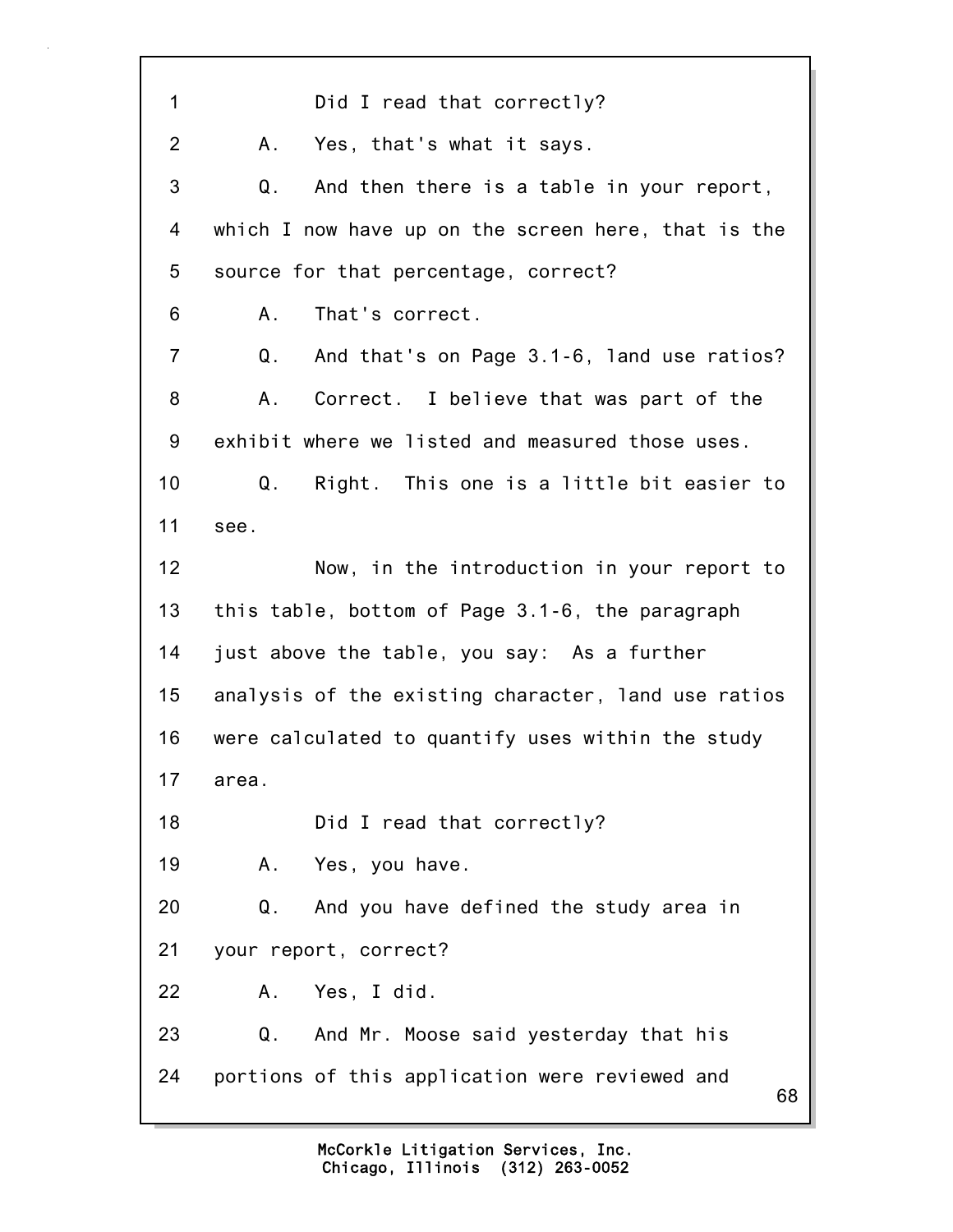69 1 approved by Groot. 2 Is that also true with respect to your 3 report? 4 A. No. I did not submit my report to Groot. 5 Q. Did you -- 6 A. I did not get any comments back on my 7 report from Groot. 8 Q. Did you submit it to anyone for review 9 from Groot? 10 A. I submitted it to counsel, to Shaw. 11 Q. You did submit it to Shaw before 12 submitting it as part of the application, correct? 13 A. Yes. 14 Q. Now, let's go to Page 3.1-4 of your 15 report. This is the section on methodology. Let 16 me know when you're there. 17 A. Yes, I'm there. 18 Q. And you say here: This study evaluates 19 the various planning issues that are commonly 20 utilized to make determinations of land use 21 compatibility. Specific attention was given to 22 land use and zoning within a one mile radius of the 23 subject site. A second one half mile study area 24 was evaluated in order to focus more specifically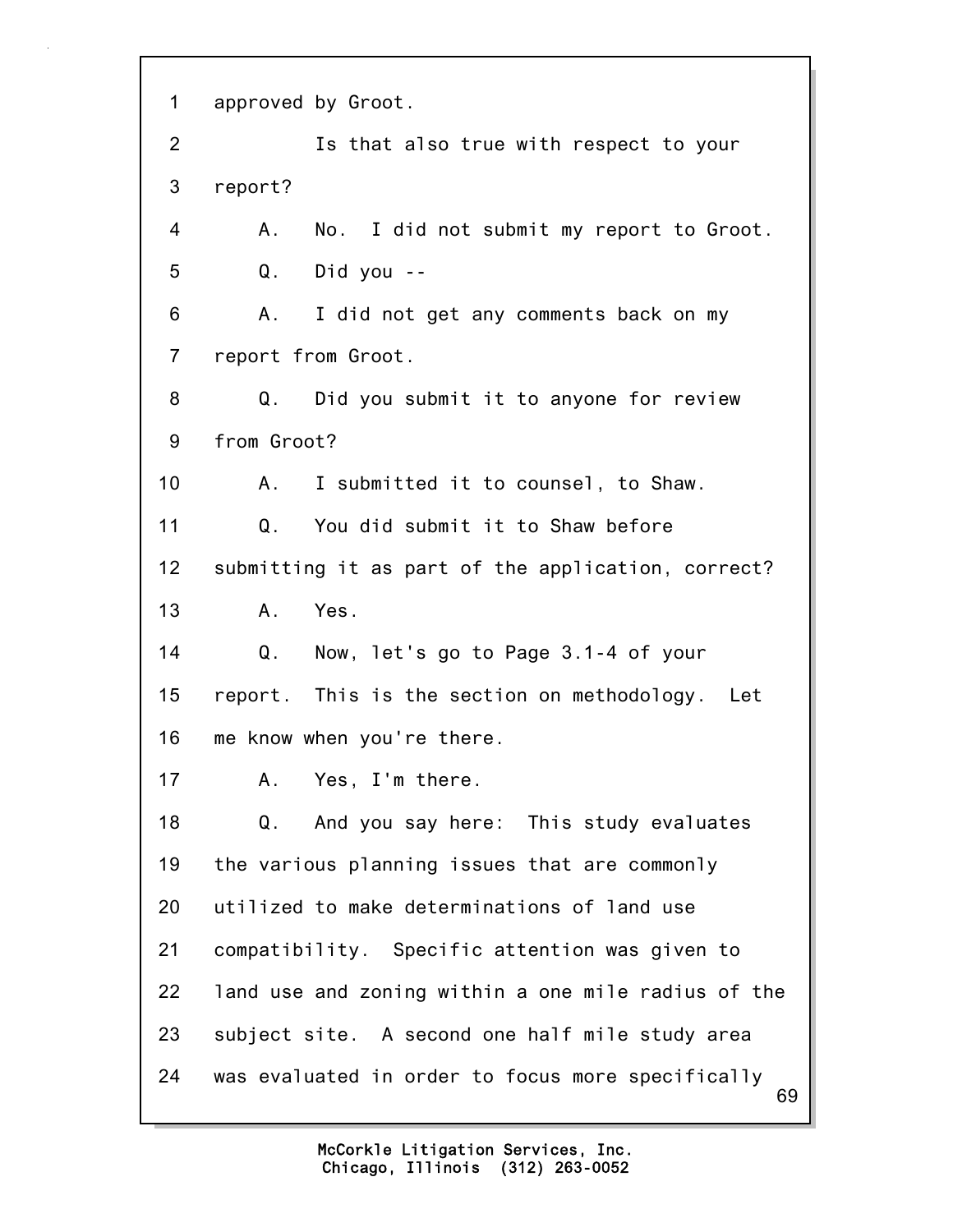70 1 within the corporate limits of the village. 2 Did I read that correctly? 3 A. That's correct. 4 Q. And that one mile radius is your study 5 area, correct? 6 A. Well, one mile study area and half mile 7 study area and 1,000 foot study area, I studied all 8 of the land within those potential circle zones. 9 Q. Now, you understand that when you are 10 assessing incompatibility with the character of a 11 surrounding area, the surrounding area is not 12 limited to properties immediately -- 13 THE HEARING OFFICER: Mr. -- 14 MR. BLAZER: Am I doing it again? 15 THE HEARING OFFICER: Is not limited to? Go 16 ahead. Is not limited to? 17 BY MR. BLAZER: 18 Q. Is not limited to properties immediately 19 next door; is that correct? 20 A. I didn't limit my study. 21 THE HEARING OFFICER: Just restate your 22 question. By the time that got through, I am not 23 sure -- 24 MR. BLAZER: Right.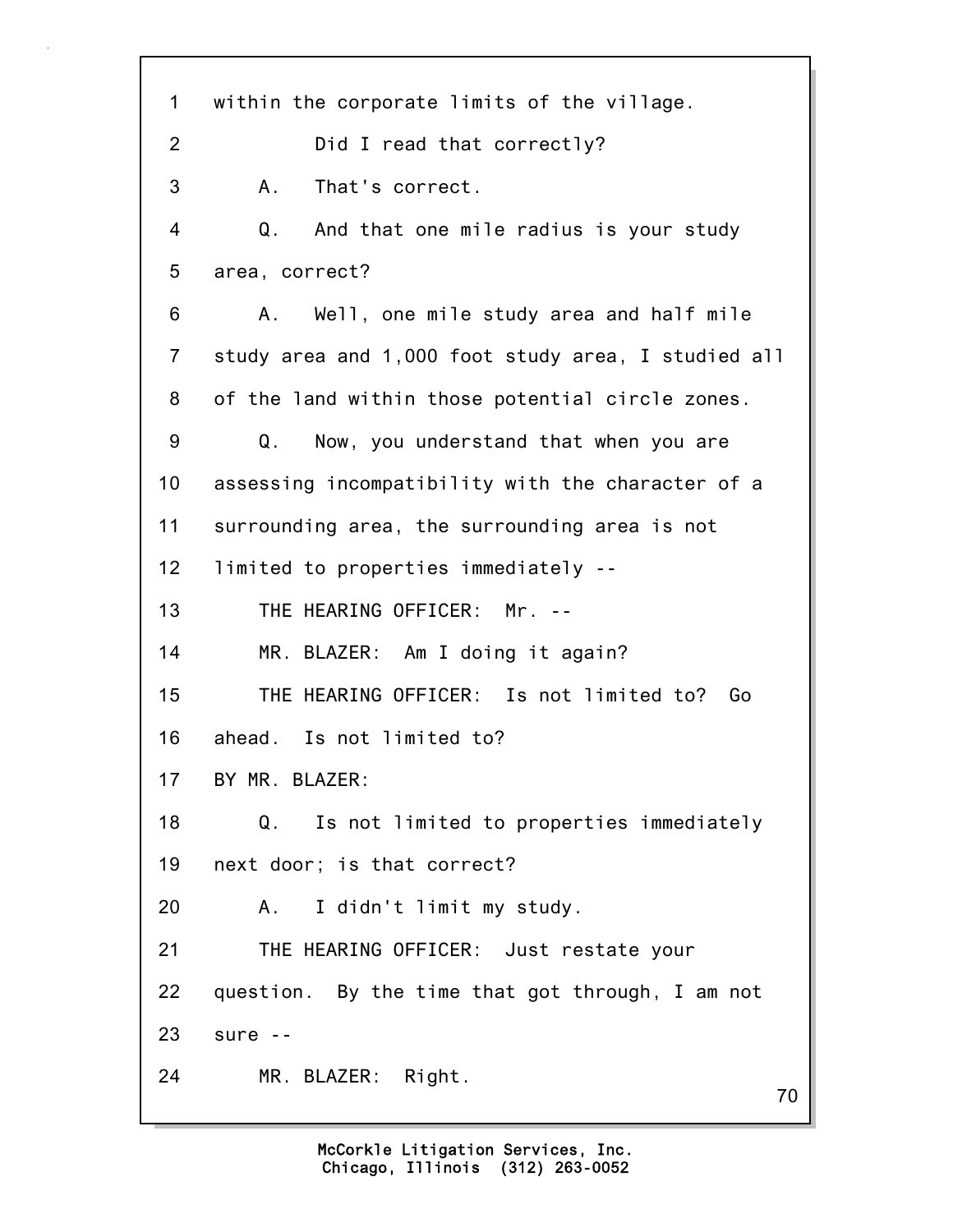1 BY MR. BLAZER:

| 2              | Q.<br>You do understand, do you not,                   |
|----------------|--------------------------------------------------------|
| 3              | Mr. Lannert, that when you are assessing               |
| 4              | incompatibility with the character of the              |
| 5              | surrounding area, the surrounding area is not          |
| 6              | limited to properties immediately next door,           |
| $\overline{7}$ | correct?                                               |
| 8              | It's not -- in my study, it's not limited<br>A.,       |
| 9              | to the properties immediately adjacent. It             |
| 10             | includes lots of other types of elements in terms      |
| 11             | of context.                                            |
| 12             | Q. And that's why you have a one mile and              |
| 13             | half mile study area, right?                           |
| 14             | And sometimes it's more and sometimes it's<br>А.       |
| 15             | less.                                                  |
| 16             | Right. Let's talk for a minute about this<br>Q.        |
| 17             | 1,000 feet that you have mentioned several times.      |
| 18             | You say in your report a couple of                     |
| 19             | different places that there are no residentially       |
| 20             | zoned areas within the mandated minimum setback of     |
| 21             | 1,000 feet from the subject site; is that correct?     |
| 22             | That is a statement in my report. That's<br>Α.         |
| 23             | correct.                                               |
| 24             | And that is also one of the bases for your<br>Q.<br>71 |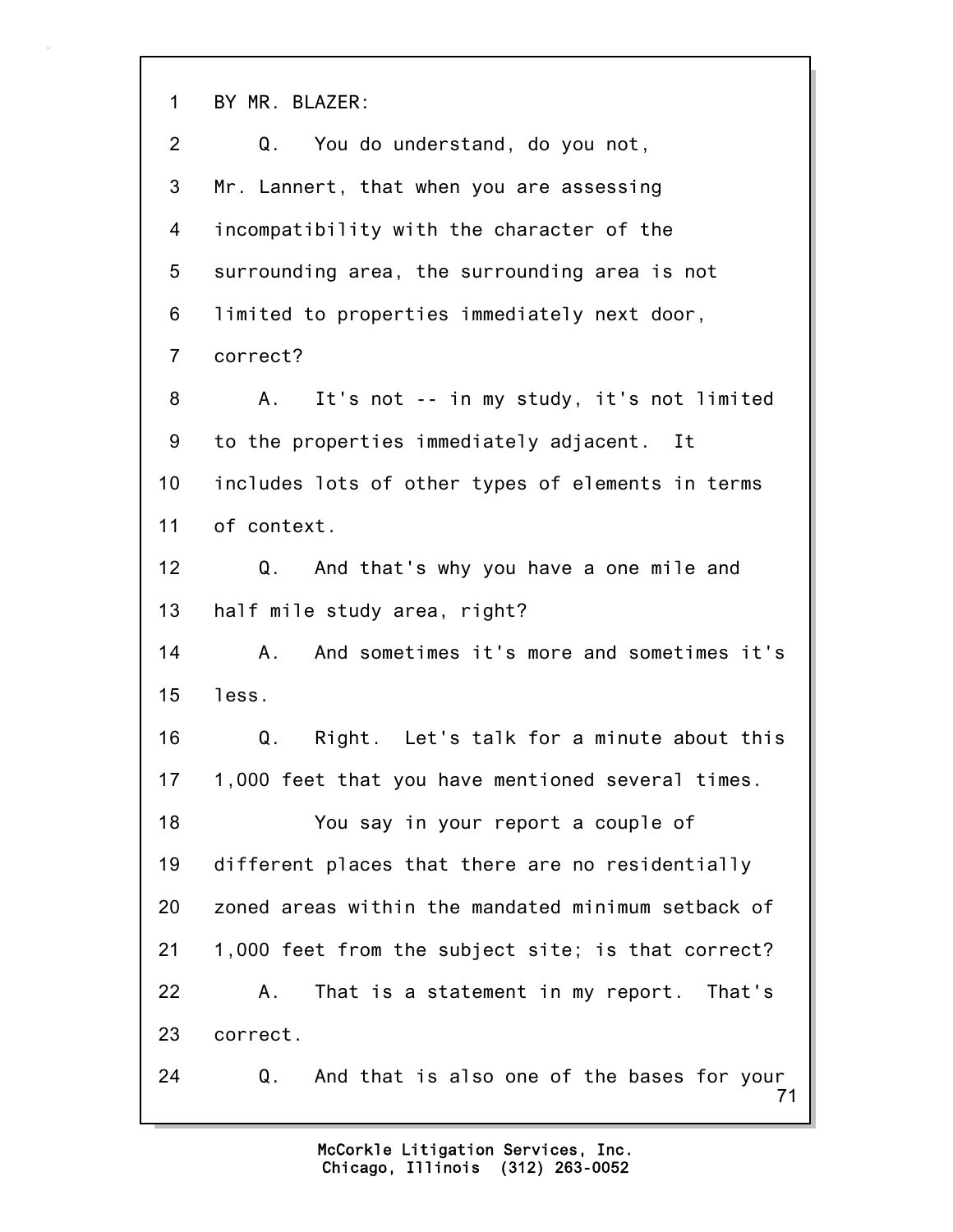1 opinion in this case, right?

72 2 A. Well, it's the only setback which is cited 3 in terms of -- so, therefore, that is the only 4 instructions that I am given. Now, I don't limit 5 myself. I don't limit myself to 1,000 feet as I 6 didn't in this particular location because as you 7 can see within that 1,000 feet, my client owns 8 really too much property to make that a meaningful 9 or singular evaluation of compatibility. That's 10 why I went out to a half mile and out to a mile 11 after that. 12 Q. Well, really what I'm getting at is when 13 you talk about minimum setback of 1,000 feet, what 14 you are referring to is actually cited in your 15 report is Section 22.14 of the Illinois 16 Environmental Protection Act, right? 17 A. That's correct. 18 Q. Since you cited it, I assume you are 19 familiar with it? 20 A. Yes, I am. 21 Q. And correct me if I'm wrong, that statue 22 says that no person may establish any pollution 23 control facility for use as a garbage transfer 24 station which is located less than 1,000 feet from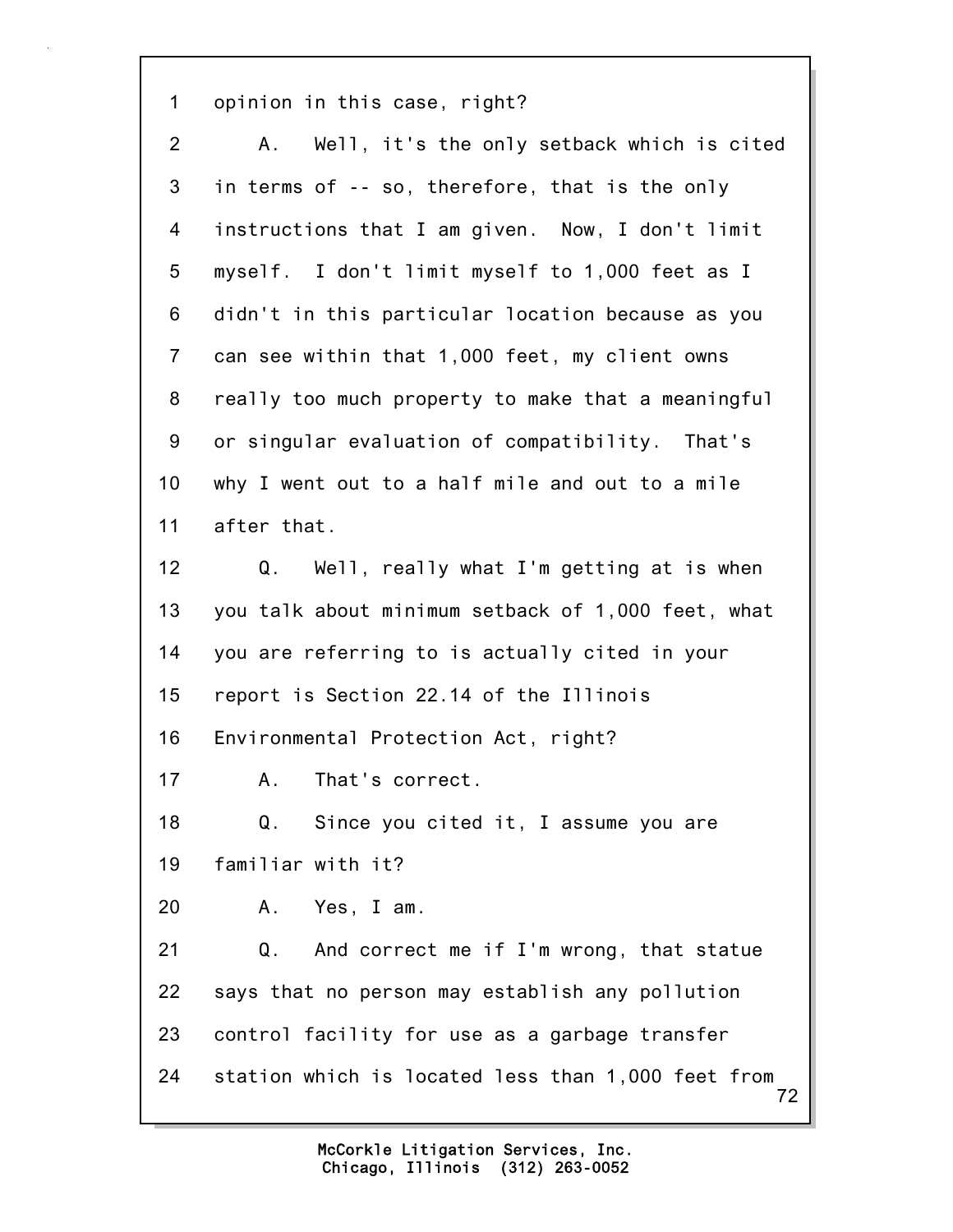73 1 the nearest property zoned for primarily 2 residential uses or within 1,000 feet of any 3 dwelling. 4 Did I read that correctly? 5 A. That is the way I read it. Zoned as well 6 as used in the setback requirement. 7 Q. So would you agree with me, Mr. Lannert, 8 that if Groot was within that 1,000 foot limit, its 9 side of 1,000 feet, we wouldn't even be here right 10 now, would we, because they couldn't build a 11 transfer station? 12 A. You are saying if a residential unit 13 existed within that 1,000 feet? 14 Q. Right. 15 A. It would not meet that criterion. 16 Q. Right. So we wouldn't even be here, 17 right? 18 A. Probably not, but that's not my call. 19 Q. You are absolutely right. I've seen that 20 before. 21 So isn't that 1,000 feet a starting point, 22 not an endpoint? 23 A. I don't understand -- 24 MR. HALSTEN: Objection.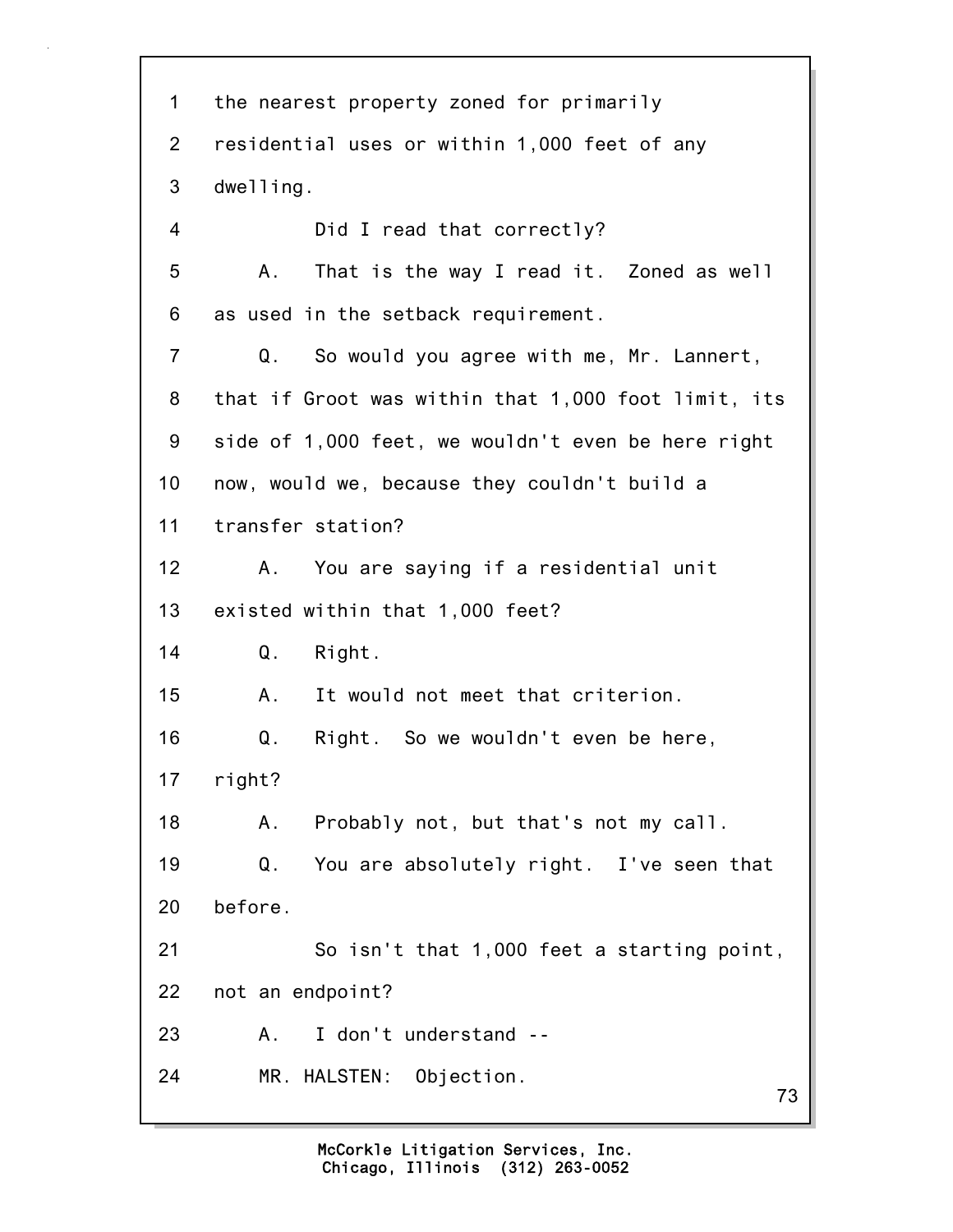| $\mathbf 1$    | MR. BLAZER: I will rephrase the question.                |
|----------------|----------------------------------------------------------|
| $\overline{2}$ | BY MR. BLAZER:                                           |
| 3              | Are you suggesting that the 1,000 foot<br>Q.             |
| 4              | minimum setback requirement defines the limit of         |
| 5              | the potential impacts from transfer station?             |
| 6              | No, I don't think I'm saying that. In<br>А.              |
| $\overline{7}$ | fact $-$                                                 |
| 8              | Q.<br>Okay.                                              |
| 9              | A.<br>-- if you look specifically, 800 foot is a         |
| 10             | criterion if you live in Cook County. So even that       |
| 11             | criterion varies in terms of its use.                    |
| 12             | I'll try and rephrase it again,<br>Q.                    |
| 13             | Mr. Lannert.                                             |
| 14             | What I'm asking you is is it your opinion                |
| 15             | that because of that statute, you don't have to          |
| 16             | look at potential impacts outside of 1,000 feet?         |
| 17             | MR. HALSTEN: Objection, asked and answered.              |
| 18             | HEARING OFFICER: Objection sustained.<br>He              |
| 19             | said, no, I don't think so.                              |
| 20             | MR. BLAZER: I apologize. I lost it in the                |
| 21             | rest of the answer.                                      |
| 22             | BY MR. BLAZER:                                           |
| 23             | Really the whole point of your one mile<br>Q.            |
| 24             | study area is to evaluate the compatibility of the<br>74 |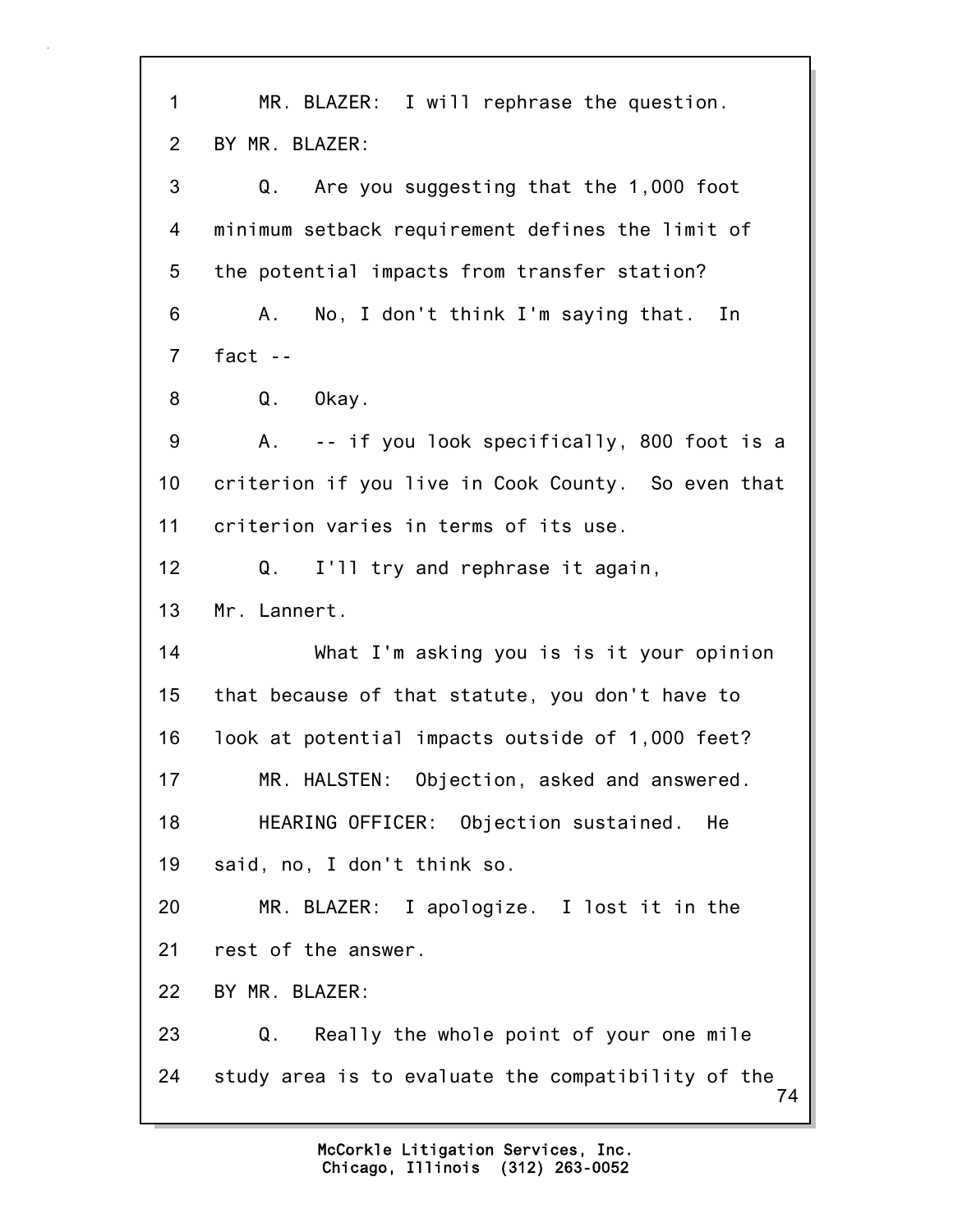1 existing land use; is that right?

2 A. What I'm looking for in terms of my 3 analysis of this particular application or others 4 is I really kind of want to look at character and 5 in some cases, notwithstanding significant buffers 6 like rivers and lakes and things like that, most 7 frequently I have fallen into a 1 mile review. And 8 then based upon what that 1 mile review shows, I 9 sometimes use a closer study area in order to 10 evaluate the changes between those various 11 distances. Distance is not solely the criterion 12 for land use compatibility. 13 Q. I'm glad you said that. We are back to 14 that one. 15 Let me try it this way. Page 3.1-6 of 16 your report, the section on existing surrounding 17 land use, first paragraph, first sentence: The 18 purpose of this section is to analyze and evaluate 19 the compatibility of the existing land uses within 20 a 1 mile radius of the subject site. 21 Did I read that correctly? 22 A. Yes, you did. 23 Q. I take it you still agree with that 24 statement?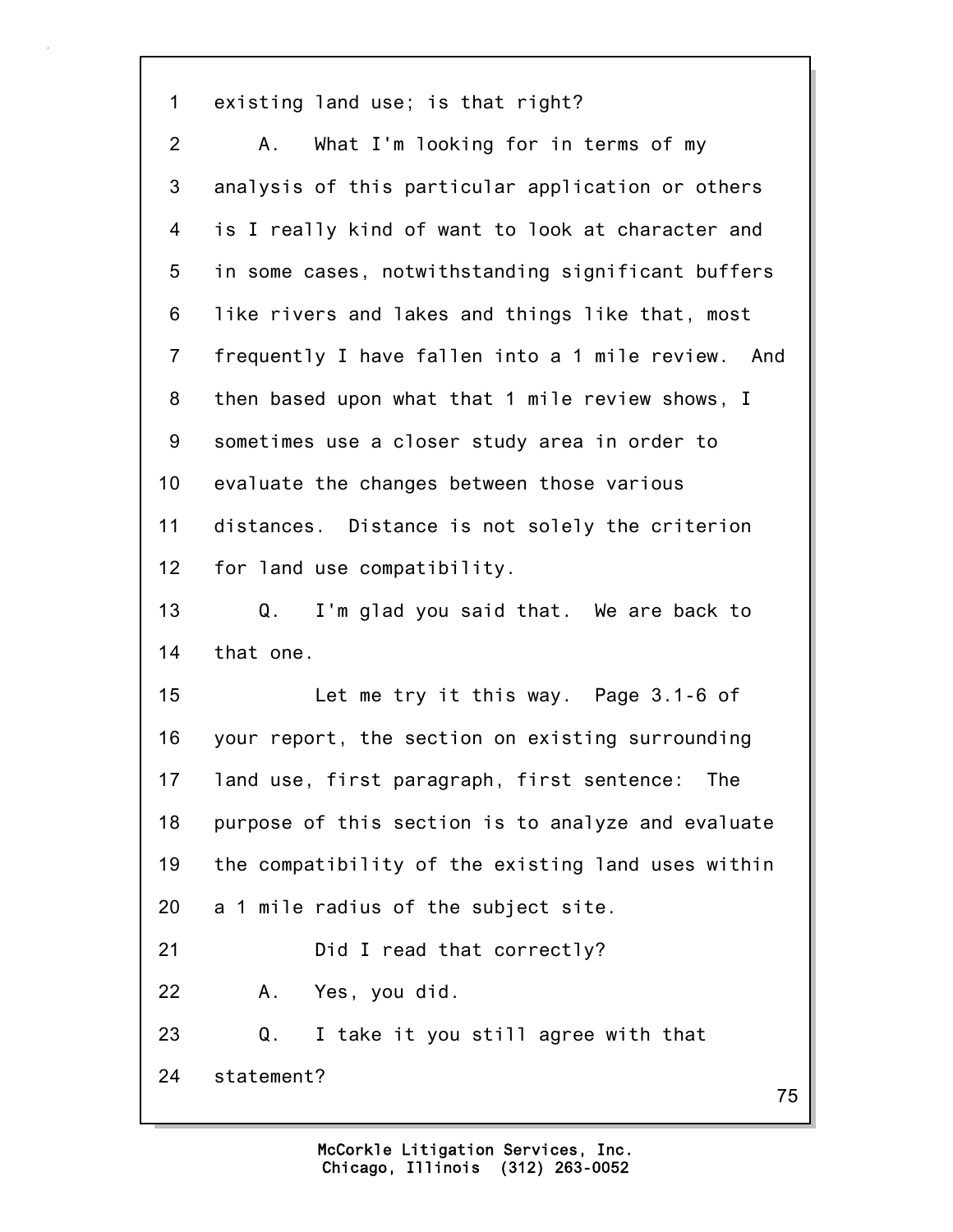1 A. Yes, I do. 2 Q. And the purpose of evaluating the zoning 3 within a 1 mile radius is also to evaluate, for 4 purposes of criterion three, the minimization of 5 the impact of the impact of the proposed transfer 6 station? 7 MR. SECHEN: Objection -- 8 MR. HELSTEN: Objection. That's not what he's 9 saying. A one mile study -- 10 THE HEARING OFFICER: Hold on, Mr. Helsten. 11 Start with Mr. Sechen objecting. She didn't catch 12 it first, so let's --

13 MR. SECHEN: Sorry.

14 THE HEARING OFFICER: Mr. Sechen?

15 MR. SECHEN: Land uses, which is what the

16 report says, and Mr. Blazer's question deals with

17 switch to zoning. Talking about two different

18 animals.

19 AUDIENCE MEMBER: He needs a mic. We can't 20 hear him.

21 THE HEARING OFFICER: Okay. Mr. Helsten.

22 MR. HALSTEN: Yes, Mr. Hearing officer?

23 THE HEARING OFFICER: Did you have a further

24 objection?

76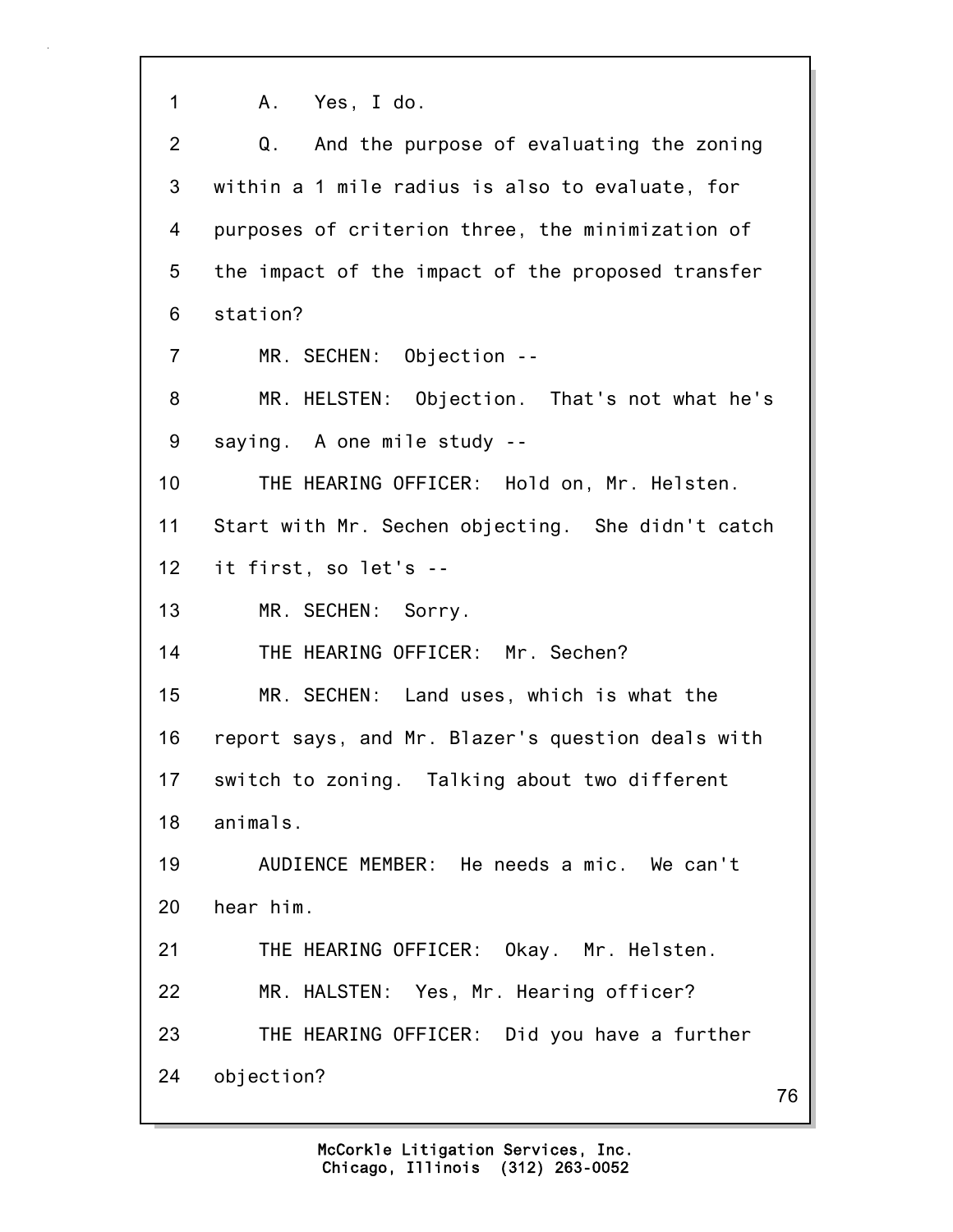77 1 MR. HELSTEN: Yes. Well, my further objection 2 or my objection is the following. Mr. Blazer is 3 trying to subtly and disingenuously morph the 4 study -- 5 MR. BLAZER: Can we stop the speeches and just 6 hear the objection? 7 MR. HELSTEN: -- area into the -- 8 THE HEARING OFFICER: Hold on a second. First 9 of all, Mr. Helsten, what is the basis of your 10 objection? 11 MR. HALSTEN: My objection is that Mr. Blazer 12 is mischaracterizing his prior testimony in trying 13 to suggest that the study area is the area of 14 impact which he's already said is not the case. He 15 simply looks at -- 16 MR. BLAZER: I -- 17 HEARING OFFICER: Both stop. Okay. 18 Please rephrase the question, Mr. Blazer, 19 and let's take it from the top, okay? 20 BY MR. BLAZER: 21 Q. Rather than asking you the question, 22 Mr. Lannert, I will just read from what you said in 23 your report. 3.1-9, Mr. Lannert. Zoning adjacent 24 to the lake transfer station site.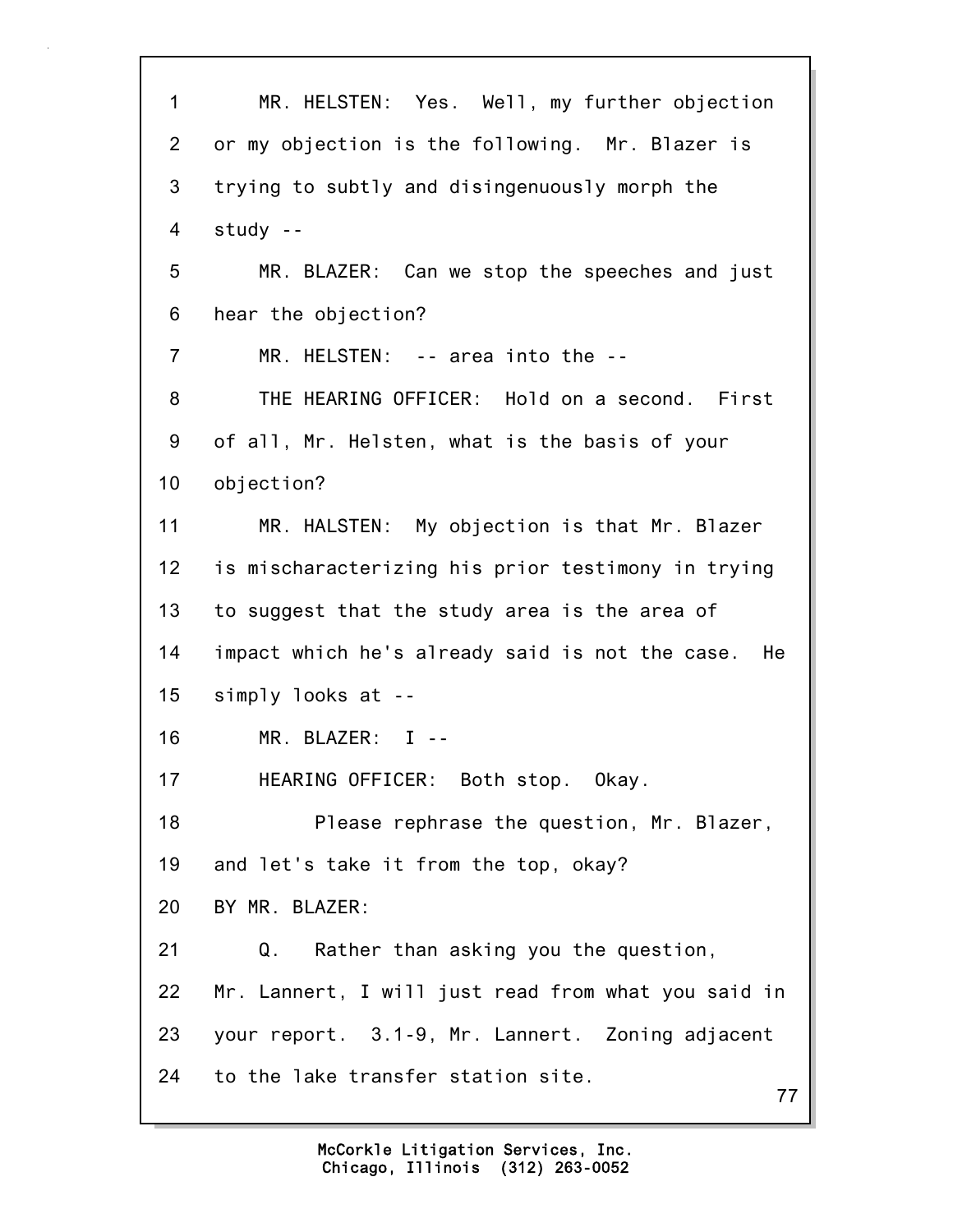78 1 Do you see where I'm at? 2 A. 3.1-9? 3 Q. Yes. 4 A. Yes, okay. 5 Q. You got it? 6 A. Yes. 7 Q. This is what you say in your report. 8 TLG, that's you, right? 9 A. Correct. 10 Q. TLG is you? 11 A. It's The Lannert Group, the initials for 12 The Lannert Group. 13 Q. Analyzed zoning classifications adjacent 14 to and surrounding the subject site for the 15 purposes of evaluating the minimization of the 16 subject site -- wow. I will start that one over 17 again. I apologize. 18 TLG analyzed zoning classification 19 adjacent to and surrounding the subject site for 20 the purposes of evaluating the minimization of the 21 subject site for surrounding zoning. Specifically 22 TLG analyzed zoning classifications within a 1 mile 23 radius from the subject site. Within a 1 mile 24 radius of the subject site, there are 29 general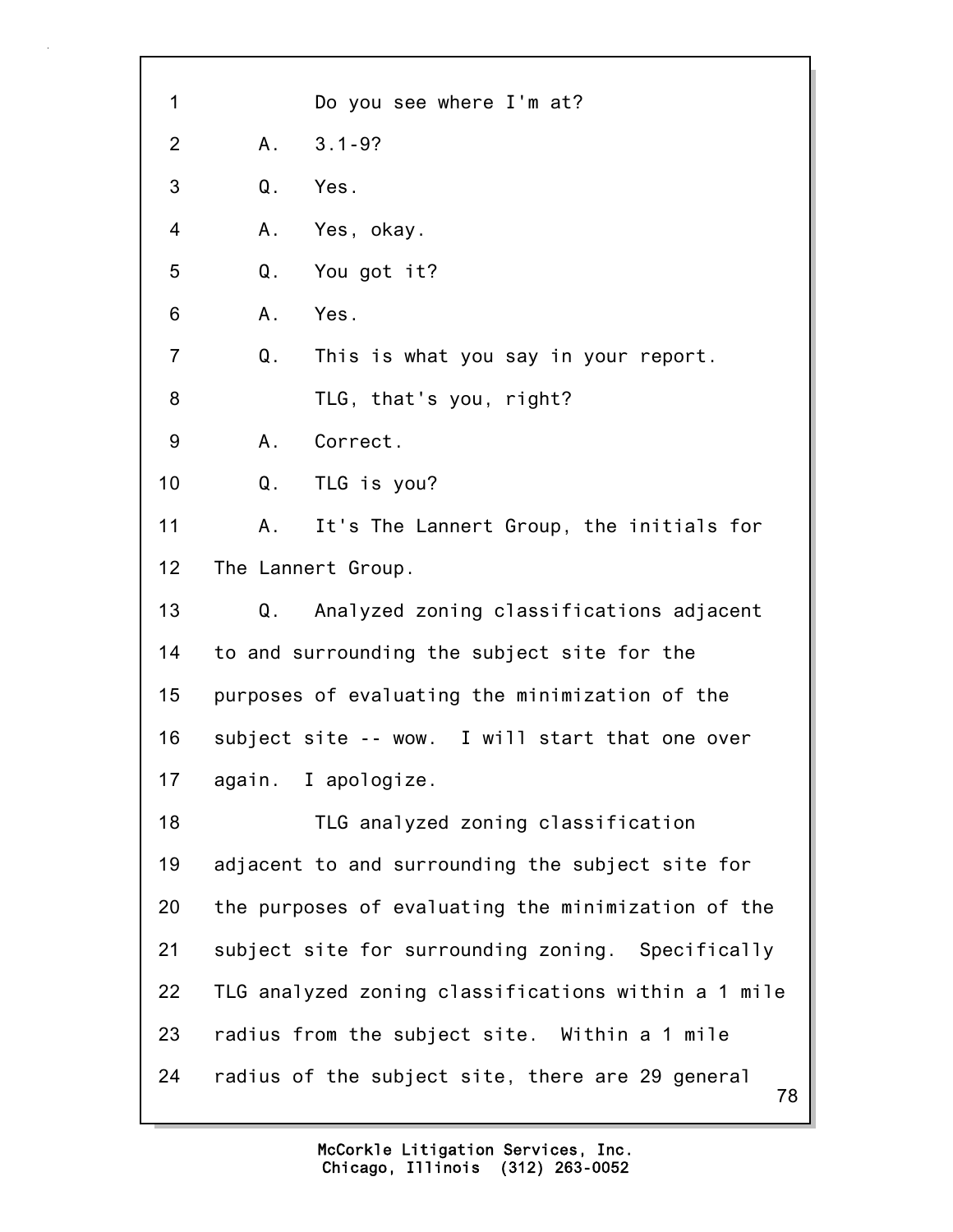1 zoning classifications located in five separate 2 planning jurisdictions.

79 3 Did I read that correctly? 4 A. Yes, that is a quote from my report. 5 Q. Now, in the 58 proceedings where you've 6 testified on behalf of waste companies, how many 7 times did you use a 1 mile study area ballpark? 8 A. I really can't answer that question 9 factually. I would say many times we use 1 mile. 10 Sometimes we use more because site ordinances 11 require 1 mile or 2 miles and sometimes we use 12 less, but generically, we probably use a mile 13 fairly often. 14 Q. And in this case, you gave specific 15 attention to land use and zoning within that 1 mile 16 radius of the proposed transfer station, correct? 17 A. Well, yes. What I am trying to do 18 here is -- 19 Q. I think a yes or no is called for, Mr. 20 Lannert. 21 MR. HALSTEN: You know, he is trying to explain 22 his answer. 23 THE HEARING OFFICER: This question is a yes or 24 no answer. I will let you explain later, Mr.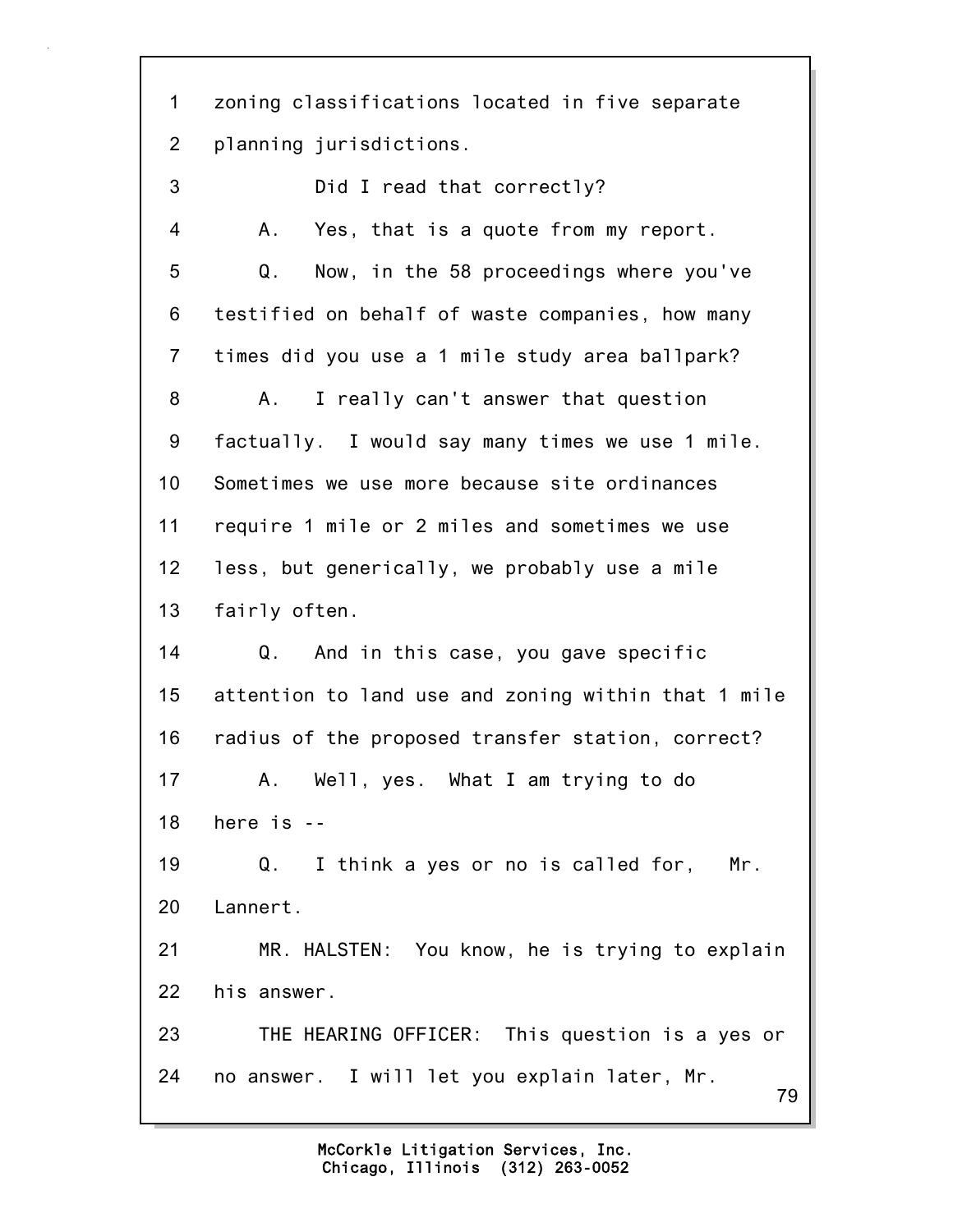| $\mathbf 1$    | Helsten, but right now it's a yes or no.            |
|----------------|-----------------------------------------------------|
| 2              | BY MR. BLAZER:                                      |
| 3              | The answer was yes?<br>Q.                           |
| 4              | Your question was?<br>Α.                            |
| 5              | I'll do it again.<br>Q.                             |
| 6              | And in this case -- I have it written               |
| $\overline{7}$ | down. And in this case, you gave specific           |
| 8              | attention to land use and zoning within the 1 mile  |
| 9              | radius of the proposed transfer station, correct?   |
| 10             | I looked at the zoning, correct.<br>$A \Box$        |
| 11             | Potentially, you gave it specific<br>Q.             |
| 12             | attention, did you not?                             |
| 13             | I looked at -- specific attention at every<br>A.    |
| 14             | element of this report.                             |
| 15             | But I am talking specifically about the<br>Q.       |
| 16             | land use and zoning within a 1 mile radius.         |
| 17             | That is what you gave specific attention            |
| 18             | to?                                                 |
| 19             | Yes, and I drew an exhibit that reflected<br>Α.     |
| 20             | that study.                                         |
| 21             | And you know I am asking you using<br>Q.            |
| 22             | specifically the word specific attention because    |
| 23             | those are the words you used in your report, right? |
| 24             | Yes, that's correct.<br>Α.<br>80                    |
|                |                                                     |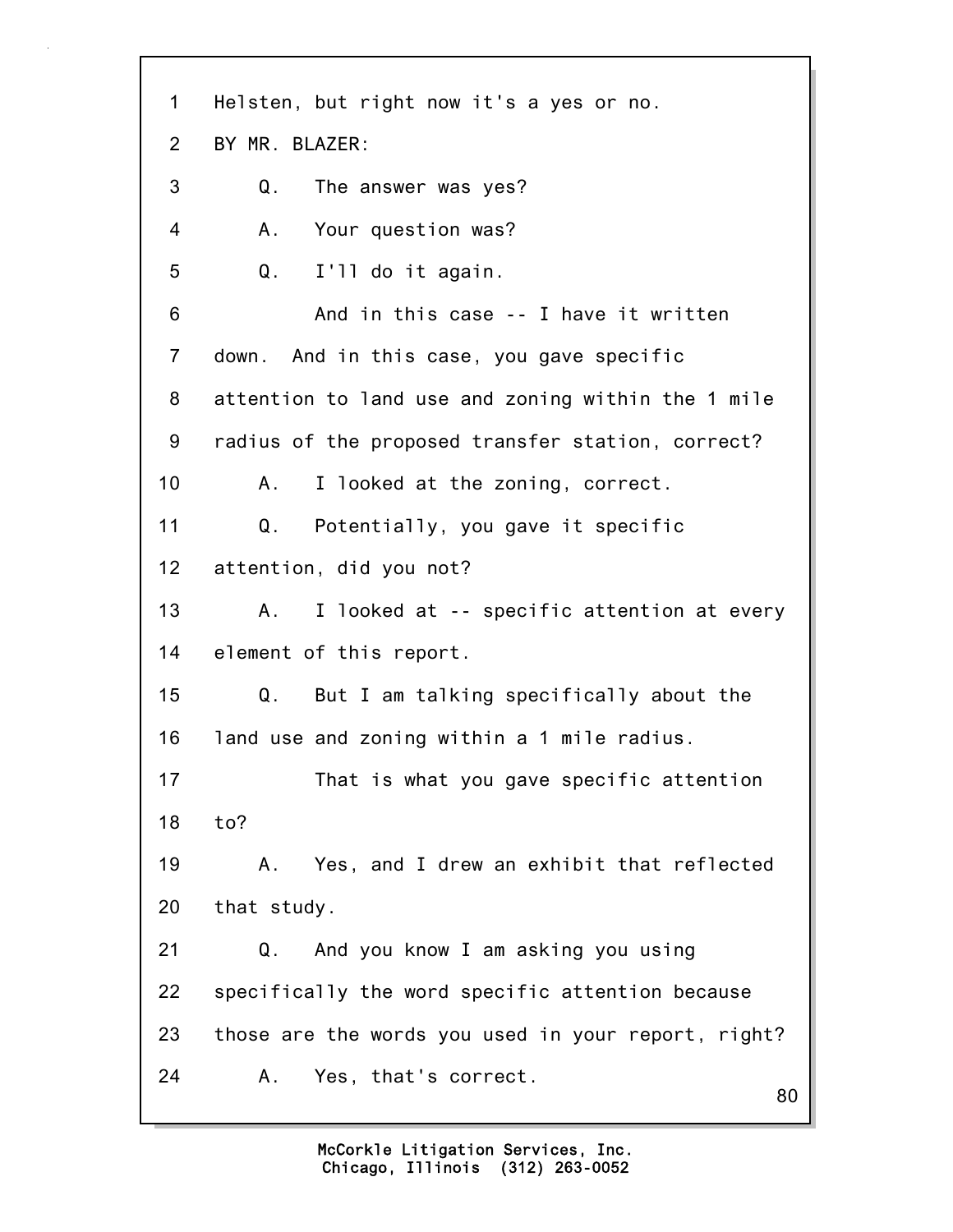81 1 Q. All right. And, in fact, the very next 2 sentence in your report, this is, again, Page 3 3.1-9, last paragraph on the page. After you 4 mention the 1,000 foot rule, you say: An analysis 5 of the existing zoning and the permitted uses 6 within a one mile study radius of the subject site 7 indicate that the existing uses have been 8 established for many years and continued growth is 9 anticipated as planned. 10 That is what I read before and it was 11 objected to. I did read that correctly, right? 12 A. You did read that. That is the sentence 13 and bullet point. 14 Q. Let's go to this table that is up on the 15 screen. Obviously, it is correct that if you add 16 the 4 percent industrial uses to the 55 percent 17 open space use within a one mile radius, you do get 18 59 percent, correct? 19 A. That's correct. 20 Q. Let's look at a couple of the other 21 numbers. 22 Would you agree with me that the 23 predominant use in the area of the proposed waste 24 transfer station within your one mile radius is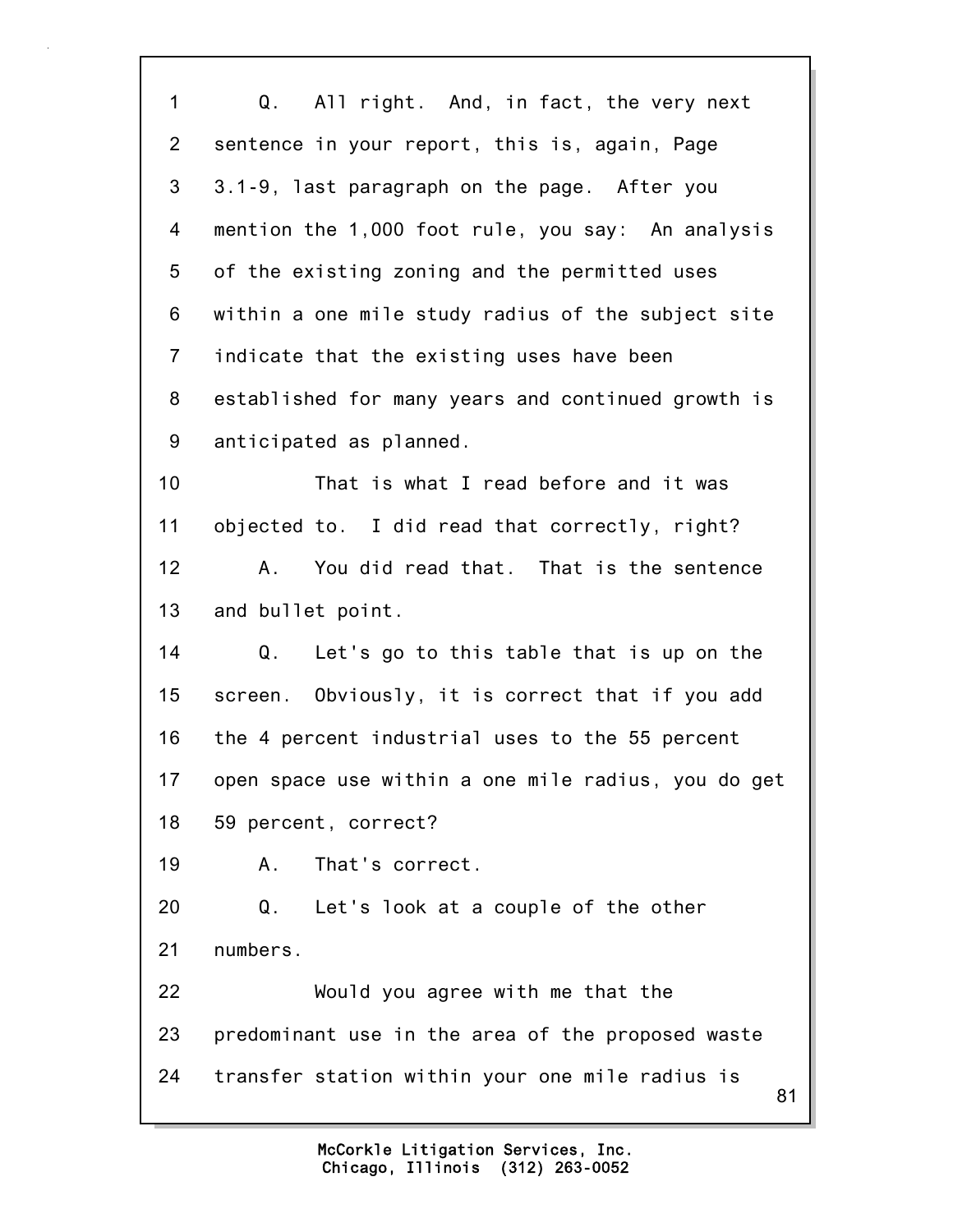82 1 open space? 2 A. Would I agree with it? 3 Q. Yes. 4 A. Yes. It's recognized as 1,223 acres or 5 approximately 55 percent. 6 Q. And the second most predominant use is 7 residential at 37 percent, right? 8 A. Yes. The next largest category is the 9 residential component. 10 Q. And if you could go for a moment to Page 11 3.1-10, your findings, the third bullet. One of 12 the opinions in your report is that residential 13 uses have been successfully integrated within the 14 study area. 15 Did I read that correctly? 16 A. Yes, you did. 17 Q. Could you explain what you mean by that 18 statement? 19 A. Well, I think it's fairly obvious what I'm 20 getting at in terms of that point. If you look at 21 the land use aerial and you look at the 22 subdivisions and more of the subdivisions in terms 23 of the newer development have occurred in Round 24 Lake and Round Lake Park. Round Lake Park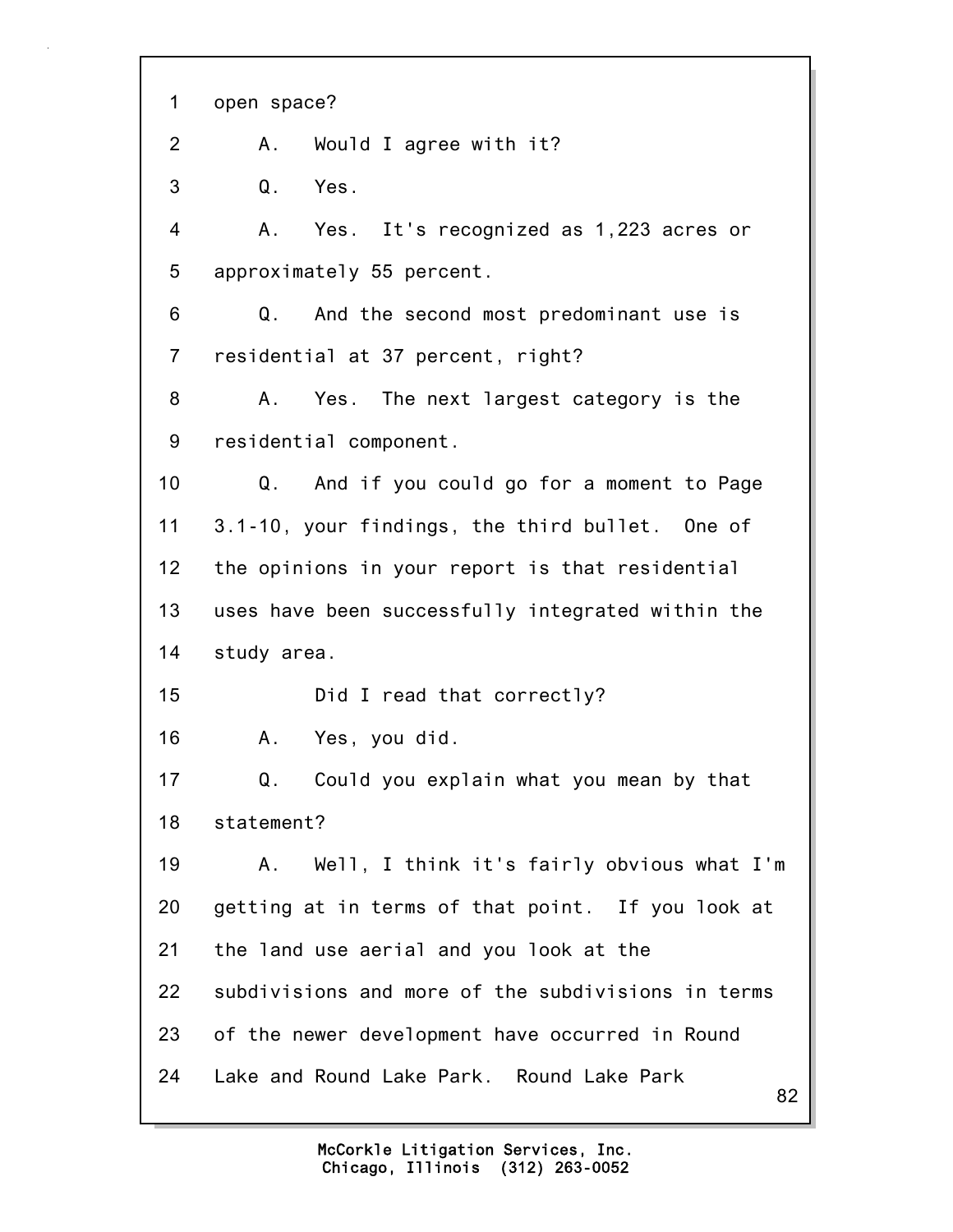1 subdivisions tend to be north of the tracks, north 2 of Main Street.

| 3              | So what I am talking about in terms of              |
|----------------|-----------------------------------------------------|
| 4              | successfully integrated is if you look at those     |
| 5              | residential subdivisions, every one of them appears |
| 6              | to have been carefully designed with open space     |
| $\overline{7}$ | parks, trails, buffers and setbacks within those    |
| 8              | communities. So intermixed within their zoning is   |
| 9              | a lot of open space as required by the community's  |
| 10             | specific relations. So that is what I'm trying to   |
| 11             | get at in terms of that statement.                  |
| 12             | Somebody put a lot of thought and planning<br>Q.    |
| 13             | into developing those areas, correct?               |
| 14             | It appears that they have, yes.<br>A.               |
| 15             | Probably used somebody like you to help<br>Q.       |
| 16             | them, right?                                        |
| 17             | I think we have done one of those<br>А.             |
| 18             | subdivisions in that area, but long enough ago, I   |
| 19             | can't remember.                                     |
| 20             | Q. Back to this slide again.                        |
| 21             | We talked about open space and                      |
| 22             | residential. Down below those two then we come      |
| 23             | with industrial 4 percent and commercial 4 percent, |
| 24             | right?                                              |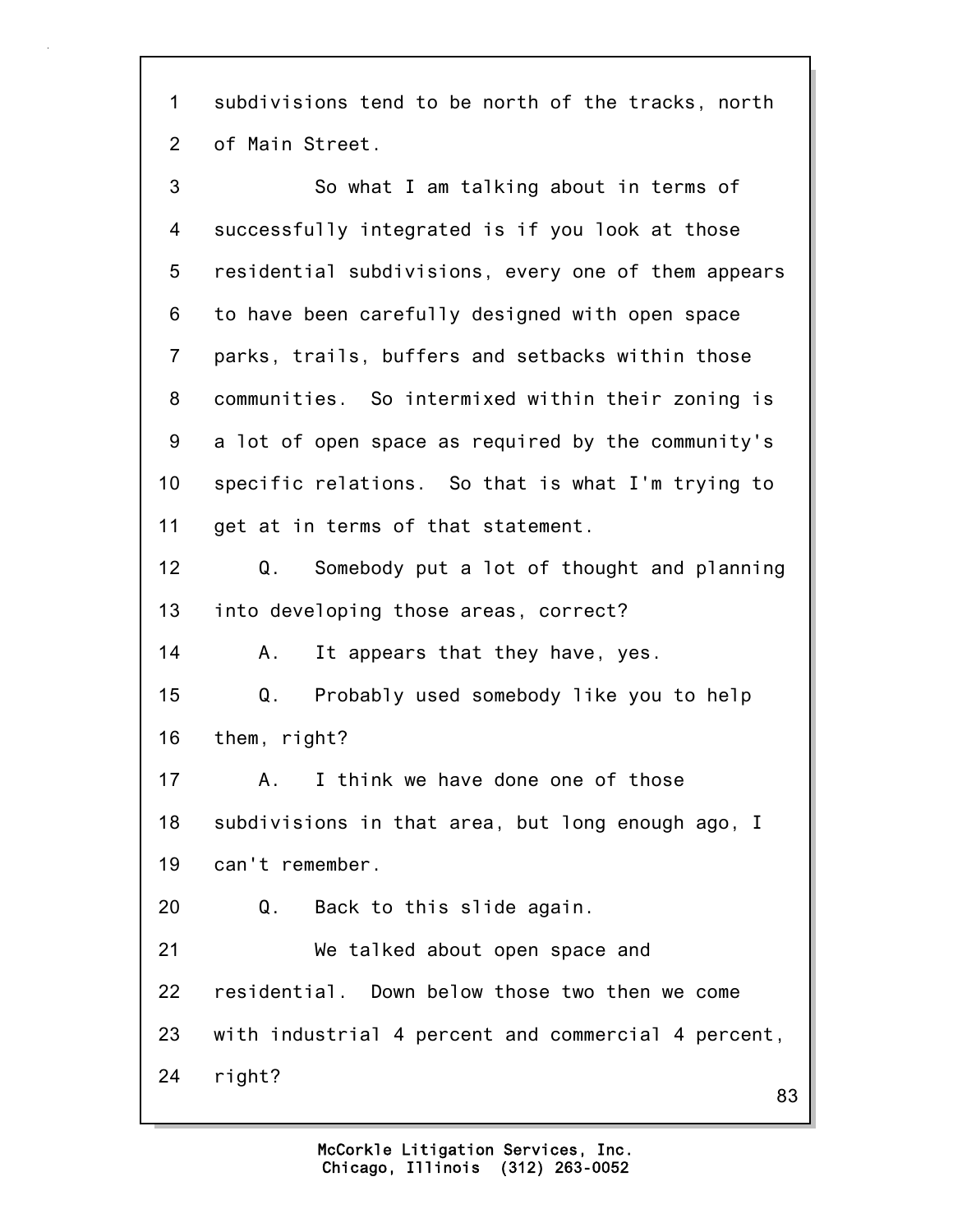84 1 A. Yes, that is listed in the table. 2 Q. So can you explain to me, please, going 3 back to that fourth bullet at the bottom of 3.1-12, 4 what point exactly were you trying to make in your 5 findings by adding the 4 percent industrial to the 6 55 percent open space? 7 A. Well, I think it's somewhat obvious I am 8 linking the open space agricultural uses with the 9 industrial uses and saying that those are 10 compatible land uses. They don't object or 11 conflict with each other, so I added those two 12 elements together. 13 Q. Well, the combined percentage of open 14 space and commercial uses is also 59 percent, 15 right? 16 A. That's correct. I don't think the open 17 space would conflict with commercial. 18 Q. So in your findings, rather than saying 19 -- rather than adding the 4 percent industrial to 20 55 percent open space, you could have said open 21 space and commercial land uses account for 22 59 percent of the area within a one mile radius of 23 the proposed site, right? 24 MR. HALSTEN: Objection, argumentative, asked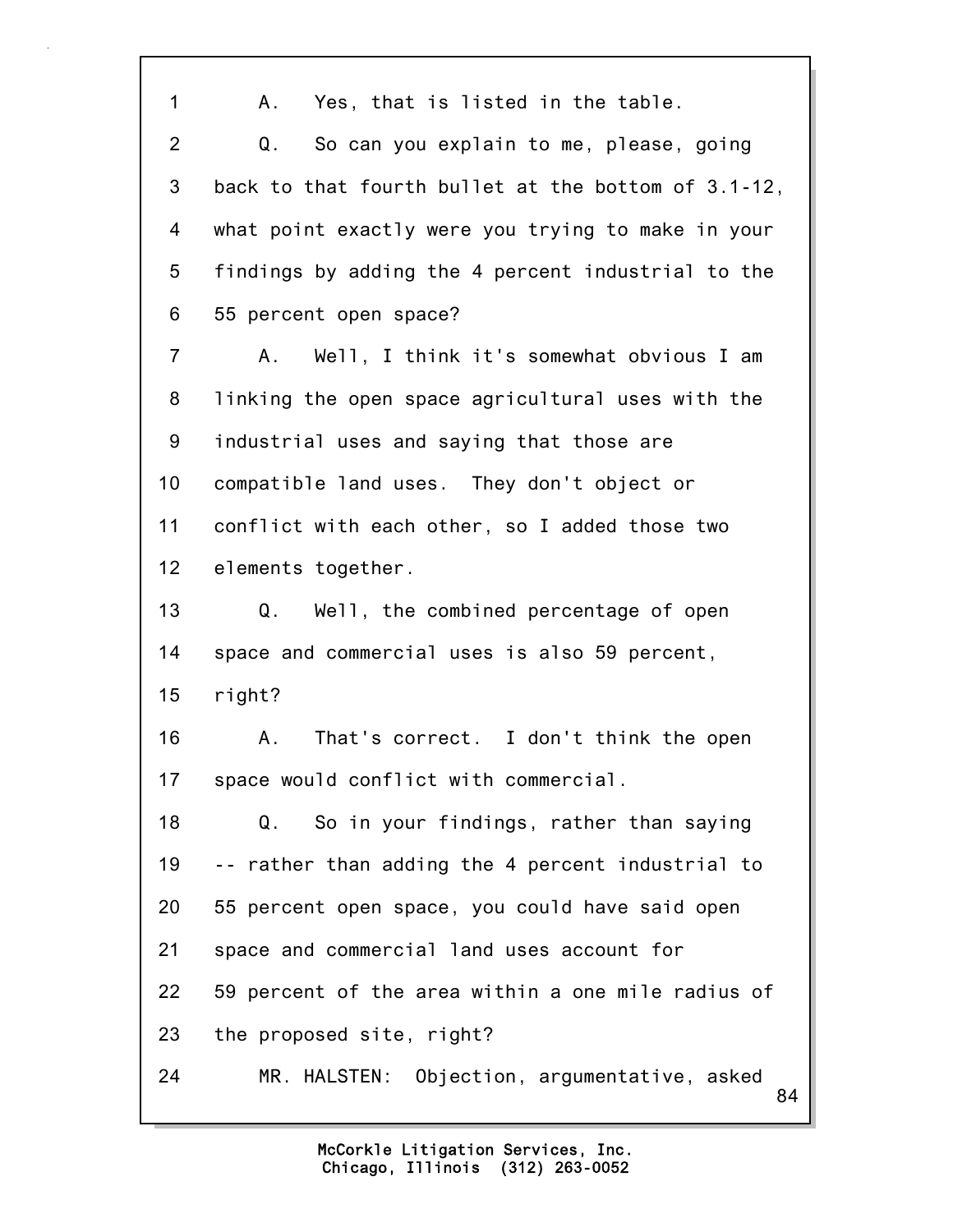| $\mathbf 1$     | and answered.                                      |
|-----------------|----------------------------------------------------|
| $\overline{2}$  | MR. BLAZER: I haven't asked it and he hasn't       |
| 3               | answered it.                                       |
| 4               | THE HEARING OFFICER: Objection overruled.          |
| 5               | BY MR. BLAZER:                                     |
| 6               | Do you want me to ask the question again?<br>Q.    |
| $\overline{7}$  | Well, let me see if I can parrot it back<br>A.,    |
| 8               | to you.                                            |
| 9               | You are saying combine any number from the         |
| 10              | table to any number from the table?                |
| 11              | I will ask you a very specific question.<br>Q.     |
| 12 <sub>2</sub> | I will repeat it.                                  |
| 13              | In your findings, you could have said              |
| 14              | because the numbers support it, open space and     |
| 15              | commercial land uses account for 59 percent of the |
| 16              | area in a one mile radius of the proposed site,    |
| 17              | correct? You could have done that?                 |
| 18              | Yes, I could have said that.<br>А.                 |
| 19              | And the combined percentage back on the<br>Q.      |
| 20              | slide of open space and residential uses is        |
| 21              | 92 percent, right?                                 |
| 22              | If your addition is correct, I will agree<br>A.    |
| 23              | with that.                                         |
| 24              | Q.<br>Well, I think 55 and 37 adds up to 92,<br>85 |

٦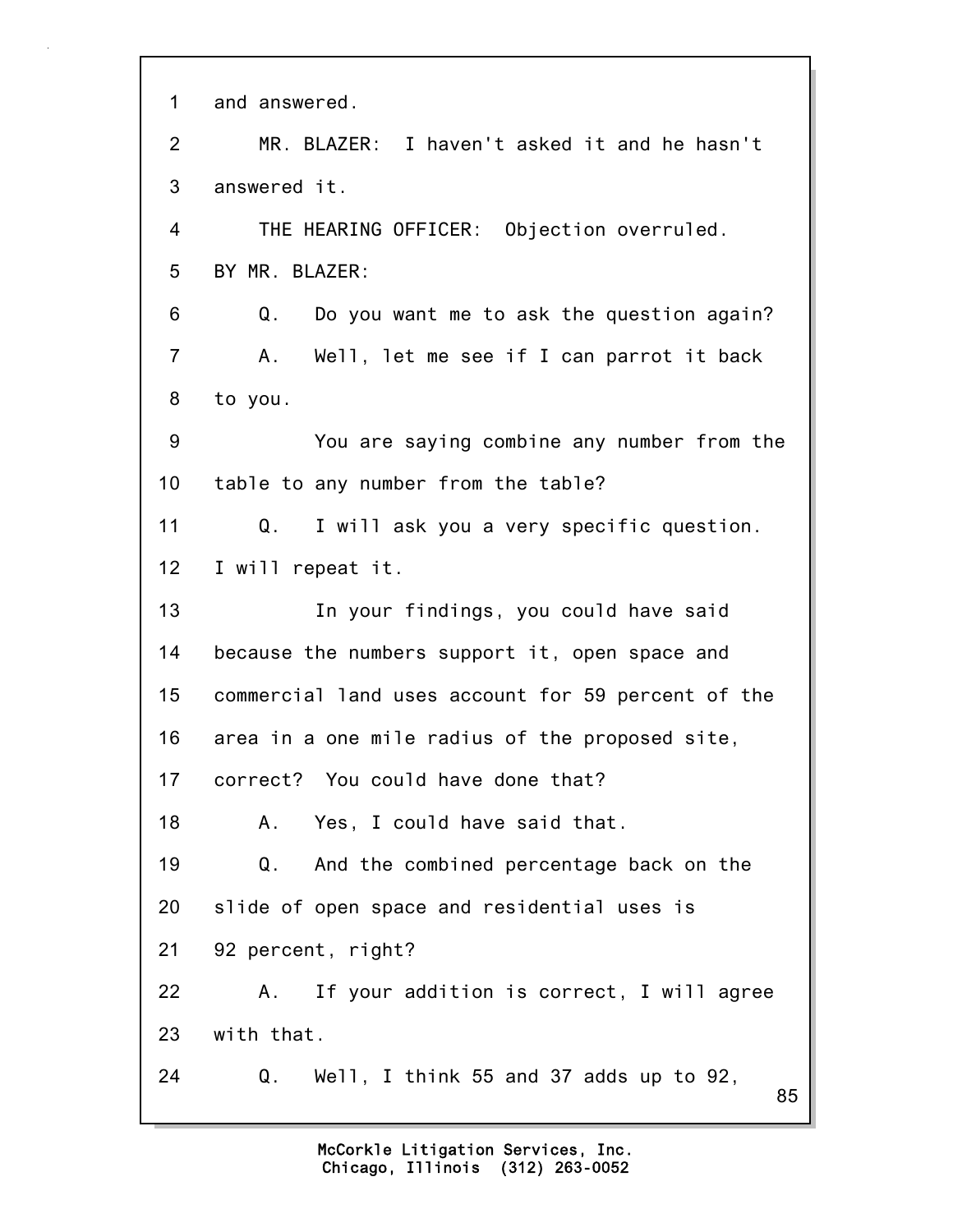86 1 right? 2 A. I am sure it does. 3 Q. This looks no better than yours did 4 unfortunately. That is your aerial? 5 A. Well, yeah, but I would like to point 6 out -- 7 Q. I haven't asked you a question. 8 THE HEARING OFFICER: There is no question 9 pending at this point in time, Mr. Lannert. 10 BY MR. BLAZER: 11 Q. Now, it's obviously next to impossible to 12 tell from this, so hopefully you folks still have 13 this aerial available. 14 HEARING OFFICER: Which drawing is it, 15 Mr. Lannert? Is it 5 or 4? 16 THE WITNESS: It appears to be the first 17 exhibit. 18 MR. BLAZER: It's 1. 19 THE WITNESS: No. 1. 20 HEARING OFFICER: Thank you. 21 BY MR. BLAZER: 22 Q. So let's refer to that one instead. And 23 if we look up in the upper left corner of that 24 document, there is a key there, right?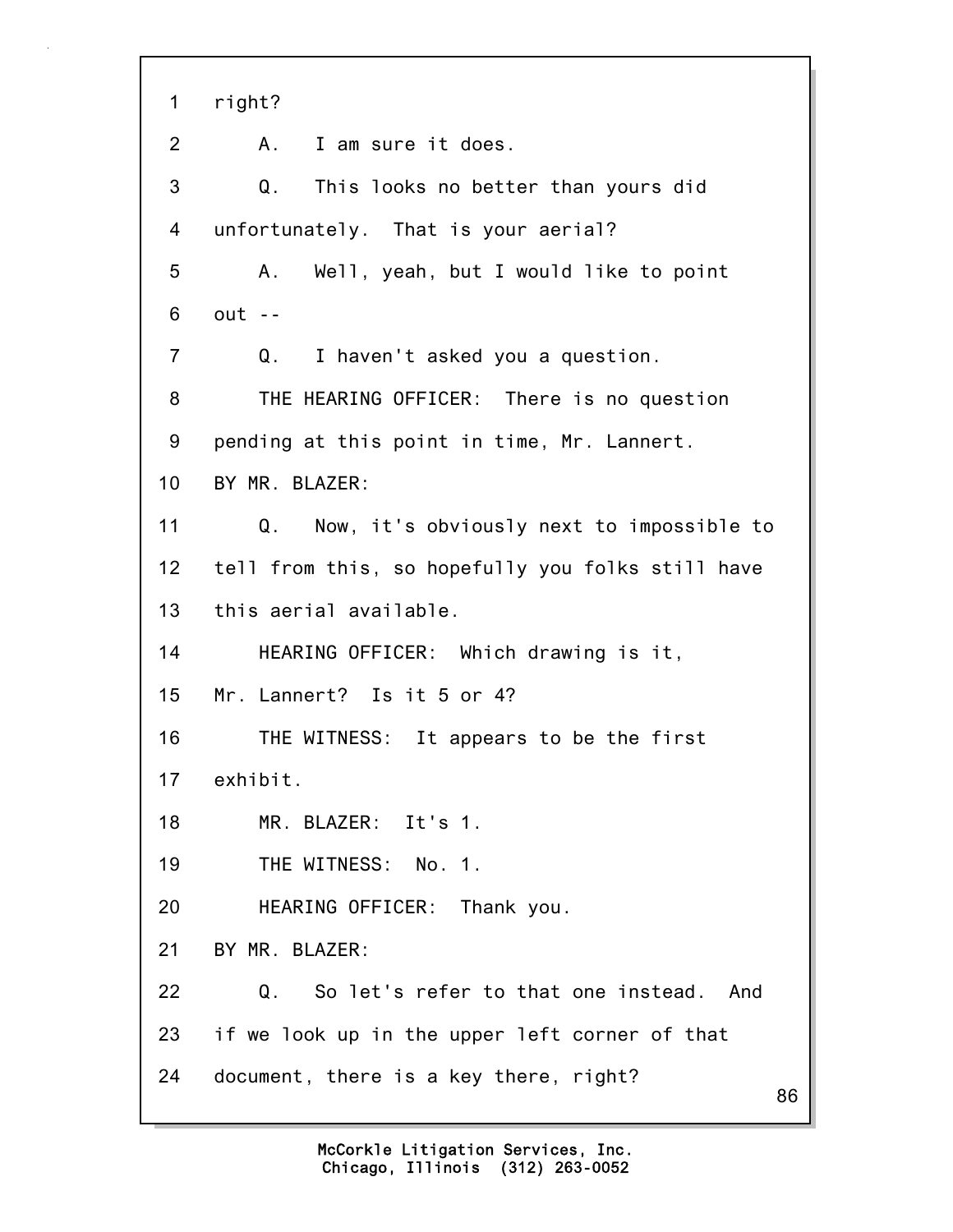87 1 A. That's correct. 2 Q. And it says that red is commercial, yellow 3 is residential, purple is industrial, and green is 4 agricultural open space, correct? 5 A. That is the legend in the left-hand 6 corner. 7 Q. I was going to ask you to identify them up 8 here, but you can't. You can kind of sort of make 9 out the yellow areas on this drawing, right? 10 A. I am very familiar with this exhibit. 11 Even though I can't see it, I have a copy in front 12 of me. 13 Q. And all of those yellow areas are 14 residential? 15 A. All of those yellow areas are residential 16 intermixed with lots of green I would point out. 17 Q. Looks beautiful. 18 A. They are well done residential areas. 19 Q. You mentioned that you had participated in 20 the Groot's special use proceeding two years ago. 21 Do you remember that? 22 A. Yes, I did. 23 THE HEARING OFFICER: One second, Mr. Blazer. 24 For the what? You said you participated in the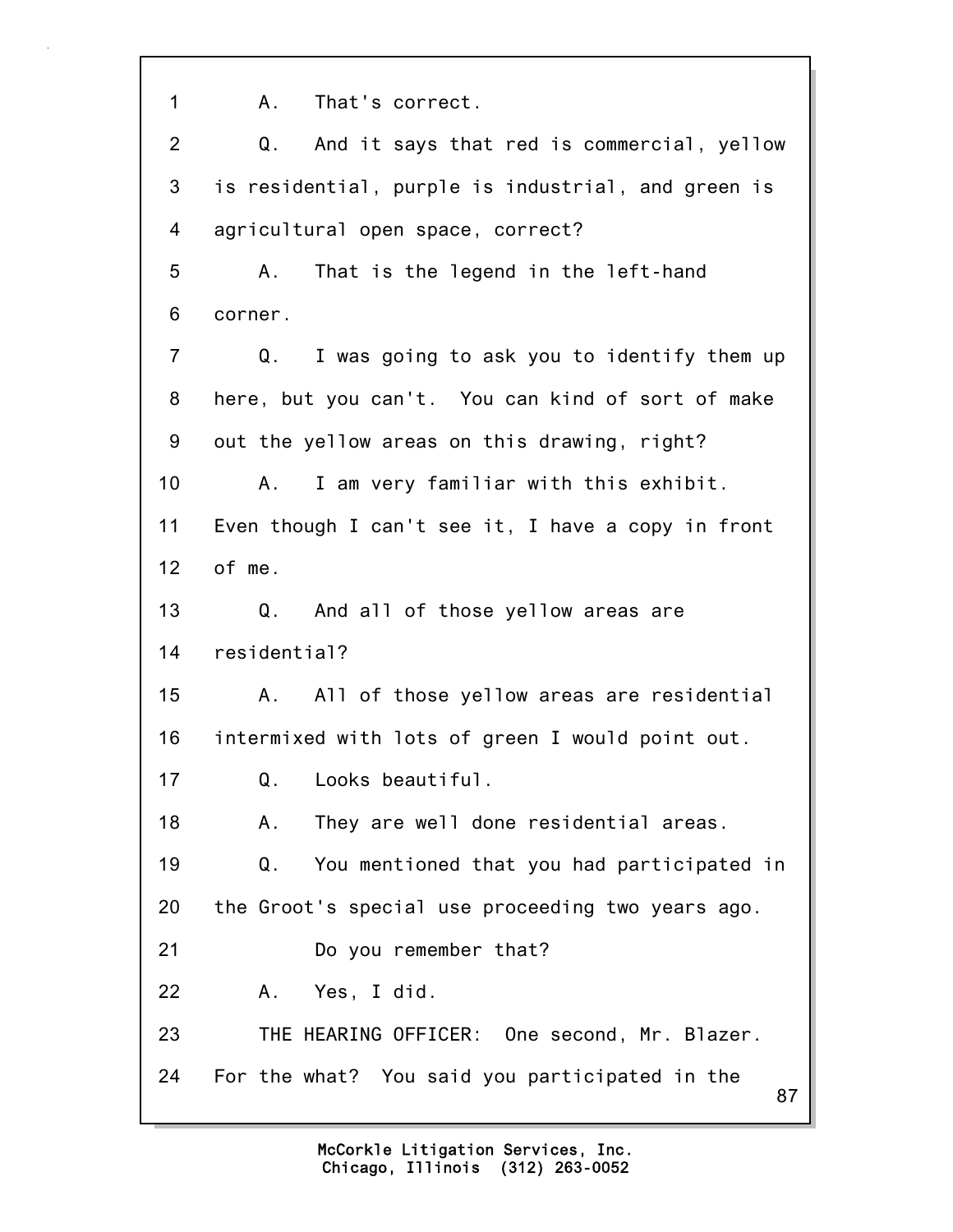| $\mathbf 1$     | Groot proceedings for the what?                     |
|-----------------|-----------------------------------------------------|
| $\overline{2}$  | MR. BLAZER: I'm sorry. Groot's special use          |
| 3               | proceeding for the truck terminal.                  |
| $\overline{4}$  | THE HEARING OFFICER: Thank you. My apologies.       |
| 5               | BY MR. BLAZER:                                      |
| 6               | So you know that the Timber Creek<br>Q.             |
| $\overline{7}$  | residential development has been in its location    |
| 8               | for over 40 years, right?                           |
| 9               | I am very familiar with Timber Creek. I<br>A.,      |
| 10 <sub>1</sub> | know exactly where it's located.                    |
| 11              | And I assume you included because you were<br>Q.    |
| 12              | thinking about Timber Creek among others when you   |
| 13              | said in your report that residential uses account   |
| 14              | for 37 percent of the one mile study area and occur |
| 15              | within historically established neighborhood areas  |
| 16              | and recent master plan communities.                 |
| 17              | Is that correct?                                    |
| 18              | That is a true statement. That's true of<br>Α.      |
| 19              | the mobile home park also because it is a           |
| 20              | neighborhood in and of itself and has for those     |
| 21              | 40 plus years.                                      |
| 22              | So then going back to that section of your<br>Q.    |
| 23              | report where you state your findings, that fourth   |
| 24              | bullet of 3.1-12.<br>88                             |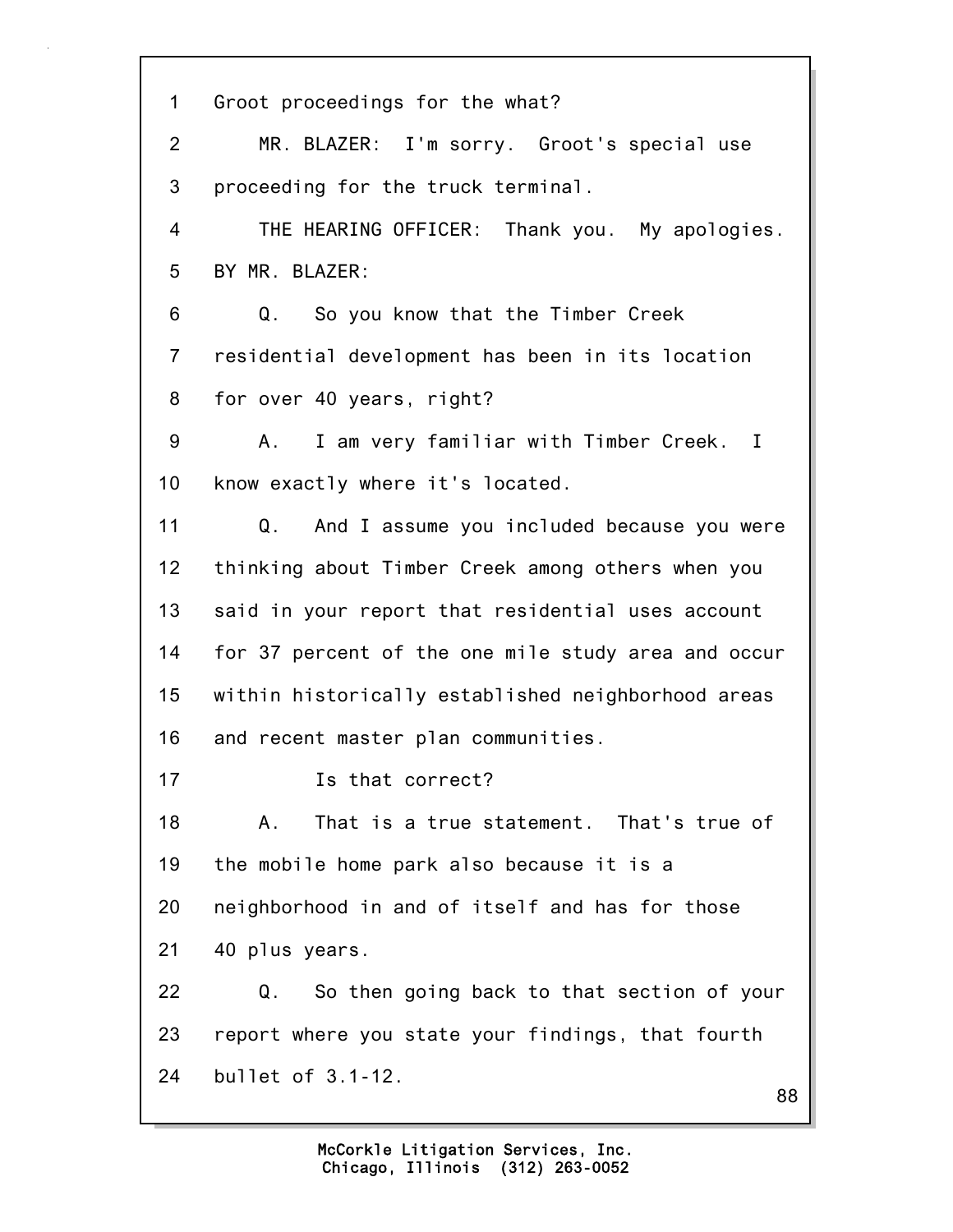89 1 You also could have said open space and 2 residential land uses account for 92 percent of the 3 area within a one mile radius of the proposed site? 4 MR. HALSTEN: Object. I think that's been 5 asked and answered. It's argumentative. 6 MR. BLAZER: It's been neither asked nor -- 7 HEARING OFFICER: Objection overruled. 8 BY MR. BLAZER: 9 Q. Do you want me to repeat it? 10 A. No. I think you are asking me whether I 11 read the report the way you -- 12 Q. No, I didn't -- 13 A. -- or what I did. 14 Q. Let me read the question back. 15 A. Okay. 16 Q. In your findings fourth bullet point on 17 3.1-12 based on your land use ratios that I have up 18 here again, you could have said open space and 19 residential land uses account for 92 percent of the 20 area within a one mile radius of the proposed site, 21 correct? 22 A. You can slice and dice the numbers and add 23 any one together that you want. If you add the two 24 that you are speaking of, you would come to that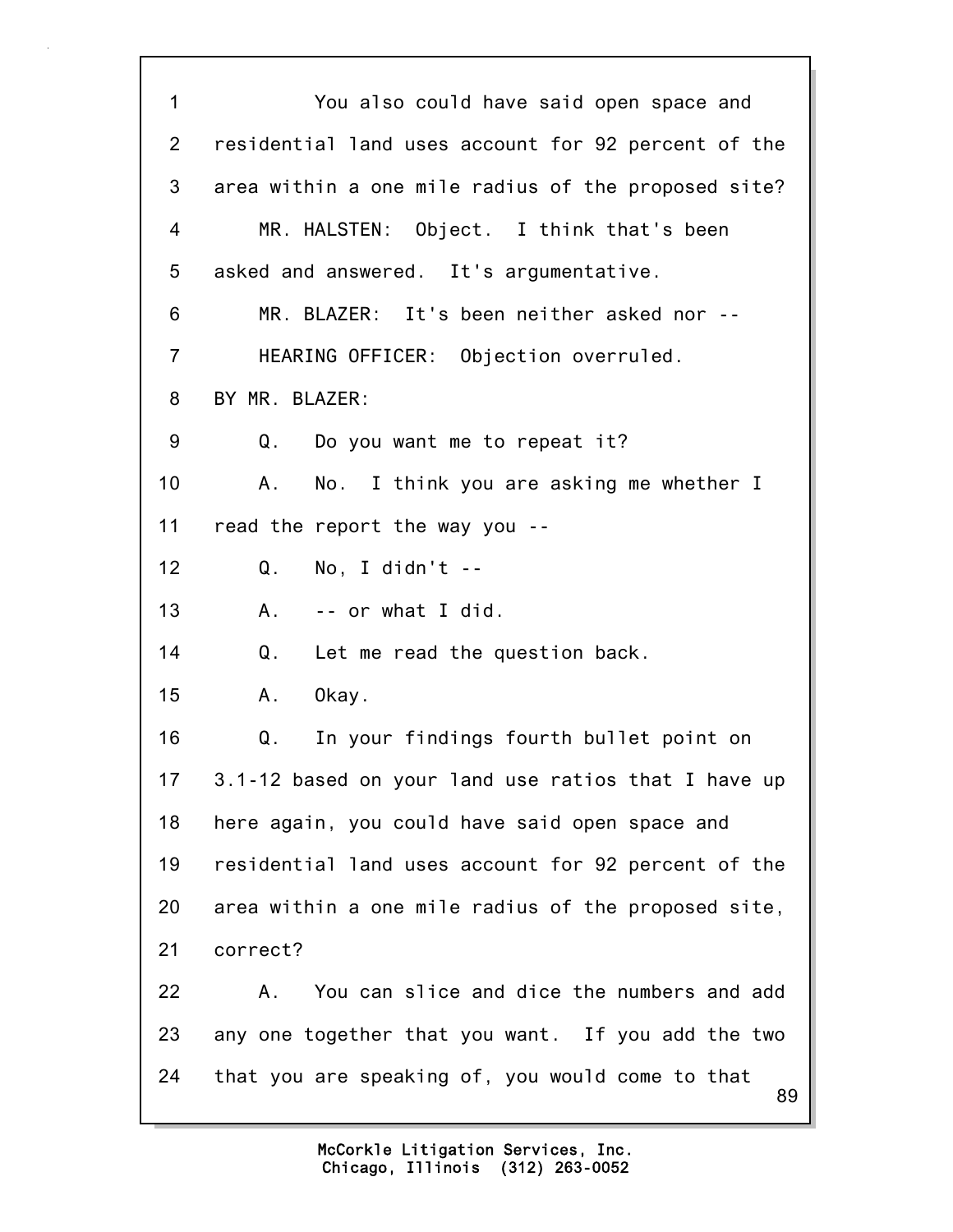|  | 92 percent. |
|--|-------------|
|  |             |

| $\overline{2}$  | Q. And you could have said that in this                |
|-----------------|--------------------------------------------------------|
| 3               | report, correct? Nothing prevented you from saying     |
| 4               | that, correct?                                         |
| 5               | A. Facts --                                            |
| 6               | MR. HALSTEN: Argumentative, asked and                  |
| $\overline{7}$  | answered.                                              |
| 8               | MR. BLAZER: He hasn't answered it.                     |
| 9               | HEARING OFFICER: Objection overruled.                  |
| 10 <sub>1</sub> | BY MR. BLAZER:                                         |
| 11              | You could have said that?<br>Q.                        |
| 12              | A.<br>No, I could not have said that.                  |
| 13              | Q.<br>You could not have said that?                    |
| 14              | No.<br>$A_{\cdot}$                                     |
| 15              | Q.<br>You could not have acknowledged that             |
| 16              | 55 plus 37 equals 92 and that a figure reflects        |
| 17              | both the open space and residential use?               |
| 18              | Α.<br>No.                                              |
| 19              | MR. HALSTEN: Objection --                              |
| 20              | THE HEARING OFFICER: Objection sustained.              |
| 21              | MR. HALSTEN: -- harassment.                            |
| 22              | MR. BLAZER: Let's try and start our objections         |
| 23              | with the basis of it and let me rule on it or ask      |
| 24              | for more information from now on, so we can keep<br>90 |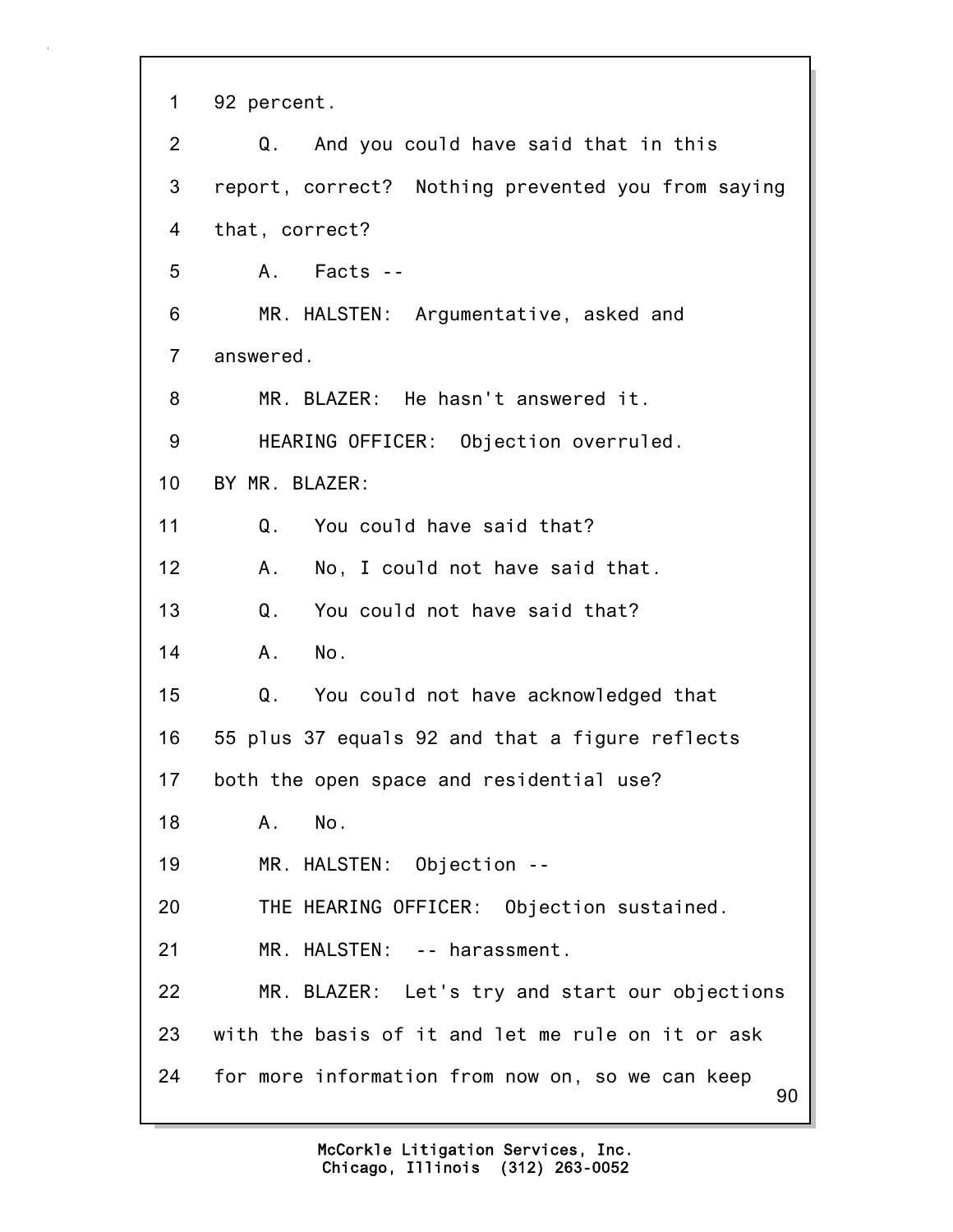| $\mathbf 1$    | this moving.                                        |
|----------------|-----------------------------------------------------|
| $\overline{2}$ | MR. HALSTEN: I'm sorry.                             |
| 3              | HEARING OFFICER: No. That's okay. I am just         |
| 4              | trying to make sure we kind of keep this going.     |
| 5              | MR. BLAZER: I was hoping for a quote from           |
| 6              | Satchell Paige.                                     |
| $\overline{7}$ | BY MR. BLAZER:                                      |
| 8              | Q.<br>Now, you quoted on the first page use and     |
| 9              | screen, correct?                                    |
| 10             | A. Yes, I did.                                      |
| 11             | Q. And you also talked about the new gypsum         |
| 12             | plant?                                              |
| 13             | That's correct.<br>A.                               |
| 14             | Now, that plant you would agree with me<br>Q.       |
| 15             | does not have garbage trucks going in and out of it |
| 16             | 24 hours a day, 7 days a week, right?               |
| 17             | A.<br>No. It's industrial use. It's not a           |
| 18             | transfer station.                                   |
| 19             | Is the character of the surrounding area<br>Q.      |
| 20             | defined exclusively by what people can see?         |
| 21             | Not solely or singularly.<br>Α.                     |
| 22             | It could also be defined what people can<br>Q.      |
| 23             | hear, right?                                        |
| 24             | You could -- that could be a factor,<br>Α.<br>91    |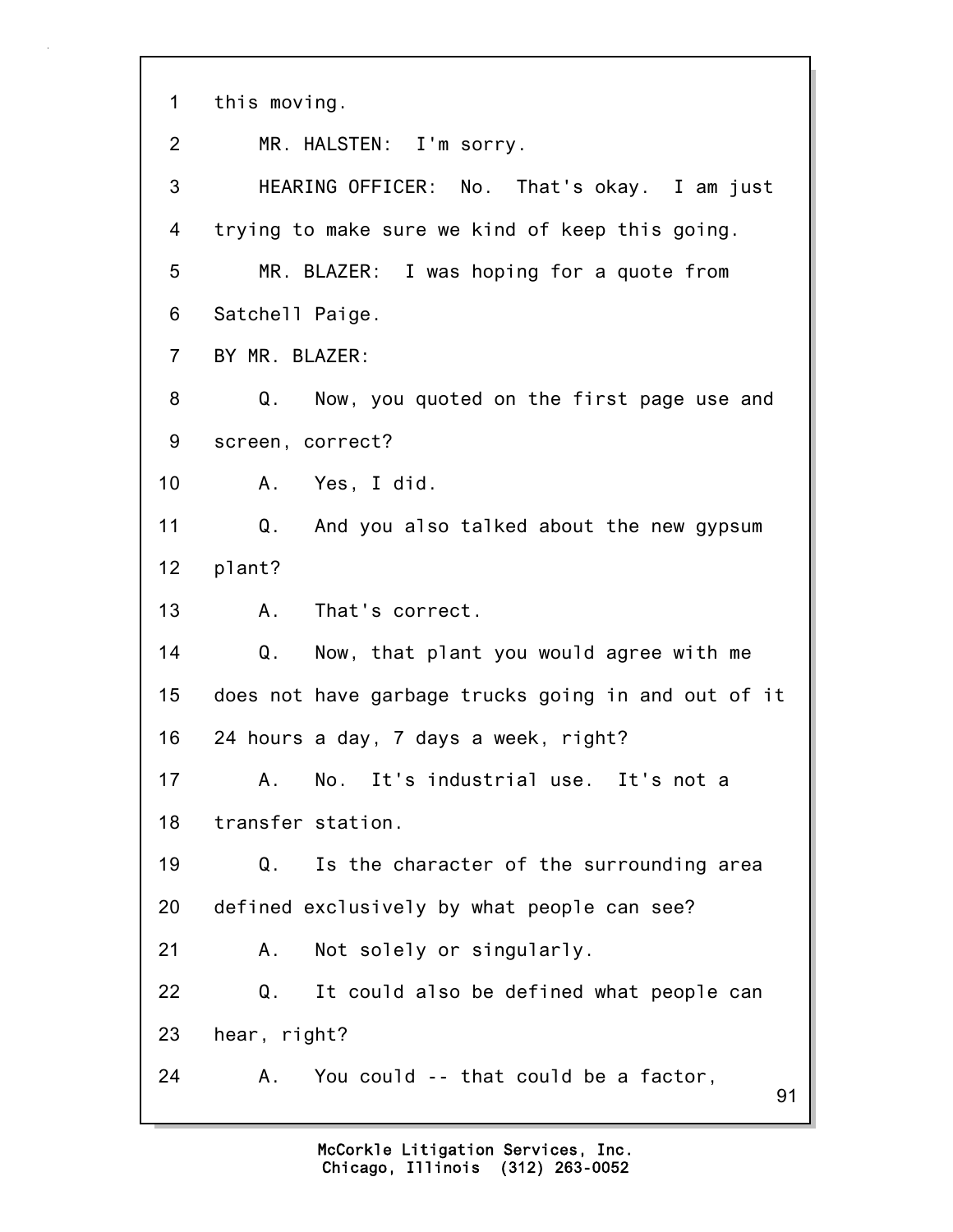92 1 correct. 2 Q. And it could also be defined by what 3 people can smell, right? 4 A. That could be a factor also. 5 Q. And would you agree with me that the hours 6 of operation of heavy industrial use could also be 7 a factor? 8 A. The -- I don't know if I understand the 9 question. 10 Q. Do you know what I mean by heavy 11 industrial use? 12 A. I don't know if I do. 13 Q. All right. I won't make you guess. 14 If you turn to Page 3.1-4 of the 15 application, last paragraph, fourth sentence. 16 MR. HALSTEN: Mr. Blazer, what was 17 your reference to? 18 MR. BLAZER: 3.1-4, last paragraph, fourth 19 sentence. 20 BY MR. BLAZER: 21 Q. I will start reading it. I am sure you 22 will find it. 23 A. I've got it. 24 MR. HALSTEN: Thank you.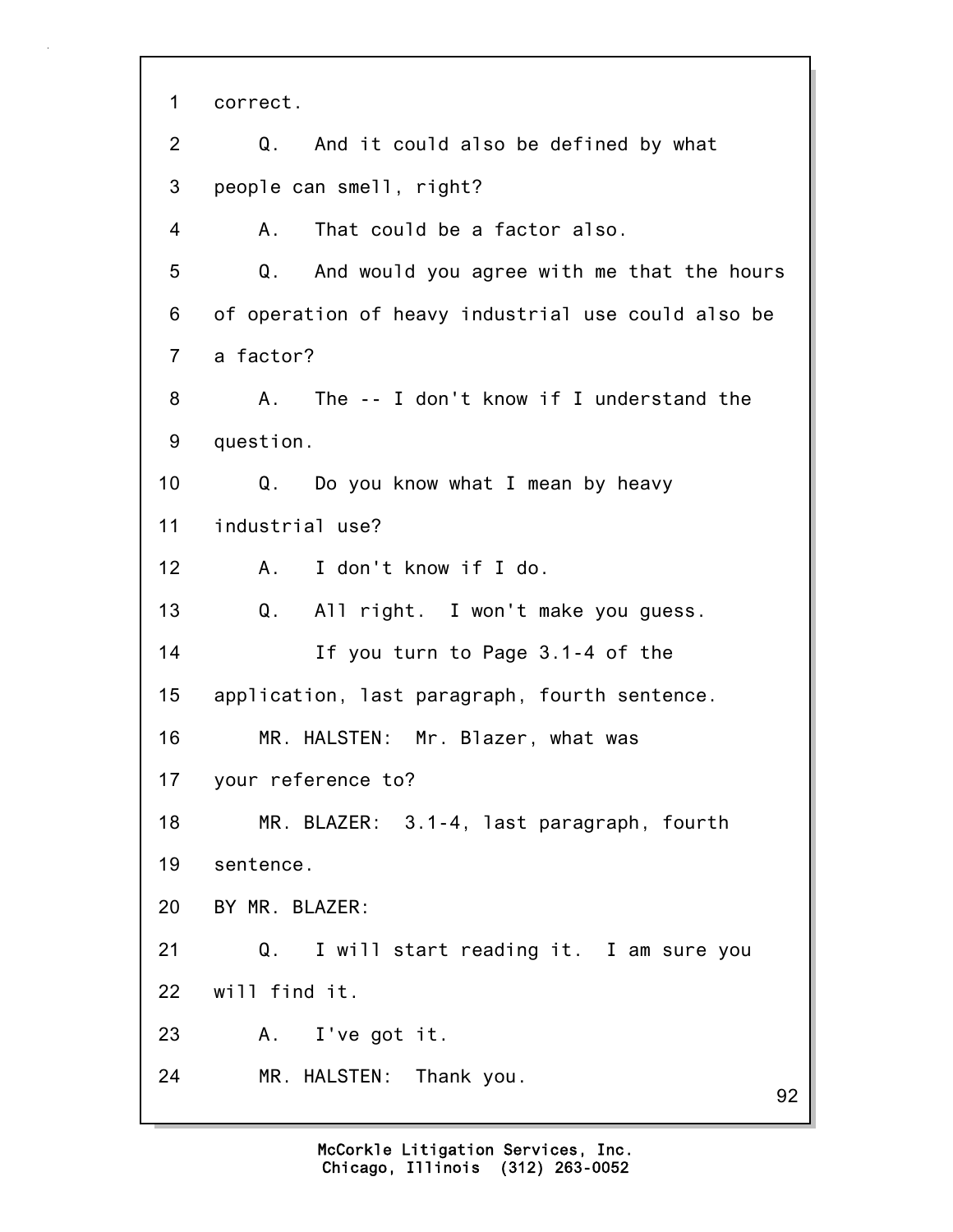93 1 BY MR. BLAZER: 2 Q. You say here the facility will generally 3 operate Monday through Friday and on Saturday. 4 Do you see that? 5 A. Yes. 6 Q. Who gave you that information? 7 A. That was given to me by the applicant. 8 Q. I thought you didn't talk to the 9 applicant? 10 A. Through the Shaw company I was given that 11 information. 12 Q. Who at Shaw gave you that information? 13 A. Probably either Devin Moose or Margaret 14 -- I don't remember. 15 Q. Or who? 16 A. Or Devin. I must be getting tired. 17 Q. That is on here someplace. 18 Is there any discussion anywhere in your 19 report regarding operations of this facility 20 24 hours a day, 7 days a week? 21 A. No, it's not reflected in my report -- 22 Q. Is there any discussion -- 23 MR. BLAZER: Move to strike the last part of 24 that answer.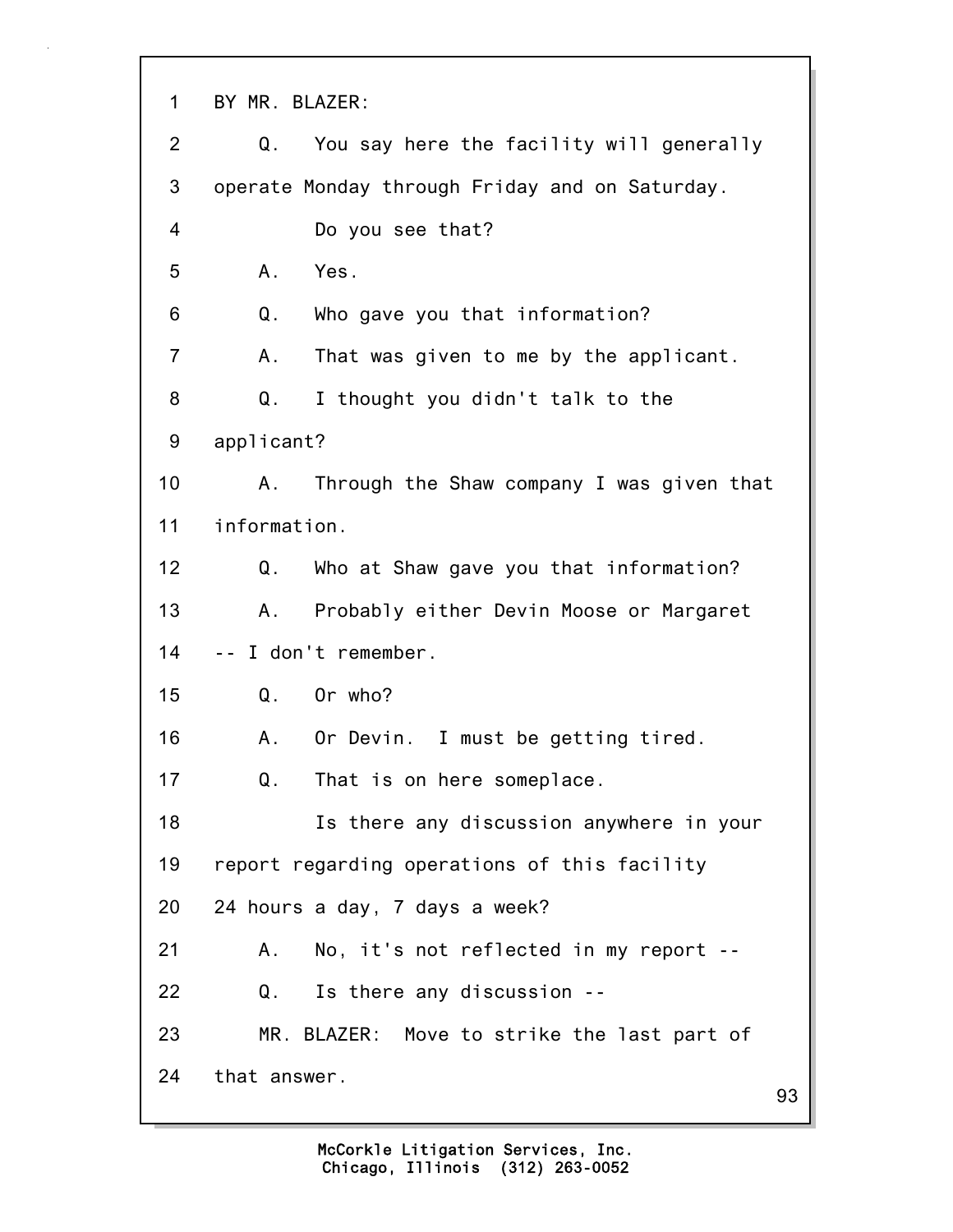94 1 THE COURT REPORTER: I couldn't hear it. 2 THE HEARING OFFICER: All right. You know 3 what? Before you get to that, Mr. Helsten, the 4 motion to strike is going to be denied, but the 5 problem we are having here is partially because you 6 are so close to each other and partially because 7 you are not speaking into the microphone and the 8 end of sentences are falling off and especially 9 comments that are kind of made to the side she is 10 not hearing. 11 So the second half of the answer I do want 12 you to repeat, Mr. Lannert, because she did not get 13 anything after no. So please repeat it. 14 THE WITNESS: My answer was no it need not be. 15 BY MR. BLAZER: 16 Q. And is there any discussion in your report 17 that this proposed facility, the big doors in this 18 facility will be open 20 hours a day? 19 A. No. That was not part of this assignment. 20 I'm aware of those issues, but I -- 21 Q. That is all I asked you was whether there 22 was anything in your report or not, Mr. Lannert. 23 Now, at the tail end, Mr. Helsten asked 24 you about a couple of transfer stations which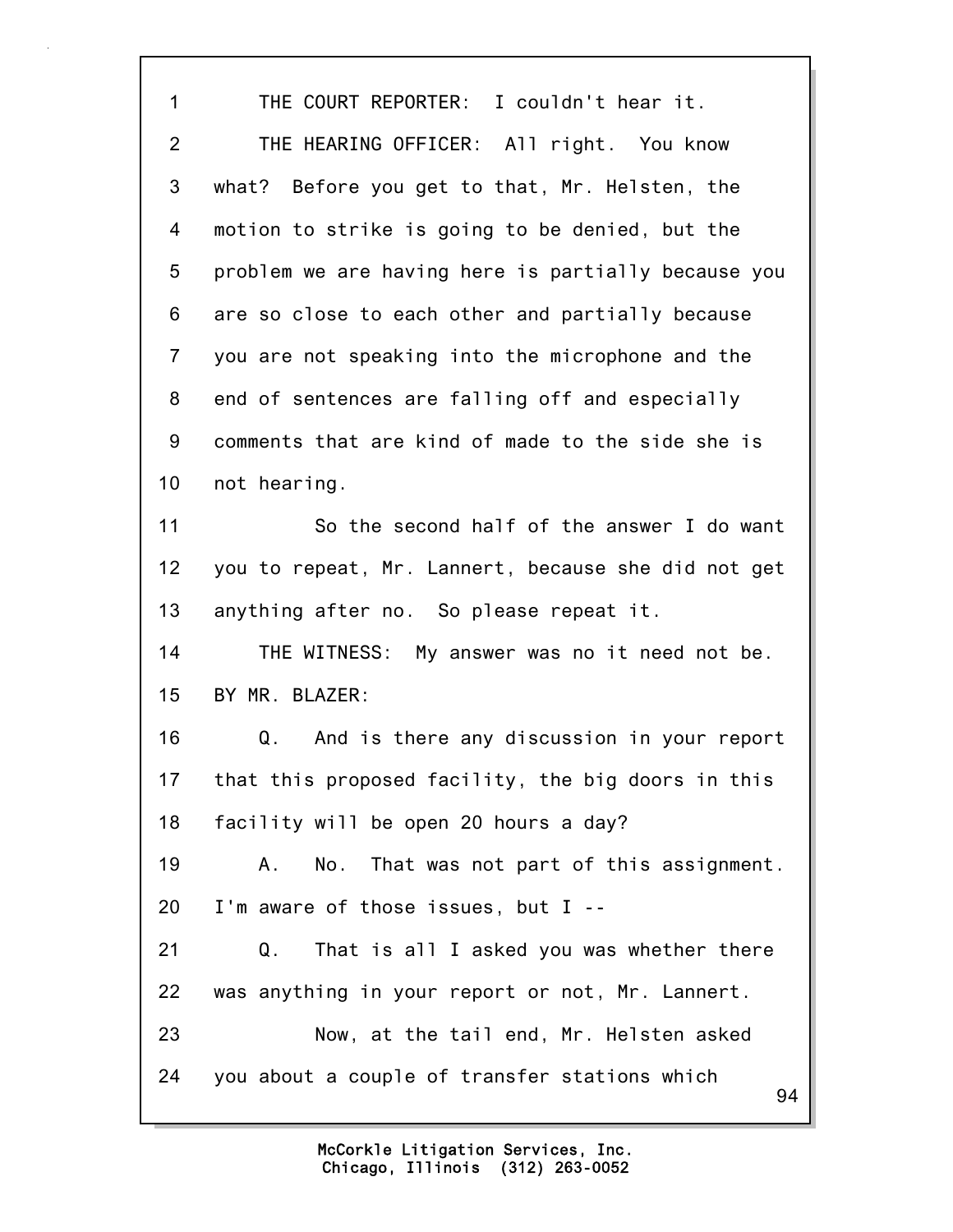1 you're familiar with.

2 A. Yes.

3 Q. One of them he asked you about was the 4 Glenview transfer station that is operated by 5 Groot?

6 A. Correct.

7 Q. And in prepping for your testimony today, 8 did you happen to find out that the operating hours 9 for that facility are 6:00 a.m. to 9:00 p.m. Monday 10 through Friday and 6:00 a.m. to noon on Saturday? 11 A. I am not aware of the operating hours. 12 Q. Nobody told you that? 13 A. No one told me that. 14 Q. And then I believe you also talked about 15 the Elburn transfer station? 16 A. That's correct. 17 Q. That is a Waste Management facility? 18 A. Yes, it is.

19 Q. And before your testimony today, did 20 anybody mention to you that their operating hours 21 are Monday to Saturday 6:00 a.m. to 6:00 p.m.? 22 A. No. Again, I don't know their operating

23 hours.

24 Q. Nobody told you that before your

95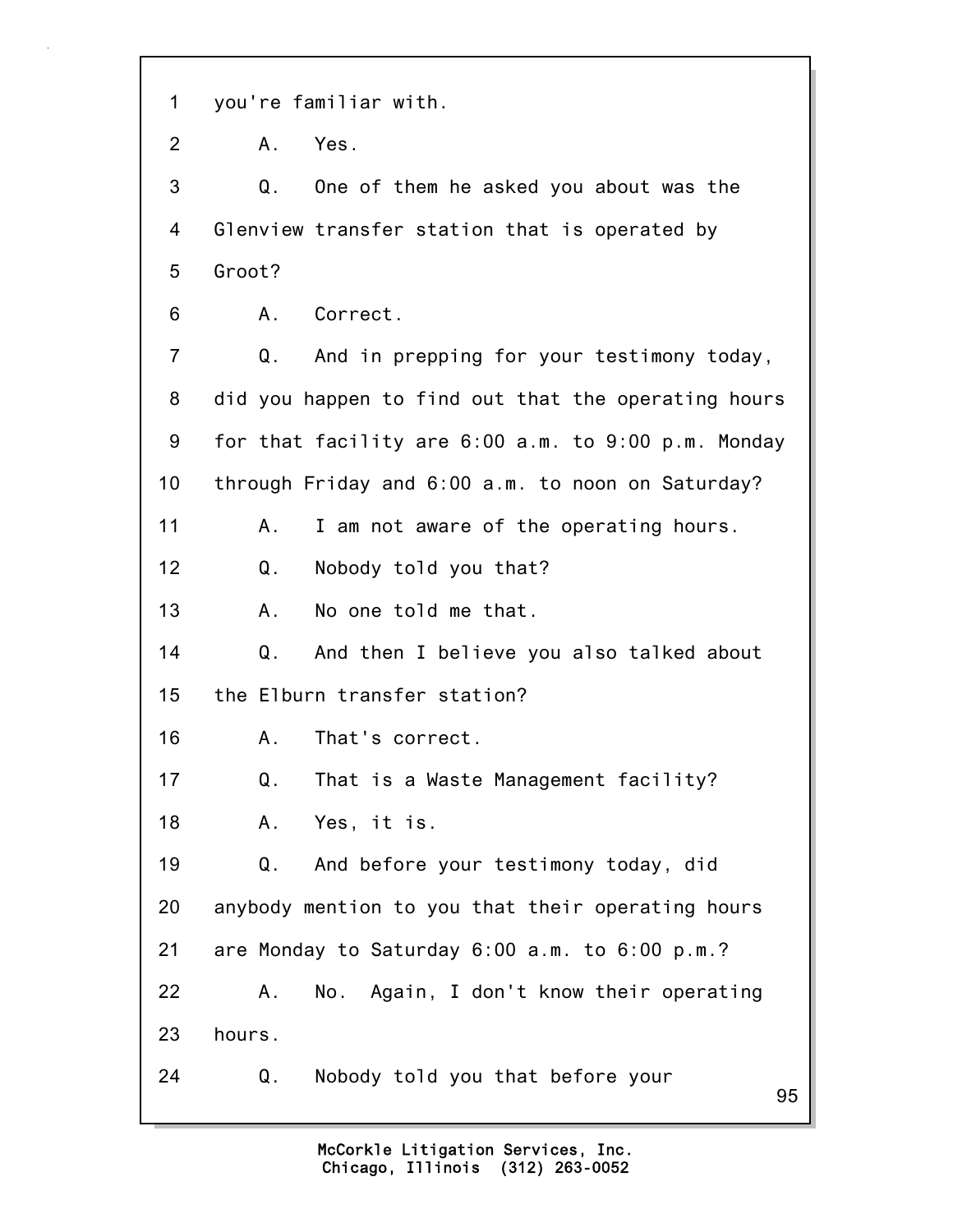96 1 testimony? 2 A. No. 3 MR. BLAZER: If I may have a moment, I think 4 I'm done. 5 That's all I have at this time, Mr. 6 Hearing Officer. 7 THE HEARING OFFICER: We are going to take a 8 short break until 2:05 and at that time, we will 9 start with Mr. Grossmark. 10 (Whereupon, recess taken.) 11 HEARING OFFICER: If everybody is ready, let's 12 proceed. 13 Mr. Grossmark, you may begin. 14 CROSS-EXAMINATION 15 BY MR. GROSSMARK: 16 Q. Mr. Lannert, the industrial land uses -- 17 THE HEARING OFFICER: You know what, 18 Mr. Grossmark? You are going to have to use the 19 mic. 20 BY MR. GROSSMARK: 21 Q. The industrial land uses are purple on 22 Page 6 of your PowerPoint, correct? 23 A. Yes. This is a much clearer shot than we 24 were trying to deal with this morning. More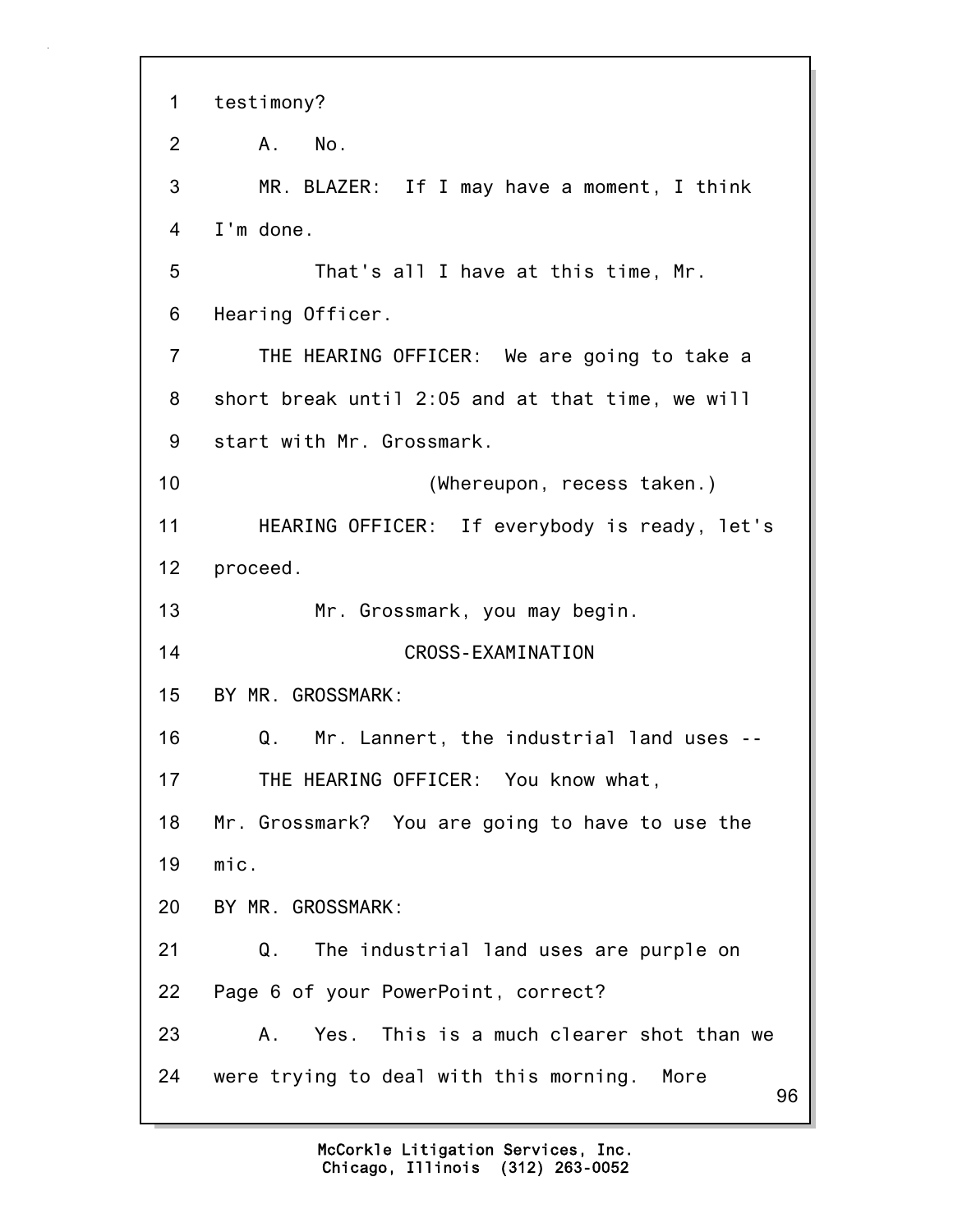97 1 closely represents the one in the application. 2 Q. Could you point out and tell us what the 3 industrial uses are within 1,000 feet of the 4 proposed site? 5 A. Yes, I think I can do that. This is the 6 proposed site outlined in yellow shaded in green. 7 The 1,000 foot study area is this here I am drawing 8 the pointer around represented in the legend in 9 terms of the purple color. 10 The facilities which are within that 11 1,000 feet in terms of industrial are the gypsum 12 plant, the Groot hauling yard, and I believe this 13 is Walmark south of us and then we are touching a 14 little bit of the scrap yards over on 120 east of 15 us along the easement. 16 THE HEARING OFFICER: Let me interrupt you, 17 Mr. Lannert, for a second. 18 Mr. Helsten, I'm a little nervous here 19 that this exhibit -- this is not formally an 20 exhibit, but we have him referring to certain 21 things on the page. Do you want to introduce 22 either this page or this PowerPoint as an exhibit, 23 so that we have a clear record? 24 MR. HALSTEN: Certainly. I can move that into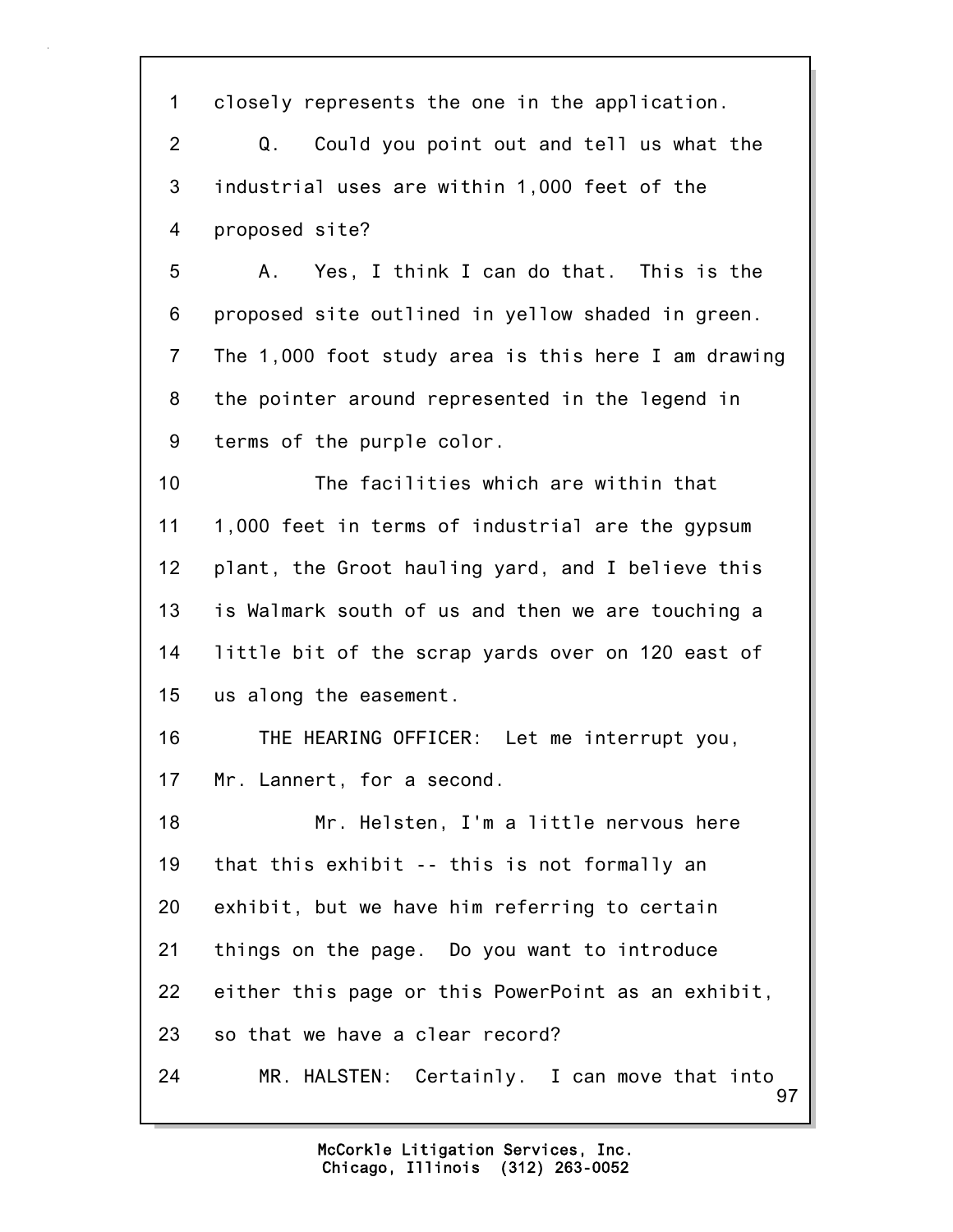98 1 evidence, this page, or if we are going to refer to 2 other pages, maybe I should move the entire 3 PowerPoint in as Applicant's Exhibit No. 4. 4 What I had intended to do, Mr. Hearing 5 Officer, at the end of all the presentations, and 6 maybe you can give me a little guidance based on 7 your experience, is submit all of the PowerPoint 8 presentations which are assembled in a notebook for 9 you and the participants and the members of the 10 Village Board as Applicant's Group Exhibit No. 4. 11 But if you prefer, I can offer into 12 evidence right now. If it facilitates the 13 cross-examination here, I can offer into evidence 14 Mr. Lannert's PowerPoint presentation as 15 Applicant's No. 4 and then we can go from there. 16 Would you prefer we do it that way? 17 THE HEARING OFFICER: Before I go on, it 18 appears that Mr. Blazer has comment on this issue. 19 MR. BLAZER: You would be shocked if I didn't. 20 Mr. Helsten made it very clear asking 21 about these PowerPoints that they were not going to 22 be tendered into evidence, they were not exhibits, 23 and purely demonstrative. 24 THE HEARING OFFICER: Actually, I think he said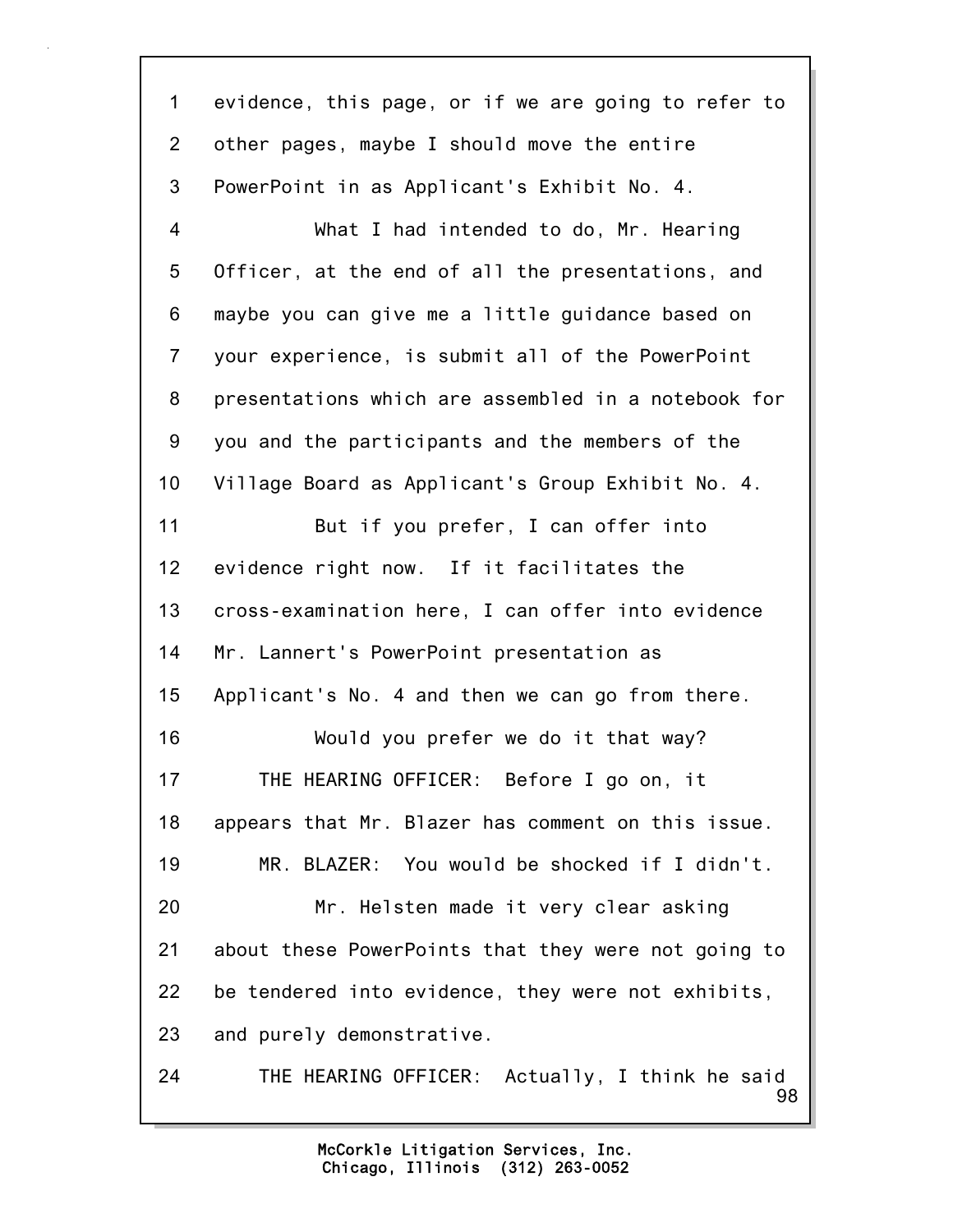1 the opposite.

2 MR. HALSTEN: I said the opposite, that's 3 right.

4 THE HEARING OFFICER: He said demonstrative and 5 exhibits.

6 MR. HALSTEN: Thank you, Mr. Hearing Officer. 7 MR. BLAZER: My suggestion, Mr. Hearing 8 Officer, is because most of this is cumulative and 9 duplicative, if there is a need for a particular 10 exhibit and if Mr. Grossmark needs to question the 11 witness about one or more of those, I certainly 12 have no objection to those particular items going 13 into evidence.

14 But if we are talking about wholesale 15 additions into evidence of duplicative PowerPoint 16 presentations, duplicative or contrary to what is 17 already in the application, I think we have to do 18 that on a page by page basis as we do it.

99 19 THE HEARING OFFICER: Well, at this point, all 20 I am really worried about here is marking these 21 somehow, so that however they go in as 22 demonstrative or otherwise, that we -- that those 23 members of the Village Board who are not here or 24 any appellate court, that they are actually able to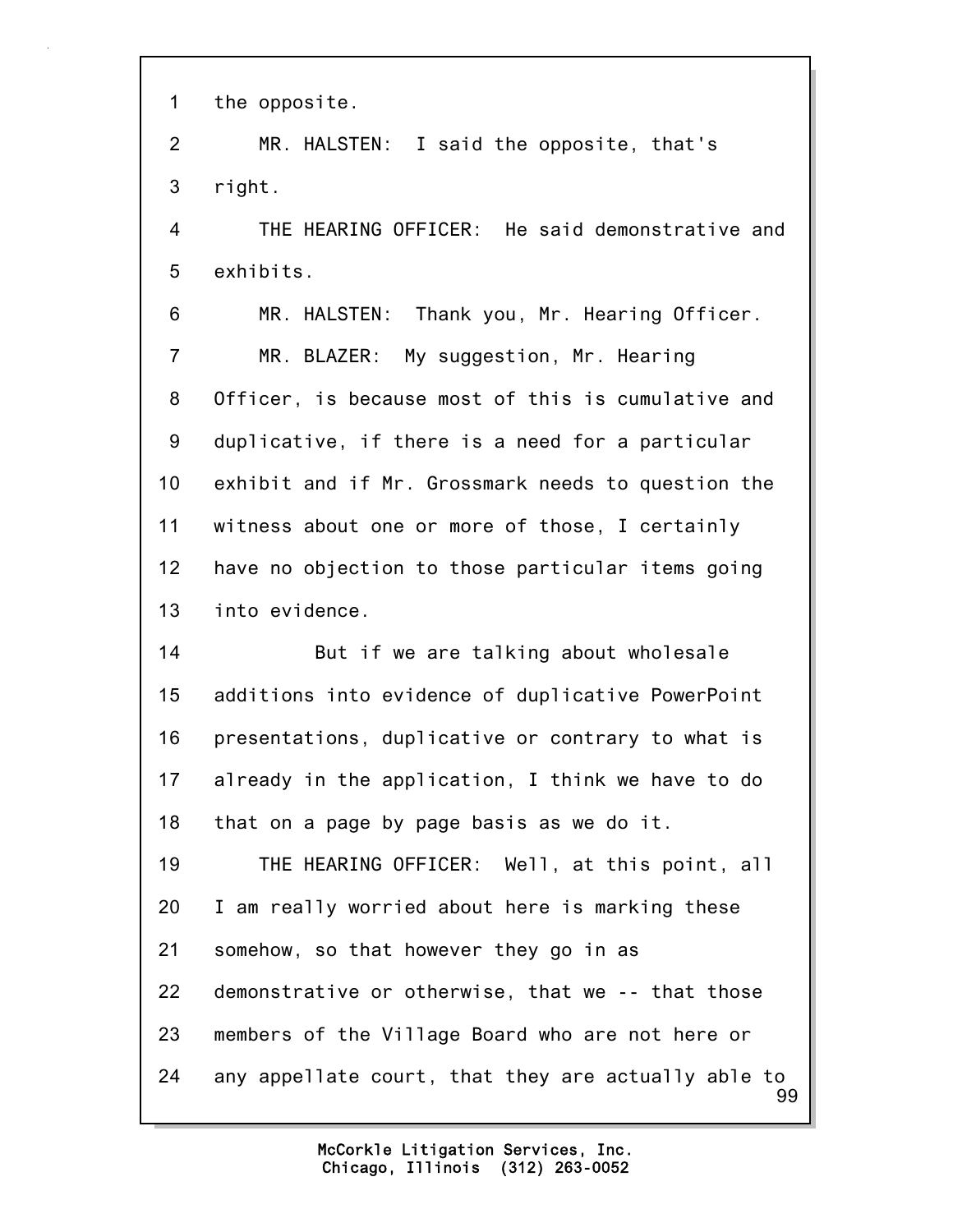1 follow what we are looking at. That is my first 2 concern right here. We will deal with the other 3 issue later.

4 My suggestion is let's put Mr. Lannert's 5 PowerPoint, at least let's label it as Exhibit 4 of 6 Applicant's Exhibit No. 4 as a whole because 7 otherwise we will be doing this piece by piece. As 8 far as the admission of those, they have not been 9 moved in and so we will deal with that when it 10 actually occurs.

11 Is that acceptable? Mr. Clark, you have a 12 comment?

13 MR. CLARK: My notes indicate that we had 14 marked Mr. Moose's PowerPoint presentation as 15 Exhibit 4.

16 THE HEARING OFFICER: Okay. Well, thank you, 17 Mr. Clark, for that clarification because I didn't 18 look back at that -- actually, I didn't note that. 19 MR. HALSTEN: No, I didn't have that.

20 THE HEARING OFFICER: I don't have that record 21 either, Mr. Clark --

22 MR. BLAZER: For the sake of convenience, 4 and 23 5.

100 24 THE HEARING OFFICER: For the record, let's say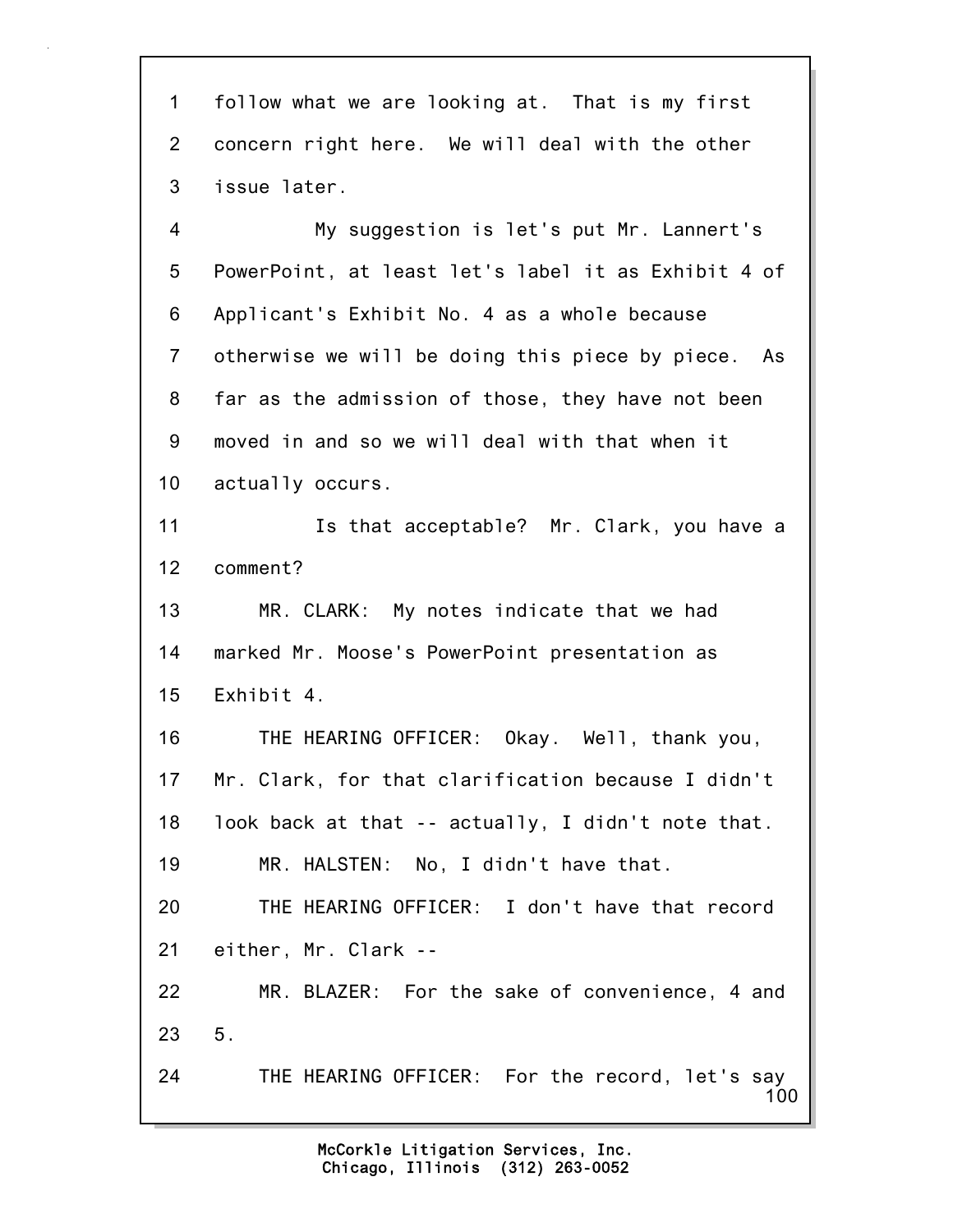| $\mathbf 1$    | that Mr. Moose's PowerPoint that he presented       |
|----------------|-----------------------------------------------------|
| $\overline{2}$ | yesterday is Groot Exhibit No. 4 or Applicant       |
| 3              | Exhibit No. 4 and Mr. Lannert's is Exhibit 5 if     |
| 4              | that is acceptable.                                 |
| 5              | MR. HALSTEN: Would you like those marked? We        |
| 6              | have extra copies that we can have marked by the    |
| $\overline{7}$ | court reporter.                                     |
| 8              | MR. SECHEN: Can I make one suggestion?              |
| 9              | THE HEARING OFFICER: Yes.                           |
| 10             | MR. SECHEN: If we would just simply mark them       |
| 11             | 4 dash whatever and then later put the entire thing |
| 12             | in or try, we can at least avoid confusion.         |
| 13             | THE HEARING OFFICER: Well, at this point, I         |
| 14             | don't have a problem -- they have been identified   |
| 15             | as demonstrative. Whether they go into evidence     |
| 16             | later, that is a different issue.                   |
| 17             | Right now let's mark the entire thing as            |
| 18             | 4 and 5 and people can refer to the page number of  |
| 19             | that exhibit and we can move on. I didn't mean to   |
| 20             | spend 15 minutes on this issue, but I do want it to |
| 21             | be clear.                                           |
| 22             | So let's take a second and we will mark             |
| 23             | those 4 and 5 and then we will move on.             |
| 24             | 101                                                 |
|                |                                                     |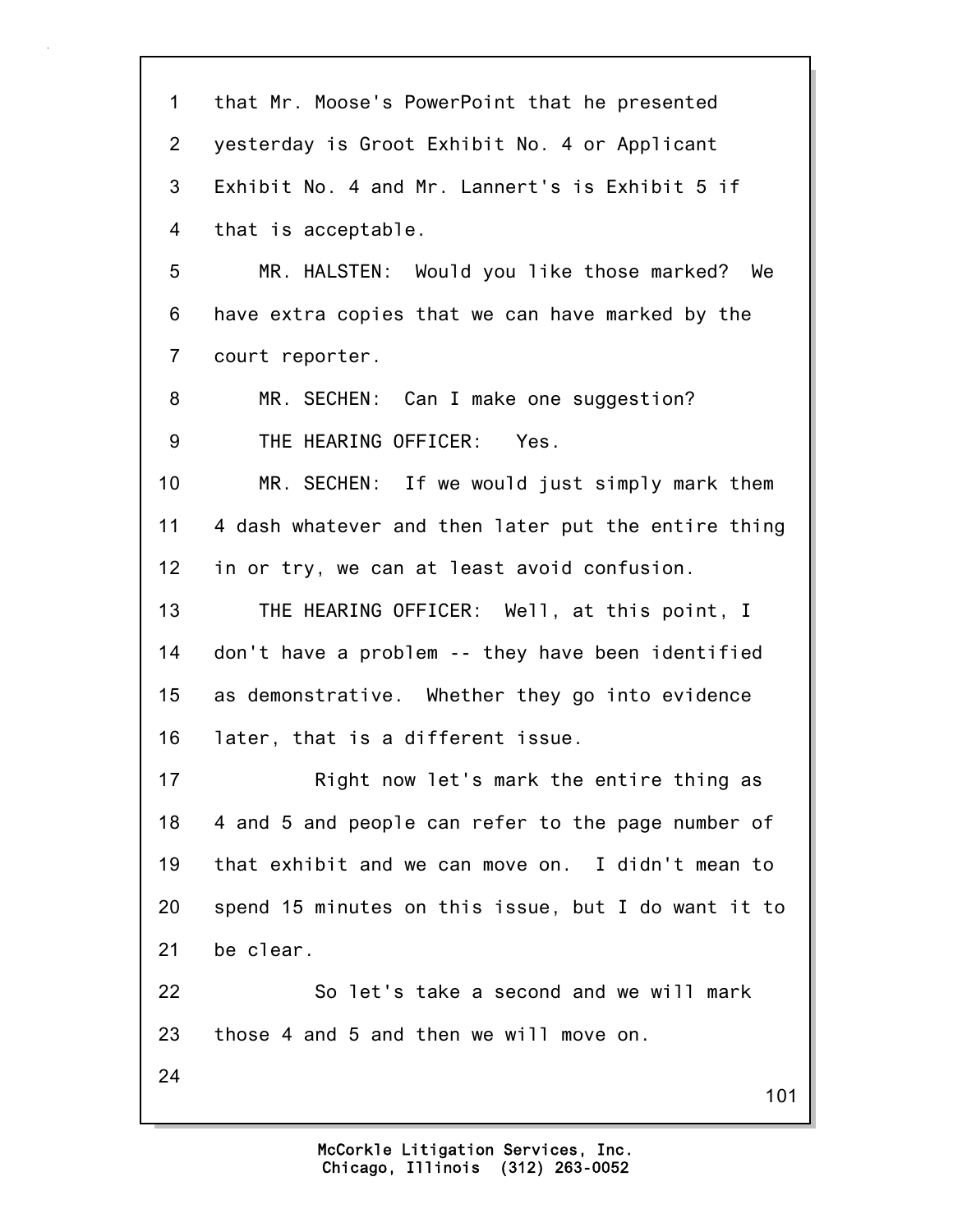102 1 (Whereupon, Applicant 2 Exhibits Nos. 4 and 5 were 3 marked for identification.) 4 MR. HALSTEN: Mr. Hearing Officer, they have 5 been marked and Mr. Lannert has a copy of 6 Applicant's Exhibit No. 5 in front of him. 7 HEARING OFFICER: Thank you. Mr. Grossmark, 8 you may proceed. 9 BY MR. GROSSMARK: 10 Q. Mr. Lannert, I think where we left off is 11 you identified four locations of operations that 12 you characterized as industrial within 1,000 feet 13 of the proposed site, correct? 14 A. That's correct. 15 Q. The first word you said is the gypsum 16 operation which is due north of the proposed site; 17 is that correct? 18 A. That would be this one that I have the 19 pointer identifying. 20 Q. What is that operation? Can you describe 21 it for us, please? 22 A. It looks like a light manufacturing 23 warehouse distribution. I'm not sure exactly what 24 they do inside their enclosed building.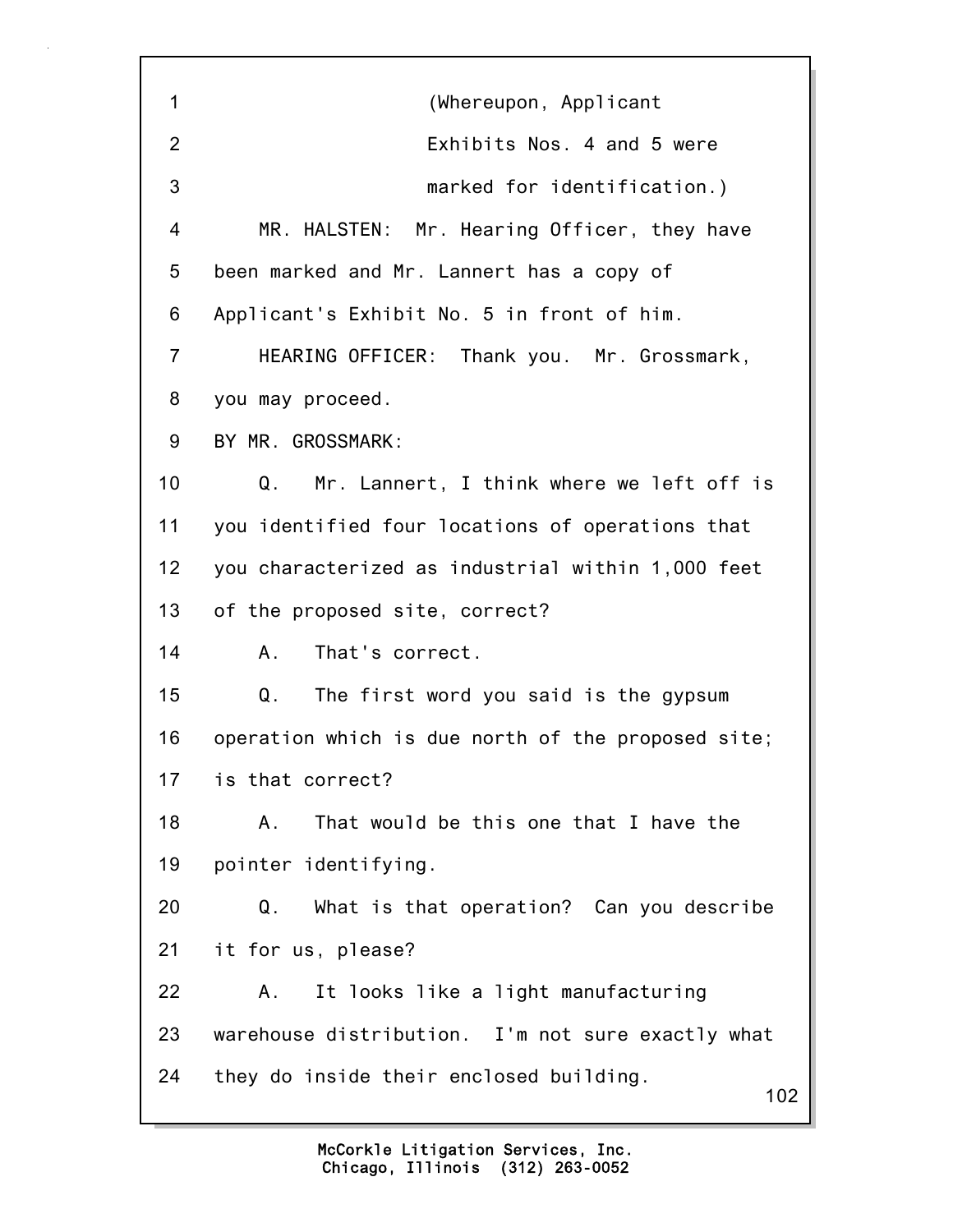103 1 Q. Do you know whether they actually 2 manufacturer gypsum products? 3 A. No, I do not know that. 4 Q. So that might just be a warehousing 5 facility that gets products from another location, 6 warehouses them, and distributes them? 7 A. That could be possible. That would fit 8 within that light industrial classification. 9 Q. We don't know precisely what that 10 operation is, correct? 11 A. Correct. 12 Q. And then the second one you said is the 13 Groot operation which is -- can you point that out? 14 Is it to the northwest of the gypsum operation? 15 A. I would say north and west on the other 16 side of Porter. 17 Q. And could you describe that operation? 18 A. Well, it's a storage yard. They store 19 their equipment there, the trucks there. They have 20 an operation within the old remodeled lumber 21 company. They remodeled that into their offices. 22 Q. So they have offices there and they have 23 trucks and equipment there? 24 A. It's a hauling yard. They store their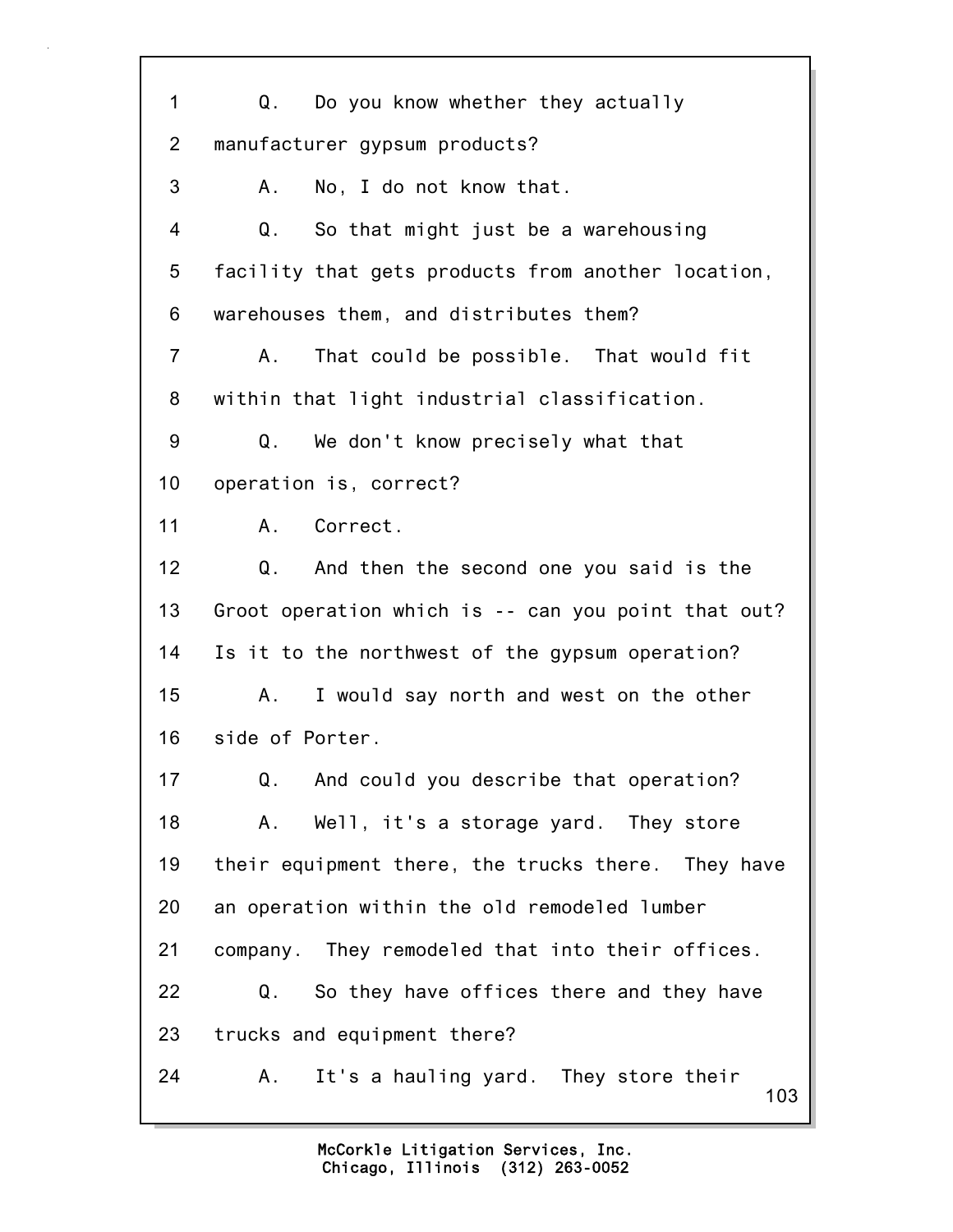| 1              | trucks there. They start and stop there.          |
|----------------|---------------------------------------------------|
| $\overline{2}$ | And what kind of trucks are those?<br>Q.          |
| 3              | A. They are garbage trucks. Waste receptacle      |
| 4              | trucks.                                           |
| 5              | And they are stored overnight and over the<br>Q.  |
| 6              | weekend?                                          |
| $\overline{7}$ | Well, I haven't been around on the<br>A.          |
| 8              | weekends, but I assume they are parked there over |
| 9              | the weekend.                                      |
| 10             | Q.<br>Do they have garbage in them when they are  |
| 11             | stored there overnight or on the weekends?        |
| 12             | Not to my knowledge. I believe that that<br>A.,   |
| 13             | was excluded in terms of the special use we got   |
| 14             | from the community when that was permitted.       |
| 15             | Q. And the third one I think you said was a       |
| 16             | Walmark facility?                                 |
| 17             | Yes, that is this facility down here.<br>Α.       |
| 18             | And that is to the south of -- and<br>Q.          |
| 19             | kitty-corner from the proposed site, correct?     |
| 20             | That is correct.<br>Α.                            |
| 21             | And what is that operation?<br>Q.                 |
| 22             | Again, looks like a light industrial type<br>Α.   |
| 23             | of business. I'm not sure what they do behind     |
| 24             | their closed doors either.<br>104                 |
|                |                                                   |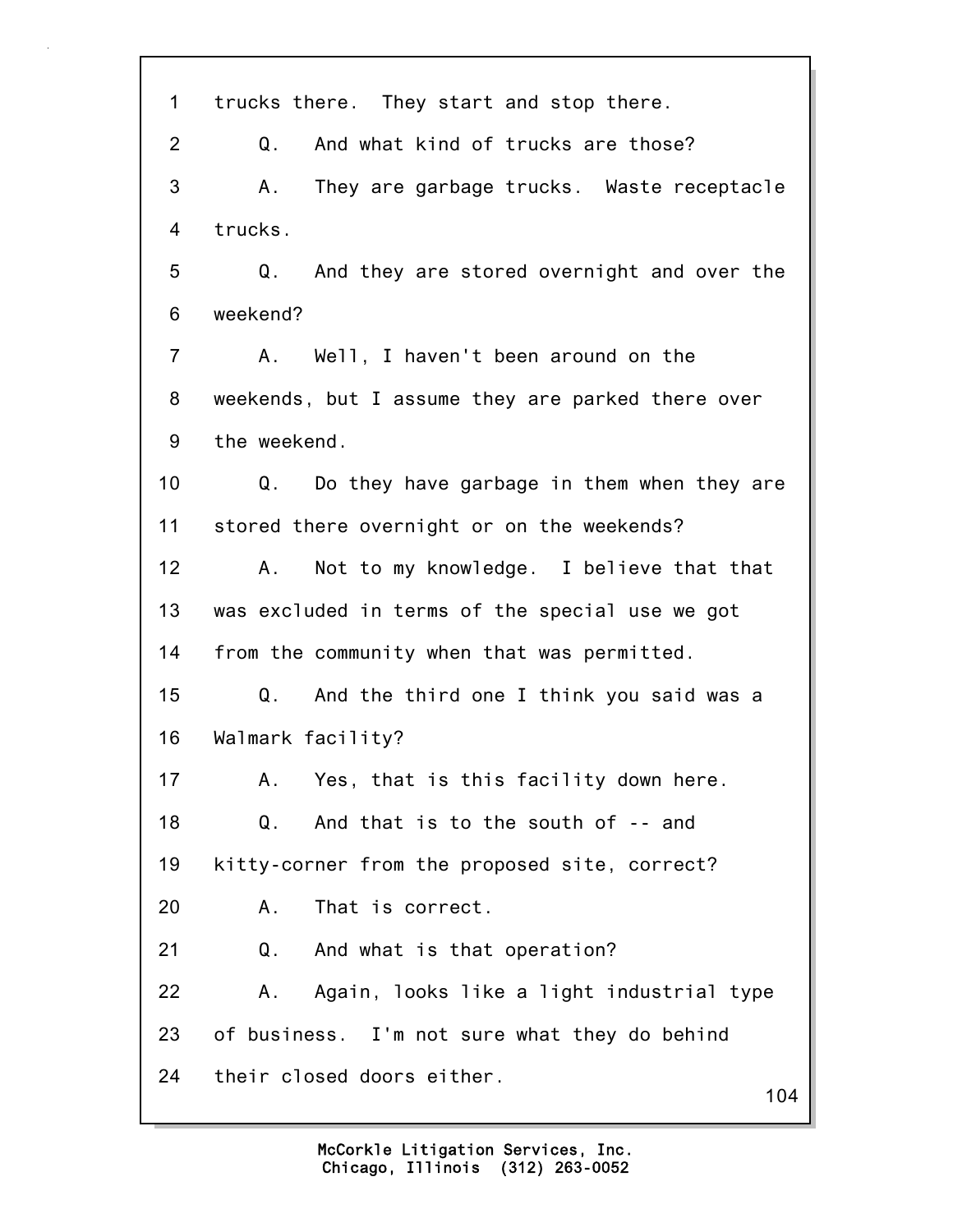| 1               | Q. Is that a big building?                              |
|-----------------|---------------------------------------------------------|
|                 |                                                         |
| $\overline{2}$  | A couple of buildings, a single parking<br>А.           |
| 3               | lot. It doesn't look to be very labor intensive.        |
| 4               | A small parking lot out in front. Two buildings as      |
| 5               | you can see on the aerial photo.                        |
| 6               | And we don't know what is going on in that<br>Q.        |
| $\overline{7}$  | building?                                               |
| 8               | No, I do not know what is going on inside<br>Α.         |
| 9               | that building.                                          |
| 10 <sub>1</sub> | Q. And then you said I think it's to the east           |
| 11              | at the very edge of the 1,000 feet perimeter            |
| 12              | $is - -$                                                |
| 13              | It's a salvage yard.<br>Α.                              |
| 14              | Q. Part of the salvage yard. It's beyond the            |
| 15              | 1,000 feet?                                             |
| 16              | That's correct. You've got the glass<br>A.              |
| 17              | company and another company that are further            |
| 18              | removed from that, but in that same location.           |
| 19              | So the salvage yard, what does that do?<br>Q.           |
| 20              | Well, I just saw that you get 50 cents per<br>Α.        |
| 21              | pound of cans earlier this morning, so I assume         |
| 22              | they are gathering things and recycling them and        |
| 23              | repurposing them.                                       |
| 24              | Do you know whether there are chemicals or<br>Q.<br>105 |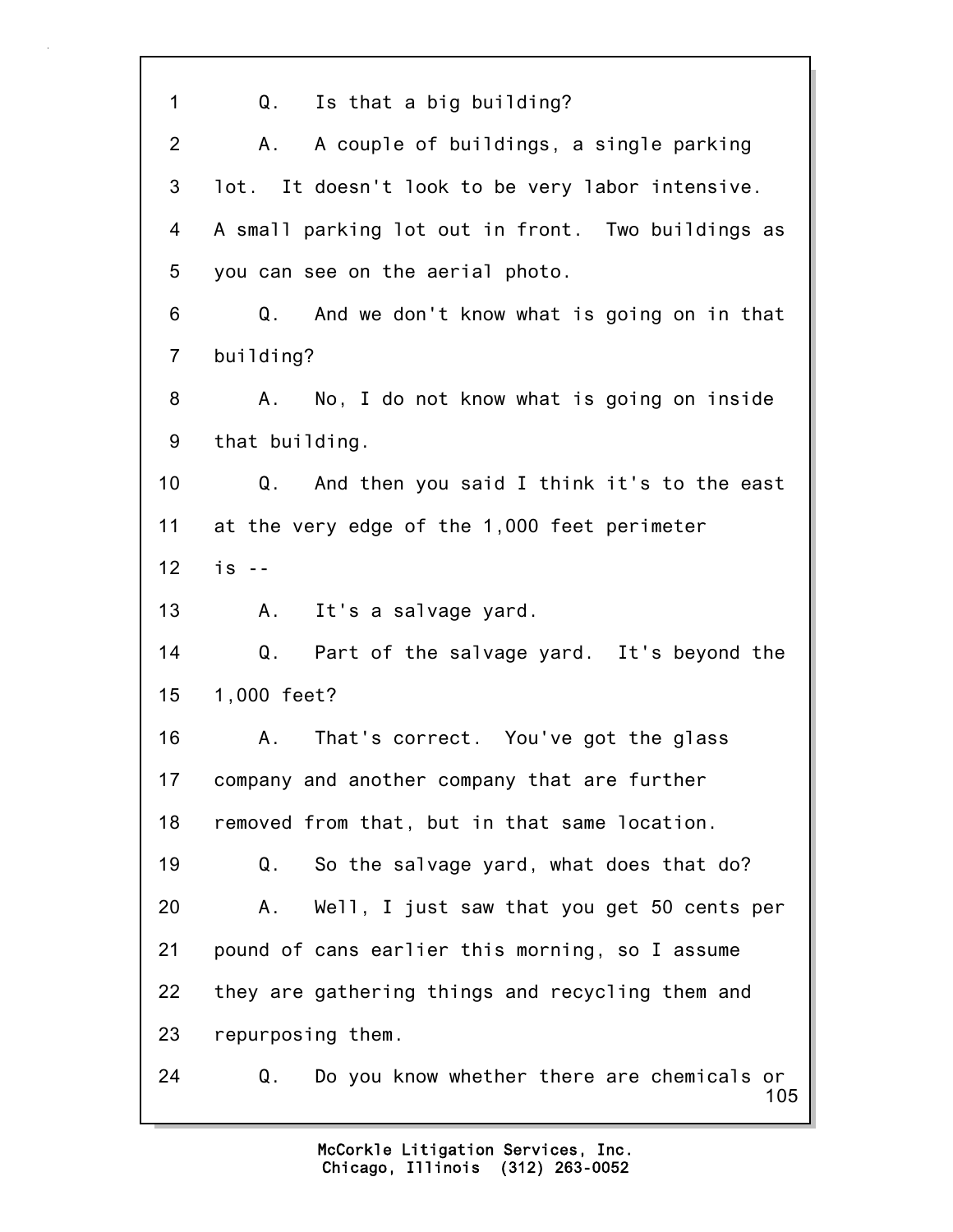1 liquids?

2 A. I have no idea. I don't know what happens 3 inside that building either.

4 Q. Looking beyond the 1,000 foot radius, 5 let's go to the half mile radius. Would you 6 identify for us -- strike that.

7 What would be beyond the 1,000 foot radius 8 or half mile radius? Could you identify the 9 industrial operations in that area? I guess it's 10 the rest of the scrap yard that we just described; 11 is that right?

12 A. Here would be the rest of the scrap yard 13 and those other related businesses that front on 14 120. It would be a repair shop south of 120 in 15 this location.

16 Q. All right. Can I just stop you, sir? I 17 am not sure I understood the area where that scrap 18 yard is.

19 Could you tell us, that's on 120, but it's 20 also near 134?

106 21 A. The area that I was pointing to was 22 immediately east of the 1,000 foot study area along 23 120 south and west of the railroad tracks 134 is 24 this line further north of that and it has a number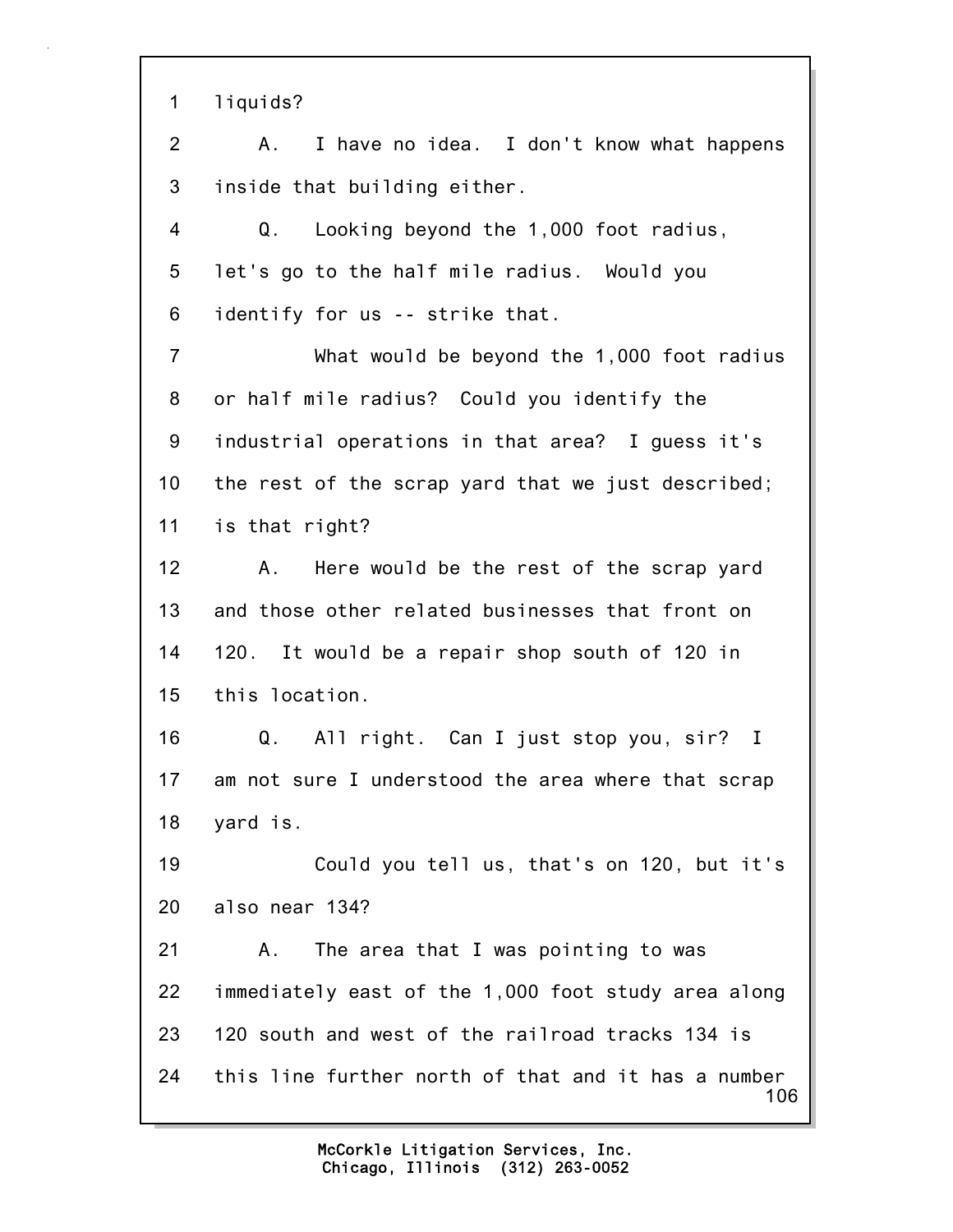107 1 of miscellaneous uses in that complex. 2 Q. So there's more than just a scrap 3 facility. There's other industrial facilities? 4 A. That's correct. 5 Q. Do you know what those are? 6 A. I don't know them by name. 7 Q. Do you know what those are by operation? 8 A. Again, I drove by there this morning. I 9 can't recall all of them. It looks like they have 10 a new facility that looks to be some kind of a 11 glass works or glass manufacturing plant. It looks 12 like they make windows and doors, but I couldn't 13 tell because I didn't study it that closely this 14 morning. 15 Q. If they make windows and doors or 16 components of a window or a door which could be 17 glass or metal or wood and they put that together, 18 correct? 19 A. Oh, yes, I would classify them as light 20 industrial. 21 Q. So to finish with that area that is on the 22 east fringe of the -- strike that. 23 I would finish with the area that is off 24 120, but near the railroad tracks, east of the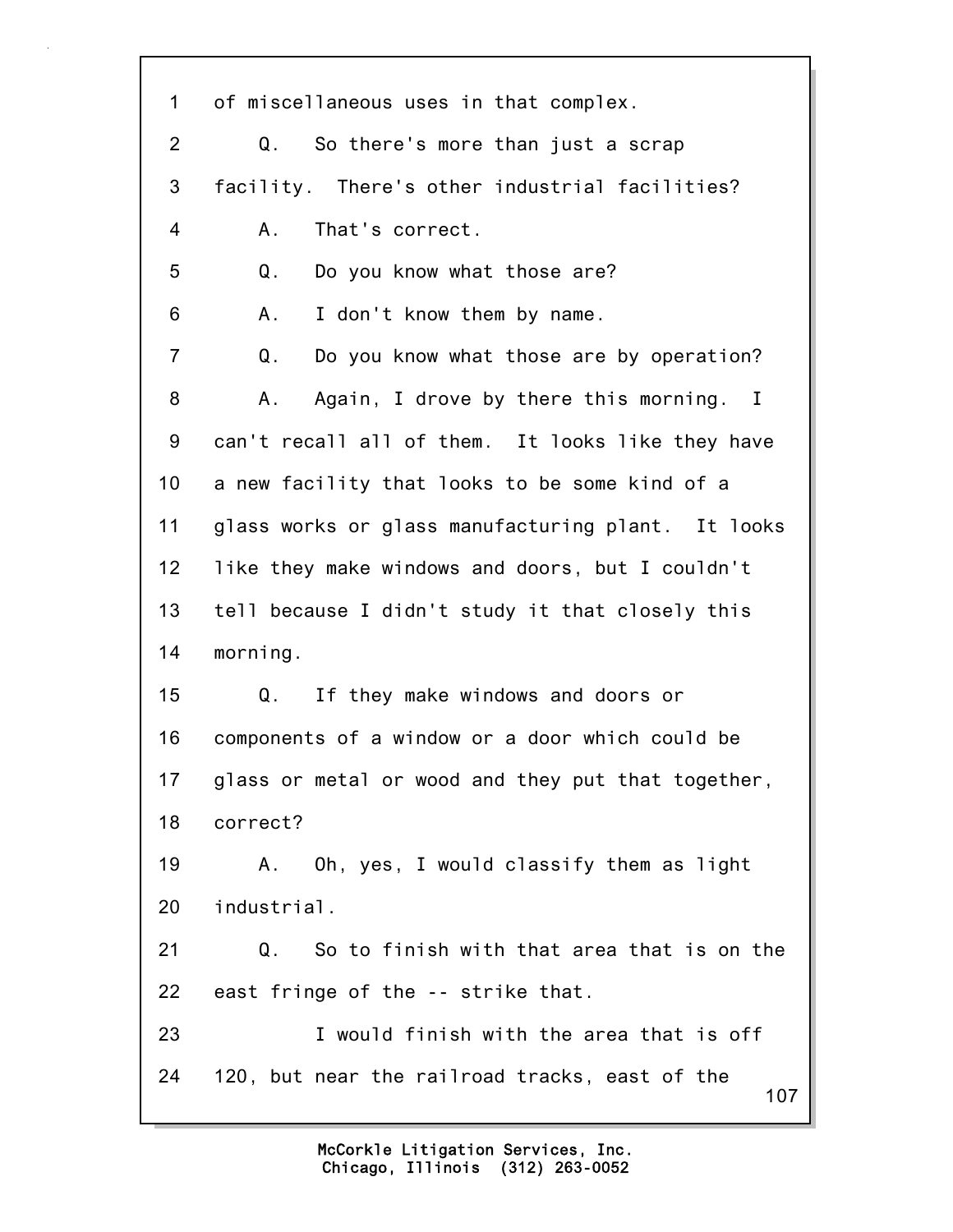1 proposed site.

2 A. Yes, we are.

108 3 Q. Would you go to the next one for, again, 4 the area beyond 1,000 feet, but within a half mile? 5 I think you are going down now sort of west and 6 south along 120? 7 A. That's correct. It's west from the 8 intersection of Porter on the south side of 120. I 9 think this is a small engine repair and maybe a 10 landscape business. These are two storage, white 11 storage sheds. They don't appear to be much in 12 use. 13 MR. SECHEN: For the record -- 14 THE HEARING OFFICER: Let's clean that up. 15 This is the area in purple directly to the west of 16 what you previously listed as the Walmark facility, 17 correct? 18 THE WITNESS: It is west of the Walmark 19 facility. 20 THE HEARING OFFICER: But it's the first purple 21 west of the Walmark? 22 THE WITNESS: Yes, it's the first purple that 23 is composed of the two parts that I spoke of. 24 THE HEARING OFFICER: Thank you.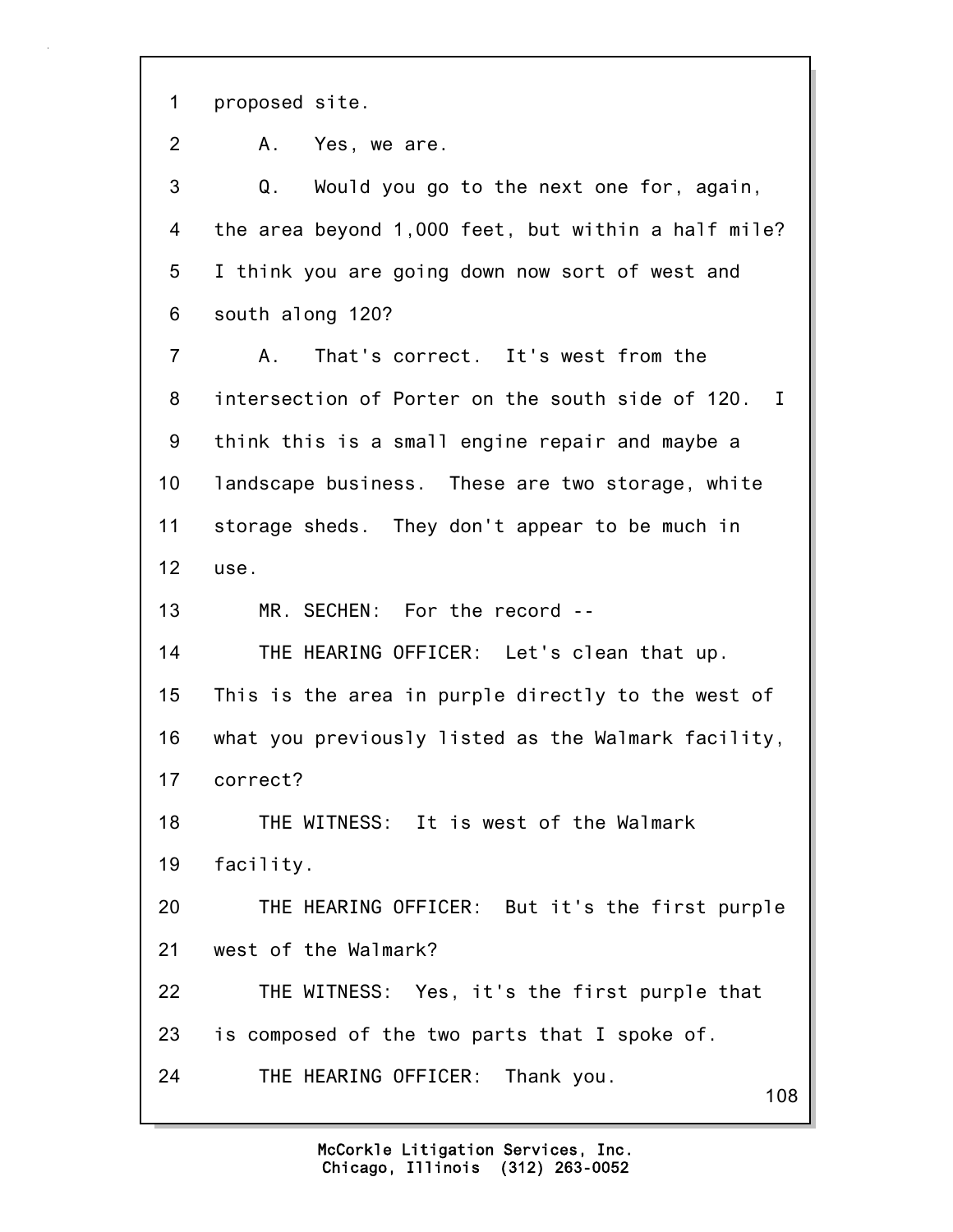| $\mathbf 1$    | You may proceed, Mr. Grossmark.                           |
|----------------|-----------------------------------------------------------|
| $\overline{2}$ | BY MR. GROSSMARK:                                         |
| 3              | $Q_{\perp}$<br>So I think the first one you said was some |
| 4              | sort of a mechanical operation?                           |
| 5              | A. As I recall, yes.                                      |
| 6              | Q.<br>Looks like maybe they repair vehicles and           |
| $\overline{7}$ | motors?                                                   |
| 8              | I don't know if it's vehicles. I'd have<br>A.             |
| 9              | to go back and check my notes when we did our land        |
| 10             | use.                                                      |
| 11             | But light industrial?<br>Q.                               |
| 12             | Light industrial, yes.<br>A.                              |
| 13             | Q.<br>And beyond that, it looks like some sort            |
| 14             | of a building and you are unsure what is inside the       |
| 15             | building or buildings?                                    |
| 16             | That's correct.<br>Α.                                     |
| 17             | Can you go on to the next one within a<br>Q.              |
| 18             | half mile radius?                                         |
| 19             | The next one is at the intersection<br>Α.                 |
| 20             | opposite -- it's south of 120 right on the half           |
| 21             | mile mark on Belvidere Road. This is an old               |
| 22             | -- looks like a warehouse or industrial building.         |
| 23             | It was vacant, but appears now to be occupied.            |
| 24             | Do you remember the name?<br>Q.<br>109                    |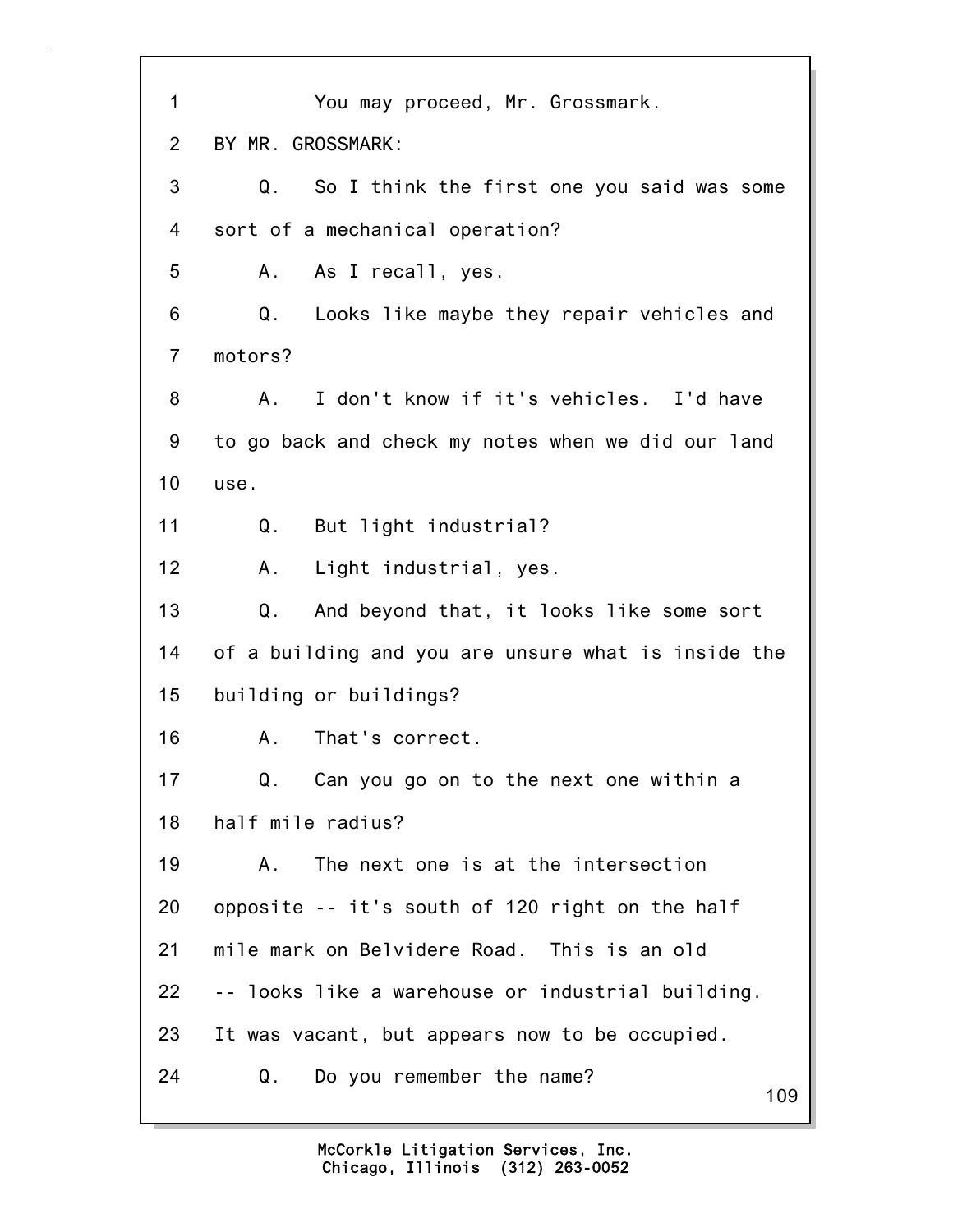110 1 A. No, I can't remember the name on the 2 building. 3 Q. And we have one more within that half 4 mile? 5 A. I think we've got two more. This is the 6 north part of the group hauling facility, the back 7 ends of their building. You've got the public 8 works facility and I think this is -- or another 9 industry right there right there on Porter which is 10 between 1,000 foot setback along Porter and 11 then there is -- 12 Q. Let's get to that part before we go on to 13 the next one. 14 So you are looking at and pointing to the 15 north part of the Groot facility that is on Porter 16 that is north and west of the proposed site that we 17 talked about earlier, correct? 18 A. Correct. It's north and west of the site. 19 Immediately north of the Groot hauling operation. 20 Q. So it's down to the 1,000 mile radius and 21 just beyond that, correct? 22 A. Correct. Probably a portion of the corner 23 might touch within the 1,000, but it's mostly 24 between the 1,000 and one half mile study area.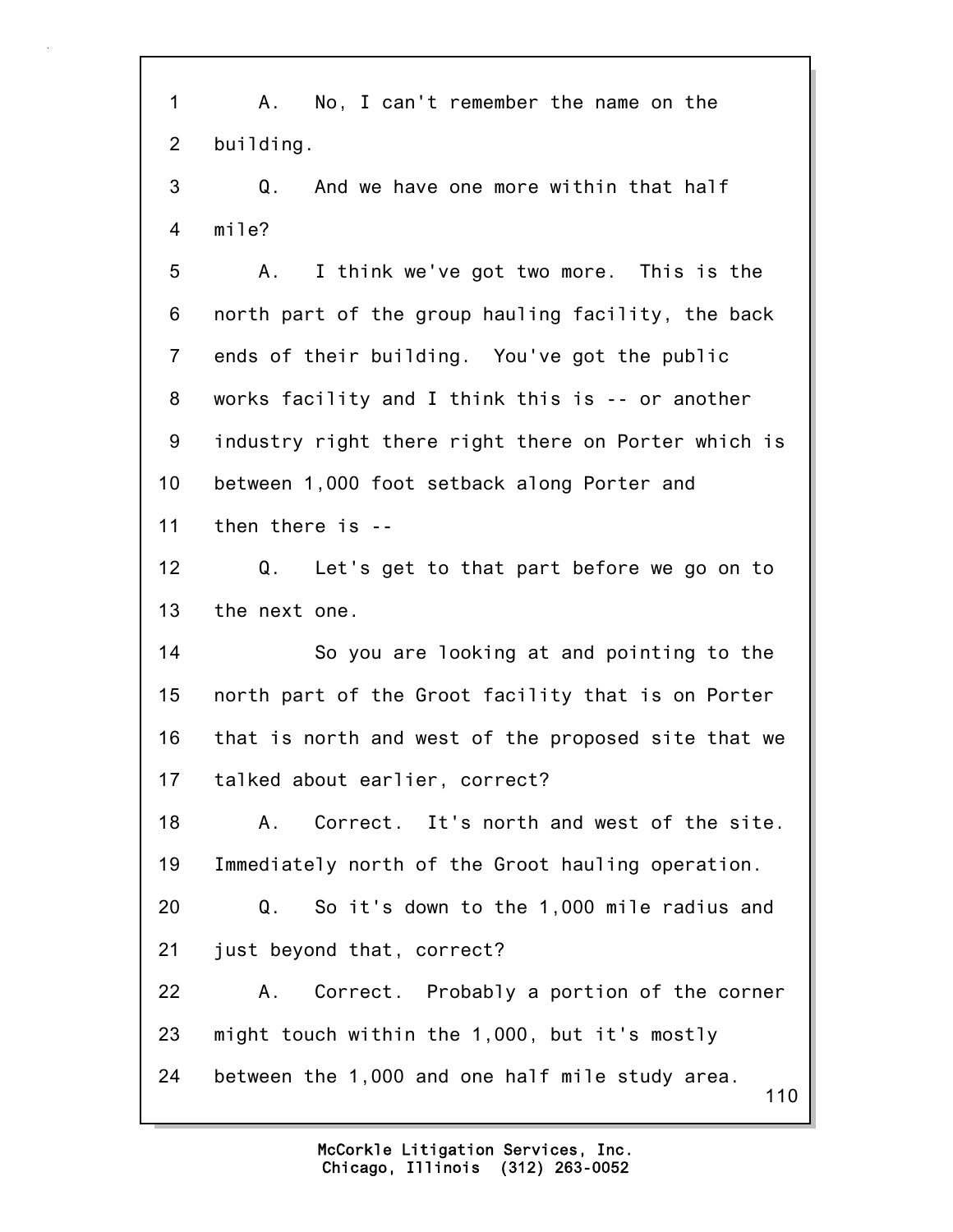111 1 Q. So is the Groot part of that part of what 2 you described before part of the facility that is 3 within 1,000 feet of the proposed site? 4 MR. HALSTEN: I am going to object to that. 5 The facility is defined by the application, not by 6 other adjoining group uses. The law is clear on 7 that. 8 The law is clear the land and lakes case 9 out of the Third District in the early 1990s makes 10 that clear that -- 11 MR. GROSSMARK: I will withdraw the question. 12 MR. HALSTEN: Okay. 13 MR. GROSSMARK: I don't understand the 14 objection. 15 BY MR. GROSSMARK: 16 Q. I guess what I'm asking is when we talk 17 about the Groot facility within 1,000 feet of the 18 proposed site, it's a facility for storing 19 equipment trucks, correct, and has office 20 buildings? 21 A. I think what this map is showing is this 22 shows the boundaries of the facility outlined in 23 yellow and shaded in green. It's just under 24 4 acres inside.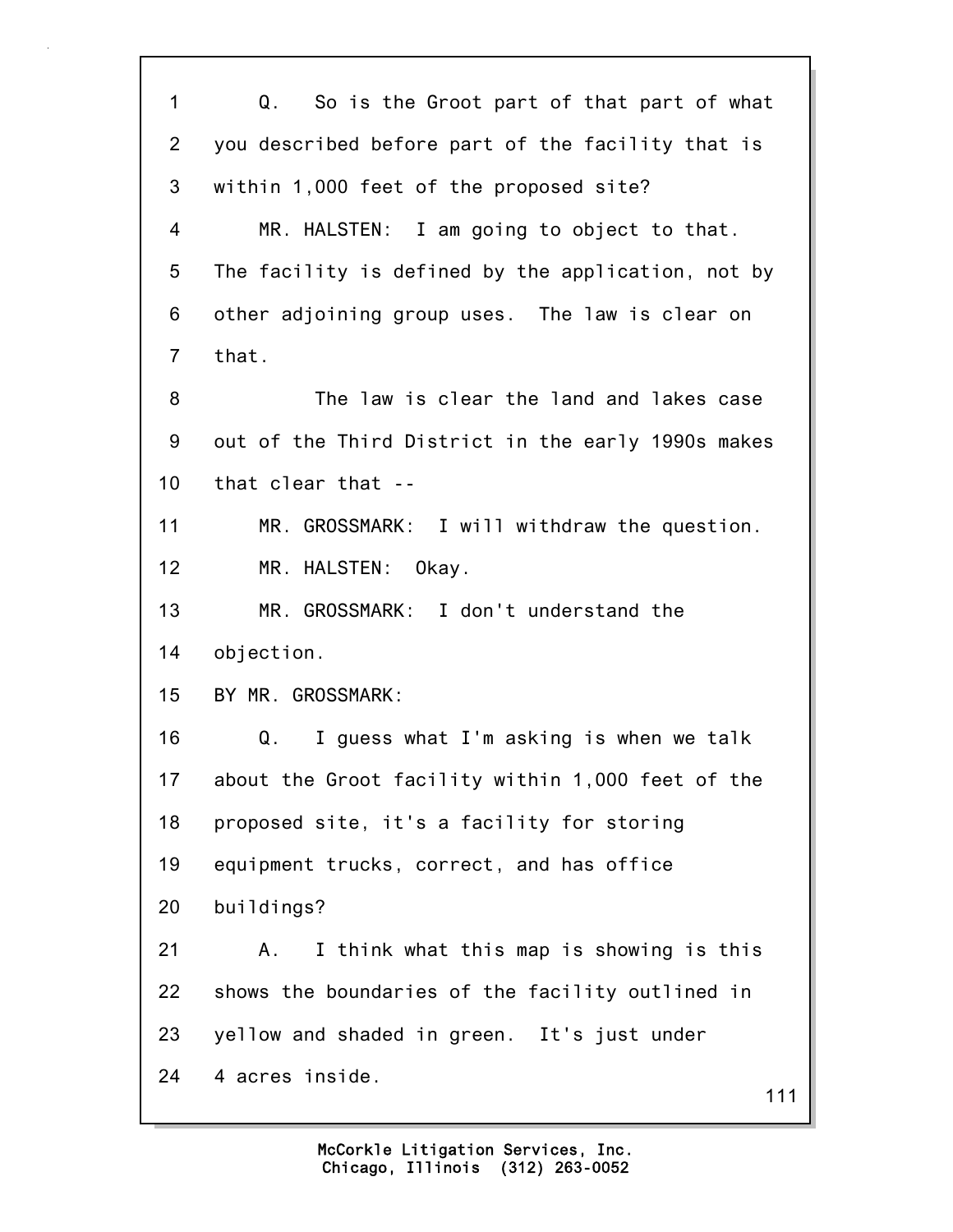1 Q. The proposed site that is the subject of 2 this site proceeding?

3 A. That's correct.

4 And around that facility boundary, we have 5 drawn 1,000 foot radius. And what you are talking 6 about in terms of the hauling company is a use 7 located within that 1,000 foot setback of the 8 proposed facility which is the subject of this 9 hearing today.

10 Q. Now, does Groot have just outside that 11 1,000 feet another operation or different operation 12 than what you described as within 1,000 feet? 13 A. No, it does not. I was only identifying a 14 corner of their building is outside that 1,000

15 feet, not a different operation.

16 Q. Thank you. I just didn't understand. 17 Thank you.

18 THE HEARING OFFICER: Mr. Grossmark, you are 19 going to have to keep it a little closer to you. 20 She is having a hard time catching the end of the 21 sentences.

22 BY MR. GROSSMARK:

112 23 Q. Just beyond the 1,000 square feet radius 24 in that industrial area that is the color purple,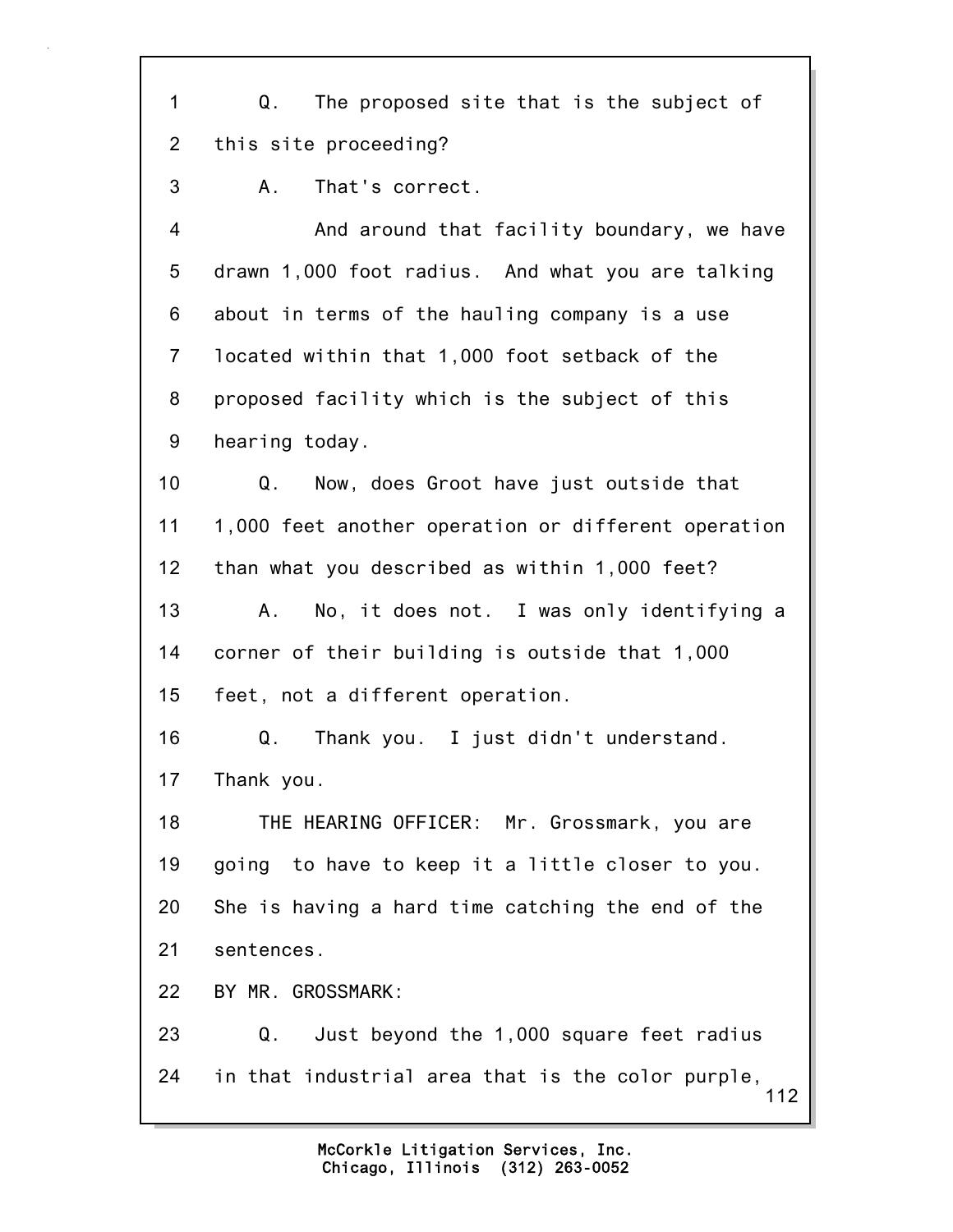1 can you go into a little more detail as to what the 2 operations are there?

3 A. Again --

4 Q. You said one was Baxter and you said there 5 was another one.

6 A. I believe that this is a company called 7 Baxter. It's a self-contained building that has a 8 parking lot to the north, loading docks over here 9 to the west, and that is on the west side of Porter 10 just north of the 1,000 foot radius within the one 11 half mile study area. And on the other side is the 12 public works water tower where they are a 13 processing facility.

14 MR. SECHEN: The record should reflect, if I 15 may, that the witness is indicating with a laser 16 pointer on the exhibit.

17 THE HEARING OFFICER: When you said the other 18 side, you meant the other side of Porter, correct? 19 THE WITNESS: I meant the other side of Porter. 20 THE HEARING OFFICER: Is where the Hainesville 21 facility is? Is that what you're trying to say? 22 THE WITNESS: No. 23 THE HEARING OFFICER: Then let's start over

113 24 because I got lost, too. I don't know this area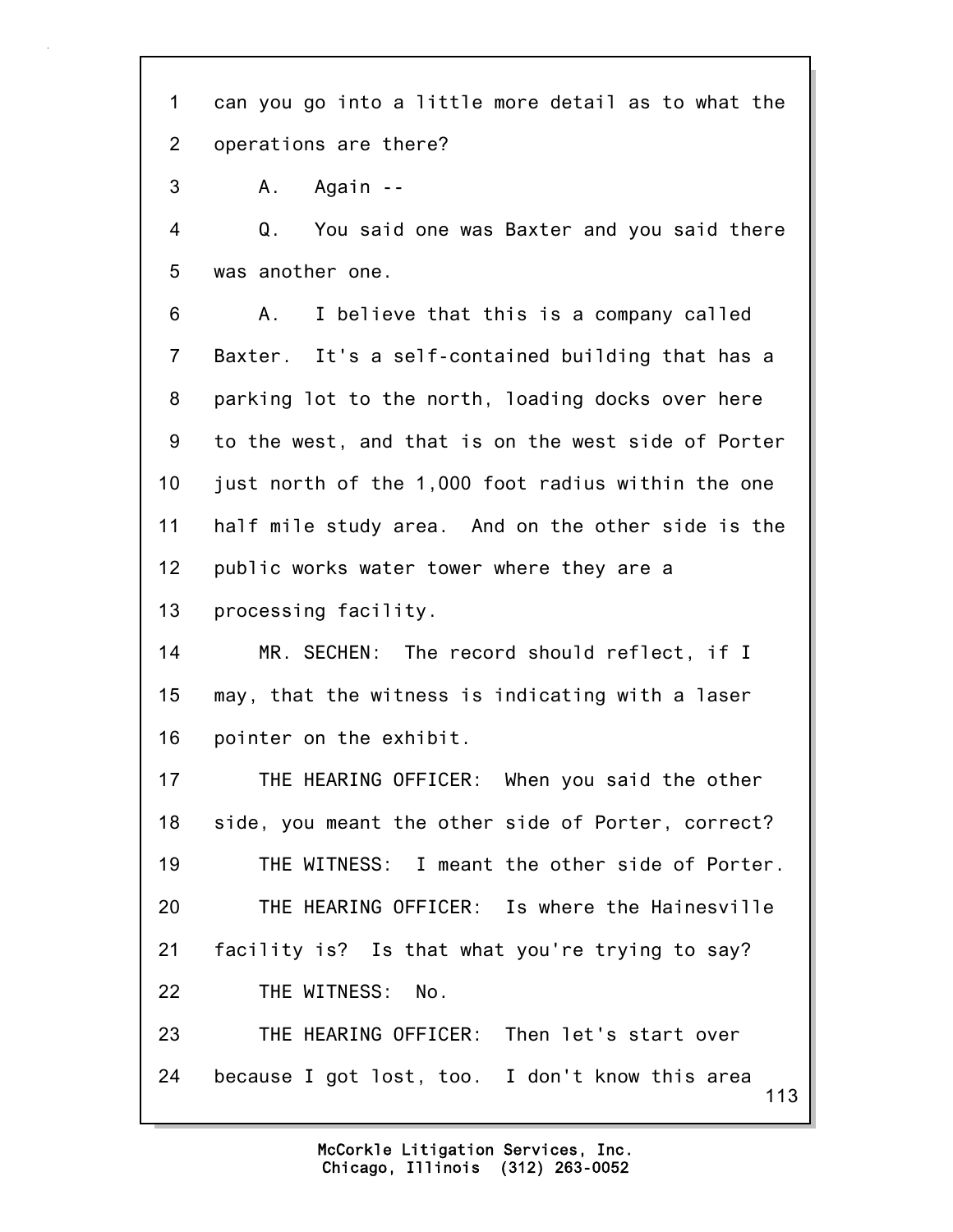114 1 nor does anyone who is going to read this later. 2 THE WITNESS: Excuse me. That is what I did 3 say, but I misspoke. This is Round Lake Park. 4 It's not Hainesville. 5 THE HEARING OFFICER: Okay. So we are clear, 6 west -- east of Porter, the facility east of Porter 7 is a water tower. 8 Is that what I'm hearing? 9 THE WITNESS: That is correct. 10 THE HEARING OFFICER: And that is Round Lake 11 Park, not Hainesville? 12 THE WITNESS: It's Round Lake Park, correct. 13 THE HEARING OFFICER: All right. Thank you. 14 BY MR. GROSSMARK: 15 Q. Ane the Baxter facility you described, you 16 don't know what the operations are inside of the 17 buildings? 18 A. No, I do not. 19 Q. Have we finished describing the industrial 20 area within one mile or do we have one more to go? 21 A. I think we have this other facility up 22 here which looks like some kind of an office 23 warehouse facility. That is right where Porter 24 comes out and exits across the railroad tracks onto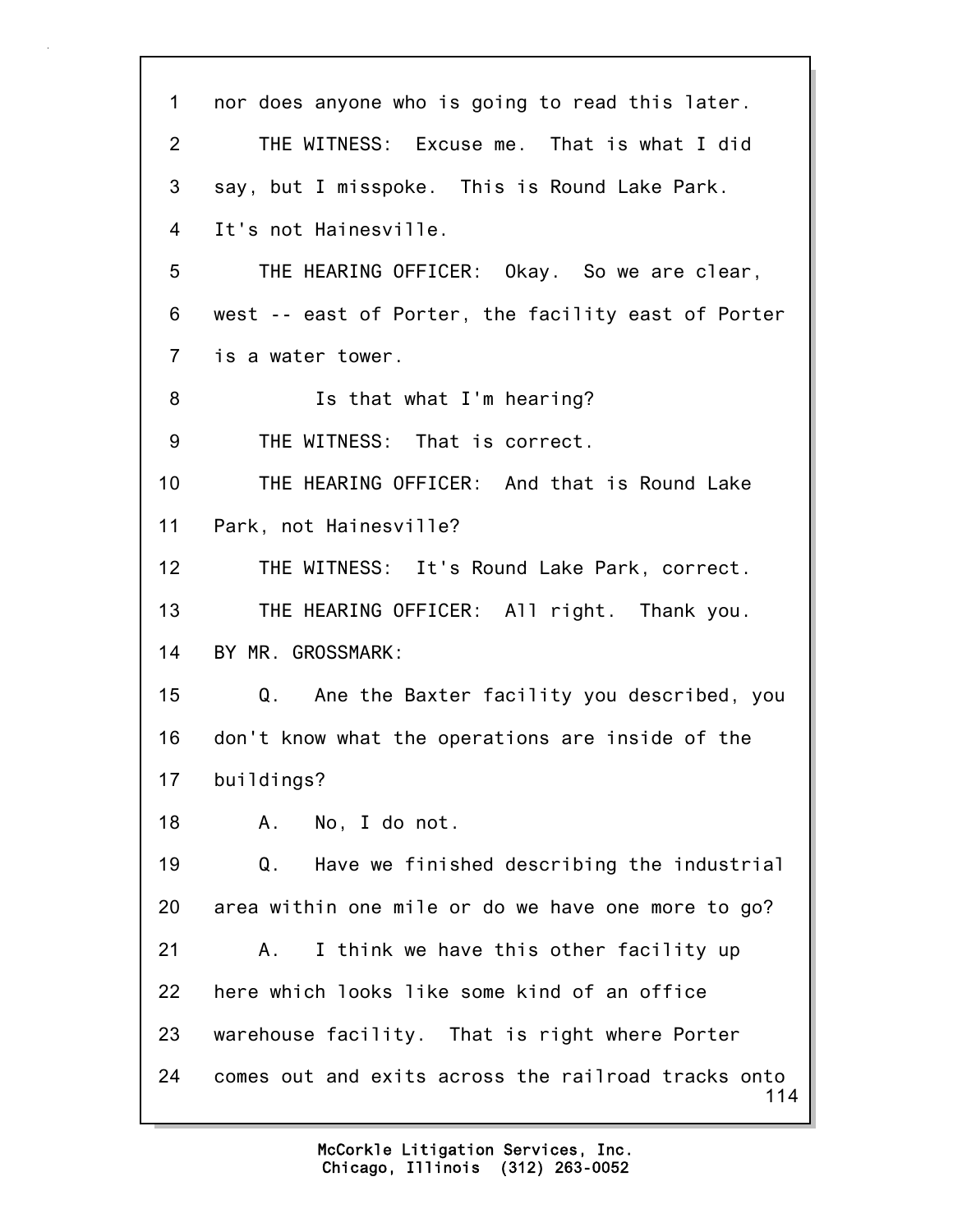1 134 or Main Street.

| $\overline{2}$  | Q. And it's right on the edge of the                |
|-----------------|-----------------------------------------------------|
| 3               | northwest part of the circle or the radius that is  |
| 4               | one half mile, correct?                             |
| 5               | That's correct. It is zoned light<br>A.,            |
| 6               | industrial. It is adjacent to the Timber Creek      |
| $\overline{7}$  | trailer home park that we talked about before.      |
| 8               | Q. But you don't have any details of what the       |
| 9               | operations are there?                               |
| 10 <sup>1</sup> | A. No, I don't. I see there is a loading            |
| 11              | dock, there is a store front, and a large building. |
| 12              | Q. And then let's go to the 1 mile radius.          |
| 13              | Can you tell us what the industrial                 |
| 14              | operations are which would be half mile to one mile |
| 15              | radius --                                           |
| 16              | THE HEARING OFFICER: Mr. Grossmark, you've got      |
| 17              | to get closer to the mic. You are really fading     |
| 18              | out at the end.                                     |
| 19              | BY MR. GROSSMARK:                                   |
| 20              | I will repeat the question.<br>Q.                   |
| 21              | Let's go now to the area that would be one          |
| 22              | half mile to one mile radius from the proposed      |
| 23              | site. Tell us what the industrial operations are    |
| 24              | in that area.<br>115                                |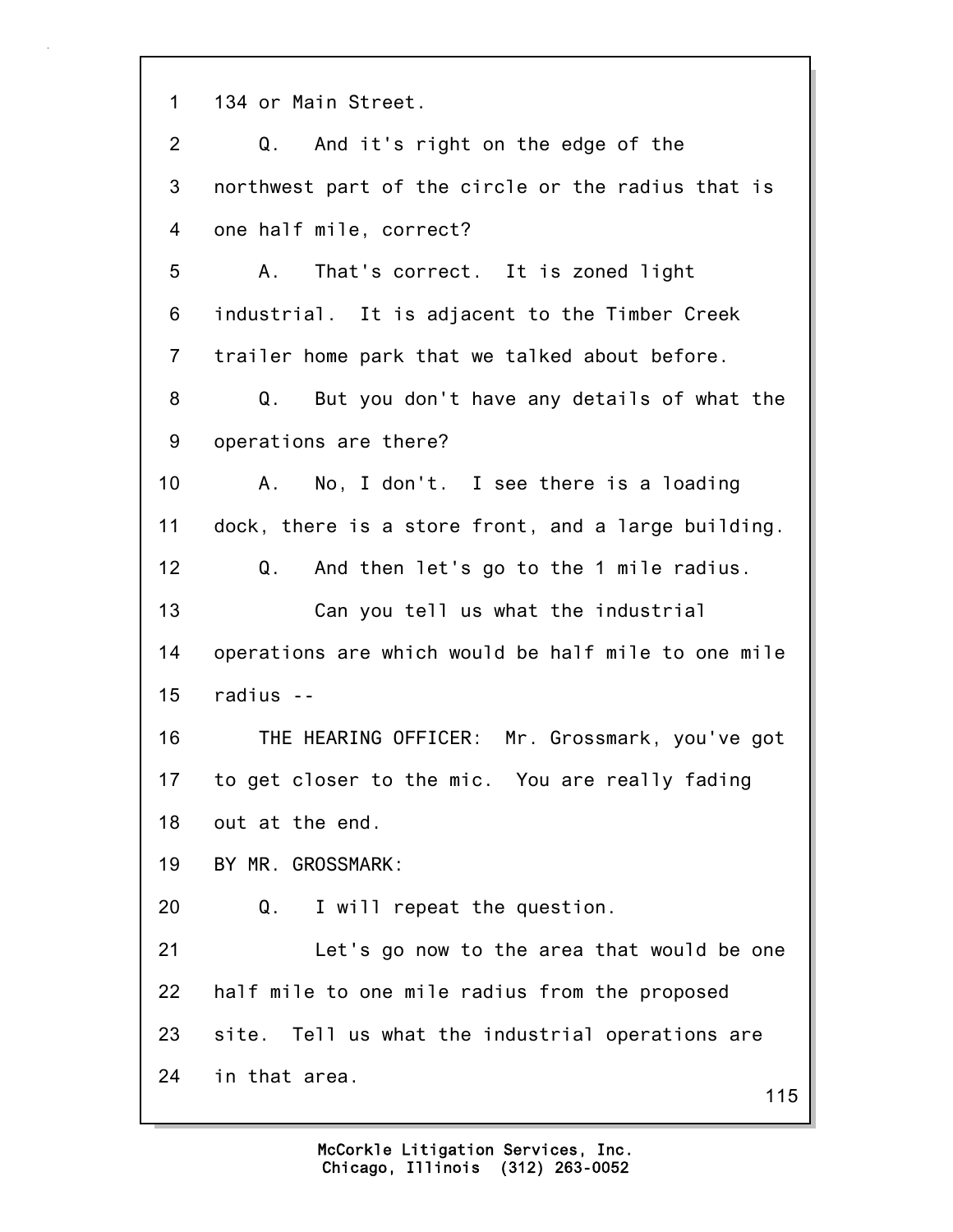116 1 A. I can show you where they are, but I can't 2 without my notes remember what they are. Right at 3 the edge of the one mile study area, which is the 4 red and white dashed line on the aerial photograph, 5 we have an area of industrial at that location 6 would be on the extreme east side of the study area 7 and also on the extreme west side of the study 8 area, we have another area rendered in purple as 9 industrial use. 10 **I** don't recall what those uses are. 11 Q. Thank you. Could we go to Page 14 of your 12 slide presentation. Page 14, please. Thank you. 13 Is the chain link fence shown in that 14 rendering? 15 A. It's -- yes, it is shown. You probably 16 can't see it. You'll have to look at the label. 17 Q. And where is the chain link fence in that 18 rendering? 19 A. The chain link fence comes across the 20 entrance in this location, runs along the property 21 line back along this side, and ties back into the 22 fence on top of the wall behind the berm. 23 Q. What is the purpose of the chain link 24 fence?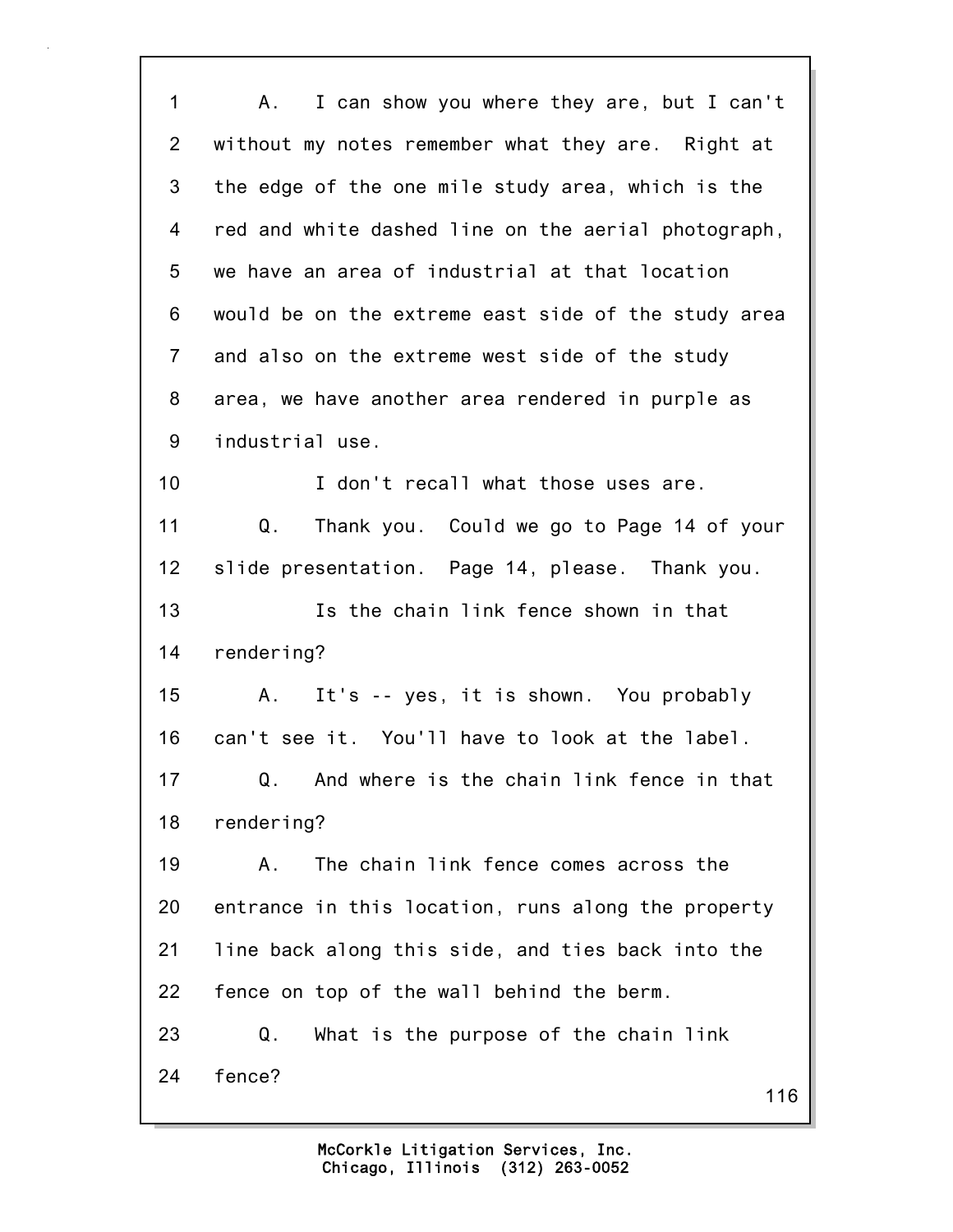117 1 A. To my knowledge, there is a requirement to 2 encircle these facilities with a fence. That's 3 part of the design of the facility. That wasn't 4 part of my assignment. 5 THE HEARING OFFICER: I don't mean to interrupt 6 you again, but just so the record is clear. There 7 is a chain link fence going around the entire 8 property other than the entrance; is that correct? 9 THE WITNESS: Well, that is correct and there 10 is a gate that closes the entrance which is also a 11 chain link fence gate. 12 THE HEARING OFFICER: Okay. Thank you. 13 BY MR. GROSSMARK: 14 Q. On the east side, could you show us where 15 the property line is? 16 A. Yes, I can. The property line on my 17 drawing is this two dashes, long line, two dashes, 18 long line along the east side as well as the north, 19 south, and west. 20 Q. Where is the landscaping on the east side 21 of the facility in this rendering? 22 A. The landscaping that's shown on this 23 landscaped plan is a recognition of the wood lot 24 which is off the property to the west of this site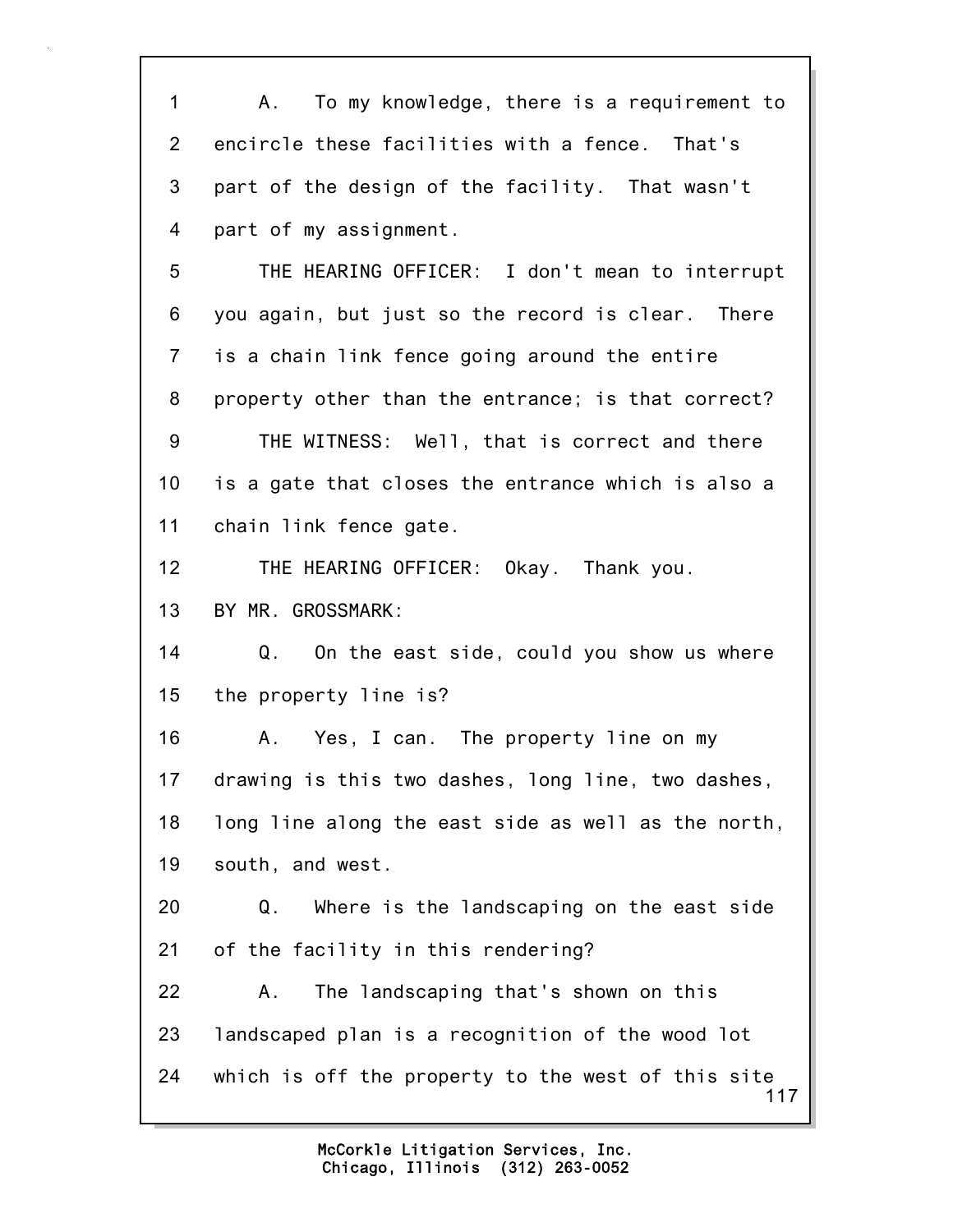1 in Hainesville. And this time, I do mean 2 Hainesville.

3 Q. And it has been stated in the proceeding 4 certainly yesterday and maybe today that Groot is 5 in process of, has not closed yet, but is in the 6 process of buying that property or some of the 7 property to the east of the site that is the 8 subject of this proceeding, correct?

9 A. That's my understanding and that was shown 10 on my site location slide earlier this morning or 11 this afternoon.

12 Q. Is it your understanding, though, that 13 this proceeding just regulates or has to deal with 14 the site that is in your rendering, not the site 15 that Groot is planning or in the process of 16 purchasing?

17 A. Oh, yes, I understand that.

18 Q. Do you know whether Groot would commit 19 during these proceedings, during these hearings to 20 landscaping that east side either on the site that 21 is the subject of this hearing or once they acquire 22 the property to the east, keeping it landscaped as 23 shown in your rendering?

24 A. Well, what is shown in my --

118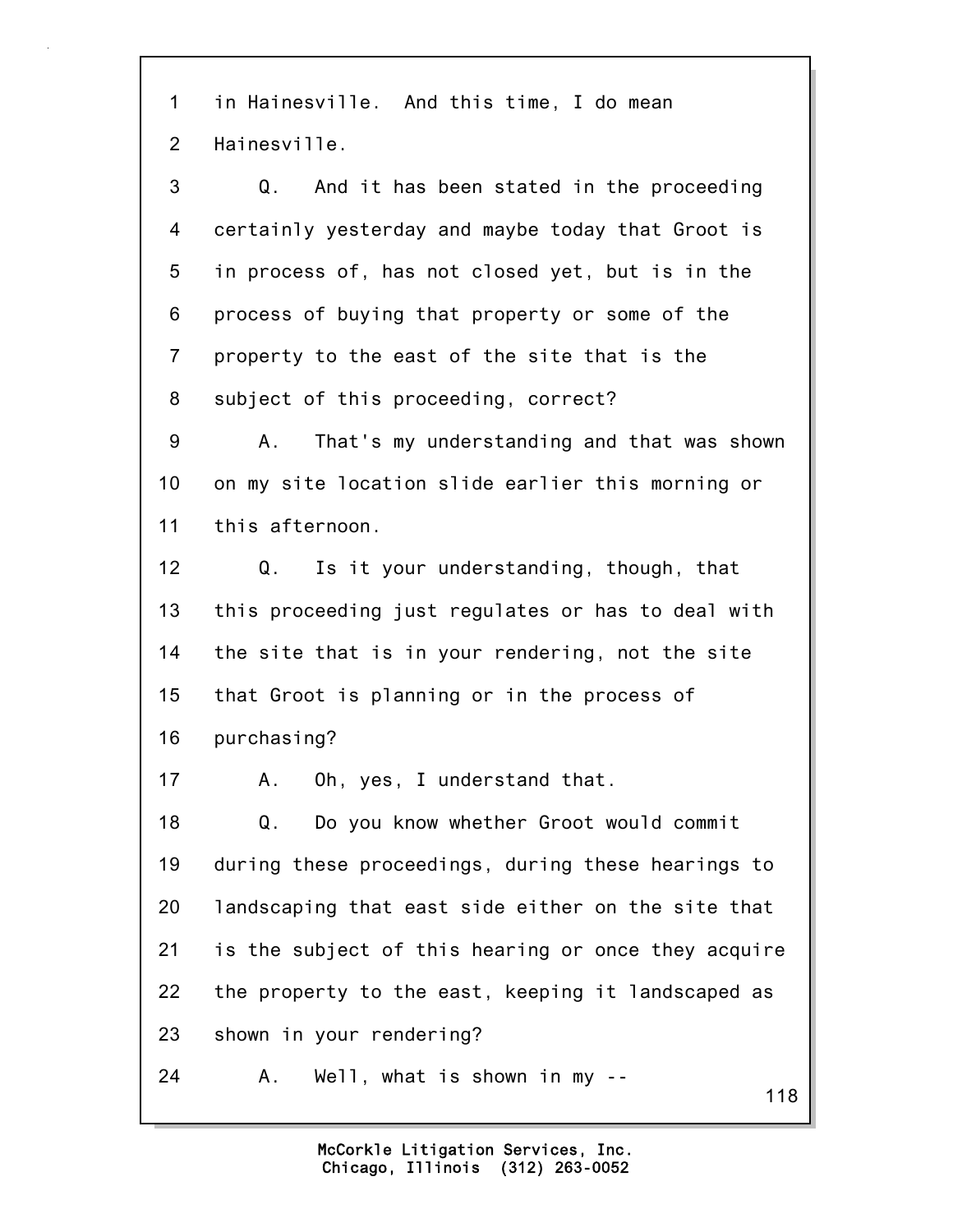1 Q. If you know.

| $\overline{2}$ | I guess the first question is, no, I<br>A.,            |
|----------------|--------------------------------------------------------|
| 3              | really don't know. What is shown on my landscaped      |
| 4              | plan is just a reference to this wood lot. The         |
| 5              | only proposed landscape feature that I incorporated    |
| 6              | is that fence, so I am not aware of what they would    |
| $\overline{7}$ | or would not do as a condition.                        |
| 8              | I am not sure I understood your testimony,<br>Q.       |
| 9              | but I think you said when Mr. Blazer was asking you    |
| 10             | questions that your review includes the impact of      |
| 11             | the facility in this area includes the facility,       |
| 12             | might include noise, it might include odors,           |
| 13             | correct?                                               |
| 14             | I'm aware of those elements as it relates<br>A.,       |
| 15             | to my opinion.                                         |
| 16             | Is your opinion limited to this site, to<br>Q.         |
| 17             | the area within the boundary of the site or does it    |
| 18             | also include factors that might be off site?           |
| 19             | I don't know if I understand your<br>Α.                |
| 20             | question.                                              |
| 21             | Let me clarify.<br>Q.                                  |
| 22             | What I am presuming is that the site is<br>Α.          |
| 23             | operated appropriately and in conformance with the     |
| 24             | host agreement as well as political regulation.<br>119 |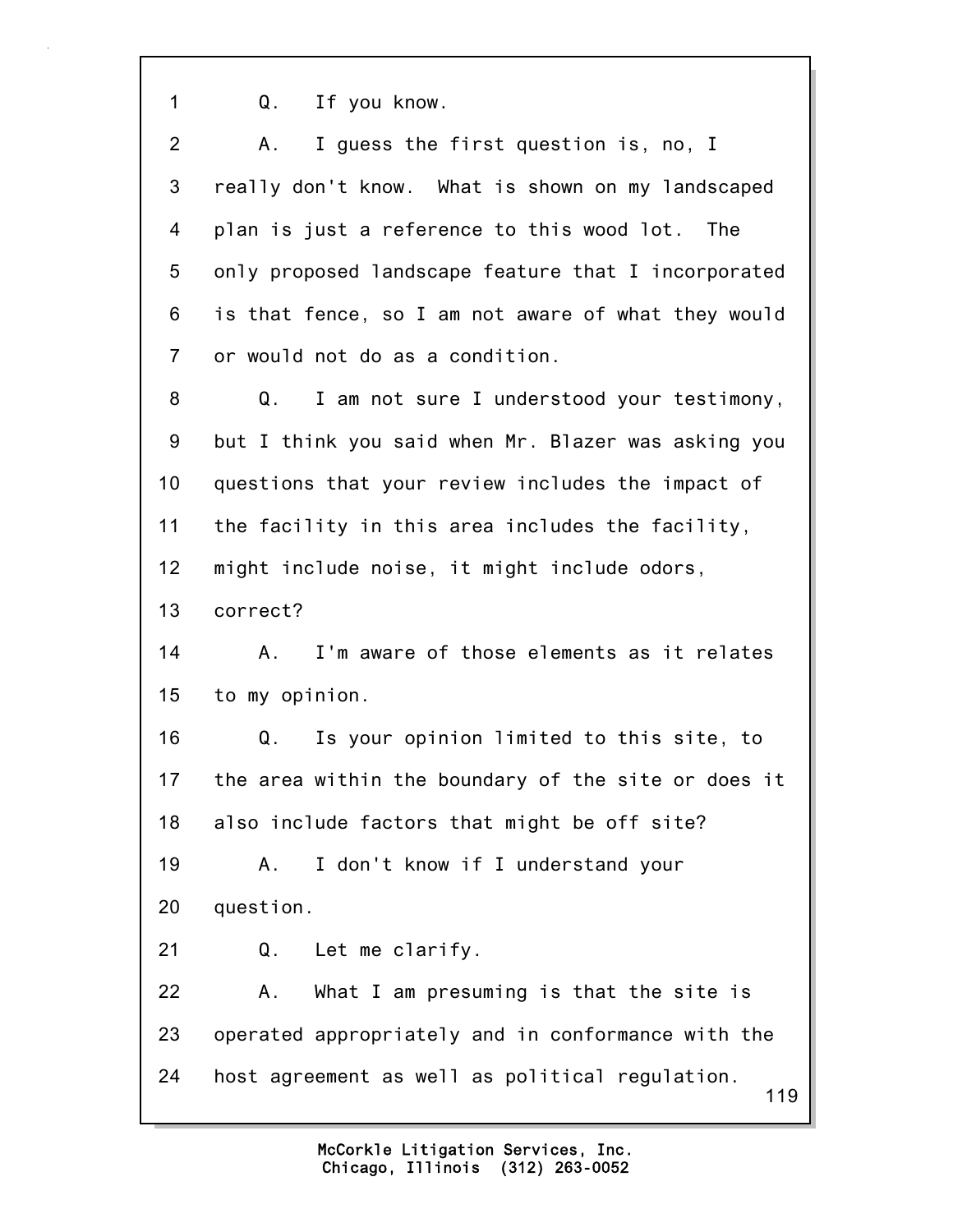120 1 Q. Does your valuation or opinions also 2 include traffic and the impact of the site and 3 traffic associated with the site might have on the 4 community or is that left to a different expert? 5 A. There is a specific expert which will 6 address traffic. I'm aware of the traffic having 7 seen his report and talked with him about it. 8 Q. So your opinions include not only what is 9 going on at the site and noise happening at the 10 site, odors emanating from the site, but does it 11 also include the impact of traffic that is 12 associated with the site on the community? 13 A. You are giving me too much credibility in 14 terms of that is not what I am testifying to. I am 15 aware of the other criterion that are regulated by 16 the criterion that include traffic, include noise, 17 include odor, include litter, include all of those 18 things. 19 My testimony today is based upon only 20 criterion three and my awareness of the conformance 21 of those other criteria relating to that. 22 Q. I guess I apologize. I don't know that I 23 understood your answer. 24 Did you consider traffic associated with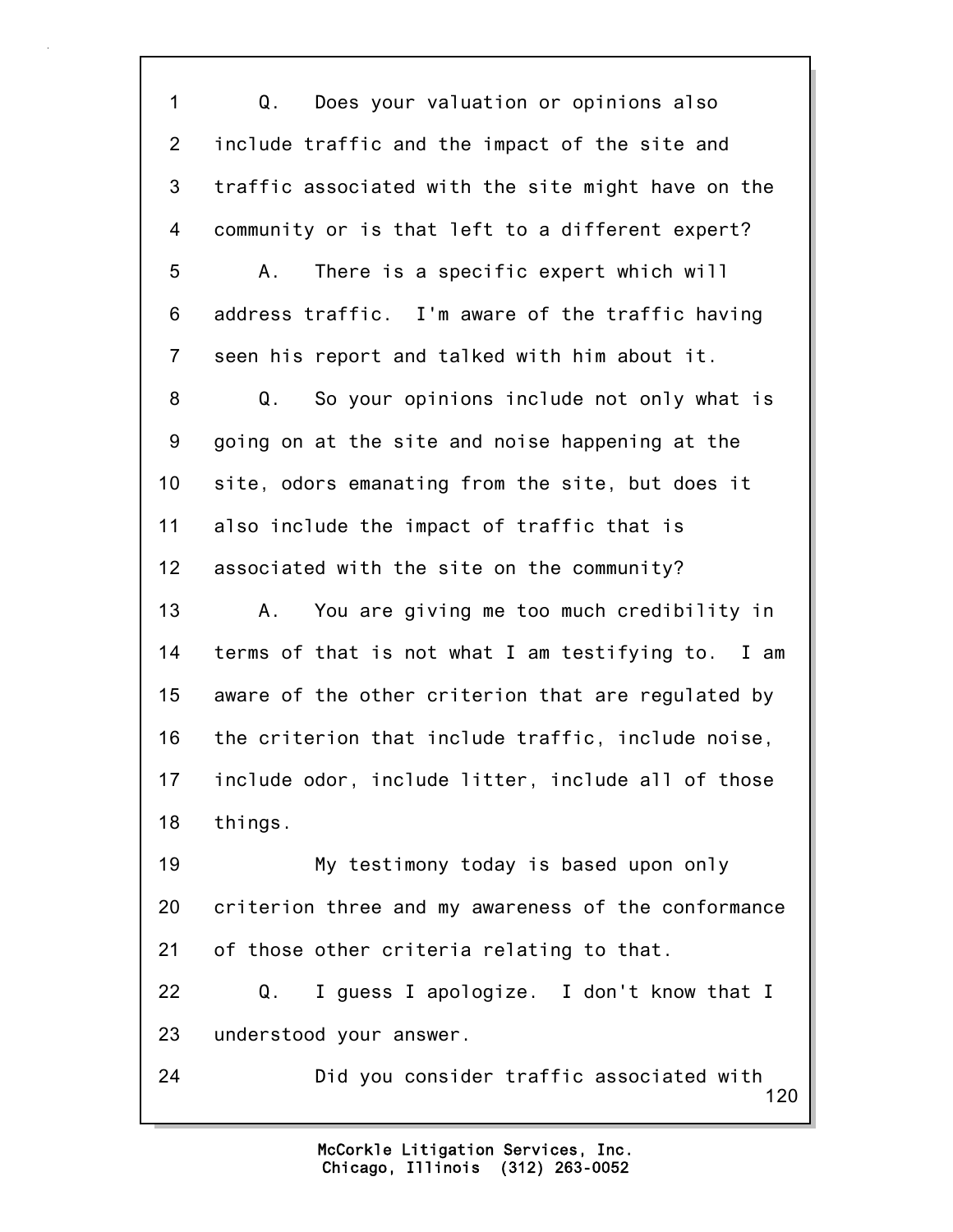| $\mathbf 1$    | the proposed transfer station in coming up with     |
|----------------|-----------------------------------------------------|
| $\overline{2}$ | your opinions about compatibility or                |
| 3              | incompatibility of the proposed transfer station to |
| $\overline{4}$ | the surrounding area?                               |
| 5              | My study is limited to the land use<br>A.           |
| 6              | compatibility, minimizing the land use              |
| $\overline{7}$ | compatibility with the character of the surrounding |
| 8              | area. I'm aware of the minimal traffic impact as    |
| 9              | discussed in other parts of the application, but it |
| 10             | was not part of my assignment.                      |
| 11             | So you are aware of all the other reports,<br>Q.    |
| 12             | but that is not what you did. You didn't work       |
| 13             | really at evaluating the impact of traffic on the   |
| 14             | community?                                          |
| 15             | MR. HALSTEN: Objection, asked and answered.         |
| 16             | THE HEARING OFFICER: Objection sustained.           |
| 17             | Objection sustained. He's answered that question.   |
| 18             | BY MR. GROSSMAN:                                    |
| 19             | At Page 3.1-4 of the application which was<br>Q.    |
| 20             | your report, the last paragraph, and I think this   |
| 21             | was discussed earlier, provide your information     |
| 22             | about your understanding of the proposed or planned |
| 23             | operation to the site, correct?                     |
| 24             | That's correct.<br>Α.<br>121                        |
|                |                                                     |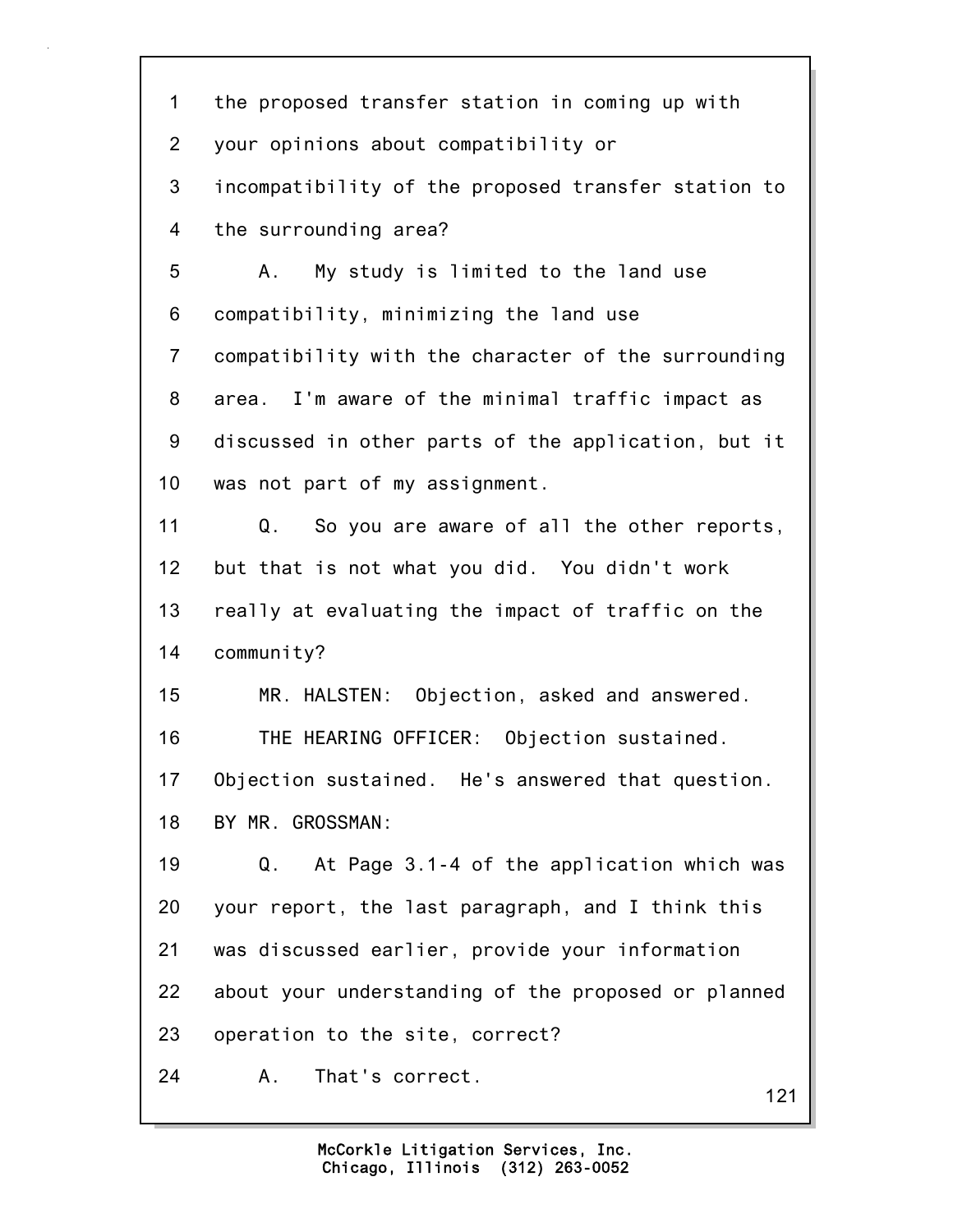122 1 Q. If some of those factors change, if 2 instead of processing 750 tons per day, more was 3 processed each day, would that have an impact or 4 change your opinions? 5 A. No, it would not. 6 Q. So there's no limit, there's no upper 7 limit on the number of tons per day that could be 8 processed that would impact or change your opinion, 9 correct? 10 MR. HALSTEN: Objection. That mischaracterizes 11 his answer. 12 THE HEARING OFFICER: Objection to the form is 13 sustained, but you can reask the question. 14 BY MR. GROSSMARK: 15 Q. So if the tons that were processed each 16 day doubled, tripled, were increased tenfold, that 17 does not have an impact on your opinion? 18 MR. HALSTEN: Same objection, improper 19 hypothetical. 20 THE HEARING OFFICER: Objection overruled. 21 You can answer. 22 THE WITNESS: I wouldn't characterize my 23 opinion in that regard. I have looked at this 24 transfer station at this design capacity in this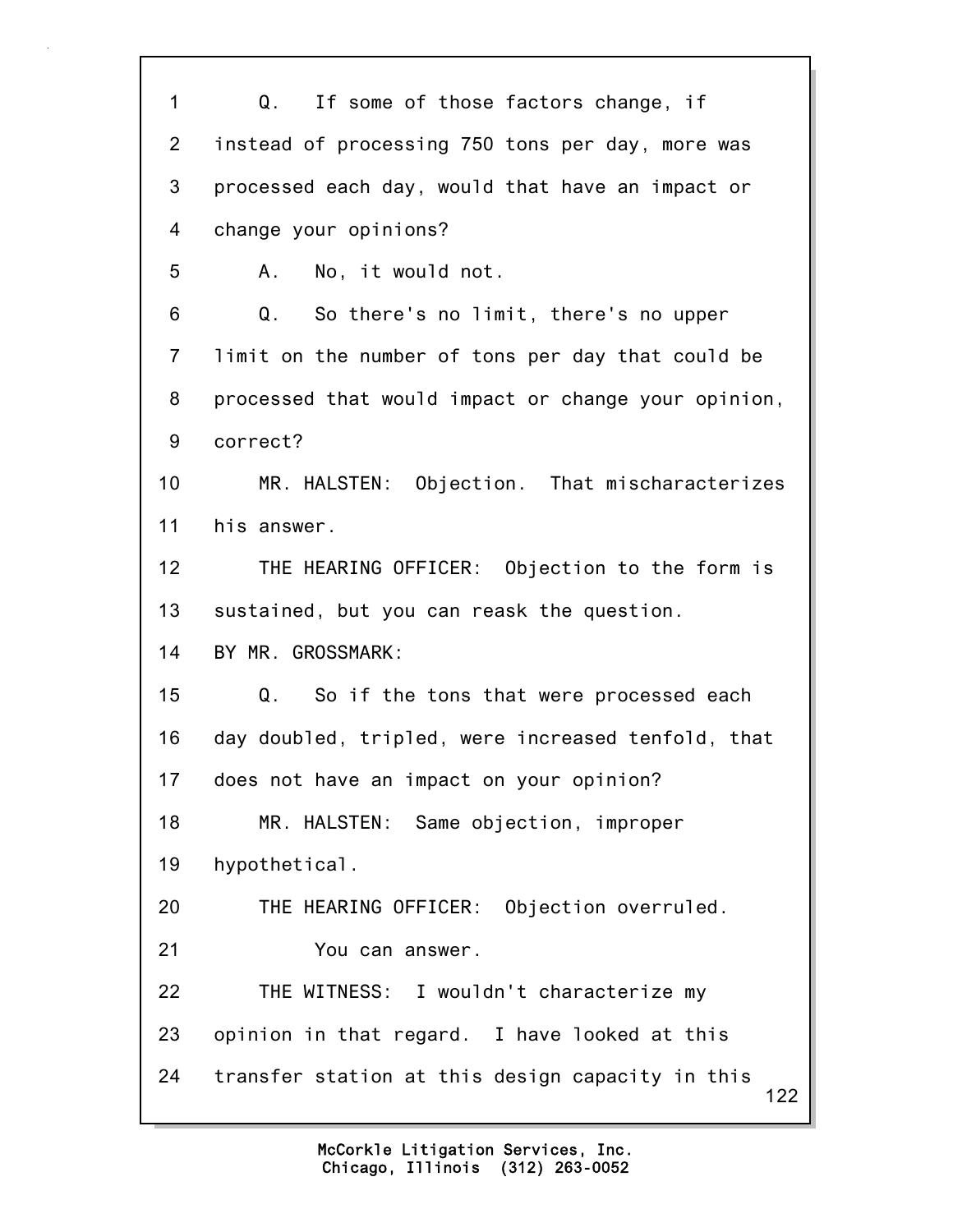123 1 location and rendered my opinion based upon those 2 factors. I am not aware of whether or not that 3 building could increase capacity or not increase 4 capacity, so I have not studied that nor was that 5 part of my assignment. 6 BY MR. GROSSMARK: 7 Q. So you don't have an opinion one way or 8 the other whether processing more than 750 tons per 9 day could comply with the standard that you are 10 testifying about today, correct? 11 MR. HALSTEN: Objection, asked and answered. 12 THE HEARING OFFICER: It is a different 13 question, however, in fairness to the witness, I 14 think you would have to go to his report and 15 utilize what he said which is not exactly 750 tons 16 per day, but approximately 750 tons per day. 17 With that caveat, you can answer the 18 question if you remember it. 19 THE WITNESS: Again, I'm aware that this design 20 capacity probably has some flexibility in it, but 21 if, in fact, it was going to double in size or if, 22 in fact, it was reduced in size, that hypothetical 23 question, I would like to have an opportunity again 24 to determine whether it would impact my opinion.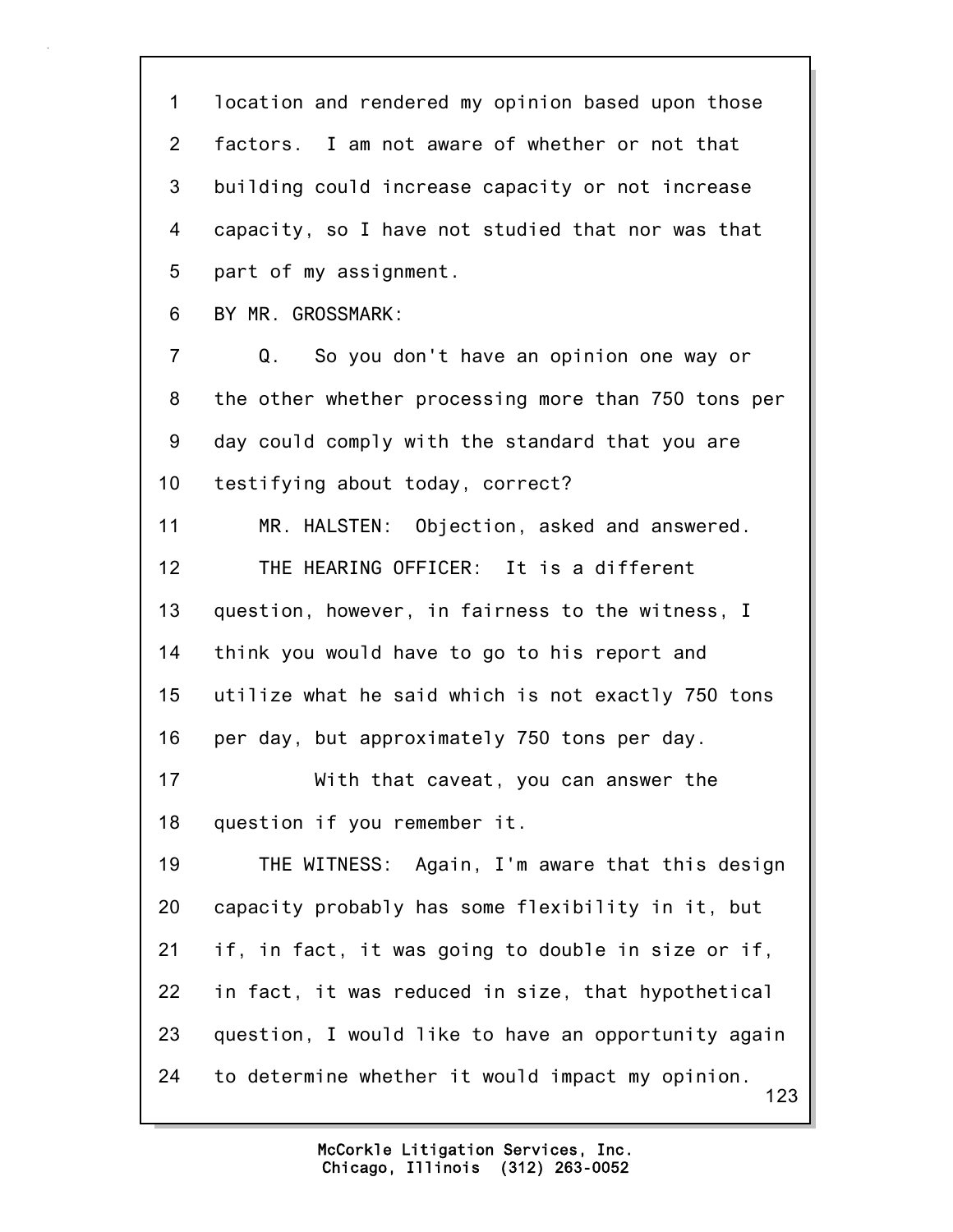| $\mathbf{1}$    | But whether -- again, within these limits,          |
|-----------------|-----------------------------------------------------|
| $\overline{2}$  | I am very comfortable of what I am speaking of      |
| 3               | today.                                              |
| 4               | BY MR. GROSSMARK:                                   |
| 5               | So you don't have an opinion one way or<br>Q.       |
| 6               | the other, about the compatibility of this site in  |
| $\overline{7}$  | the area if we assume a different group of          |
| 8               | something different than approximately 750 tons per |
| 9               | day, correct?                                       |
| 10              | MR. HALSTEN: Objection, asked and answered,         |
| 11              | improper hypothetical.                              |
| 12 <sup>2</sup> | THE HEARING OFFICER: I think he has answered.       |
| 13              | Objection sustained.                                |
| 14              | BY MR. GROSSMARK:                                   |
| 15              | Q.<br>Do you have an opinion about the              |
| 16              | compatibility or incompatibility about the proposed |
| 17              | transfer station in this area if the operations     |
| 18              | were not generally Monday through Friday and on     |
| 19              | Saturday, but instead operated 24 hours a day,      |
| 20              | 7 days a week?                                      |
| 21              | Well, my opinion would be the same because<br>Α.    |
| 22              | when I analyzed this, I was looking at hours of     |
| 23              | operation during the day which I think would be the |
| 24              | biggest impact and whether those hours were<br>124  |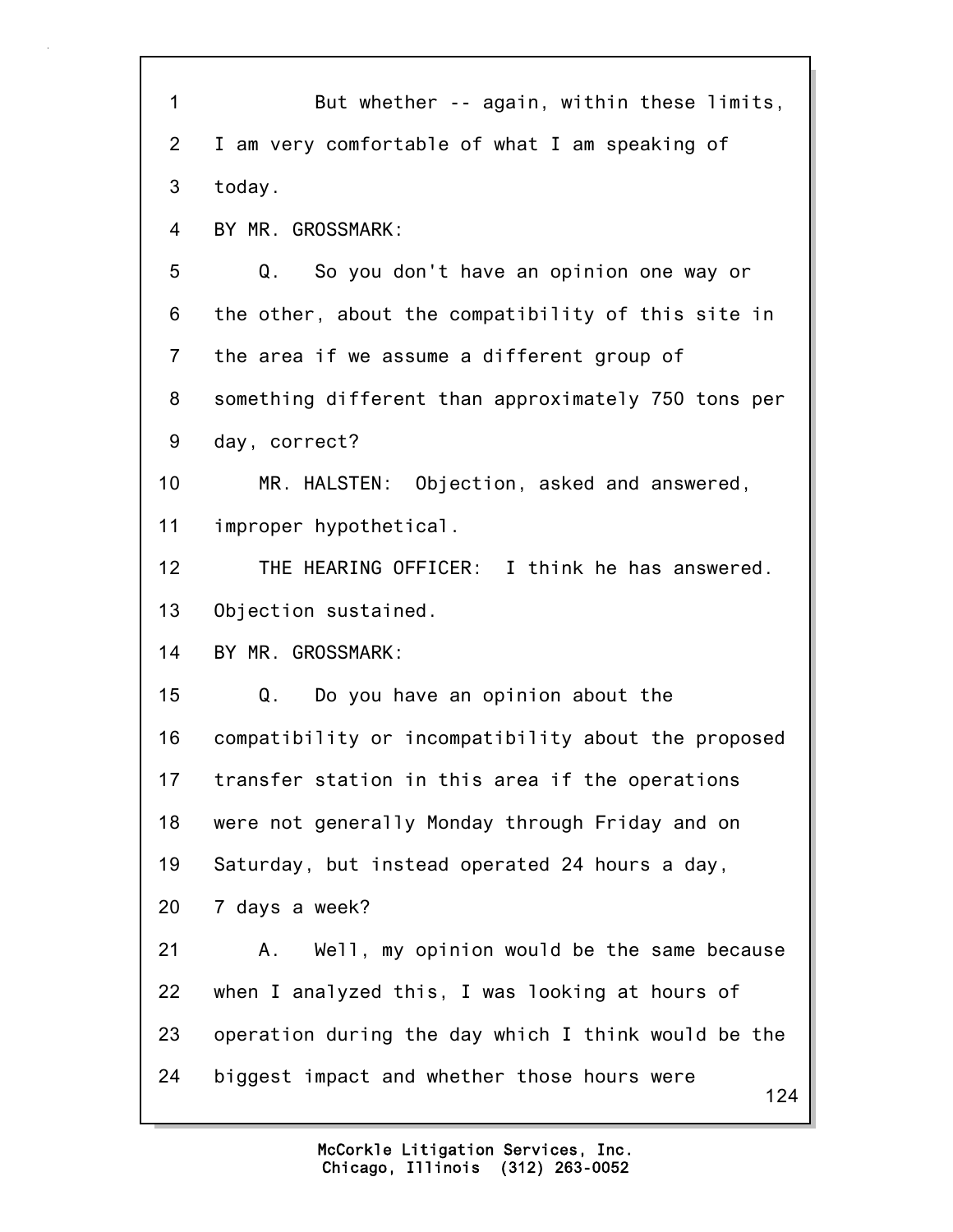| $\mathbf 1$    | extended or not would not materially impact my      |
|----------------|-----------------------------------------------------|
| $\overline{2}$ | thought in terms of compatibility.                  |
| 3              | MR. GROSSMARK: Thank you. I have no more            |
| 4              | questions.                                          |
| 5              | THE WITNESS: Thank you.                             |
| 6              | THE HEARING OFFICER: Mr. Clark?                     |
| $\overline{7}$ | CROSS-EXAMINATION                                   |
| 8              | BY MR. CLARK:                                       |
| 9              | Good afternoon, Mr. Lannert.<br>Q.                  |
| 10             | Good afternoon.<br>A.,                              |
| 11             | Q. I will try and speak up a little bit as          |
| 12             | well.                                               |
| 13             | Good afternoon. I want to follow up on a            |
| 14             | couple of questions that we just -- that you just   |
| 15             | answered.                                           |
| 16             | Isn't traffic consideration one of the              |
| 17             | principal things that you look at as a land planner |
| 18             | when you are looking at different uses of property? |
| 19             | Well, I certainly look at traffic and<br>Α.         |
| 20             | patterns within the area. I don't do -- and I       |
| 21             | don't prepare my report in a vacuum. So, yes, I     |
| 22             | would analyze or look at the -- be aware of         |
| 23             | traffic, but I don't specifically study the         |
| 24             | traffic. That, as you well know, is left to<br>125  |
|                |                                                     |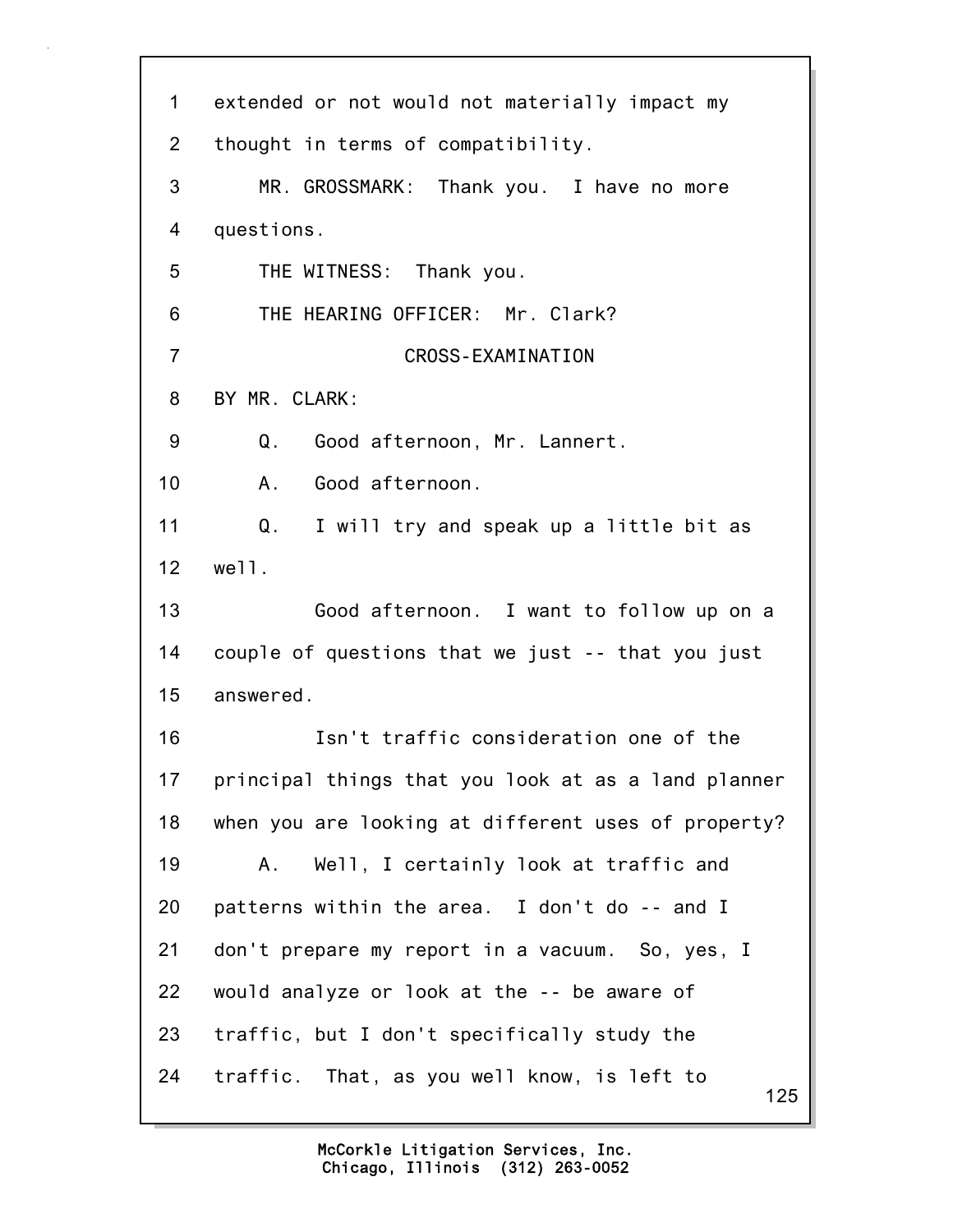1 another consultant.

2 Q. The traffic patterns are another issue, 3 but the traffic itself is a primary consideration 4 of your job, isn't it?

5 A. Well, I --

6 Q. The volume of traffic?

7 A. The volume of traffic on the adjacent 8 roadways certainly is something that we look at, 9 that I look at as it relates to what is happening 10 in the area.

11 Q. If I have a piece of property on 120 a 12 half mile west of here and I want to develop a 13 cemetery and I have to go before the village and 14 ask for a zoning change for a cemetery, do you 15 think anybody will show up?

16 A. I don't know. Show up for the hearing? 17 Q. For a zoning hearing to allow a cemetery 18 to go in.

126 19 A. With our participatory government that we 20 find ourselves in, I think a lot of people would. 21 Q. And how many people would show up if I 22 wanted to put a Wal-Mart in the same location? 23 A. Well, the ones that were in the cemetery 24 wouldn't show up, but a lot of other people would.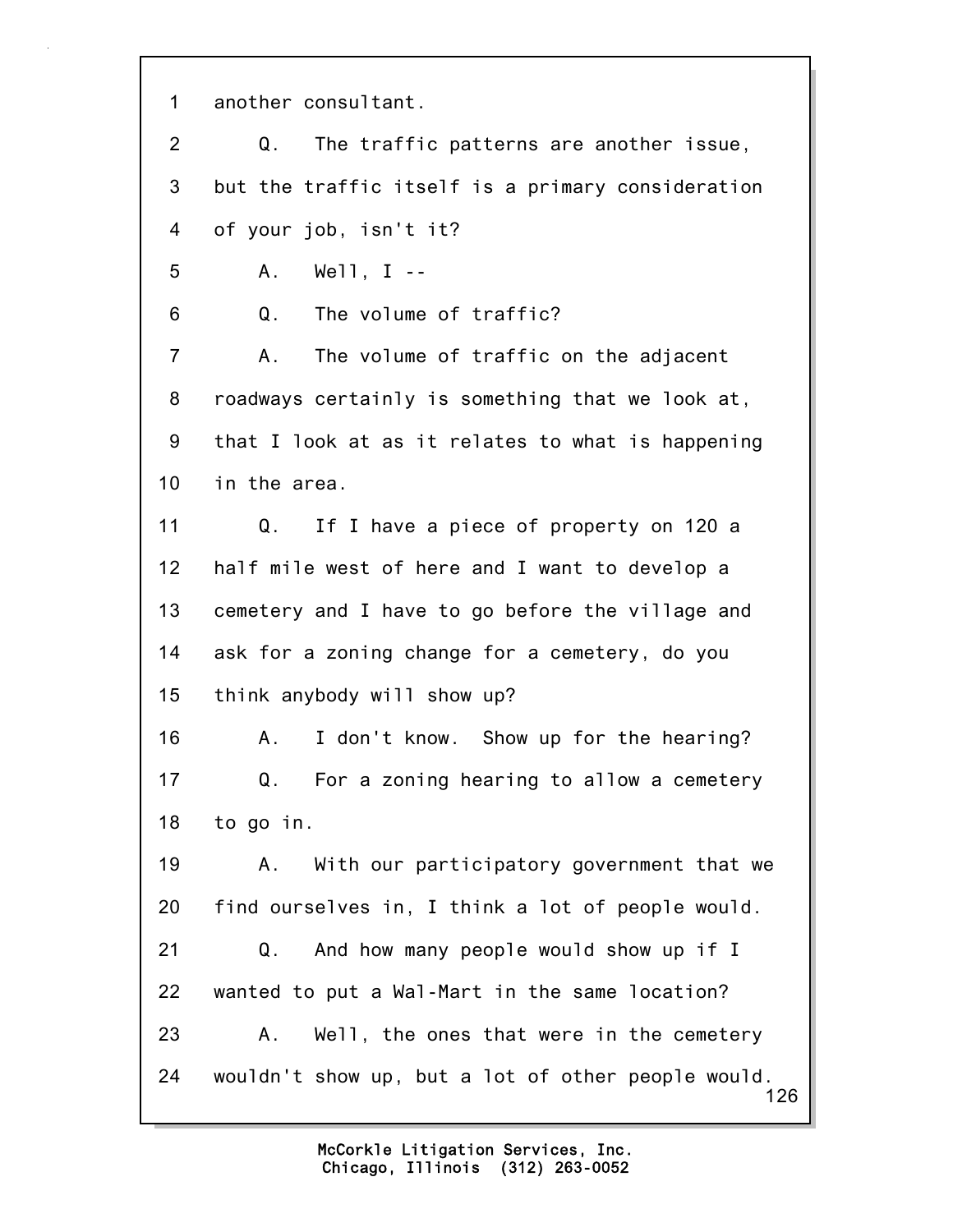1 Q. More or less?

2 A. Probably more.

3 Q. Probably considerably more, correct? 4 A. Yes.

5 Q. And that is because of the traffic, 6 correct?

7 A. Yes, there are a number of uses that are 8 traffic intensive. Certainly commercial is a land 9 use that impacts traffic to a great degree.

10 Q. And as a planner, you even have charts and 11 graphs and books and all sorts of data that give 12 you trip generations, the number of trips that are 13 generated for a particular type of use, correct? 14 A. That's correct.

15 Q. And that is one of the first things you 16 look at when you look at the use of a property, 17 correct?

18 A. If we are planning a development, yes, we 19 look at those standards as it relates to traffic. 20 We also look at the standards as it relates to 21 ratios, setbacks, space requirements. It's one of 22 the things that we look at in terms of specific set 23 value.

127 24 Q. Now, you are testifying as to the first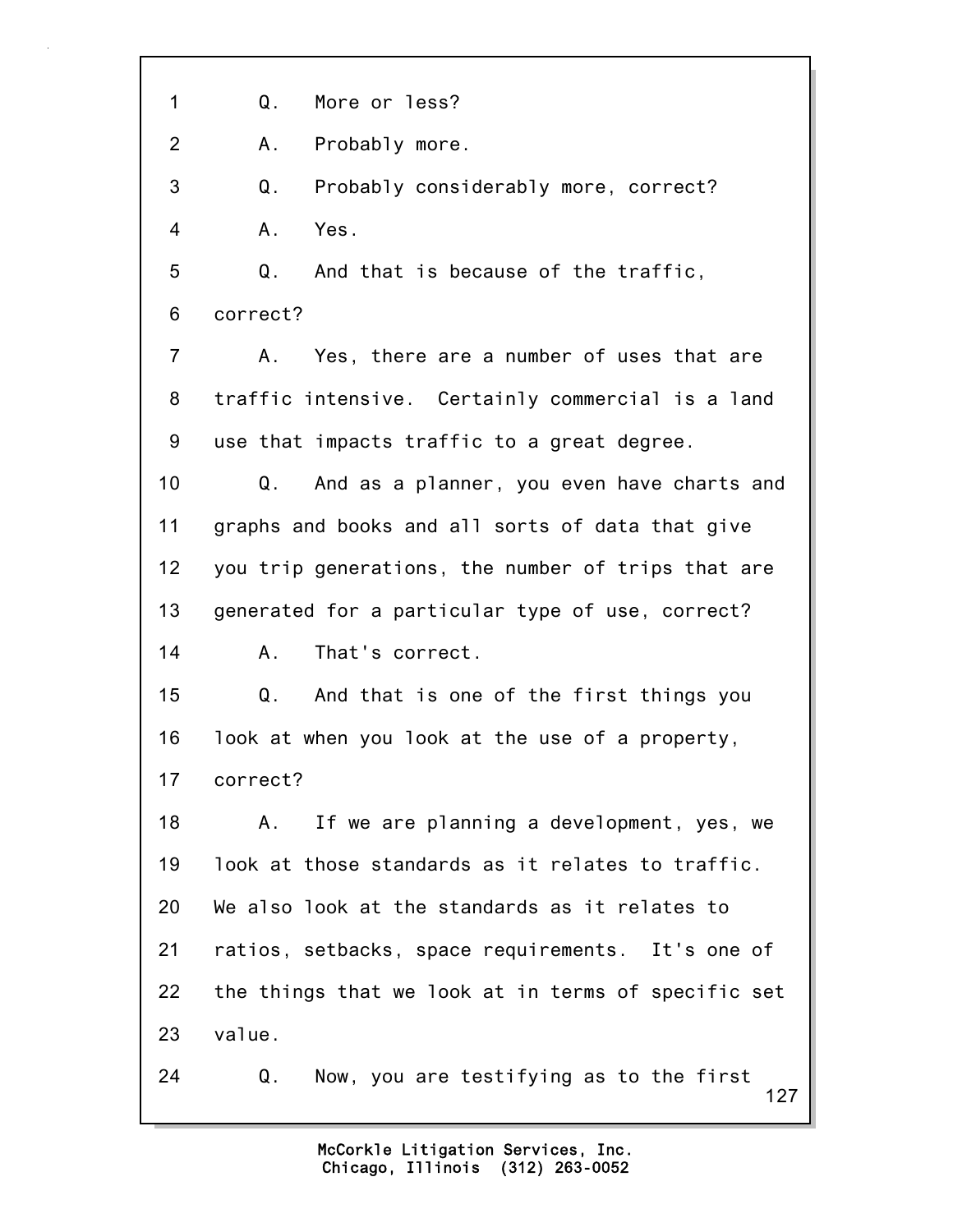128 1 part of criterion three, correct? 2 A. That's correct. 3 Q. And I am going to read it, and tell me if 4 I read it correctly. 5 Is located so as to minimize 6 incompatibility with the character of the 7 surrounding area; is that correct? 8 A. Yes, that's the way I read it also. 9 Q. What is your definition of the surrounding 10 area or this proposed site? 11 A. Well, I think as I've discussed, this is a 12 very difficult site because it's surrounded by lots 13 of different things. When I looked at it, I looked 14 at the 1,000 foot, the half mile, and the mile and 15 I think all of those areas could be thought of as 16 surrounding area. 17 Now, whether or not all of that 18 surrounding area has impact, hopefully as I 19 described, certainly the view from Main Street and 20 Greenwood, that some of that area that I studied 21 really had no impact and while it was within the 22 study zone, didn't impact the site because it 23 intervened land uses, distances, vegetation, and 24 the like.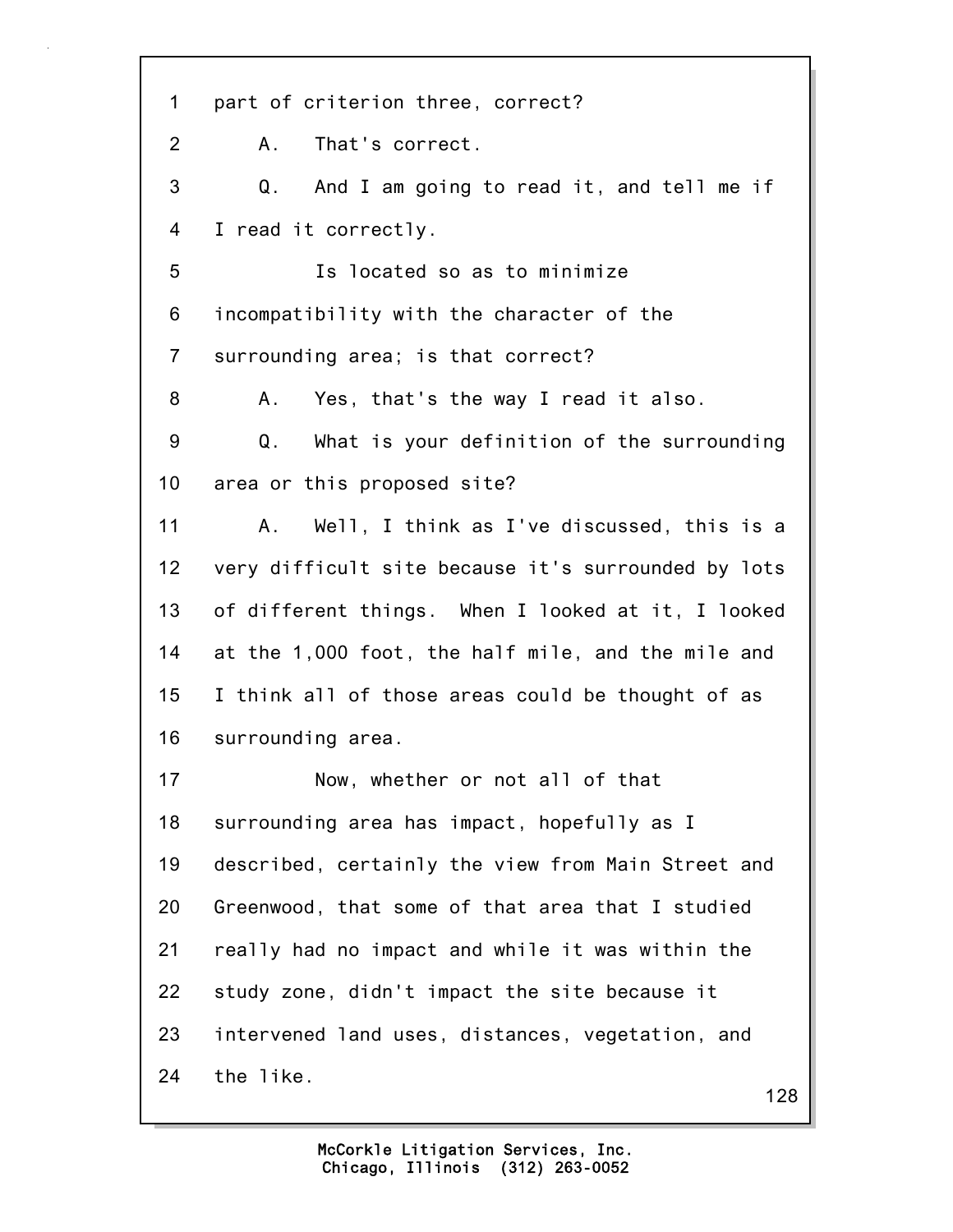129 1 Q. So you are not going to use a uniform 2 boundary to do your analysis. 3 Is that what you are telling me? 4 A. I don't always use a uniform boundary 5 because distance is somewhat misleading, but it's a 6 -- it is a good way to exhibit the kinds of things 7 we want to measure because if I start drawing 8 irregular study areas, it is -- 9 Q. Deemed subjective? 10 A. Well, yeah, you could be accused of 11 drawing a line where you want it and I am trying 12 not to do that. I am trying to characterize the 13 area the way I see it. 14 Q. So since you are forced to draw the line, 15 where did you draw the line in this case? 16 A. Everywhere as I just described it. 17 Q. Well, what did you use as a basis for your 18 opinion in this case? 19 A. The basis -- well, I think my report 20 speaks to itself -- that sounds better. 21 My report speaks for itself. I generally 22 use the one mile study area to run my first filter 23 of uses and also as Mr. Blazer and I talked in 24 length about zoning, but I think more telling, the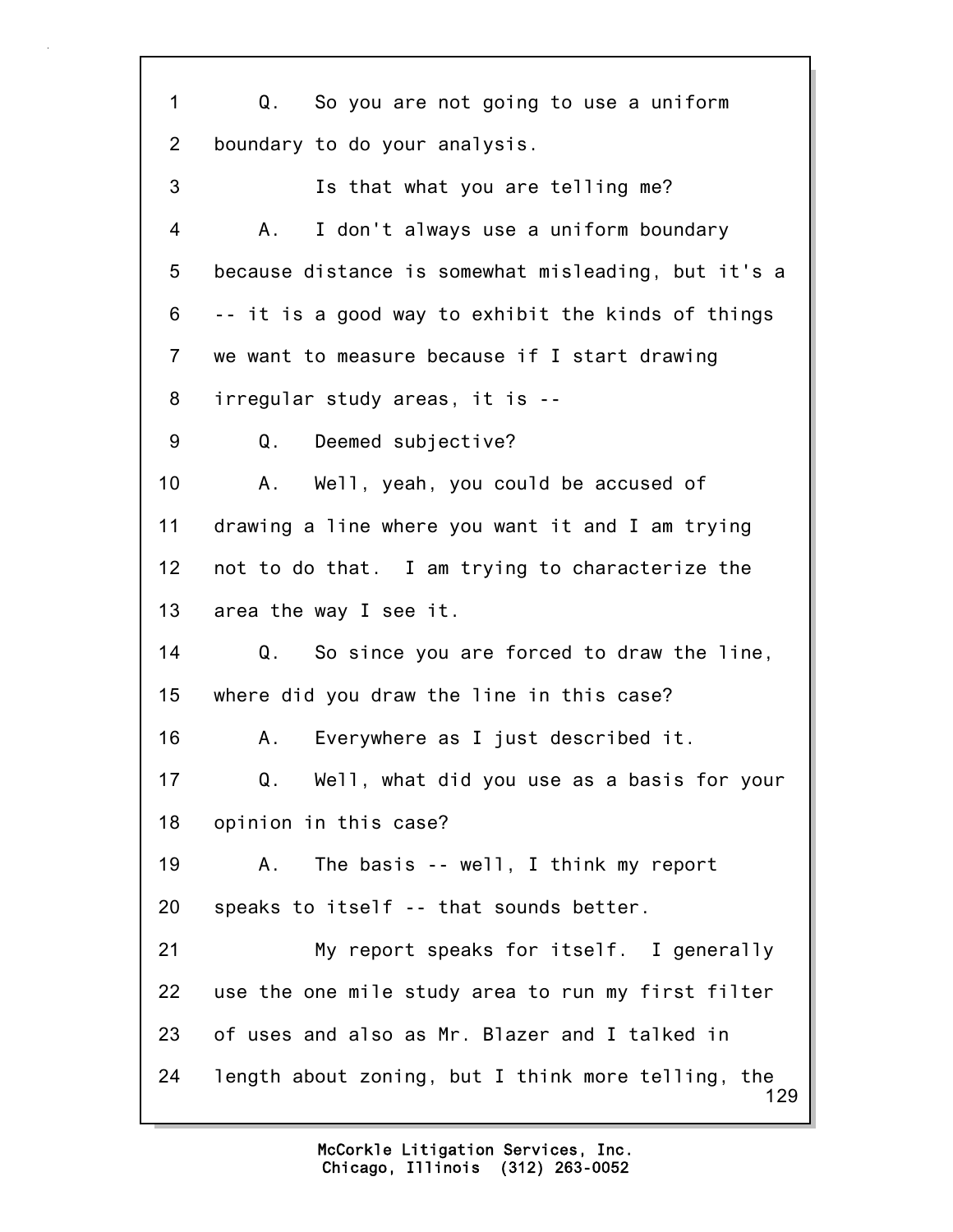1 buffers that exist within 1,000 feet and the 2 ownership of this client to the property 3 surrounding the subject site, I think are very 4 representative of a good buffer in this particular 5 case. I have never had a transfer station work 6 where the client controlled as much adjoining 7 property as in this case.

8 Q. So what would you determine or what would 9 you testify to as the character of the surrounding 10 area?

11 A. Well, I think I've already described that 12 and I have described it in terms of by joining the 13 open space and agricultural use along with the 14 industrial use because I do not think there is a 15 conflict because agricultural uses or open space 16 uses in my industrial. I have classified those as 17 the predominant land use within the area and the 18 measurements that confirm that.

19 Q. And you think that by combining industrial 20 use and open space and agricultural, that is a 21 better combination than residential and open space? 22 A. You know, absolutely -- can I put that 23 slide back up? 24 Yes, very much so particularly in this

130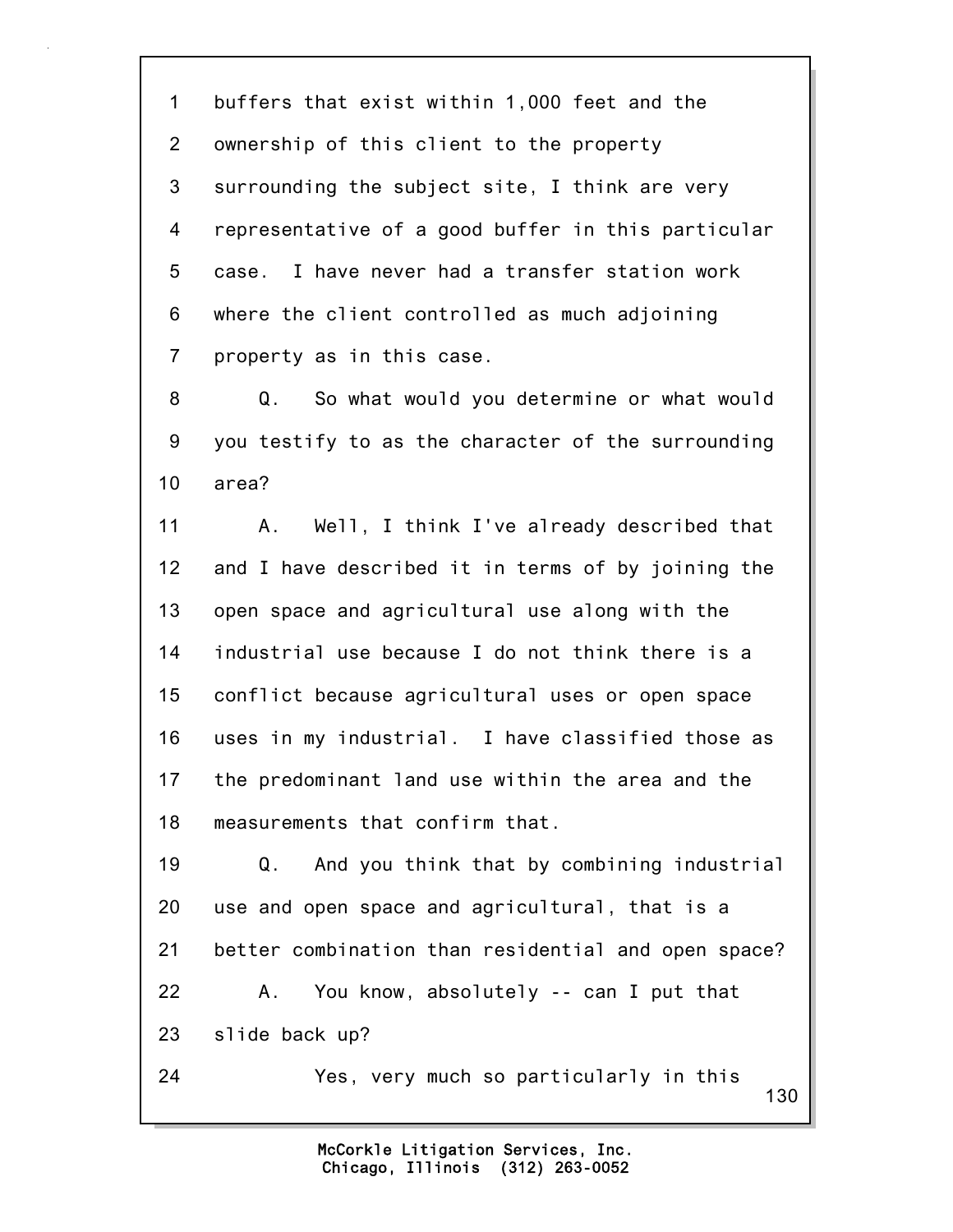131 1 application. All of this land, all of this land, 2 and all of this land is zoned light industrial 3 within the community. 4 Q. Zoning is inapplicable here, isn't it, 5 Mr. Lannert? 6 A. I am not finished answering the question 7 yet. 8 I am describing to you the underlying 9 zoning. The land use within that area is open 10 space and agricultural. So to answer your 11 question, I'm very confident that by lumping open 12 space and agricultural uses in with my industrial, 13 I will probably be more correct than incorrect over 14 the next decade and that is my opinion. 15 Q. Is your opinion based on a 16 hour a day 16 facility or 24 hour operation? 17 MR. HALSTEN: Asked and answered in response to 18 Mr. Grossmark. 19 THE HEARING OFFICER: Objection, sustained. 20 BY MR. CLARK: 21 Q. Is there anything else you can do to 22 minimize the incompatibility of the area that comes 23 to mind as you stand here? 24 A. Certainly I think there's lots of menu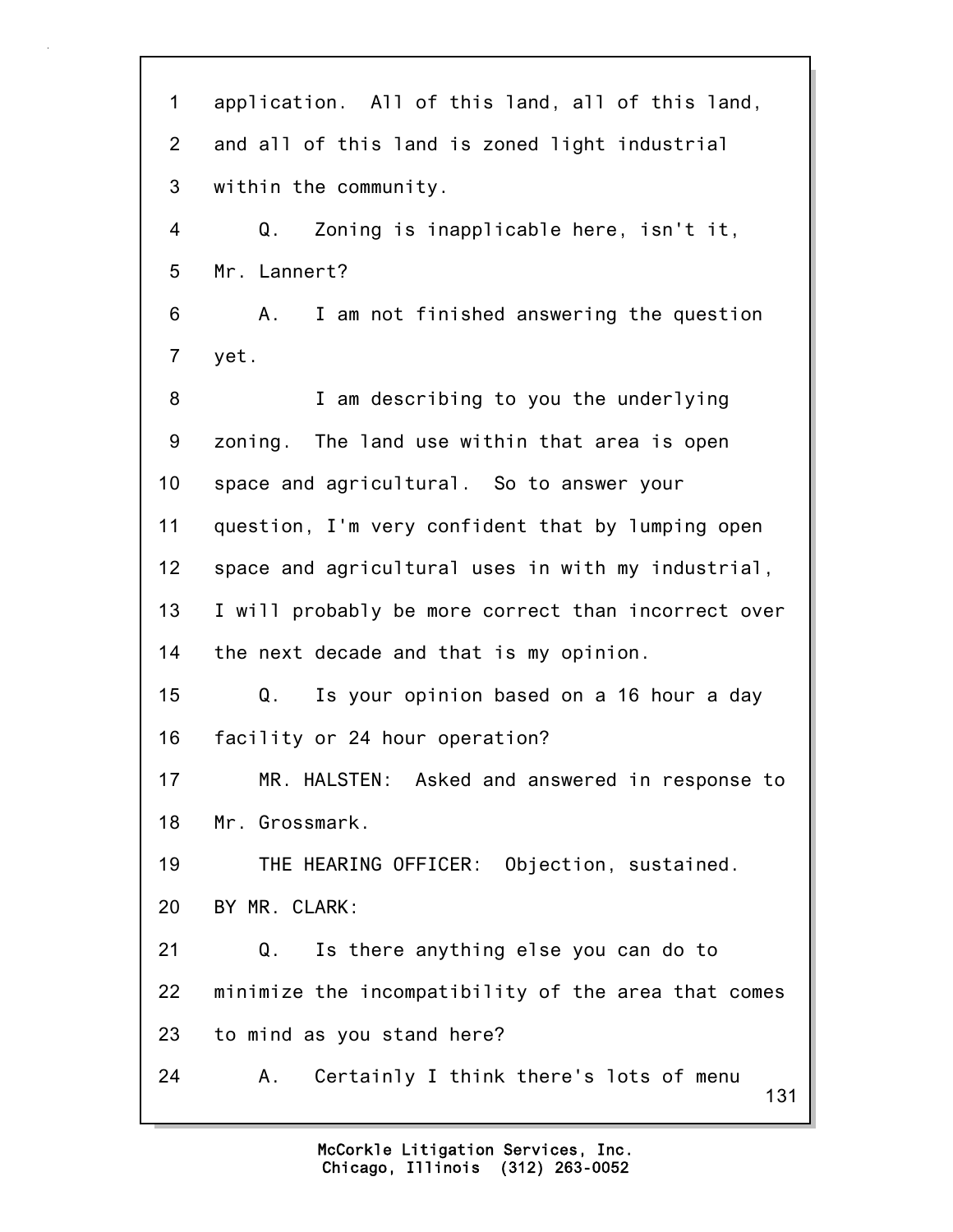132 1 items that are on that checklist. Building design 2 is certainly one of them. Location of the building 3 within the site is another. Circulation on site 4 and, of course, the berms and buffers that we are 5 proposing to mitigate the impact is yet another. 6 Q. Does sound carry further at night than 7 during the daytime? 8 A. I don't know the answer to that question. 9 Q. Well, when you sit on your back porch on a 10 summer evening, you can here sound from some 11 distance away, can't you? 12 MR. HALSTEN: Asked and answered. 13 MR. CLARK: Not of this witness. 14 MR. HALSTEN: Improper hypothetical, vague. 15 THE HEARING OFFICER: Objection overruled. 16 You may answer, please. 17 THE WITNESS: If there was anyone who was 18 sitting on a back porch in close proximity to this 19 site, that hypothetical question, you might be able 20 to hear it. 21 BY MR. CLARK: 22 Q. Would you reduce the impact of any noise 23 by closing the doors after a certain hour of the 24 evening like 6:00 o'clock?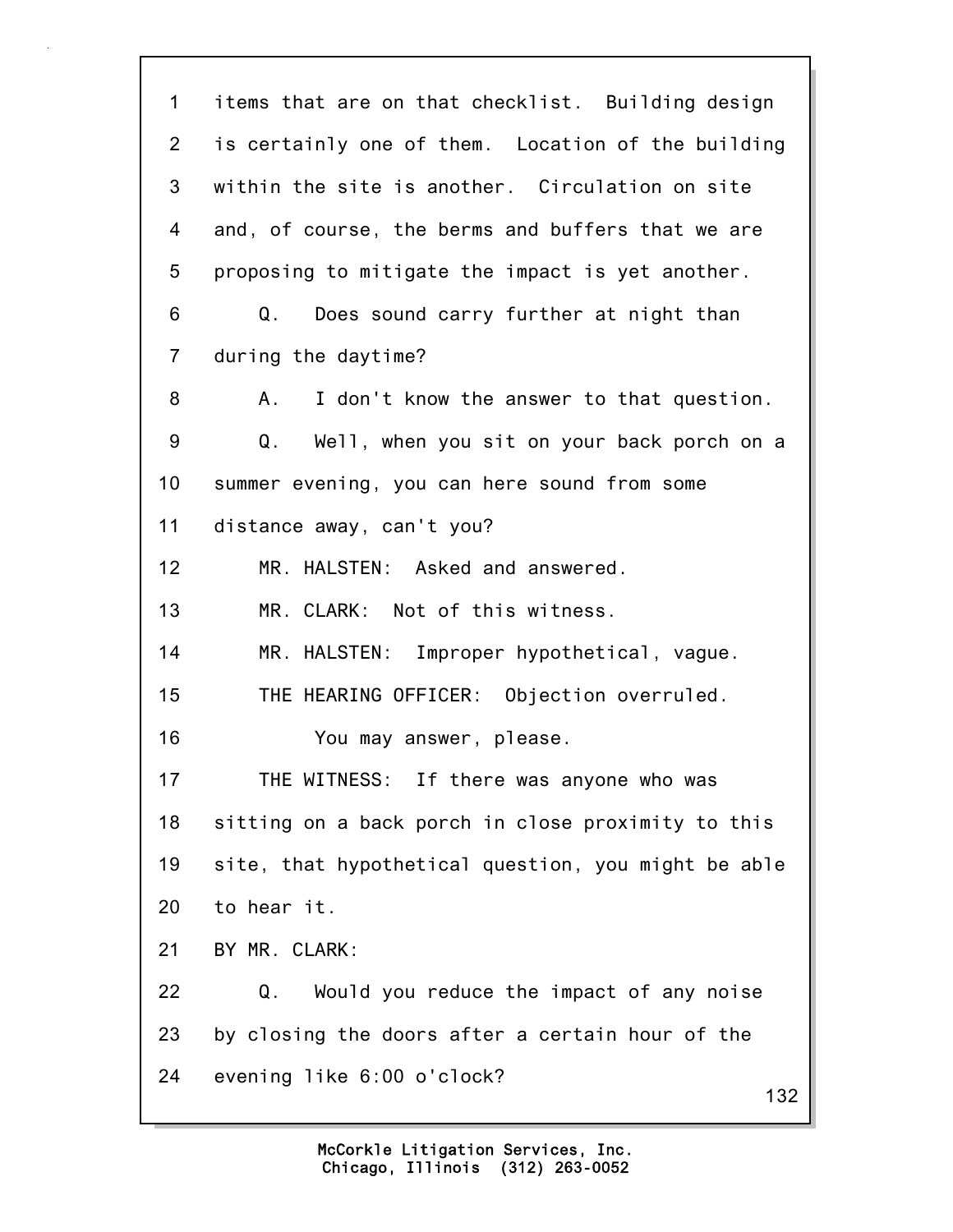1 A. Again, those are operational features. I 2 didn't specifically address those. Orientation of 3 the building I think starts to address that issue 4 and I believe Mr. Moose should have talked about 5 that yesterday even though I was not here for his 6 presentation.

7 Q. Would the reduction of any noise coming 8 from this site after the hour of 6:00 o'clock in 9 the evening reduce the amount of incompatibility to 10 the surrounding area?

11 A. Again, I don't think there's any 12 incompatibility from a noise standpoint. We are so 13 well buffered and so well removed from those 14 residential uses. We have intervening uses like 15 railroad tracks and 120 that I don't think the 16 noise of this operation in terms of the ambient 17 noise of any air would have any impact, so I do not 18 believe that.

19 Q. I didn't mean to cut you off.

20 The predominant residential use closest to 21 the property is to the northwest, correct?

22 A. The closest residential use is that site. 23 That is zoned industrial.

24 Q. And how far away is that?

133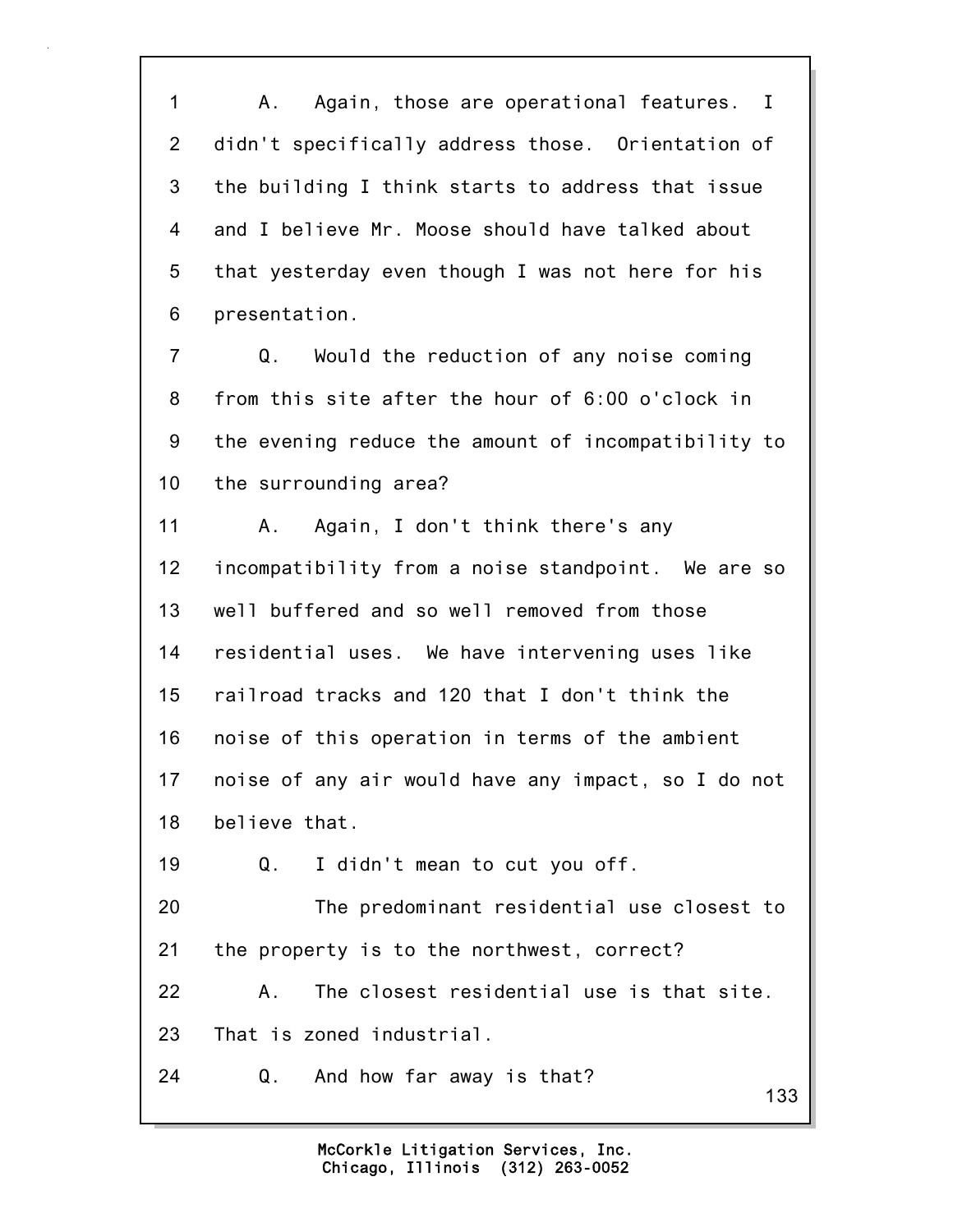1 A. Well, it's -- you are talking about Timber 2 Creek mobile home park. It's this piece right here 3 identified in yellow as residential use. It's just 4 outside the 1,000 foot radius. I'm not concerned 5 about that particular noise from that particular 6 residential neighborhood. As part of the special 7 use for the hauling facility, we built a large 8 sound wall and buffer to protect those homes from 9 the hauling operations.

10 That would be this hauling operation right 11 here between the building, the sound wall that we 12 created, as well as the additional sheds for 13 storage on that property. There is a solid wall 14 which will act as a visual buffer as well as a 15 sound buffer between that residential neighborhood 16 and our site. And you are not going to be able 17 -- there will be no views from this area through 18 these walls to this site. It's physically not 19 possible. 20 And Mr. Blazer in terms of our 21 negotiations required that to protect that

22 community and we obviously did it because it was 23 appropriate.

24 Q. You are not testifying here today as a

134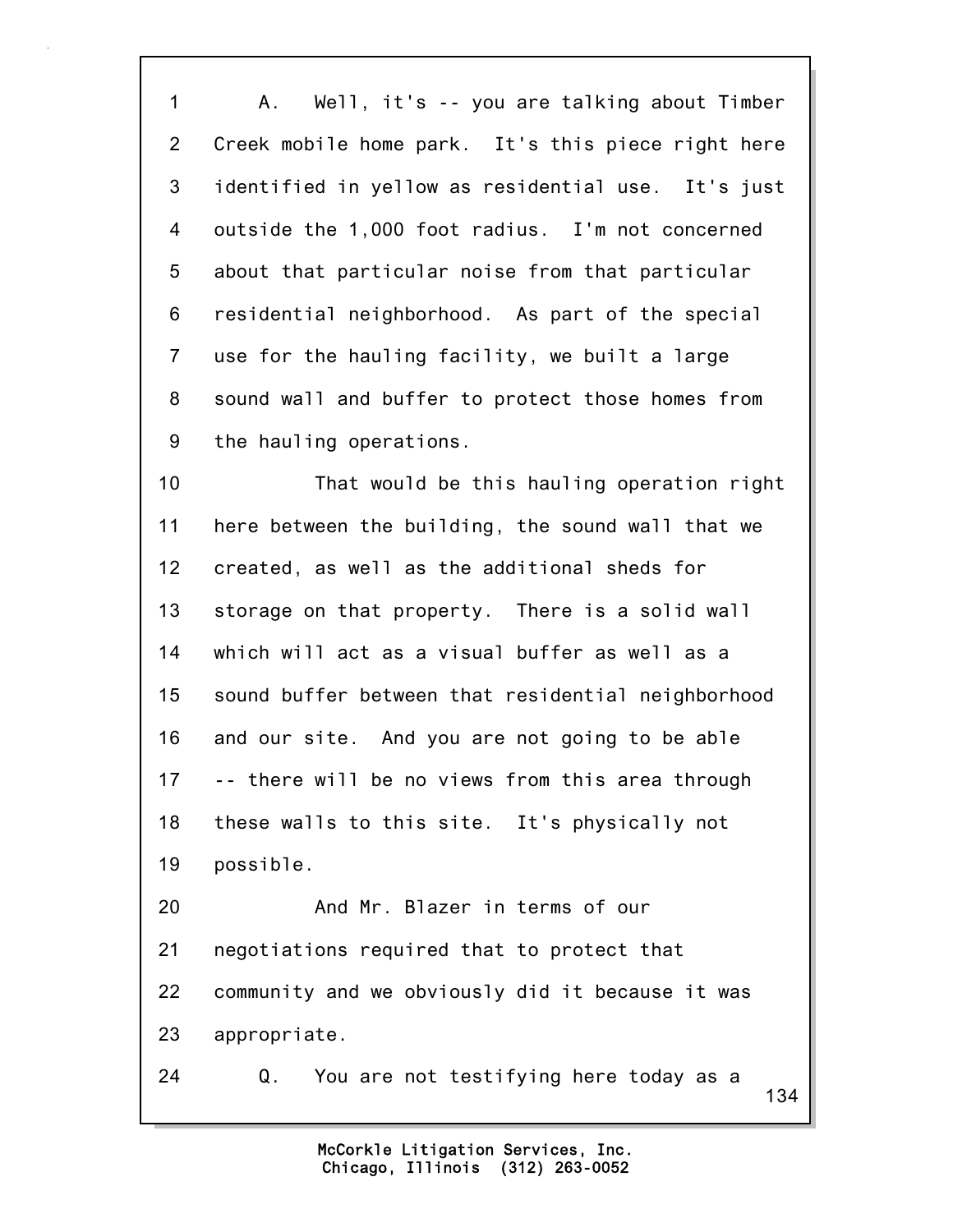135 1 sound expert, though, are you? 2 A. No, no, I'm not. I'm just stating that 3 those are menu items that are in place that will 4 help minimize any incompatibility. 5 Q. So you don't have the -- you can't tell me 6 because you don't have the knowledge, do you, that 7 that sound barrier wall will reduce noise from the 8 proposed site? 9 MR. HALSTEN: Objection, asked and answered. I 10 think the site is further away -- never mind. 11 MR. CLARK: Precisely the point. 12 THE HEARING OFFICER: Objection overruled. 13 THE WITNESS: Mr. Clark, I don't know if I 14 understand the intent of the question. 15 BY MR. CLARK: 16 Q. Sound walls, if you are immediately 17 adjacent to a sound wall will deflect the sound, 18 correct? 19 A. Correct. That sound wall was put into 20 place as part of that special use petition. It had 21 nothing to do with this application. 22 Q. The plant material that is proposed to be 23 put along the corridor road and the Route 120 24 property lines, that is going to be installed upon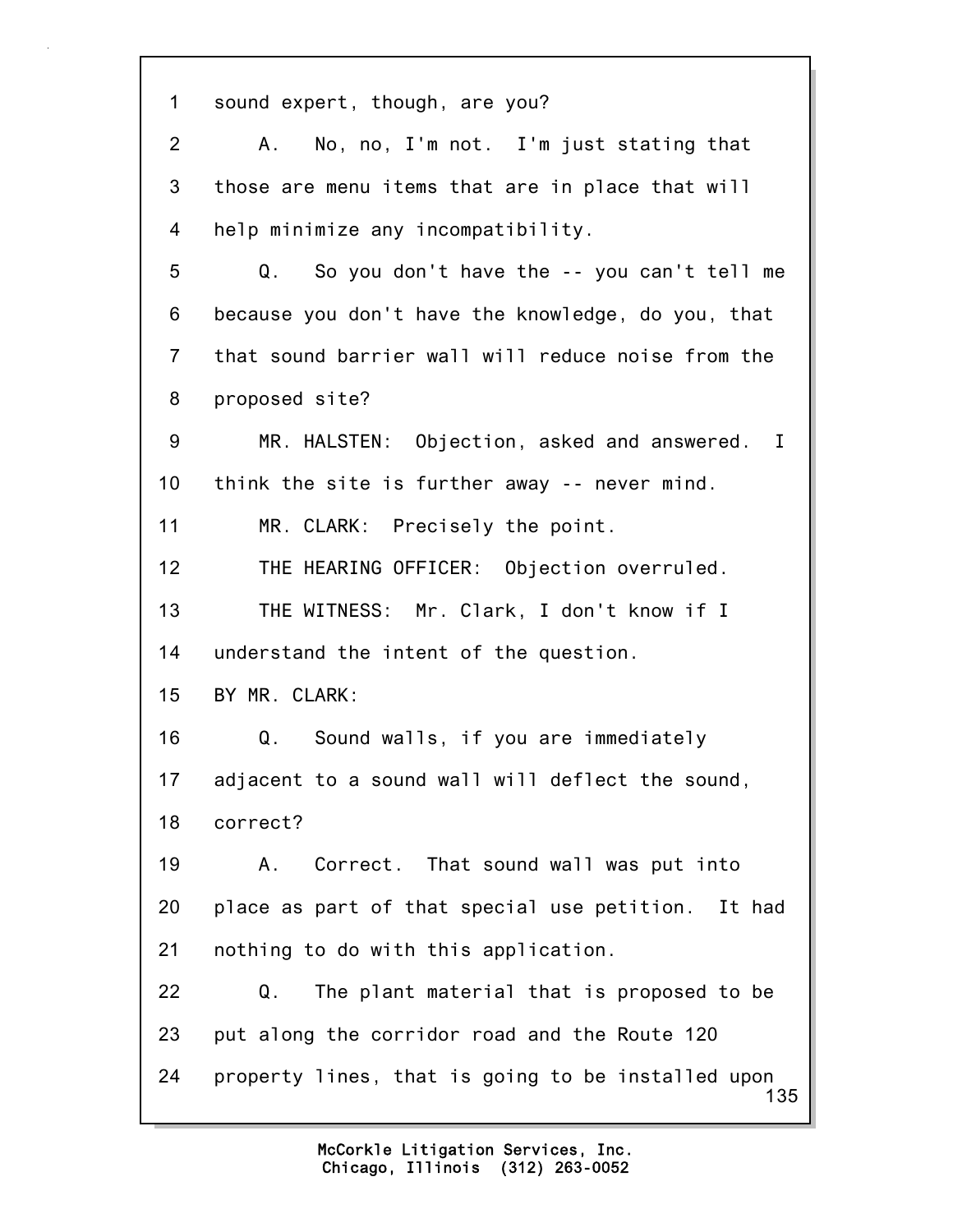136 1 construction before operation; is that correct? 2 A. That's correct. It will be part of the 3 implementation of the building of the facility. 4 Q. And you have the ability to represent on 5 behalf of the applicant that if any of that 6 landscaping dies or doesn't thrive, they will 7 replace it? 8 A. I don't have the authority to speak to 9 that. I can speak as a landscape architect that 10 our plans will call for replacement of any plant 11 material that dies within the first year. And once 12 they are established, if we pick the right plant 13 material, we should be able to avoid most of that, 14 but I can't speak directly to it. 15 Q. Do you know if there will be anybody 16 present that can speak to that? 17 A. I am not aware. 18 MR. CLARK: That is all I have, Mr. Hearing 19 Officer. 20 THE HEARING OFFICER: Mr. Sechen, how long do 21 you have do you think? 22 MR. SECHEN: Not terribly long. I think we can 23 probably do it before break if you so desire. 24 THE HEARING OFFICER: Well the problem we have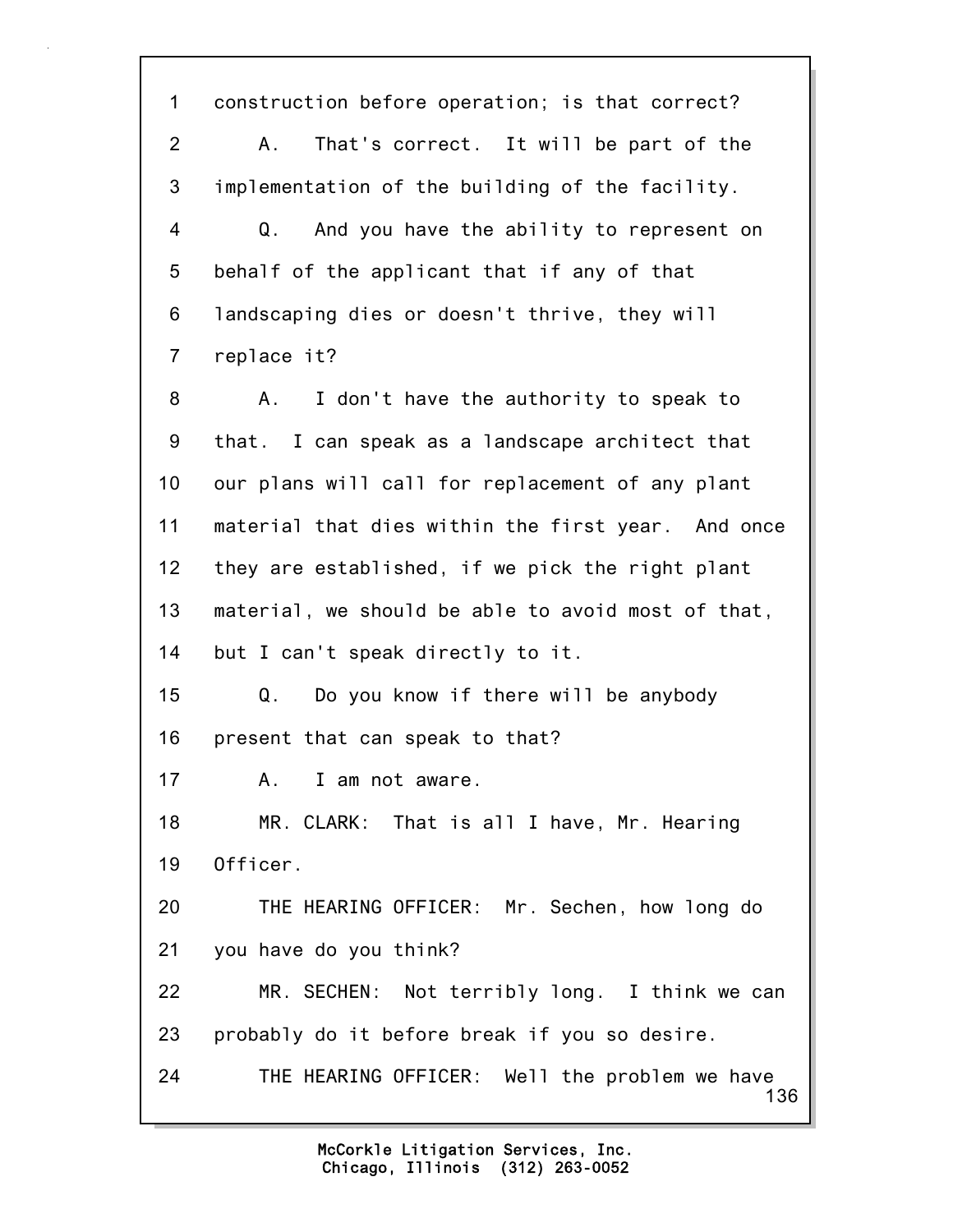| $\mathbf 1$    | is that the court reporters are supposed to change |
|----------------|----------------------------------------------------|
| 2              | at 3:00. I am assuming you can't do it in the next |
| 3              | three minutes?                                     |
| 4              | MR. SECHEN: Not in three minutes, no.              |
| 5              | THE HEARING OFFICER: Fine. Let's take a            |
| 6              | five-minute break. We are going to start at three  |
| $\overline{7}$ | minutes after 3:00. We are just going to change    |
| 8              | court reporters and maybe see if we can find me a  |
| 9              | battery for this mic.                              |
| 10             | (Whereupon, further proceedings.                   |
| 11             | were recessed to 9/24/13 to the                    |
| 12             | time of $3:05$ o'clock $p.m.$ )                    |
| 13             |                                                    |
| 14             |                                                    |
| 15             |                                                    |
| 16             |                                                    |
| 17             |                                                    |
| 18             |                                                    |
| 19             |                                                    |
| 20             |                                                    |
| 21             |                                                    |
| 22             |                                                    |
| 23             |                                                    |
| 24             | 137                                                |
|                |                                                    |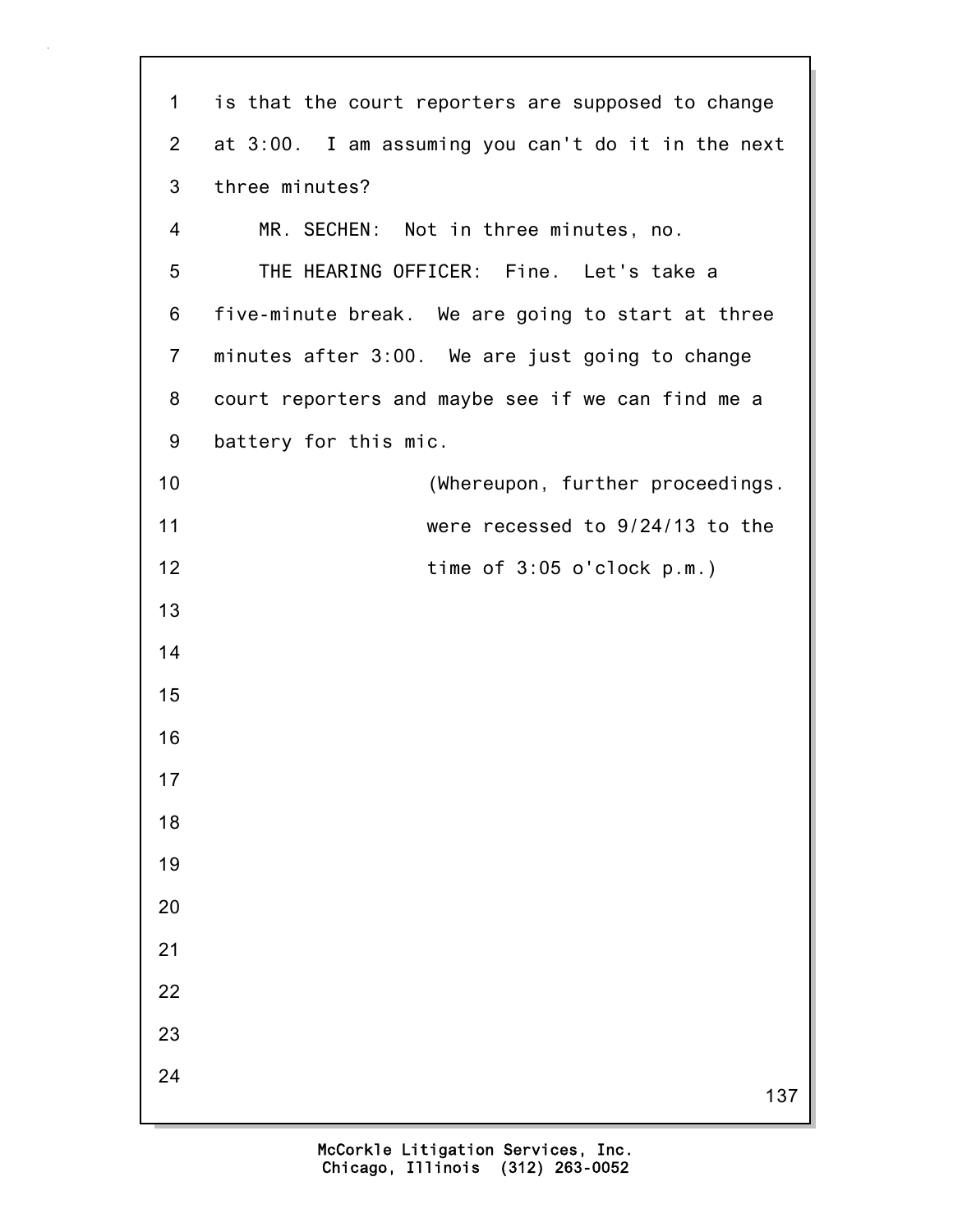138 1 STATE OF ILLINOIS ) 2 ) SS: 3 COUNTY OF C O O K ) 4 5 SHELLY S. RUBAS, being first duly sworn, 6 on oath says that she is a court reporter doing 7 business in the City of Chicago; and that she 8 reported in shorthand the proceedings of said 9 hearing, and that the foregoing is a true and 10 correct transcript of her shorthand notes so taken 11 as aforesaid, and contains the proceedings given at 12 said hearing. 13  $14$   $\frac{1}{2}$   $\frac{1}{2}$   $\frac{1}{2}$   $\frac{1}{2}$   $\frac{1}{2}$   $\frac{1}{2}$   $\frac{1}{2}$   $\frac{1}{2}$   $\frac{1}{2}$   $\frac{1}{2}$   $\frac{1}{2}$   $\frac{1}{2}$   $\frac{1}{2}$   $\frac{1}{2}$   $\frac{1}{2}$   $\frac{1}{2}$   $\frac{1}{2}$   $\frac{1}{2}$   $\frac{1}{2}$   $\frac{1}{2}$   $\frac{1}{2}$   $\frac{1}{$ 15 Certified Shorthand Reporter 16 17 18 19 20 21 22 23 24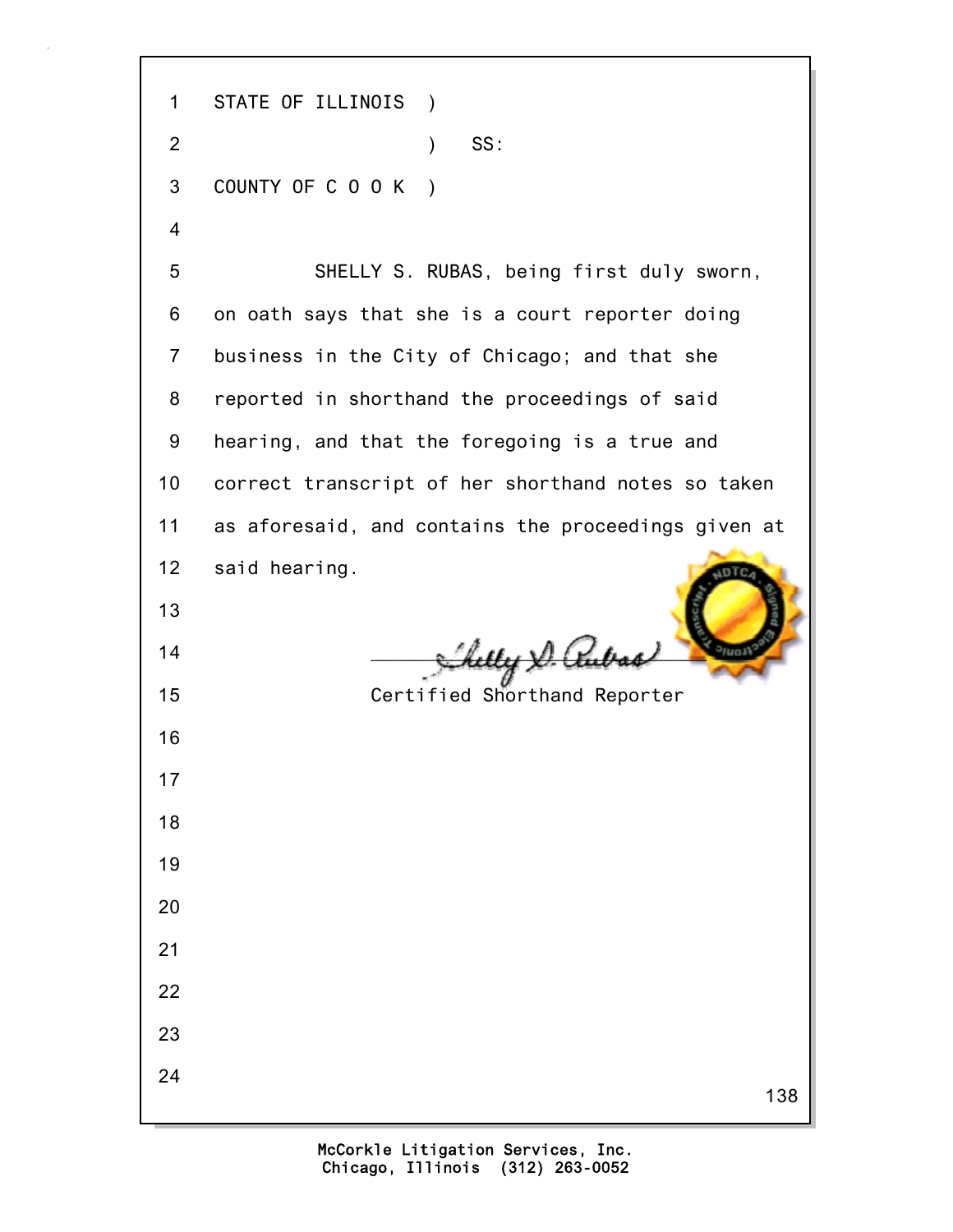A ability 39:4 136:4 able 18:13 21:16 22:18 28:24 35:22 37:5 46:23 99:24 132:19 134:16 136:13 aboveentitled 1:13 absolutely 41:17 66:20 73:19 130:22 acceptable 4:19 5:5 22:13 100:11 101:4 accomplish 14:14 29:10 account 48:17 67:22 84:21 85:15 88:13 89:2 89:19 accused 129:10 acknowledged 90:15 acquire 118:21 acquired 23:2 53:5,7,9 acreages 28:19 acres 25:12 56:6 82:4 111:24 act 72:16 134:14 add 81:15 89:22,23 added 84:11 adding  $84.5, 19$ addition 33:3 48:21  $85.22$ additional 134:12 additionally 10:16 additions 99:15 address 120:6 133:2,3 adds 85:24 adjacent 16:13 43:20 51:13 52:1 62:24 71:9 77:23 78:13 78:19 115:6 126:7 135:17 adjoining 62:17 63:24  $111:6$  130:6 admission  $100.8$ adopted 65:20 advance 66:4 aerial 14:16,16,18 17:9,10 19:9 22:23 23:17 24:7 28:16 30:14 82:21 86:4,13 105:5 116:4 affect 14:9 aforesaid 138:11 afternoon 4:1 14:6 118:11 125:9 125:10,13 agency  $2:16$  7:5 ago 83:18 87:20 agree 59:20 73:7 75:23 81:22 82:2 85:22 91:14 92:5 agreement 40:19,20,21 119:24 agricultural 26:15 30:4 58:18 59:17 84:8 87:4 130:13,15,20 131:10,12 agriculture 23:10 29:23 ahead 25:16,20 70:16 air 133:17 al 67:2 allow 126:17 alter 48:11 ambient 133:16 american 9:15 12:9 amount 18:20 23:9,10 29:19 133:9 analyses 38:16 analysis 63:13 66:12 68:15 75:3 81:4 129:2 analyze 18:6 75:18  $125.22$ analyzed 78:13,18,22  $124.22$ anderson 2:5 ane 114:15 angle 46:6 animals 76:18 animated 45:20 answer 18:13 74:21 79:8,22,24 80:3 93:24 94:11,14 120:23 122:11,21 123:17 131:10 132:8 132:16 answered 74:17 85:1,3 89:5 90:7,8 121:15,17 123:11 124:10,12 125:15 131:17 132:12 135:9 answering 131:6 anticipated 63:17 81:9 anybody 4:10 95:20 126:15 136:15 apologies 88:4 apologize 18:18 36:7 50:3 55:14 59:2 74:20 78:17 120:22 app 63:4 appear 108:11 appearance 41:16 44:18 appearances 2:1 54:13 appears 25:5 46:6 65:11 83:5 83:14 86:16 98:18 109:23 appellate  $99.24$ appendix 64:23 65:13 applicant 56:12 93:7,9 101:2 102:1 136:5 applicants 3:13 54:14 56:10 98:3 98:10,15 100:6 102:6 application 1:7 4:2 8:10 8:12 12:24 15:18 19:22 20:4,7,13 21:8,14 22:6 22:12 37:9 37:23 47:7 47:19 54:22 54:24 55:1,5  $55.9, 22, 23$ 56:1 63:11 64:21 65:9 68:24 69:12 75:3 92:15 97:1 99:17 111:5 121:9 121:19 131:1 135:21 applications 12:22 20:15 55:24 57:8 approaching 43:2 appropriate 28:19 48:15,15 134:23 appropriately 28:7,8 32:19 44:5 119:23 appropriate ... 18:10 approval 1:8 4:2 approved 47:13 69:1 approximately 12:16 19:1 53:17 82:5 123:16 124:8 architect  $8:7$  45:10 136:9 architects  $9.1912.10$ architecture 9:9,17 area 9:9,10,17 10:11 13:3 14:9,19,21 15:5 16:16 17:11 18:17 18:23 19:22 25:5,10,18 26:13,20,24 27:11,16 28:6 29:5 30:19,21 31:7,20 34:24 38:8 39:8 41:2,16 48:1,8,12,12 48:17,18,18 48:19,20 49:10 56:2 57:6 58:3 59:24 60:11 60:16,17,20 60:22 61:1,3 61:4,6,10,14 62:4,5 67:23 68:17,20 69:23 70:5,6 70:7,7,11,11 71:5,5,13 74:24 75:9 77:7,13,13 79:7 81:23 82:14 83:18 84:22 85:16 88:14 89:3 89:20 91:19 97:7 106:9 106:17,21,22  $107 \cdot 21$ , 23 108:4,15 110:24  $112.24$ 113:11,24 114:20 115:21,24 116:3,5,6,8 116:8 119:11 119:17 121:4 121:8 124:7 124:17 125:20 126:10 128:7 128:10,16,18 128:20 129:13,22 130:10,17 131:9,22 133:10 134:17 areas 18:22,22 19:23 23:12 27:19 28:9 34:21 47:8 51:8 57:11,13,19 58:5,18 59:16 71:20 83:13 87:9 87:13,15,18 88:15 128:15 129:8 arent  $46.24$ argumentative 84:24 89:5  $90.6$ aside 34:20 asked 4:15 58:14 74:17 84:24 85:2 86:7 89:5,6 90:6 94:21,23 95:3 121:15 123:11  $124:10$ 131:17 132:12 135:9 asking 62:3 74:14 77:21 80:21 89:10 98:20 111:16 119:9 aspect 8:9 17:7 aspects 18:15 29:16 assembled 98:8 assessing 70:10 71:3 assignment 12:2 38:9 94:19 117:4 121:10 123:5 assignments 9:12 57:9 associated 120:3,12,24 associates  $2.5$ association 9:15 assume 72:18 88:11 104:8 105:21 124:7 assuming 8:23 137:2 atlas 57:20 attached 3:17 attempting  $21.21.21$ attention 25:16 38:19 63:10 69:21 79:15 80:8 80:12,13,17 80:22 attorney 56:17 auctioned 16:6 23:2  $44 \cdot 10$ audience 76:19 authority 1:4 4:6 136:8 auto 28:16 availability 50:21 available 86:13 avenue 34:1 39:18 45:15,17,24 60:18 avoid 101:12 136:13 award 9:16 aware 34:14 36:21 39:12 53:7 54:21 67:1 94:20 95:11 119:6,14 120:6,15 121:8,11 123:2,19  $125.22$ 136:17 awareness 120:20 B b 3:11 back 4:21 18:2 21:14 22:22 24:20 25:15 29:21 32:12 32:13,19 34:1 37:19 37:20 41:4 43:14 46:19 61:2 69:6 75:13 83:20 84:3 85:7,19 88:22 89:14 100:18 109:9 110:6 116:21  $116.21$ 130:23 132:9 132:18 background 28:11 backtrack  $22.22$   $36.9$ backyard 49:13 ballpark 79:7 barrier 135:7 based 18:10,21 33:4 38:13 42:23 57:8 61:13 75:8 89:17 98:6 120:19 123:1 131:15 bases 71:24 basically 30:11 37:17 basis 24:4 31:1 48:3 48:4,5 51:16 55:7,8 77:9 90:23 99:18 129:17,19 battery 137:9 baxter 113:4,7 114:15 beach 19:15 beautiful 87:17 beginning 53:3 behalf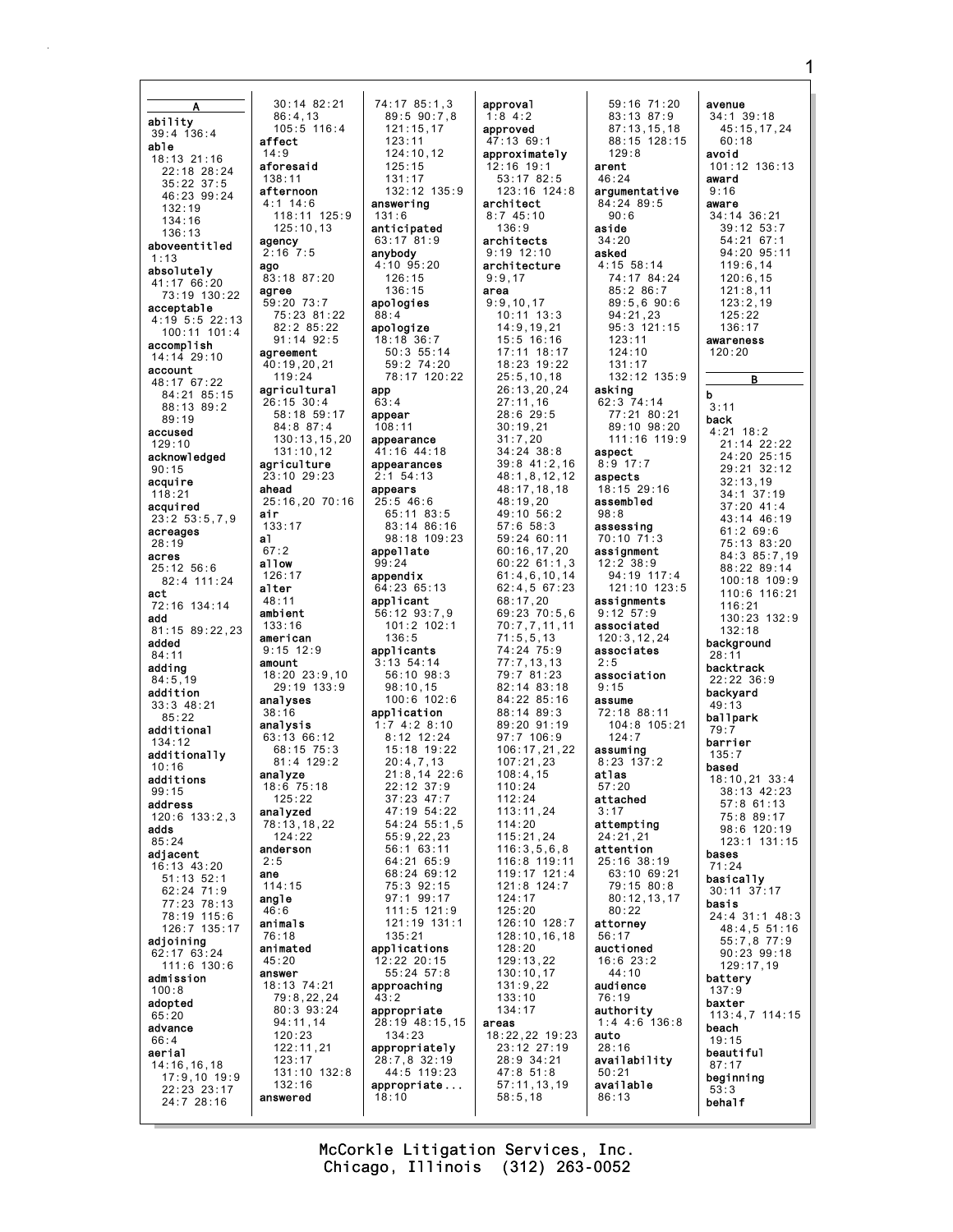2:6,8,11,13 2:15,16 7:4 56:9 79:6 136:5 belaboring 33:12 believe 21:15 44:15,21 52:6 53:15 53:21 63:23 64:22 68:8 95:14 97:12 104:12 113:6 133:4,18 belvidere 15:21 16:3 29:18 109:21 benefit 23:2 berm 39:3,4 116:22 bermed 39:17 45:23 berming 39:14 42:14 berms 39:19 43:7 132:4 best 17:13 better 19:20 22:14 41:10 46:23 86:3 129:20 130:21 beyond 61:17 105:14 106:4,7 108:4 109:13 110:21 112:23 **big**<br>27:15 43:16 94:17 105:1 bigger 25:8 biggest 124:24 bit 10:19 11:16 14:4,4 19:11 19:20 22:16 22:21 25:17  $28.10$   $36.4$  9 68:10 97:14 125:11 blank  $22.10$ blazer  $2.14$ , 14 3.5 6:21,22,22 52:12,14,20 52:21,23 55:11,13,15 58:24 59:2,6 59:7 60:4,6 63:8,9,21 70:14,17,24 71:1 74:1,2 74:20,22 77:2,5,11,16 77:18,20 80:2 85:2,5 86:10,18,21 87:23 88:2,5 89:6,8 90:8 90:10,22 91:5,7 92:16 92:18,20 93:1,23 94:15 96:3 98:18,19 99:7 100:22 119:9 129:23 134:20 blazers 76:16 block 38:4 blocked 48:24 blue 19:16,17 board 1:1 2:8 4:4 6:20 13:21 20:8,14 22:11 24:9 63:3 98:10 99:23 bob 6:6 bolts 38:10 book 30:13 books 18:19 127:11 boston 12:12 bottom 63:12 67:15 68:13 84:3 boundaries 16:20 19:15 111:22 boundary 19:3 32:1 112:4 119:17 129:2,4 brand 37:20 break 14:1 96:8 136:23 137:6 breaks 5:11 brian 4:14 broad 24:22 bruce 62:9 bruces  $62.14$ buffer 34:8 48:15  $61 \cdot 4$  130 $\cdot 4$ 134:8,14,15 buffered  $48.24 50.16$ 133:13 buffering 39:14 44:13 buffers 34:23 35:3,6 75:5 83:7 130:1 132:4 build 28:1 42:1 73:10 building 36:12 37:10,20 37:24 42:1,2 42:7,8 43:9 43:11,12,14 43:15,16 44:3 47:4 102:24 105:1 105:7,9 106:3 109:14 109:15,22

110:2,7 112:14 113:7 115:11 123:3 132:1,2 133:3 134:11 136:3 buildings 28:1 32:17 35:6 38:4 40:13,14 41:8 105:2,4 109:15 111:20 114:17 built 37:20 134:7 bullet 15:6 27:10 60:10 67:16 67:19,21 81:13 82:11 84:3 88:24 89:16 bumps 43:12 business 104:23 108:10 138:7 businesses 106:13 buying 118:6  $\overline{\mathbf{c}}$ c 2:10,10,14 138:3 cad 28:16 calculated 68:16 call 5:19 38:19 57:1 58:2 73:18 136:10 called 7:14 79:19  $113.6$ cambridge 10:16 campus 16:4 cans 105:21 cant 28:1 37:6 76:19 79:8 83:19 87:8 87:11 107:9 110:1 116:1 116:16 132:11 135:5 136:14 137:2 capacity 122:24 123:3,4 123:20 care 7:22 career 54:17 carefully 38:24 83:6 carry 132:6 case 59:22 60:14 62:5,9 63:4 72:1 77:14 79:14 80:6,7 111:8 129:15 129:18 130:5

130:7 cases 53:21,22,24  $54:1,4$  75:5 catch 76:11 catching 112:20 category  $82.8$ cause 1:13 caveat 123:17 cedar 18:24 27:15 31:9 cemetery 126:13,14,17 126:23 center 19:6 centered 29:16 cents 105:20 certain 8:9 25:3 97:20 132:23 certainly 10:2 16:17 25:8 27:16 29:9 44:8 51:20 60:17 97:24 99:11 118:4 125:19 126:8 127:8 128:19 131:24 132:2 certified 1:24 138:15 cetera 5:17 chain 46:7 116:13,17 116:19,23 117:7,11 chaired  $12.7$ chance 22:15 change 30:1 37:6,13 37:14 122:1  $122:4.8$ 126:14 137:1 137:7 changes 33:19 75:10 chapter 12:10 character 14:8 27:5 30:18,20 31:12,19 37:13,14 41:2,16 45:1 47:24 48:7 50:7 57:5 59:15 60:11 68:15 70:10 71:4 75:4 91:19 121:7 128:6 130:9 characteris ... 26:21 characterize 122:22 129:12 characterized 102:12 charged

9:11 charles  $2:5$ charts 127:10 check  $109.9$ checklist 132:1 chemicals 105:24 chicago 57:24 138:7 christopher 3:3 5:19 7:13 7:20 8:3 9:6 circle 70:8 115:3 circulation 132:3 circumstances 47:3 cite  $63.2$ cited 72:2,14,18 city 138:7 clarification 100:17 clarify 119:21 clarity 46:23 clark 2:16 3:7 7:3,4 7:4 100:11 100:13,17,21 125:6,8 131:20 132:13,21 135:11,13,15 136:18 classification 61:23 78:18 103:8 classificat ... 24:7,8 28:23 78:13,22 79:1 classified 33:8 130:16 classify 107:19 clause 54:5 clean 40:10 108:14 clear 58:22 97:23 98:20 101:21 111:6,8,10 114:5 117:6 clearer 96:23 clearly 16:19 23:24 43:21 client 17:6 52:6 56:14,16 72:7 130:2,6 close 19:3 33:17 94:6 132:18 closed 104:24 118:5 closely 37:12 97:1 107:13 closer

26:20,20 27:21 27:22 32:8 42:17 75:9 112:19 115:17 closes 117:10 closest 133:20,22 closing 132:23 cocounsel  $6:12$ coded 18:14,15 coding 18:15,21 21:17  $28.22$ cold 46:15 college 10:17 color 18:14,14,21 21:16 28:22 42:17 97:9 112:24 combination 38:4 130:21 combine 85:9 combined 84:13 85:19 combining 130:19 come 31:2 54:15 83:22 89:24 comes 4:21 32:4 114:24 116:19 131:22 comfortable 28:18 124:2 coming 17:17 38:6 59:22 121:1 133:7 comment 4:7,10,11 98:18 100:12 comments 58:15 69:6 94:9 commercial 18:15 31:5,10 67:9 83:23 84:14,17,21 85:15 87:2  $127:8$ commission 54:18 commit 118:18 committee 12:7 common 31:24 commonly 69:19 communities 9:13 10:10 24:4,11 62:17 64:1 66:19 67:4 83:8 88:16 community 9:10,10 11:8 24:15,17

28:6 39:10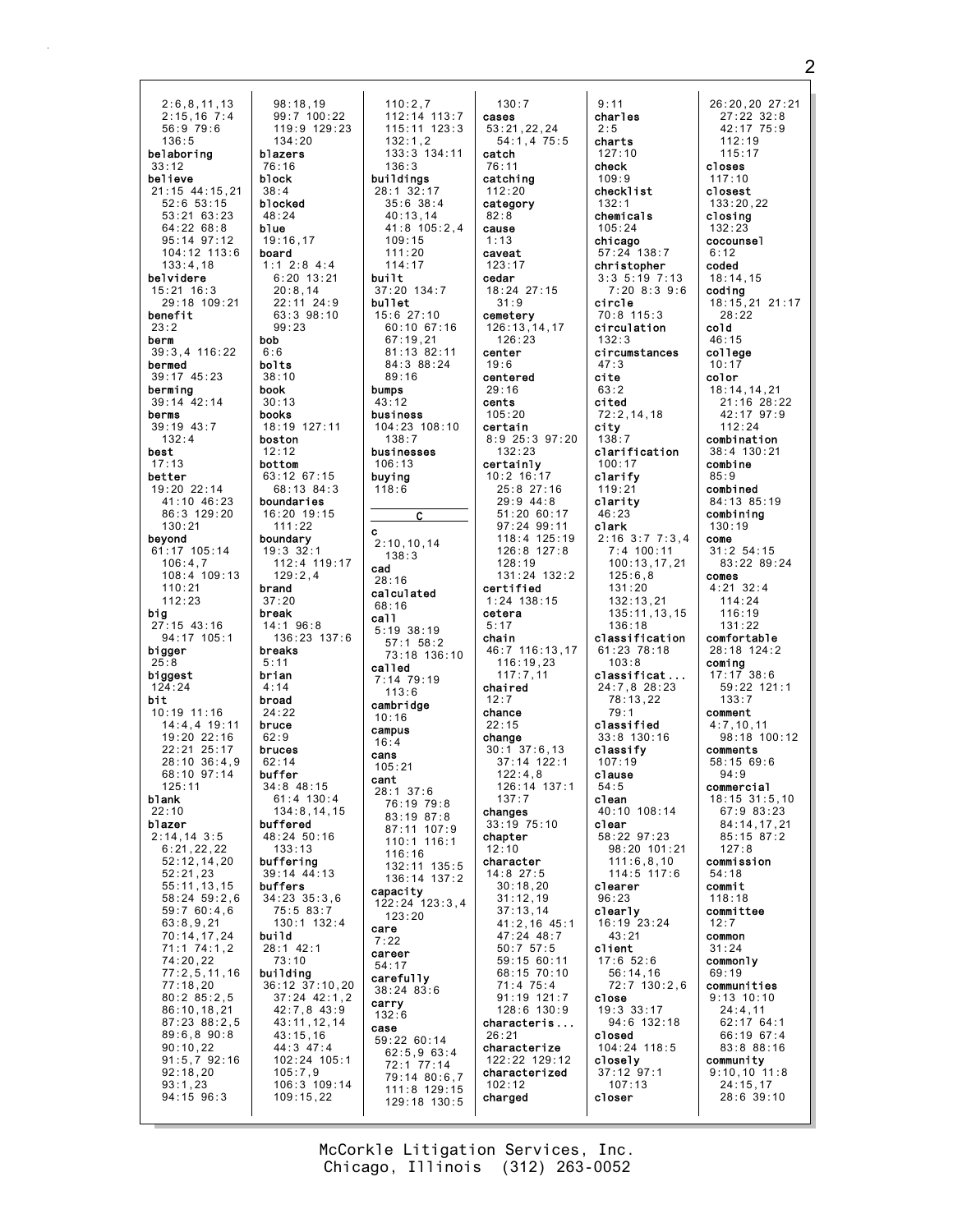61:12,24 104:14 120:4 120:12 121:14 131:3 134:22 communitys 83:9 companies 56:21,22,24 79:6 company 61:16 93:10 103:21 105:17,17 112:6 113:6 compare 28:12 41:1 50:13 compares 50:8 comparing 23:12 comparison 23:20 compatibility 17:24 27:4 38:11 51:7 69:21 72:9 74:24 75:12 75:19 121:2 121:6,7 124:6,16 125:2 compatible 39:15 84:10 completion 41:22,23 complex  $107:$ comply  $123:9$ component  $82.9$ components 107:16 composed 108:23 composite  $30.12$ comprehensive 29:7,9,24 30:3  $30:7.62:16$ 63:24 64:15 65:4,8,14,19 66:11,18 67:8 comprise 34:3 computer  $A \cdot 5$ concern 100:2 concerned 134:4 concluded 1:16 conclusion 34:19 conclusions 67:20 condition 119:7 conditions 46:16 confident 131:11 configuration 26:12 confirm 130:18 conflict 38:1  $67.2$ cook copy

84:11,17 130:15 conformance 119:23 120:20 confusion 101:12 conjunction 8:17 12:20  $13:1$ consider 25:9 59:23  $120.24$ considerably 127:3 consideration 125:16 126:3 considered  $44.13$ consistency 25:5,6 consistent 26:19 consisting 30:11 consolidate 18:2 constructed construction 51:17,19 136:1 consultant 126:1 consulting 9:10,11 contains 138:11 context 14:22,23 71:11 continue 45:24 continued 63:17 81:8 continues 38:7 48:12 contrary 99:16 control 1:3 4:5 16:21 16:22 24:3 63:3 72:23 controlled 28:6 130:6 controlling 44:11 convenience  $100.22$ convention 12:11 conversations 74:10 copies 17:14 22:5 101:6 60:4 87:11 102:5 corner 16:1 30:15,16 31:10 36:13 37:18 39:23 42:9 43:19 86:23 87:6 110:22 112:14 corporate 19:12,14,17 23:24 70:1 correct 8:11 12:18 22:10 corretti 6:6 corridor couldnt counsel

13:4,5 18:18 21:24 45:8,9 49:23,24 51:23 52:2,3 52:8 53:5,13 53:18,19,23  $54.6$  10, 11 54:12 55:5 55:16 56:3 56:10,11 57:11,21,23 58:6,8,19,21 59:11,18 62:10 64:11 64:12,15 65:2,10,15 65:16 66:8 68:5,6,8,21 69:12 70:3,5 70:19 71:7 71:21,23 72:17,21 78:9 79:16 80:9,10,24 81:15,18,19 83:13 84:16 85:17,22 87:1,4 88:17 89:21 90:3,4 91:9,13 92:1 95:6,16 96:22 102:13 102:14,17 103:10,11 104:19,20 105:16 107:4 107:18 108:7  $108:17$ 109:16 110:17,18,21 110:22 111:19 112:3 113:18 114:9 114:12 115:4 115:5 117:8 117:9 118:8 119:13 121:23,24  $122.9$  123:10 124:9 127:3 127:6,13,14 127:17 128:1 128:2,7 131:13 133:21 135:18,19 136:1,2 138:10 correctly 68:1,18 70:2 73:4 75:21 79:3 81:11 82:15 128:4 corresponds 30:2 31:14 32:14,16,18 33:16,21 37:18 39:9 42:6,20 48:14 62:13 135:23 corridors 33:4 35:4 59:4 73:10 94:1 107:12 69:10 county 55:22,23 56:2,13 couple 10:17 37:2 125:14 course 15:17 23:13 27:1 63:22 67:1 132:4 court 11:2,16,20 13:12,15 94:1 99:24 cover 39:20 cranb 11:3 cranberry 10:20,24 11:6 crash 51:15,23 created 134:12 credibility 120:13 creek 134:2 crestwood 57:20 criteria 120:21 criterion 8:14 12:23,24 17:5 27:3  $48.253.22$ 54:6,22,23 61:2 66:12 66:21,24 120:16,20  $128:1$ cross 3:5,6 30:20 crossexamin ... 49:6 52:11,22 125:7 crossing 10:12 cumulative  $99.8$ current 62:23 63:6 currently 12:8 customarily 29:4 cut 20:2 133:19 d 3:1 dan

2:17 7:5 19:24 49:18 54:18  $74:10$  138:3 71:18 81:20 94:24 105:2 101:7 137:1 137:8 138:6 2:15 6:22 32:4 32:13 49:19 50:22 88:6,9 88:12 115:6 14:7,11 17:3 53:24 54:1,3 73:15 74:10 74:11 75:11 76:4 120:15 96:14 98:13 D 56:17 dark 36:3 dash 101:11 dashed 16:9 116:4 dashes 117:17,17 data 127:11 day 1:13 5:15 122:3,7,16 131:15 days  $22:17$  91:16 daytime 132:7 deal 31:1 35:9 100:2,9 118:13 dealing 12:23 30:3,4 deals 76:16 decade 131:14 deemed 129:9 define 17:11 defined 27:7 48:9 91:20,22 92:2 111:5 defines 74:4 definitely 13:18 definition 56:24 128:9 deflect 135:17 degree  $127.9$ degrees 33:23 demonstrative 98:23 99:4,22 101:15 denied 94:4 department 12:5 depending 30:17 46:14 depict 42:3 depicted 19:20 45:11 depicting 16:19 depiction 44:16 derived 28:15 describe 102:20 103:17 described 48:14 56:9

91:16 93:20 94:18 122:2 123:9,16,16 124:9,19,23 93:20 124:20 41:19 96:24 60:12 68:20 61:7 106:10 111:2 112:12 114:15 128:19 129:16 130:11,12 describes 16:18 describing 114:19 131:8 description  $60.21$ descriptive 17:15 design 117:3 122:24 123:19 132:1 designations 18:3,4 designed 83:6 desire 136:23 detail 113:1 details 115:8 determinations 69:20 determine 17:23 28:13 51:7 123:24 130:8 develop 126:12 developed 45:7 50:23  $51:2$ developer 49:20 developing 83:13 development 38:8 48:10,24 49:8 50:17 50:21,22 51:23 59:23 61:13 62:12 62:20 63:18 82:23 88:7  $127.18$ devin 6:13 15:20 93:13,16 devins  $45.21$ dice  $89.22$ dictate 66:15,17 dictates  $30.22$ didnt 62:2 65:3,7 70:20 72:6 76:11 89:12 93:8 98:19 100:17,18,19 101:19 107:13 112:16 121:12 128:22 133:2 133:19 dies 136:6,11 difference 21:17 23:14 different 19:11 56:6 71:19 76:17 101:16 112:11,15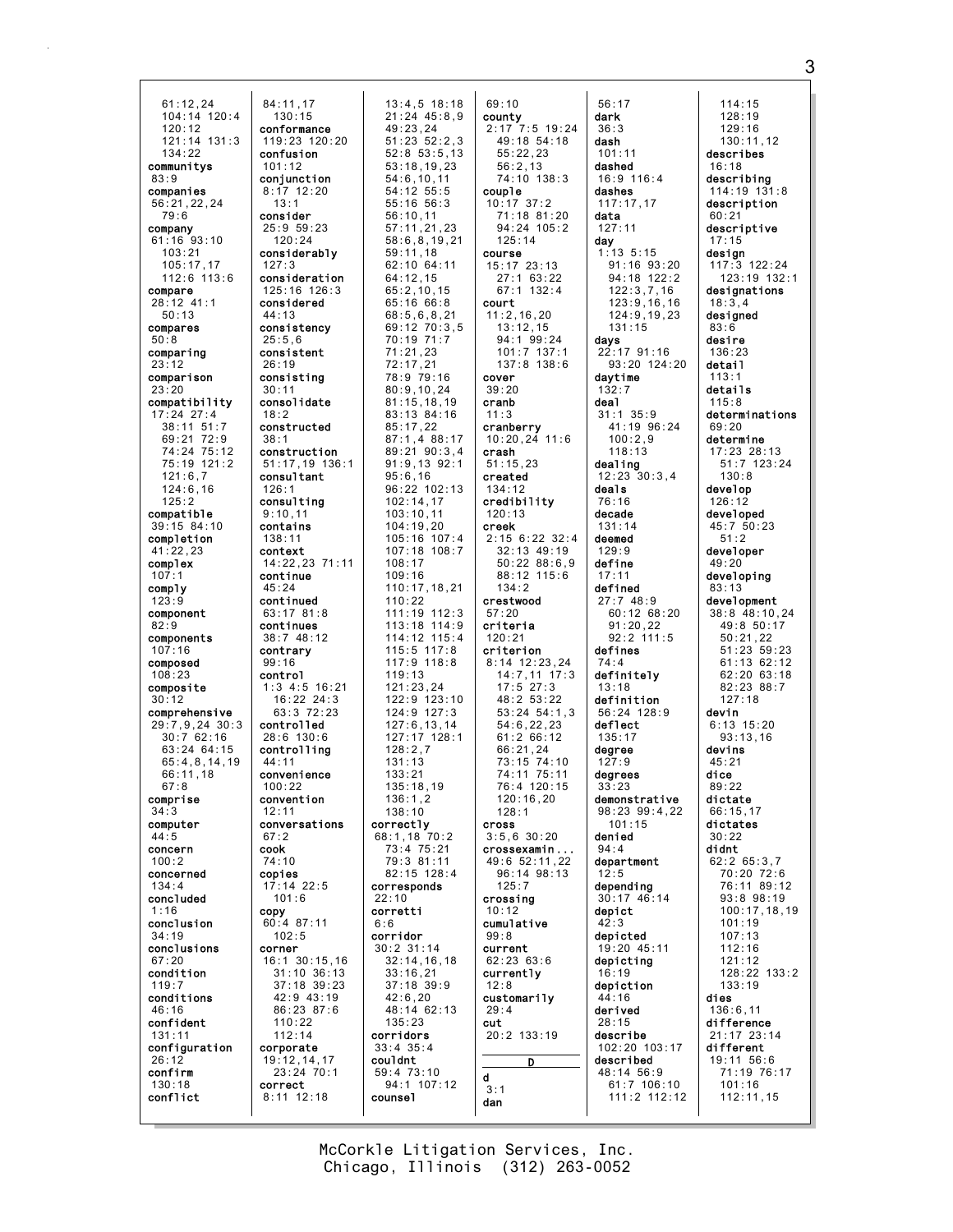120:4 123:12 124:7,8 125:18 128:13 difficult 128:12 dips 32:6 direct 3:4 7:16 63:10 direction 17:12 31:22 35:16 directly 52:1 108:15  $136 \cdot 14$ discovered 38:15 discovery 13:7 discuss 5:12 49:14 discussed 46:1 58:23 121:9,21 128:11 discussing 23:22 discussion 8:1 36:5 52:17 93:18,22 94:16 disingenuously 77:3 distance 17:2 36:22 75:11 129:5 132:11 distances 75:11 128:23 distributes 103:6 distribution 102:23 district 48:6 63:4 111:9 districts  $27.9$ dock 115:11 docks 113:8 doctor 43:24 document 23:6 86:24 documents 15:3 22:6 64:9 doesnt 5:24 105:3 136:6 doing 9:19 20:5 70:14 100:7 138:6 dont 13:17 20:1 28:11,21 33:19 42:1 43:13 47:17 58:12 60:2 62:22 66:9 72:4,5 73:23 74:6,15,19 84:10,16 92:8,12 93:14 95:22 100:20 101:14 103:9 105:6 106:2

109:8 111:13 33:11,14 41:6 44:9 49:2 97:14 105:10 106:22 107:22,24  $114.66$ 116:6 117:14 117:18,20 118:7,20,22 eco 16:4 26:5 39:12 edge 19:12 105:11 115:2 116:3 effective  $45.23$ effects 16:15 either 9:13 58:19 93:13 97:22 100:21 104:24 106:3 118:20 elburn 49:14,23 95:15 elect 12:9 element 80:14 elements 15:1 30:24 71:10 84:12 119:14 elevation 36:24 eliminate 47:11 eliminated 47:16 email 4:13 emanating 120:10 encircle 117:2 enclosed 102:24 encompass 62:6 encompasses  $27:11$ endpoint 73:22 ends 44:11 110:7 engine  $108.9$ engineering 44:4 47:4 enhance 43:10 entire 14:19 39:3 40:8 43:18 98:2 101:11 101:17 117:7 entrance 45:19,22 116:20 117:8 117:10 environment 46:14 environmental 6:14 21:1 33:5 72:16 equals 90:16 equipment

107:6 108:11

113:24 114:16 115:8 115:10 116:10 117:5  $119.3,19$ 120:22 123:7 124:5 125:20 125:21,23 126:16 129:4 132:8 133:11 133:15 135:5 135:6,13 136:8 doodles 32:6 door 70:19 71:6 107:16 doors 94:17 104:24 107:12,15  $132.23$ double 25:22 123:21 doubled 122:16 draw

25:15 129:14 129:15 drawing 21:6,15,21,22 22:10 86:14 87:9 97:7 117:17 129:7 129:11 drawn 112:5 drew 80:19 drive 14:21 15:5 drivethrough 45:20 driveway 32:10 33:14 34:1 driving 32:16 drove 51:9 107:8 due 102:16 dukane 57:24 duly 7:9,14 138:5 duplicative  $99.9, 15, 16$ dwelling 73:3

E

e  $3:1,11$ earlier 17:9 105:21 110:17 118:10 121:21 early 54:17 111:9 easels 22:18 easement 97:15 easier 20:7 68:10 east 19:2 31:22

103:19,23 111:19 especially 94:8 essentially 56:2 establish 72:22 established 48:9 60:13 61:11,21,22 61:24 63:16 81:8 88:15 136:12 esthetic 41:15 et 5:17 evaluate 38:11 74:24 75:10,18 76:3 evaluated 69:24 evaluates 69:18 evaluating 76:2 78:15,20 121:13 evaluation 67:1 72:9 evaluations 54:3 evening 132:10,24 133:9 everybody 6:9 13:22 21:9 21:24 96:11 evidence 98:1,12,13,22 99:13,15 101:15 exactly 58:13 84:4 88:10 102:23 123:15 examination  $3.27.16$ examined 7:15 excellent 20:24 excluded 104:13 exclusively  $91:20$ excuse 19:15 56:23  $64.14$   $114.2$ exhibit 3:13 16:8,18 18:14 20:12 22:19,22 23:1,3,8,17 24:5,9 25:10 26:13 30:9 30:15 35:9 36:10 37:1 38:18,19 65:6 68:9 80:19 86:17 87:10 97:19 97:20,22 98:3,10 99:10 100:5 100:6,15 101:2,3,3,19 102:6 113:16 129:6 exhibits

3:17 18:4 19:21 23:5 24:19 25:11 30:12 98:22 99:5 102:2 exist  $25:3$  26:10 31:9 38:12 130:1 existed 42:21 73:13 existing 35:6 37:10 44:1 45:17 48:11 63:13 63:16 68:15 75:1,16,19  $81.5.7$ exits 114:24 expanded 37:9 expansion 37:11 61:15 experience 42:24 98:7 experienced 31:14 expert 120:4,5 135:1 expertise 9:8 29:5 experts  $29:4.5$ explain 22:20 24:22 29:1 30:18  $42:6$  61:19 79:21,24 82:17 84:2 explained 32:15 explanation 54:7 extended 125:1 extent 21:2 41:24 extra 101:6 extreme 116:6,7 23:9 F  $2:5.7$ facilitates 98:12 facilities 40:1,3,11 54:14 56:10 57:10 58:18 59:20 97:10 107:3 117:2 facility 1:3 4:5 14:7 16:2,9 34:8 34:18 35:22 38:1 39:24 43:2,3 45:19 47:23 51:4,6 57:4 59:14 61:13 62:24 66:19 72:23 93:2,19 94:17,18 95:9,17 103:5 104:16 104:17 107:3 107:10 fact fair fall 75:7 6:13 far farm feel feet 105:11,15

eye

f

108:16,19 110:6,8,15 111:2,5,17 111:18,22 112:4,8  $113 \cdot 13$ , 21 114:6,15,21 114:23 117:3 117:21 119:11,11 131:16 134:7 136:3 facing 13:16 15:8 44:3 74:7 81:1 123:21 123:22 factor 91:24 92:4,7 factors 31:1 119:18 122:1 123:2 facts 90:5 factually 79:9 fading 115:17 54:7 56:4 fairly 5:1 79:13 82:19 fairness 123:13 44:1 fallen falling  $94.8$ fallon familiar 10:11 29:24 32:5 40:18  $45.9, 10, 51.3$ 51:11 67:4 72:19 87:10 88:9 95:1  $11:6$  13:19 31:4 66:9 100:8 133:24 18:16 31:19 41:6,9 farmland 34:14,17 farther 7:23 61:17 feature 119:5 features 13:5 35:1 133:1 39:23 feeling 18:20 43:14 25:2 29:14 61:3,7,18 71:17,21 72:5,7,13,24 73:2,9,13,21 74:16 97:3 97:11 102:12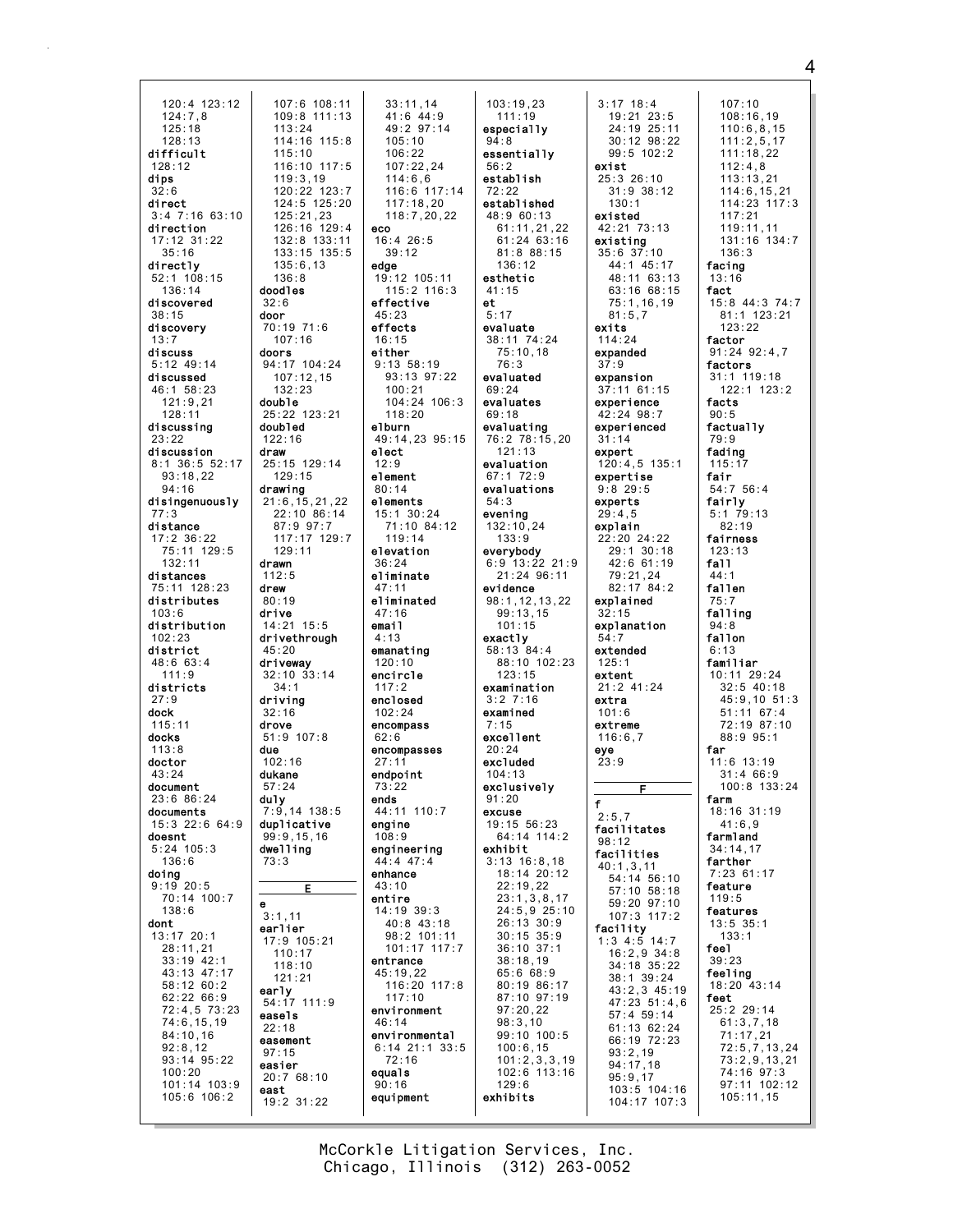108:4 111:3 111:17 112:11,12,15 112:23 130:1 fence 40:8 41:7 46:3  $46 \cdot 4$ , 7, 7 116:13,17,19 116:22,24 117:2,7,11 119:6 fertilizing 46:16 field 15:6 41:6,9 fields 18:16 figure 90:16 figures  $18.8$ filing 37:23 filter 43:8,11,21 129:22 finally 64:4 find 20:12 92:22 95:8 126:20 137:8 findings 67:17 82:11 84:5,18 85:13 88:23 89:16 fine 6:1 11:24 137:5 finish 107:21,23 finished 42:12 114:19 131:6 first 5:18 7:14 8:14 14:11,15 31:3,8 37:8 48:1 54:5 55:22 64:18  $75:17,17$ 76:12 77:8 86:16 91:8 100:1 102:15 108:20,22 109:3 119:2 127:15,24 129:22 136:11 138:5 fit 103:7 five 21:6 46:14 79:1 fiveminute 137:6 flexibility 123:20 flip 29:21 focus 23:8,10 25:15 69:24 focused 29:15 focusing 23:8 30:17 folks 86:12 follow

4:23 21:9 43:4 100:1 125:13 following 55:3 62:19 77:2 follows 7:15 59:8 foot 16:10,24 17:21 23:3 25:23 26:3,17 28:3 28:5 29:13 48:20,22 62:6 70:7 73:8 74:3,9 81:4 97:7 106:4,7,22  $110 \cdot 10$   $112 \cdot 5$ 112:7 113:10 128:14 134:4 footprint 37:9 forced  $129.14$ forcing 20:17 foregoing 138:9 forest 54:18 forget 5:8 forgot 56:24 63:22 form 45:1 122:12 formally 97:19 forth 18:3 44:19 four 64:4 102:11 fourth 63:4 67:16,21 84:3 88:23 89:16 92:15 92:18 fox 55:4,18,20 frequently 75:7 friday 93:3 95:10 124:18 fringe 107:22 front 20:8,15,22 22:7 87:11  $102 \cdot 6$   $105 \cdot 4$ 106:13 115:11 frontage 39:3 full 41:24 42:1 further 25:7 26:22,22 31:8 42:22 46:18 68:14 76:23 77:1 105:17 106:24 132:6 135:10 137:10 furthest 31:6 future 15:15 41:21 47:12 62:23 66:14,16,17

 $2.3$ gate

 $15:2$ 

64:9

9:7

give

glad

glen

go

G garbage 54:14 56:10,20 57:1 72:23 91:15 104:3 104:10 garner 117:10,11 gateway 41:11,12,13 42:19 gather gathered gathering  $105:22$ general 78:24 generally 29:4 50:12 63:2 93:2 124:18 129:21 generated 127:13 generations 127:12 generically 79:12 geneva george  $2:6$  6:12 getting 22:15 27:21,22 27:24 72:12 82:20 93:16 18:19 22:7 40:4 41:20 98:6 127:11 given  $69:21$  72:4  $93 \cdot 7, 10$ 138:11 gives 14:17,18,19 15:15 39:4 giving 120:13 75:13 glass 105:16 107:11 107:11,17 51:13,13 glenn  $2:10$  6:16 glenview 51:3 52:2,4 95:4 4:16 7:23 14:20 21:14 22:22 25:23 26:15 32:8 39:8 40:10 42:22 46:18 47:13 60:7 66:9 67:14 69:14 70:15 81:14 82:10 98:15,17 99:21 101:15 106:5 108:3 109:9,17 110:12 113:1 goal  $29.10$ goes going 137:7 good govern  $66.23$ 126:19 grade 33:19 granted 8:24 graphs 127:11 grayslake great  $127.9$ green greenview greenwood 128:20 groot groots grossman 121:18 grossmark 7:1,1 96:9

114:20 115:12,21 116:11 123:14 126:13,18 18:23 19:2,5 27:14,14 12:1 13:11,13 14:15 18:1 25:20 27:1 32:16 35:22 36:20,21 38:6 45:8 51:19 61:17 62:18,22 66:16 84:2 87:7 88:22 91:4,15 94:4 96:7,18 98:1 98:21 99:12 105:6,8 108:5 111:4 112:19 114:1 117:7 120:9 123:21 128:3 129:1 134:16 135:24 137:6 4:1 22:3 125:9 125:10,13 129:6 130:4 government 10:17,18 19:3 19:22 27:14 18:16 19:18,19 23:9 87:3,16 97:6 111:23 35:12 36:12 1:8 2:6 4:3 11:9 16:2,6 16:13 39:22 39:23 44:10 52:7 53:5,7 61:14 65:9 69:1,4,7,9 73:8 88:1 95:5 97:12 101:2 103:13  $110 \cdot 15,19$ 111:1,17 112:10 118:4 118:15,18 87:20 88:2 2:12 3:6 6:24 96:13,15,18 96:20 99:10 102:7,9  $109:1.2$ 111:11,13,15 112:18,22 114:14 115:16,19 117:13  $122.14$   $123.6$ 124:4,14 125:3 131:18 ground 39:19 group 2:10 26:5 33:7 35:7 78:11 78:12 98:10 110:6 111:6 124:7 grow 46:13 growth 34:21 63:17 81:8 guess 12:3 22:23 25:14 31:24 41:22 92:13 106:9 111:16 119:2 120:22 guidance  $98:6$ gypsum  $37:4.19$  40:14 42:8 43:15 61:15 91:11 97:11 102:15 103:2,14 h 3:11 hainesville 10:21 11:6 19:18 29:22 39:11 65:14 67:8 113:20 114:4,11 118:1,2 half 17:19 25:1,23 26:15 27:18 28:13 31:6,7 42:2 48:19 56:5 69:23 70:6 71:13 72:10 94:11 106:5,8 108:4 109:18 109:20 110:3 110:24 113:11 115:4 115:14,22 126:12 128:14 halsten 5:19,24 6:11 7:12,17 9:1 9:2 12:13 13:19 16:12 20:24 22:2,5 50:4,5,6 52:9 55:6 62:18 73:24 74:17 76:22 77:11 79:21 84:24 89:4 90:6,19,21 91:2 92:16

H

92:24 97:24

99:2,6 100:19 101:5 102:4 111:4 111:12 121:15 122:10,18  $123 \cdot 11$ 124:10 131:17  $132.12$ , 14 135:9 handed 4:13 hang 57:14 happen 20:11 45:12 62:22 66:16 66:17 95:8 happening 15:5 34:11 120:9 126:9 happens 106:2 harassment 90:21 hard 11:15,19 13:13 13:15,17 17:14 20:21 112:20 hasnt 85:2 90:8 hauling 11:11 16:2 40:5 61:13 97:12 103:24 110:6,19 112:6 134:7 134:9,10 havent 47:9 85:2 86:7 104:7 hear 13:17,17,19,22 59:4 76:20 77:6 91:23 94:1 132:20 heard 15:19 hearing 1:12 2:4 4:1,9 5:5,7,20,21  $6:2,4,8,11$ 6:15,18,21 6:24 7:3,6 7:10,22 8:19 8:23 10:22 11:1,4,13,14 11:17,19,22 11:24 13:10 13:20,23 14:3 20:1,19 21:4,20,23 22:2,4,13 34:15 35:24 36:7 49:22 50:1,3,5 52:11,12,16 52:19,21  $54.20$   $55.12$ 58:24 59:3 63:1,8,9,20 70:13,15,21 74:18 76:10 76:14,21,22 76:23 77:8 77:17 79:23 85:4 86:8,14 86:20 87:23 88:4 89:7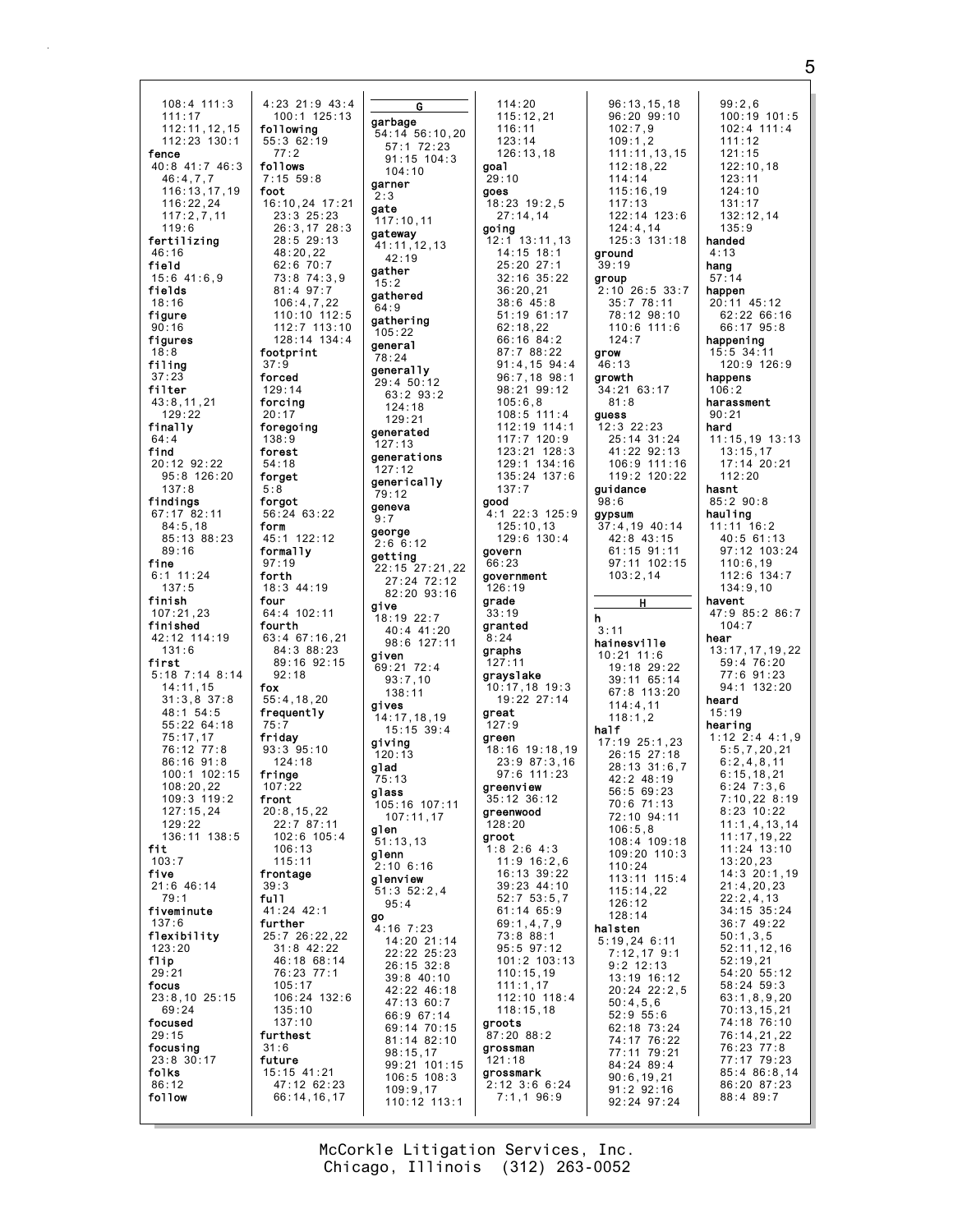90:9,20 91:3 94:2,10 96:6 96:7,11,17 97:16 98:4 98:17,24 99:4,6,7,19  $100 \cdot 16, 20, 24$ 101:9,13 102:4,7 108:14,20,24 112:9,18 113:17,20,23 114:5,8,10 114:13 115:16 117:5 117:12 118:21  $121.16$ 122:12,20 123:12  $124.12$   $125.6$ 126:16,17 131:19 132:15 135:12 136:18,20,24 137:5 138:9 138:12 hearings 34:19 118:19 heavy 92:6,10 heck 36:2 hedge 42:10 heights  $44.24$ help 83:15 135:4 helpful 20:13,16,20 21:9,13 helsten 2:5 3:4,17 4:18 5:4,5 5:18,23 7:10 8:5,19 13:10 20:3,18 29:2 32:21 35:21 40:23 42:5 46:9 53:20 54:2 66:13 76:8,10,21 77:1,7,9 80:1 94:3,23 97:18 98:20 helstens 6:10 hes 63:18 76:8 77:14 121:17 hey 66:23 hide 40:2 hill 32:13 hired 56:17 historically 88:15 history 12:8 hold 76:10 77:8 home 88:19 115:7 134:2 homes 2:15 6:23 10:17 134:8 hope 18:5 34:17 hopefully 5:15 11:12 18:13 21:16 25:3 28:23 86:12 128:18 hoping  $91.5$ horizon 46:24 horizontally 39:6 host 40:19,20,21 119:24 hot 46:15 hour 1:14 131:15,16 132:23 133:8 hours 91:16 92:5 93:20 94:18 95:8,11,20 95:23 124:19 124:22,24 housekeeping 6:3 housing 51:14 hundreds 56:6 hypothetical 122:19 123:22 124:11 132:14,19 id 66:9 109:8 idea  $106.2$ identification 3:12 102:3 identified 15:6,23 64:24 101:14  $102.11$   $134.3$ identifies 64:23 identify 21:2 65:13 87:7 106:6,8 identifying 102:19 112:13 il 19:4 ill 11:21 63:3 74:12 80:5 illinois 2:17 9:7 12:6 12:10 49:9 49:19 63:3 72:15 138:1 im 6:16 10:11,23 11:19 13:8 13:11,13 15:19 20:5 20:17 43:4 56:23 60:8 61:10 66:23 67:1 69:17 72:12,21 74:6,14 75:2 75:13 78:1 82:19 83:10 88:2 91:2

I

94:20 96:4 97:18 102:23 104:23 111:16 114:8 119:14 120:6 121:8 123:19 131:11 134:4 135:2,2 immediate 48:8 60:11,16 60:17,19,22 61:6,10 62:4  $62.5$ immediately 16:2 49:17 55:3 67:11 70:12,18  $71.69$ 106:22 110:19 135:16 impact 25:13 27:23 36:20 38:15 43:1,5 76:5 76:5 77:14 119:10 120:2 120:11 121:8 121:13 122:3 122:8,17 123:24 124:24 125:1 128:18,21,22 132:5,22 133:17 impacts 16:15 26:23 74:5,16 127:9 implementation 136:3 importance 38:2 important 27:8 34:5 imposing  $22:9$ imposition  $22.14$ impossible 86:11 improper 122:18 124:11 132:14 improve 41:15 improvements 9:20 10:6 35:3 42:13 47:6 47:13 inapplicable 131:4 include 64:13 119:12 119:12,18 120:2,8,11 120:16,16,17 120:17,17 included 88:11 includes 57:1 61:9 71:10 119:10 119:11 including 58:20 incompatibi ... 13:3,7 14:8,24 27:5 30:6 34:24 47:24 57:5 59:15

70:10 71:4 121:3 124:16 128:6 131:22 133:9,12 135:4 inconsisten ...  $15:12$ incorporated 13:6 119:5 incorrect 131:13 increase 123:3,3 increased 122:16 increases 27:20 indicate 16:10 81:7 100:13 indicates 18:16 63:15 indicating 113:15 indigenous 31:20 individual 24:10 industrial 18:22 21:19 24:16,16 25:17,19,21 26:1,4,6 27:11,13,17 27:19 28:8,8 32:10 38:8 41:11,13 42:20 43:8 43:16 48:6 48:16 50:15 58:1 60:12 61:11,14,20 67:22 81:16 83:23 84:5,9 84:19 87:3 91:17 92:6 92:11 96:16 96:21 97:3 97:11 102:12 103:8 104:22 106:9 107:3 107:20 109:11,12,22  $112.24$ 114:19 115:6 115:13,23  $116:5.9$ 130:14,16,19 131:2,12 133:23 industries 1:8 2:6 4:3  $52.7$ industry 110:9 influence 27:16 information 15:8 66:7 90:24 93:6 93:11,12 121:21 initial 7:20 8:3 42:7 initials 78:11 inset 15:22 inside 102:24 105:8 106:3 109:14

111:24 114:16 inspections 15:7 installed 135:24 instances 56:8 59:13 instructions  $72.4$ integrated 82:13 83:4 integrity 33:5 intended 43:8 98:4 intensive 105:3 127:8 intent 135:14 intermediate 38:22 39:20 intermittent 38:22 intermixed 83:8 87:16 internal 29:16 interrupt 13:11 35:24 97:16 117:5 interrupting 21:11 intersection 15:22 29:17 31:5,15 33:10,14 34:12,17 35:19 60:18 61:6 108:8 109:19 intervened 128:23 intervening 19:23 133:14 introduce 6:9 97:21 introduction 68:12 involve 12:22 involved 45:5 49:7 irregular 129:8 irrelevant 55:6 isnt 73:21 125:16  $126 \cdot 4$   $131 \cdot 4$ issue 98:18 100:3 101:16,20 126:2 133:3 issues 31:2 69:19 94:20 items 99:12 132:1 135:3 ive 49:2 67:1 73:19 92:23 128:11 130:11 J j  $3:3$  7:13.20 8:3 9:6 jean

6:7 jeep 2:14 job  $126:4$ joining 130:12 jump 23:16 25:20 26:17 33:7 33:13 37:16 42:12 jumping 19:8 25:16 26:12 jumps 26:16,18 28:4 jurisdictional 24:3 jurisdictions 79:2 K k 138:3 kane 49:18 karlovics 2:8 4:13 5:14 6:2,4,5,18 6:19,19 keep  $12:1$   $40:10$ 90:24 91:4 112:19 keeping 118:22 keeps 14:22 kendall 55:22,23 56:2 56:13 kent  $49.20$ kept 46:17 kesslinger 49:18 50:1,2 key 86:24 kind 5:10,11 9:21 20:3,21 21:9 27:24 32:5 38:10,23 75:4 87:8 91:4 94:9 104:2 107:10 114:22 kinds 5:1 26:21 27:22 129:6 kittycorner 104:19 knee 39:3 know 5:9 6:8 11:19 13:16 20:11 20:14 26:8 28:11 36:1 40:1 44:23 44:24 45:7 47:17,19 58:24 62:12 62:22,23 63:7 66:9 67:7 69:16 79:21 80:21 88:6,10 92:8 92:10,12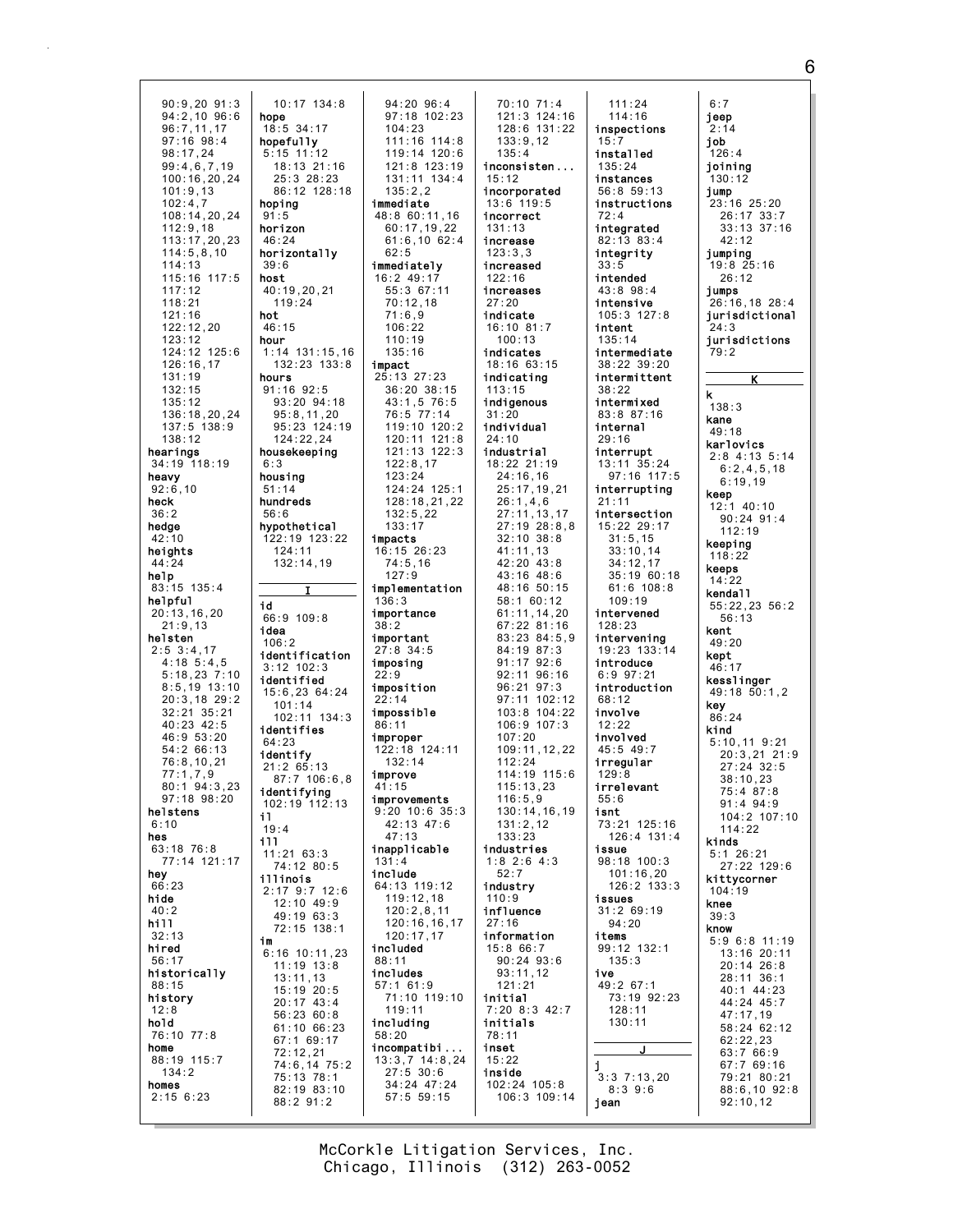94:2 95:22 96:17 103:1 103:3,9 105:6,8,24 106:2 107:5 107:6,7 109:8 113:24 114:16 118:18 119:1 119:3,19 120:22 125:24 126:16 130:22 132:8 135:13 136:15 knowledge 42:24 104:12 117:1 135:6 knowledgeable 66:14 kramer 56:17 L l 2:14,14 label 100:5 116:16 labeled 21:7 labor  $105.3$ lake 1:2,9 2:9,11 2:13,17 4:3 4:4 6:17,20 7:2,5 10:20 10:23,24 11:3,6 18:24  $19.13, 15, 16$ 19:24 24:1 27:15 31:9  $32 \cdot 1, 2$  48 $\cdot 7$ 54:18 64:14 64:14 65:4,8 77:24 82:24 82:24,24 114:3,10,12 lakes 75:6 111:8 land 15:12 17:18,19 17:24 18:3 18:17,20 21:15 22:23 23:13,14,18 23:21 24:3 24:17,23,24 25:8,10,13 26:3,7,9,14 27:4,5 28:2 29:21,22 30:21 31:19 36:19 38:12 38:12 48:11 48:12,12,16 63:6 66:16 66:23 67:22 68:7,15 69:20,22 70:8 75:1,12 75:17,19 76:15 79:15 80:8,16 82:21 84:10 84:21 85:15 89:2,17,19 96:16,21 109:9 111:8 121:5,6 125:17 127:8 128:23 130:17 131:1 131:1,2,9 landfill 54:19 55:5 59:10 landfills 54:11 56:6 58:19,20 59:16 lands 62:24 **landscape** 8:7 9:9,17,18 12:10 38:3 38:14,17  $40.19$   $41.1$ 44:4,19 45:10 108:10 119:5 136:9 landscaped 39:18 42:14 45:23 117:23 118:22 119:3 landscaping 32:20 41:14,24 42:24 43:18 43:19 44:18 117:20,22 118:20 136:6 lannert 3:3 5:20,21 7:13,21 8:4 8:6,21 9:3,6 9:24 10:22 12:14 13:16 16:13 20:1,4 21:11 22:7 29:11 34:20 36:7 40:24 42:22 46:18 49:5 52:10 52:24 55:16 60:7 64:21 71:3 73:7 74:13 77:22 77:23 78:11 78:12 79:20 86:9,15 94:12,22 96:16 97:17 102:5,10 125:9 131:5 lannerts 63:11 98:14  $100 \cdot 4$  101  $\cdot$  3 large 32:17 41:6  $44.9$  51.18 51:18 56:5 115:11 134:7 largely 61:20 largest 10:8 51:14 82:8 larry 2:16 7:4 laser 113:15 lately 51:6 latest 67:9 law 2:7,10 111:6,8 left 13:14 24:10 86:23 102:10 120:4 125:24

lefthand 16:1 30:16 42:4 87:5 legend 87:5 97:8 **length**  $129.24$ lenox 9:16 license 1:24 light 102:22 103:8 104:22 107:19 109:11,12 115:5 131:2 lights  $36$ limit 19:17 23:24 70:20 72:4,5 73:8 74:4 122:6,7 limited 36:20 70:12,15 70:16,18 71:6,8 119:16 121:5 limits 19:13,14 70:1 124:1 line 19:3 32:1 40:12 42:11 43:1,5 46:5 62:18,21 64:19 106:24 116:4,21 117:15,16,17 117:18 129:11,14,15 lines 16:9,11 19:17 23:24 32:22 46:21,24 47:2,16 135:24 link 46:7 116:13,17 116:19,23 117:7,11 linking 84:8 liquids 106:1 list 67:17 listed  $15:3$  17:2 46:12 68:9 84:1 108:16 listing 64:10 litter 120:17 little 9:24 10:19 11:16,18,18 14:4,4 19:11 19:20 22:16 22:21 25:17 28:10 36:4,9 68:10 97:14 97:18 98:6 112:19 113:1 125:11 live 74:10 11c 2:3

llp 2:12 loading 113:8 115:10 local 1:7 4:2 49:20 locate 14:17 35:15 located 14:7 15:19 30:13 40:17 47:23 48:6 48:22 49:17 50:15 57:4 57:11 58:13 72:24 79:1 88:10 112:7  $128.5$ location 18:10 29:15 31:3,18 33:24 35:11 35:14,20 72:6 88:7 103:5 105:18 106:15 116:5 116:20 118:10 123:1 126:22 132:2 locations 59:19 102:11 logo  $40:6$ long 19:1 30:8 42:21 83:18 117:17,18 136:20,22 look 15:4,4,16 17:5 20:7 23:19 23:23 25:7 25:13,17 26:11 27:9 27:18 28:22 28:22 31:11 33:16,22 37:12 41:2,4  $41:20,21$ 43:14 45:8 63:5 74:9,16 75:4 81:20 82:20,21  $83:4$   $86:23$ 100:18 105:3 116:16 125:17,19,22 126:8,9 127:16,16,19 127:20,22 looked 38:10,14 61:4 64:18,19 80:10,13 122:23 128:13,13 looking 17:22 18:19 19:6 20:3,11 21:14 24:23 24:24 25:2,4 25:9 26:22 30:5 31:8,17 32:11 33:14 33:24 34:1 35:13 37:19 45:15 46:5 75:2 100:1 106:4 110:14 124:22 125:18

looks 31:22 77:15 86:3 87:17 102:22 104:22 107:9 107:10,11  $109.6, 13, 22$ 114:22 lost. 74:20 113:24 lot 5:16 25:12 44:6 83:9,12 105:3,4 113:8 117:23 119:4 126:20 126:24 lots 31:13 71:10 87:16 128:12 131:24 louder 14:4 lower 30:14 **luetkehans**  $2:3.3$ lumber 103:20 lumped 23:18 24:14 lumping 131:11 M m 1:14,16 2:16 95:9,9,10,21 95:21 137:12 magna  $\Omega$ . maiden 67:2,6 main 35:12 36:11,13 83:2 115:1  $128.19$ major 48:11,12 making 61:2 management 55:9,24 95:17 managements 55:1,21 mandated 71:20 manmade 35:2 manufacturer  $103.2$ manufacturing 102:22 107:11 map 23:23 29:15 111:21 maps 28:22 64:9 margaret 93:13 margins  $19.20$ mark 101:10,17,22 109:21 marked 100:14 101:5,6 102:3,5 market 51:20

marking

99:20 marty 6:13 master 9:16 10:9,10 88:16 material 39:7 40:16 42:18 43:7 43:13 44:23 46:10,12 135:22 136:11,13 materially 125:1 materials 45:4,12 matter 4:12 5:24 6:3 matters 4:8 mature 44:24 matured 45:6 maturity 45:2,12 46:11 mccue 6:7 mean 20:1 60:16,17 60:19 62:4 82:17 92:10 101:19 117:5 118:1 133:19 meaningful 72:8 meant 113:18,19 measure 129:7 measured  $68.9$ measurements 18:7 130:18 measuring 28:15 mechanical  $109:4$ meet 73:15 melrose 57:14,15 member 12:4 76:19 members  $20.14$  98.9 99:23 mental 58:12 mention 81:4 95:20 mentioned 30:10 40:14 49:1,2 60:24 65:3 71:17 87:19 menu 131:24 135:3 meshing 38:21 metal 107:17 methodology 14:20 29:3 69:15 mic 11:18 76:19 96:19 115:17 137:9 michael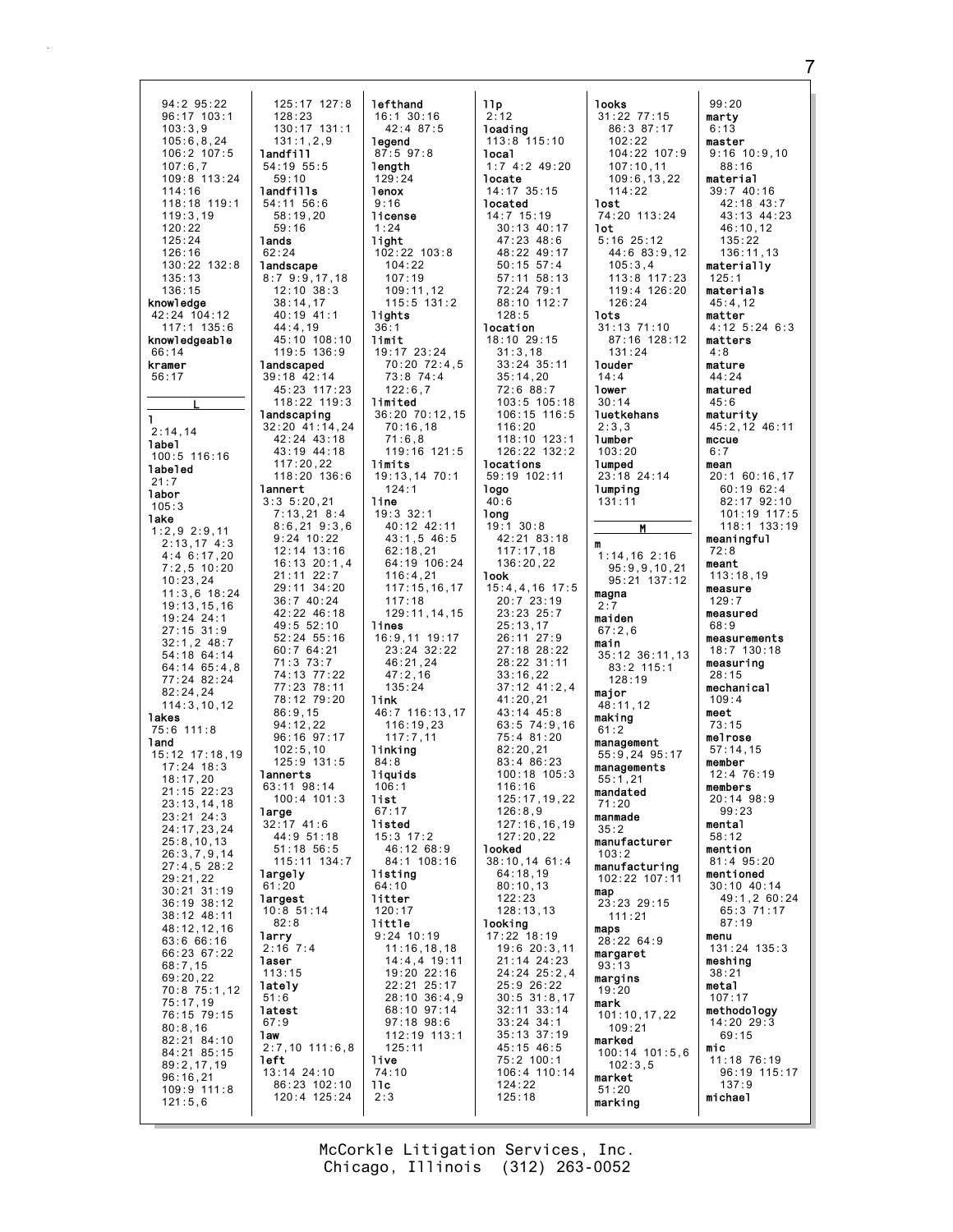| 2:14 6:22                     | misleading                  |
|-------------------------------|-----------------------------|
| 62:9                          | 129:5                       |
| microphone                    | missed                      |
| 59:5 94:7                     | 65:6                        |
| middle<br>12:12 15:23         | misspoke<br>114:3           |
| 19:5                          | misunderstood               |
| mile                          | 57:17                       |
| 17:18,19 18:23<br>19:1 24:23  | mitigate<br>132:5           |
| 25:1,18,23                    | mix                         |
| 26:13,16,24                   | 26:24 29:8                  |
| 27:12,18                      | mixed                       |
| 28:13 31:6,7<br>48:18,19      | 67:9<br>mobile              |
| 56:5 63:14                    | 88:19 134:2                 |
| 67:23 69:22                   | model                       |
| 69:23 70:4,6<br>70:6 71:12    | 15:15 44:6<br>modeled       |
|                               | 46:11                       |
| 71:13 72:10<br>72:10 74:23    | modeling                    |
| 75:7,8,20                     | 34:6 38:3                   |
| 76:3,9 78:22<br>78:23 79:7,9  | 41:20,23<br>44:15,16        |
| 79:11, 12, 15                 | 47:18                       |
| 80:8,1681:6                   | mokena                      |
| 81:17,24<br>84:22 85:16       | 56:16<br>moment             |
| 88:14 89:3                    | 82:10 96:3                  |
| 89:20 106:5                   | monday                      |
| 106:8 108:4                   | 93:3 95:9,21                |
| 109:18,21<br>110:4,20,24      | 124:18<br>monitor           |
| 113:11                        | 21:2                        |
| 114:20 115:4                  | moose                       |
| 115:12, 14, 14<br>115:22,22   | 4:15,17,21 5:2<br>6:13 8:20 |
| 116:3 126:12                  | 68:23 93:13                 |
| 128:14,14                     | 133:4                       |
| 129:22<br>miles               | mooses<br>15:20 100:14      |
| 79:11                         | 101:1                       |
| mill                          | moraine                     |
| 49:19 50:22                   | 55:4, 18, 20                |
| mind<br>54:15 66:20           | morning<br>14:6 23:18       |
| 131:23                        | 31:16 96:24                 |
| 135:10<br>minds               | 105:21 107:8                |
| 23:9                          | 107:14<br>118:10            |
| minimal                       | morph                       |
| 121:8                         | 77:3                        |
| minimization<br>76:4 78:15,20 | motion<br>94:4              |
| minimize                      | motors                      |
| 13:3,6 14:8,9                 | 109:7                       |
| $30:5$ 34:23<br>38:14 47:23   | move<br>$5:2$ 13:11, 14     |
| $57:5$ 128:5                  | 24:19 93:23                 |
| 131:22 135:4                  | 97:24 98:2                  |
| minimized<br>59:14            | 101:19,23<br>moved          |
| minimizing                    | 100:9                       |
| $16:15$ 27:4                  | moving                      |
| 121:6                         | 10:19 47:8                  |
| minimum<br>71:20 72:13        | 91:1<br>mueller             |
| 74:4                          | 2:5,6 4:19                  |
| minute                        | 6:13                        |
| 71:16<br>minutes              | mulching<br>38:23           |
| 101:20 137:3,4                | multiple                    |
| 137:7                         | 26:24                       |
| miscellaneous<br>107:1        | municipalities<br>9:20      |
| mischaracte                   |                             |
| 66:22                         | N                           |
| mischaracte<br>122:10         | n                           |
| mischaracte                   | 3:1                         |
| 77:12                         | name<br>7:18,20 8:3         |
|                               |                             |

9:5 107:6 109:24 110:1 national 12:11 natural 33:3 34:13,21 34:21,22 35:5 nature 44:17 50:8 near 106:20 107:24 nearest 73:1 need 11:23 13:19,21 94:14 99:9 needs 76:19 99:10 negotiations 134:21 neighborhood 88:15,20 134:6 134:15 neither 89:6 nervous 97:18 never 54:20 130:5 135:10 new 9:16 29:24 37:20,22 39:11 65:20 91:11 107:10 newer 82:23 newly 23:2 night 132:6 **noise**<br>119:12 120:9 120:16 132:22 133:7 133:12,16,17 134:5 135:7 noon 4:10 95:10 north 15:21 16:3 17:12 19:4 31:18 35:22 36:14,19 37:10 38:6 40:9,12,13 41:8 49:1,19 83:1,1 102:16 103:15 106:24 110:6 110:15,16,18 110:19 113:8 113:10 117:18 northern 49:9 northwest 16:1 103:14 115:3 133:21 nos 102:2 note 12:14 44:8 46:21 100:18 notebook 98:8 notes 100:13 109:9 116:2 138:10

|   | notice<br>65:3<br>noticing<br>21:5<br>notwithstan .<br>30:675:5<br>november<br>12:12<br>number<br>3:12 8:14<br>10:13 11:12<br>$12:4, 14$ 14:7<br>15:11 18:2<br>20:12 21:15 |
|---|----------------------------------------------------------------------------------------------------------------------------------------------------------------------------|
| ۱ | 22:10 30:10<br>31:17 39:1<br>$42:4$ $48:2$<br>$51:15$ 61:12<br>85:9,10<br>101:18<br>106:24 122:7<br>127:7,12                                                               |
| ͽ | numbers<br>22:8 81:21<br>85:14 89:22<br>numerous<br>67:2<br>nuts<br>38:10                                                                                                  |
|   | 0                                                                                                                                                                          |
|   | о<br>138:3,3<br>oath<br>138:6<br>object<br>62:18 84:10<br>89:4 111:4<br>objected<br>81:11                                                                                  |
|   | objecting<br>76:11<br>objection<br>8:24 55:6,12<br>63:20 73:24<br>74:17,18<br>76:7,8,24<br>77:1, 2, 6, 10<br>77:11 84:24<br>85:4 89:7                                      |
|   | 90:9, 19, 20<br>99:12 111:14<br>121:15,16,<br>17<br>122:10,12,18<br>22:<br>20<br>1<br>123:11<br>124:10,13                                                                  |
| l | 131:19<br>132:15<br>135:9                                                                                                                                                  |
|   | 135:12<br>objections<br>90:22<br>obtain<br>14:16<br>obtained<br>17:10<br>obtaining                                                                                         |
|   | 16:7<br>obvious<br>82:19 84:7<br>obviously<br>$10:12$ 19:4<br>$21:5$ 24:2<br>35:14 36:15<br>41:24 67:3<br>81:15 86:11                                                      |
|   | 134:22<br>occupied<br>109:23<br>occur<br>50:22 88:14                                                                                                                       |

| occurred<br>51:1 82:23<br>occurring<br>51:17<br>occurs<br>100:10<br>oclock<br>132:24 133:8<br>137:12<br>odor<br>120:17<br>odors<br>119:12 120:10<br>offer<br>98:11,13<br>offers<br>9:8<br>office<br>9:6 111:19<br>114:22<br>officer<br>$2:4$ 4:1 5:6,7<br>5:20,216:2<br>6:4,8,11,15<br>6:18,21,24<br>7:3,6,10,22<br>8:19,23<br>10:22 11:1,4<br>11:14,17,22<br>11:24 13:10<br>13:20,23<br>14:3 20:1,19<br>21:4, 20, 23<br>22:2,4,13<br>$35:24$ 36:7<br>49:22 50:1,3<br>$50:5$ 52:11<br>52:12,16,19<br>52:21 55:12<br>58:24 59:3<br>63:1, 8, 9, 20   | 49:16 52:9<br>54:8<br>52:16<br>66:10 74:8<br>76:21 77:17<br>77:19 78:4<br>89:15 91:3<br>100:16<br>111:12 114:5<br>117:12<br>old<br>103:20 109:21<br>olden<br>22:17<br>omitted<br>46:22<br>once<br>38:20 118:21<br>136:11<br>ones<br>$37:2$ 49:12<br>57:12 58:13<br>126:23<br>open<br>18:15 21:18<br>23:9 26:9,12<br>26:14 29:19<br>31:19 34:13<br>48:13,16<br>67:21 81:17<br>82:183:6.9<br>83:21 84:6,8<br>84:13,16,20<br>84:20 85:14<br>85:20 87:4<br>89:1,18<br>$90:17$ $94:18$<br>130:13, 15, 20<br>130:21 131:9<br>131:11<br>operate<br>40:3 93:3                    |
|----------------------------------------------------------------------------------------------------------------------------------------------------------------------------------------------------------------------------------------------------------------------------------------------------------------------------------------------------------------------------------------------------------------------------------------------------------------------------------------------------------------------------------------------------|--------------------------------------------------------------------------------------------------------------------------------------------------------------------------------------------------------------------------------------------------------------------------------------------------------------------------------------------------------------------------------------------------------------------------------------------------------------------------------------------------------------------------------------------------------------------------|
| 70:13,15,21<br>74:18 76:10<br>76:14,21,22<br>76:23 77:8<br>77:17 79:23<br>85:4 86:8,14<br>86:20 87:23<br>88:4 89:7<br>$90:9,20$ $91:3$<br>94:296:6,7<br>96:11,17<br>97:16 98:5<br>98:17,24<br>99:4,6,8,19<br>100:16,20,24<br>101:9,13<br>102:4,7<br>108:14,20,24<br>112:18<br>113:17,20,23<br>114:5, 10, 13<br>115:16 117:5<br>117:12<br>121:16<br>122:12,20<br>123:12<br>124:12 125:6<br>131:19<br>132:15<br>135:12<br>136:19,20,24<br>137:5<br>offices<br>2:7 103:21,22<br>oh<br>107:19 118:17<br>okay<br>5:4,97:6,12<br>8:16 13:8<br>20:2 47:20 | operated<br>95:4 119:23<br>124:19<br>operates<br>52:4<br>operating<br>95:8, 11, 20, 22<br>operation<br>11:11 92:6<br>102:16,20<br>103:10, 13, 14<br>103:17,20<br>104:21 107:7<br>109:4 110:19<br>112:11, 11, 15<br>121:23<br>124:23<br>131:16<br>133:16<br>134:10 136:1<br>operational<br>133:1<br>operations<br>93:19 102:11<br>106:9 113:2<br>114:16 115:9<br>115:14,23<br>124:17 134:9<br>opinion<br>$32:24$ $34:23$<br>41:14 42:23<br>47:22 48:3,4<br>48:5 59:22<br>66:11 67:14<br>72:1 74:14<br>119:15,16<br>122:8, 17, 23<br>123:1,7,24<br>124:5, 15, 21<br>129:18 |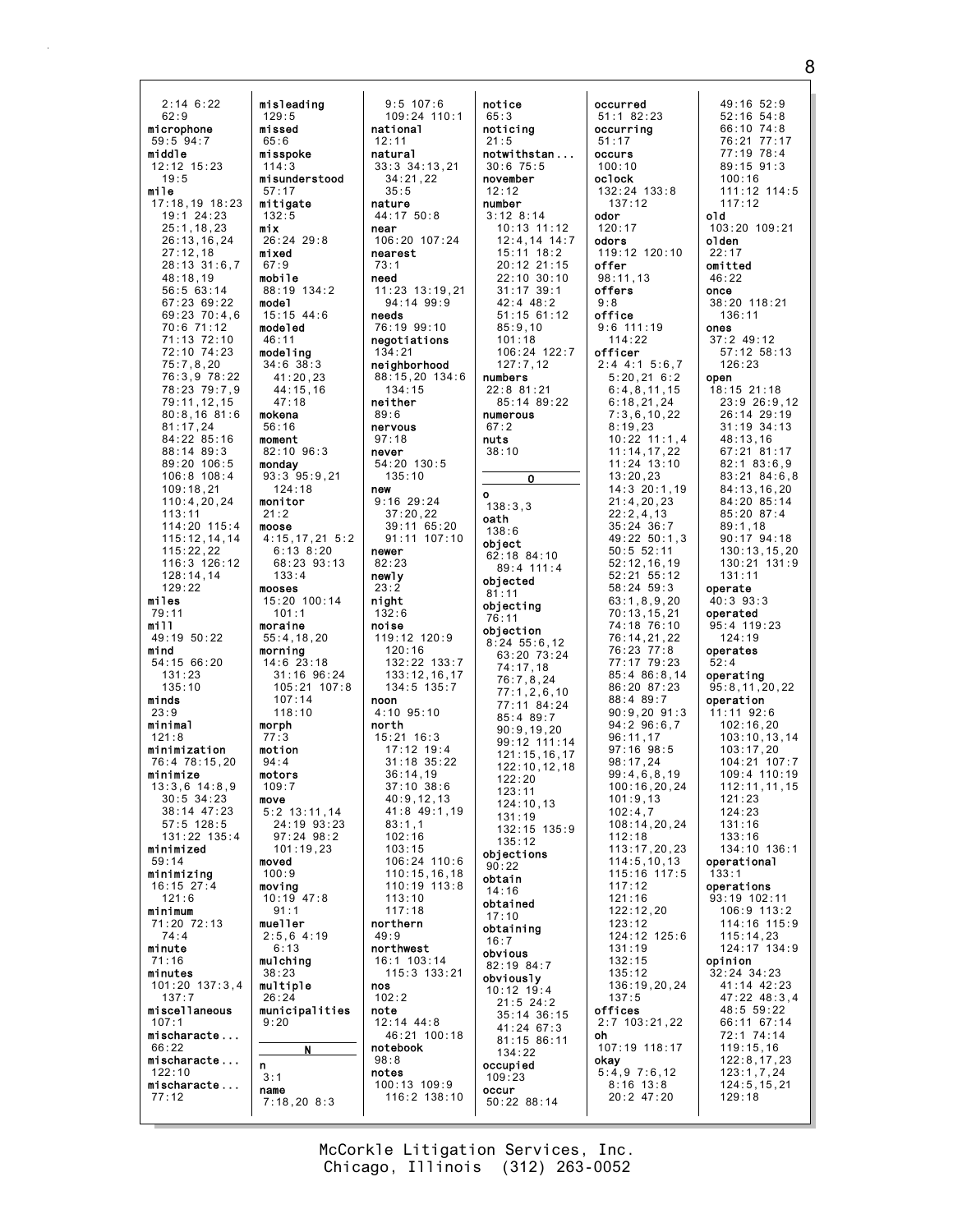opinions 82:12 120:1,8 121:2 122:4 opportunity 4:20 14:17 41:20 123:23 oppose 54:19 opposed  $23:20$ opposing 54:24 opposite 99:1,2 109:20 opposition 56:14 orange 19:13,14 order 14:13 17:11 46:23 47:12 69:24 75:9 ordinances 9:12 15:4 79:10 organization 9:8 organizations  $12:4$ orient 44:2 orientation 133:2 original 29:14 ornamental 39:20 outlined 19:13,16,18 29:3 97:6 111:22 outside 27:16 74:16 112:10,14 134:4 overhead 46:22 overnight 104:5,11 overruled 55:12 63:20 85:4 89:7 90:9 122:20 132:15 135:12 overstory 38:23 39:21 owned 17:6 ownership 130:2 owns 72:7  $\overline{P}$ p 1:14,16 2:10 95:9,21 137:12 packet 38:18 page 60:7 63:10,12 64:21,22 67:15,15,19 68:7,13 69:14 75:15 81:2,3 82:10 91:8 92:14 96:22 97:21 97:22 98:1 pages paige 91:6 palatine  $10.5$ park parked 104:8 parking parks 83:7 parrot 85:7 part 94:5,6 126:19 parts pattern 48:11 patterns pending

99:18,18 101:18 116:11,12 121:19 30:15 98:2 paragraph 68:13 75:17 81:3 92:15 92:18 121:20 1:2 2:9,11 4:4 6:17,20 19:16 24:2 27:17 32:1 34:15 39:12 41:11,13 42:21 48:7 50:16 57:14 57:15 58:1 64:14 82:24 82:24 88:19 114:3,11,12 115:7 134:2 105:2,4 113:8 8:14 10:8 12:2 14:11 15:18 19:21 26:5 34:16 38:1,9 39:9,12 40:19,21 47:6 48:1 54:3 57:9 64:8 66:12 68:8 69:12 93:23 94:19  $105 \cdot 14$  110 $\cdot$ 6 110:12,15 111:1,1,2 115:3 117:3 117:4 121:10 123:5 128:1 134:6 135:20 partially participants  $22.11$   $98.9$ participated 87:19,24 participatory particular 10:10 13:18 32:6 39:1 51:12 72:6 75:3 99:9,12 127:13 130:4  $134.5,5$ particularly 32:18 130:24 108:23 121:9 25:3 26:10 125:20 126:2 51:2 86:9 people 17:14 34:14 36:2 40:1 43:2 91:20 91:22 92:3  $101.18$ 126:20,21,24 percent 25:19,22,24 26:3,14,17 26:18 27:12  $27:13,20$ 28:4 48:17 48:18,19 67:23 81:16 81:16,18 82:5,7 83:23 83:23 84:5,6 84:14,19,20 84:22 85:15 85:21 88:14 89:2,19 90:1 percentage 27:19 68:5 84:13 85:19 percentages 28:14,18 perception 18:9 33:20 performed 57:9 perimeter 105:11 periphery 62:6 permission  $8.20$ permits 51:15 permitted  $63:14$  81:5 104:14 person 72:22 personally 20:6 perspective 14:19 24:22 pete 51:10 peter  $2:8$  6:19 petition 135:20 phillip  $2.3$ phonetic 49:21 photo 24:7 28:16 105:5 photograph 14:16,17 17:10 17:11 19:9 19:10 30:14 31:8,17,21 32:8,9,11 33:9,23 35:12,15 36:11,17 37:4,4,7,12 37:16,17,17 37:22 42:4,5 43:15 45:14 45:14 46:6 116:4 photographic 31:3 35:11 photographs

 $136.2$ 

18:6,12 23:16 23:21 30:9 32:15 33:8,9 34:10 35:8,9 37:1 40:15 43:24,24 photography 14:18 photos 47:1 phrase  $62:4$ physically 134:18 pick 136:12 picture 25:8 58:12 piece 16:6 100:7,7 126:11 134:2 pieces 22:20 pitch 37:15 place 22:1 135:3,20 placed 44:6 45:4 61:14 places 15:11 71:19 plan 10:10 29:24 30:3,7 38:3 38:14,18 39:11,22 40:17,19 41:1,15,15 42:14 43:1 44:2,20 64:15,17,19 65:1,4,8,14 65:19,23 66:7,18 67:8 88:16 117:23 119:4 planned 28:7 39:10 41:12 50:17 63:17 67:10 81:9 121:22 planner 8:7 125:17 127:10 planning 9:9,15,16 10:9  $10.15$   $12.20$ 13:2 29:4 53:21 54:2  $69.19 79.2$ 83:12 118:15 127:18 plans 9:12,19,19 10:9 15:4,9 15:12 18:11 29:7,9 44:4 44:4,4 47:4 47:4,4 49:3 62:16 63:24 66:12,14,18 136:10 plant 37:5,19,21 39:7 40:16 42:18 43:7 43:13 44:23 45:4,12 46:12 91:12 91:14 97:12 107:11

135:22 136:10,12 planted 39:19 planting 9:19 34:21  $38:21.22$ 41:8 46:10 plantings 31:13 34:3 42:10 43:17 plants 45:11 46:17 play 18:2 plaza 9:19 please 5:8,21 6:5 7:7 7:19 9:3 13:8 17:8 22:15 29:11 33:6 36:8 41:18 45:13 47:20 52:19 59:5 77:18 84:2 94:13 102:21 116:12 132:16 plugged 52:14 plus 88:21 90:16 podium 13:12,14 point 4:11 5:3,9 15:6 16:8 17:16 21:3 22:19,24 23:7 27:10 31:21,24 32:6 36:10 36:17 37:3 43:23 52:10 60:10 67:19 67:21 73:21 74:23 81:13 82:20 84:4 86:5,9 87:16 89:16 97:2 99:19 101:13 103:13 135:11 pointed 35:21 66:13 pointer 97:8 102:19  $113.16$ pointers 22:18 pointing 106:21 110:14 poles 47:8,9 poletti 49:14 51:10 political 119:24 pollution 1:3 4:5 63:3 72:22 porch 132:9,18 porter 15:22 29:17 33:10 34:1 34:12 35:19 37:2 38:5 39:18 43:15

45:15,15,16 45:24 60:18 103:16 108:8 110:9,10,15 113:9,18,19 114:6,6,23 portion 8:9,12 12:19 14:22 27:2 29:20 39:17 110:22 portions 19:24 68:24 position 43:7 44:12  $60.14$ possible 4:21 38:13 103:7 134:19 potential 30:22 70:8 74:5,16 potentially 27:23 80:11 pound 105:21 power 46:21,24 47:2 47:15 powerpoint 8:16,21 12:15 30:16 96:22 97:22 98:3,7 98:14 99:15 100:5,14 101:1 powerpoints 98:21 practice 10:8 prairie 10:12 precisely 103:9 135:11 predominant 81:23 82:6  $130:17$ 133:20 prefer 98:11,16 preliminary 4:8,12 preparation  $66.2,8$ prepare 15:14 64:11  $125.21$ prepared 8:16 64:18 preparing 29:7 51:10 66:3,5 prepping  $95:7$ presence 6:6 32:17 present 28:20 30:5,21 136:16 presentation 8:17,22 12:15 15:10 23:18 40:22 45:21 47:22 53:14 53:16 55:10 64:5 98:14 100:14 116:12 133:6 presentations 57:7 98:5,8 99:16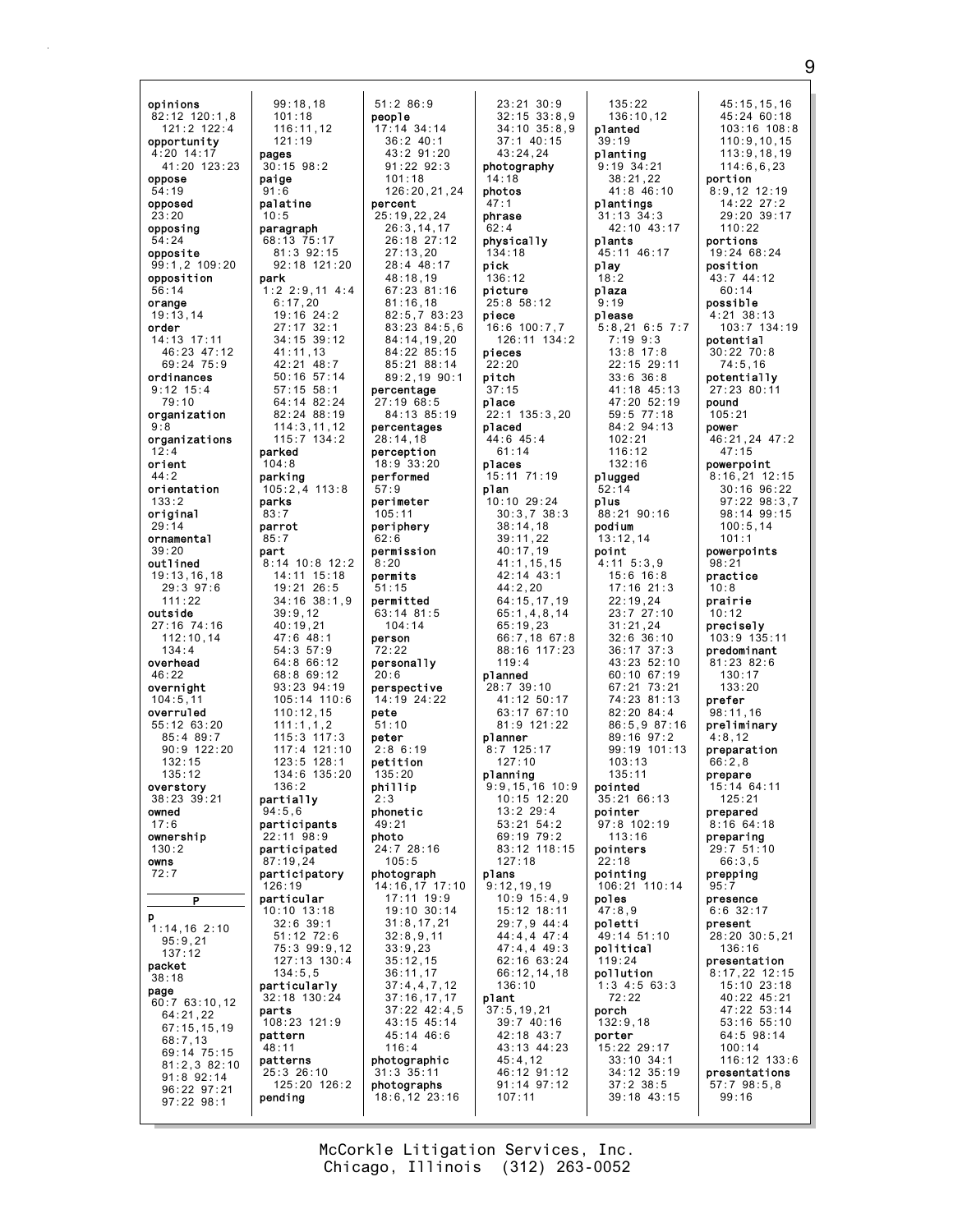presented 44:16 101:1 presently 10:4 29:23 41:1 preserve 54:18 president 12:9,11 presuming 119:22 pretty 31:20 34:11 36:16 43:21 prevented  $90:3$ previous 38:16 previously 19:10 46:1 108:16 primarily 73:1 primary 126:3 principal 125:17 prior 23:21 37:22,24 77:12 probably 10:8 11:10 33:4 36:16 49:13 53:6 55:13 56:4 73:18 79:12 83:15 93:13 110:22 116:15 123:20 127:2 127:3 131:13 136:23 problem 94:5 101:14 136:24 problems 13:24 procedure 14:14 proceed 7:11 8:21 9:3 13:9 17:8 29:11 33:6 36:8 41:18 45:13 47:20 50:4 52:19 96:12 102:8  $109:1$ proceeding 55:4 87:20 88:3 112:2 118:3,8,13 proceedings 1:12,16 54:9 79:5 88:1 118:19 137:10 138:8 138:11 process 11:13 16:7 59:8,8 118:5 118:6,15 processed 122:3,8,15 processes 28:16 processing 113:13 122:2 123:8 product 42:12 products  $103:2.5$ profession 8:6 professional 9:7,8 10:8  $12:4.5$  42:23 47:22 programs 44:5 project 9:23 10:3,20  $10.23$   $11.5$ 49:20 projects 12:21 45:4,6 49:8 51:14 proper 34:9 35:16 properly 28:2 properties 15:24 16:14,21 16:23 17:6 26:5 33:1 70:12,18 71:6,9 property 14:10 16:6,10 16:21 17:1 23:2 26:7,8 31:5 39:5 40:12 42:11 44:10 46:5 48:22 61:11 62:7 72:8 73:1 116:20 117:8,15,16 117:24 118:6 118:7,22 125:18 126:11 127:16 130:2 130:7 133:21 134:13 135:24 proportiona ... 27:1 proposal 15:16 39:2  $43 \cdot 17$ proposals 12:17 53:17 proposed 35:20 38:5,12 46:8 48:10 48:23 49:3 50:9,17 56:6 57:4,11 59:24 62:24 66:19 67:11 67:24 76:5 79:16 80:9 81:23 84:23 85:16 89:3 89:20 94:17 97:4,6 102:13,16 104:19 108:1 110:16 111:3 111:18 112:1 112:8 115:22 119:5 121:1 121:3,22 124:16 128:10 135:8 135:22 proposing 132:5 protect 134:8,21

protected 16:20 protection 72:16 proud 9:21 10:4,13 39:24 provide 8:8 33:2  $121.21$ provided 12:15 53:16 proximity 132:18 public 4:7,11,20 110:7 113:12 purchasing 118:16 purely 98:23 purple 18:22 19:23 87:3 96:21 97:9 108:15 108:20,22 112:24 116:8 purpose 14:5 46:22 75:18 76:2 116:23 purposely 39:7 purposes 26:15 46:23 76:4 78:15 78:20 put 5:12 16:22 22:6 24:2 29:12 34:15 44:5 46:11 83:12 100:4 101:11 107:17 126:22 130:22 135:19,23 Q quality 54:22 55:9 quantify 18:5 68:16 question 5:10 55:17 57:17 62:2 63:19,22,23 65:18 70:22 74:1 76:16 77:18,21 79:8,23 80:4 85:6,11 86:7 86:8 89:14 92:9 99:10 111:11 115:20 119:2 119:20 121:17 122:13 123:13,18,23 131:6,11 132:8,19 135:14 questioned  $46:10$ questioning 62:19,21 questions 4:15,16,22  $18:12$  49:5

58:14 119:10 125:4,14 quick 14:1 quickly 22:24 33:13 quote 79:4 91:5 quoted  $91.8$ R radius 17:21 25:23 26:3,17 27:18 28:3,5 28:13 29:13 63:15 67:23 69:22 70:4 75:20 76:3 78:23,24 79:16 80:9 80:16 81:6 81:17,24 84:22 85:16 89:3,20 106:4,5,7,8 109:18 110:20 112:5 112:23 113:10 115:3 115:12,15,22 134:4 railroad 33:15 35:2,5 36:14,23 106:23 107:24 114:24 133:15 ratios 68:7,15 89:17 127:21 reach 45:2 read 13:24 17:14 62:8,13 64:17 65:17 68:1,18 70:2 73:4,5 75:21 77:22 79:3 81:10,11,12 82:15 89:11 89:14 114:1 128:3,4,8 readily 37:6 reading 36:3 92:21 ready 52:13 96:11 real 13:13,15 reality 18:8 44:7 realizing 23:13 really 20:21 29:18 32:5 33:13 33:20 36:19 36:21 46:7 72:8,12 74:23 75:4 79:8 99:20 115:17 119:3 121:13 128:21 reask

reason 17:22 26:2 27:8 32:3,15 reasons 62:19 recall  $4:14$  58:4 107:9 109:5 116:10 receptacle 104:3 recess  $14.296.10$ recessed 137:11 recognition 40:4 117:23 recognize 64:6 recognized 82:4 recommendat ... 51:12 recommended 47:14 record 5:13 6:5,9 7:18 8:2 21:20 22:1 36:6 52:18 97:23 100:20  $100.24$ 108:13 113:14 117:6 recross 4:24 recycling 105:22 red 18:15 19:22 87:2 116:4 reduce 132:22 133:9 135:7 reduced 123:22 reduction 133:7 refer 22:8 86:22 98:1 101:18 reference 24:12 30:20 65:7 92:17 119:4 referencing 25:19 referred 16:14 32:23 53:20 referring 72:14 97:20 reflect 6:5 28:20 113:14 reflected 15:8 23:4 28:14 39:11 42:14 44:11 80:19 93:21 reflects 40:6 90:16 regard 63:2 122:23 regarding 93:19 regardless 24:15,16 regional 15:3 64:9 regulated

120:15 regulates 118:13 regulation 119:24 regulations  $12.6$ related 12:16 106:13 relates 10:14 14:23 37:3 119:14 126:9 127:19  $127:20$ relating 39:1 120:21 relations 83:10 relationship 30:23 relocated 47:17,18 remain 33:4 44:12 remember 11:10 83:19 87:21 93:14 109:24 110:1 116:2 123:18 remind 5:8 remodeled 103:20,21 removed 47:9 50:16 105:18 133:13 rendered 19:14,16,18 116:8 123:1 rendering 116:14,18  $117:21$ 118:14,23 repair 106:14 108:9 109:6 repeat 85:12 89:9 94:12,13  $115:20$ rephrase 74:1,12 77:18 replace 136:7 replaced  $47.9$ replacement 136:10 report 15:17 23:1,15 35:9 51:10 54:23 60:2,5 62:8,14 63:11 64:11 64:18,22 65:8,13 66:3 66:5,8 67:15 68:3,12,21 69:3,4,7,15 71:18,22 72:15 75:16 76:16 77:23 78:7 79:4 80:14,23 81:2 82:12 88:13,23 89:11 90:3 93:19,21 94:16,22 120:7 121:20

Chicago, Illinois (312) 263-0052 McCorkle Litigation Services, Inc.

122:13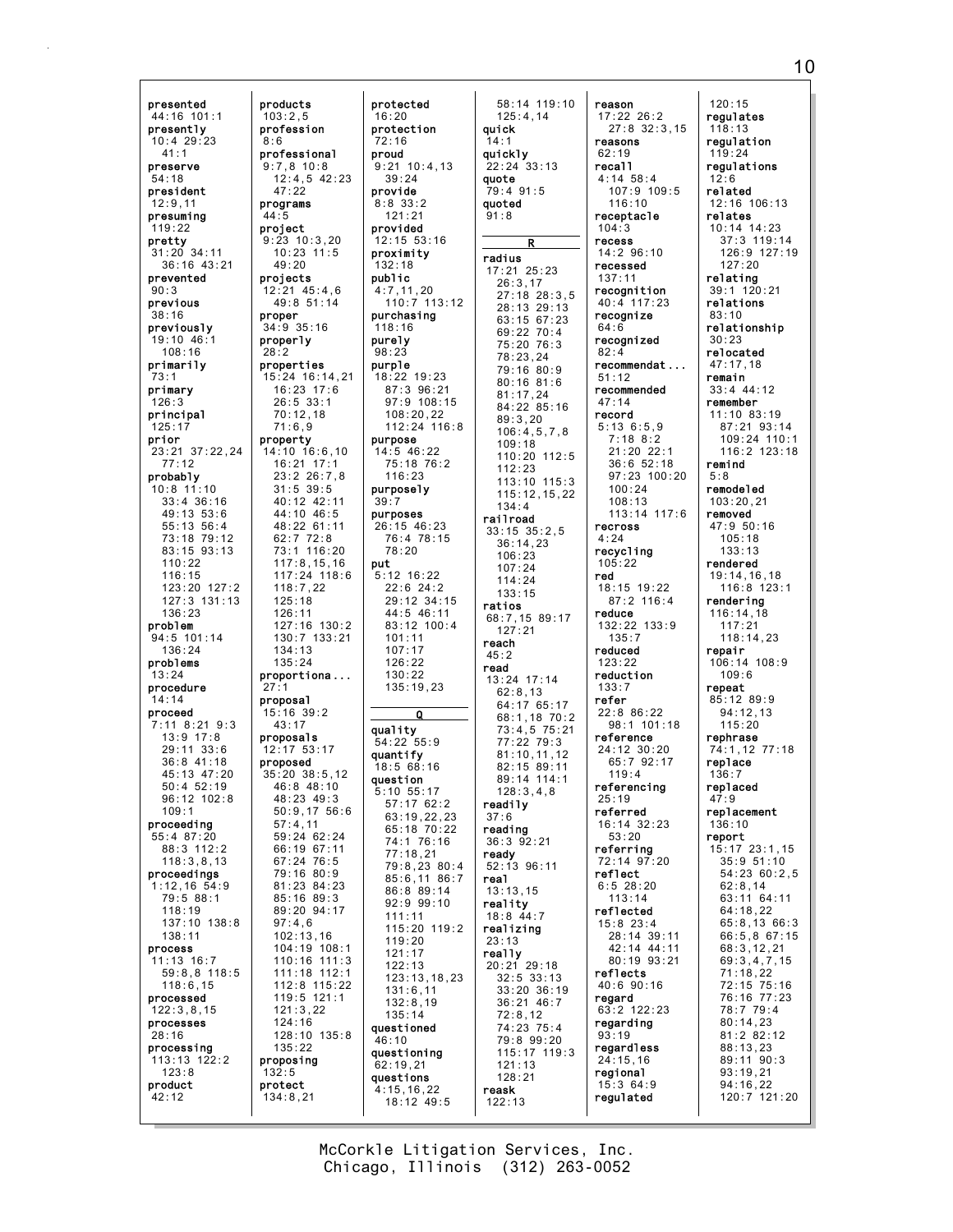123:14 125:21 129:19,21 reported 1:23 138:8 reporter 1:24 11:2,16 11:20 13:12 13:15 94:1 101:7 138:6 138:15 reporters 137:1,8 reports 121:11 represent 6:16,20 9:14 18:8 136:4 representation 38:17 representative 44:17 130:4 represented 56:20 97:8 represents 97:1 repurposing 105:23 require 79:11 required 48:22 66:24 83:9 134:21 requirement 39:13 44:19 73:6 74:4 117:1 requirements 127:21 requires 43:19 requiring  $21:4$ residences 51:18 residential 17:3 18:17 21:18 23:11 24:14,15 48:21 49:8 50:17 51:14 51:18 61:3 73:2,12 82:7 82:9,12 83:5 83:22 85:20 87:3,14,15 87:18 88:7 88:13 89:2 89:19 90:17 130:21 133:14,20,22 134:3,6,15 residentially 71:19 resources 64:24 respect 58:17 69:2 response 131:17 rest 74:21 106:10 106:12 restate 70:21 retained 3:17 13:2 54:17 56:11 56:18 review 62:16 63:23 119:10 reviewed 68:24 right 11:21 13:23 35:1,2,4 60:9 62:2 71:13,16 83:16,24 84:15,23 85:21 86:1 106:11,16 134:10 136:12 righthand 16:4 30:15 rings 17:23 rivers 75:6 road 35:1 38:6 135:23 roadway 31:23 32:3,5 47:13 roadways 43:9,20 49:4 126:8 roof 37:15 room 5:15 rooms 5:16 roughly 53:11 round 64:13,14 82:24,24 route 31:14 48:14

65:22 66:4 69:8 75:7,8 64:11,24 65:15 65:23 66:1,2 21:6 22:1,15 24:9 31:12 31:13 32:9 37:7 41:5,9 45:16 59:9 65:12 67:18 68:10 70:24 72:1,16 73:9 73:14,16,17 73:19 75:1 78:8 80:1,23 81:1,11 82:7 86:24 87:9 88:8 91:16 91:23 92:3 92:13 94:2 98:12 99:3 100:2 101:17 109:20 110:9 110:9 114:13 114:23 115:2 116:2 134:2 11:6 15:21,22 16:3 18:24 27:15 31:9 49:18 109:21 34:3 35:4,4  $43.10$   $47.6$  7 1:2 2:9,11,13 4:4 6:17,20 7:2 19:13,15 19:16 24:1 32:1,1 48:7 65:4,8 82:23 114:3,10,12 62:13 67 135:23 row 41:7 42:10 rubas 1:23 138:5 rudolph 2:7 rule 81:4 90:23 run 129:22 runs 19:4 116:20 rural 58:18  $\overline{s}$ s  $1:23$   $2:8,1$  $3:11$  138 sake 100:22 salvage  $33:13$  105: 105:14,19 sandwiched 42:9 sat 12:5 satchell 91:6 satisfies 48:1 saturday  $93:3$ ,  $95:10$ 124:19 saw 12:3 23:4  $45:20:10$ saying  $43:4$  66:21 73:12 74:6  $76.9.84$ 85:9 90: says  $61.20$   $63.5$  $67:9,13$ 72:22 76 87:2 138:6 scale 28:17 scalloping 39:8 scattered 10:18 41:7 scheduled 46:13 schedules 5:10 schirott 2:3 scrap  $97:14$  106: 106:12,17 107:2 screen 20:21 29:13 36:11 64 64:20 68 81:15 91 sechen  $2:10,106$ :  $6:16.16$ 76:11,13,14  $76:15.10$ 101:10 108:13 113:14 136:20,22 137:4

| :10                   | second<br>36:142:<br>14:1                         |
|-----------------------|---------------------------------------------------|
|                       | 49:22 52:14<br>60:10 61:4                         |
|                       | $69:23$ 77:8<br>82:6 87:23<br>$94:11$ $97:17$     |
|                       | 101:22<br>103:12                                  |
|                       | section<br>20:12 21:8                             |
| 0                     | 60:10 64:23<br>69:15 72:15<br>75:16,18            |
|                       | 88:22<br>see                                      |
|                       | i:5,10,24<br>16:19 17:20<br>15:5<br>18:6,9,19     |
| $\overline{4}$<br>: 5 | 19:19 20:14<br>$20:21$ 21:16                      |
|                       | 23:7,24 24:<br>24:20<br>25:4<br>25:21<br>26:10    |
| 13<br>9               | 28:24 29:15<br>29:18,21                           |
|                       | $30:13$ $31:11$<br>32:2<br>33:17                  |
|                       | 31:23<br>32:14<br>33:18<br>34:2,<br>34:13<br>35:7 |
|                       | 35:11,<br>14,16<br>35:22 36:2<br>36:16 37:5,      |
| , 21                  | 37:8, 13, 14<br>$38:2 \ 40:7,12$                  |
|                       | 40:17 41:5<br>$41:21$ $42:8$                      |
| 5:20                  | 42:13,16<br>43:6,12<br>45:11,17                   |
| , 23<br>: 6           | 46:3 68:11<br>72:7 78:1<br>85:7 87:11             |
| 9,18<br>$\frac{1}{3}$ | 91:20 93:4<br>105:5 115:1                         |
| 68:2                  | 116:16<br>129:13 137:8                            |
| :16<br>:6             | seeing<br>46:4<br>seen                            |
|                       | 45:3,6,7 73:1<br>120:7                            |
|                       | selected<br>44:24<br>selection                    |
|                       | 42:18<br>selfcontained<br>113:7                   |
|                       | sensitive<br>43:19                                |
|                       | sentence<br>63:12 75:17<br>81:2,12                |
| 10<br>7               | 92:15,19<br>sentences                             |
| 3                     | 94:8 112:21<br>separate<br>79:1                   |
| : 3<br>:4<br>: 9      | september<br>1:14                                 |
| 15                    | series<br>46:20<br>serve                          |
| 76:7<br>, 14<br>1:8   | 34:22,23 35:3<br>service                          |
|                       | $9:7$ 18:23<br>set<br>4:9 32:18                   |
| 2                     | 39:15 44:19<br>61:2 127:22                        |

 $12:7$ 14  $\frac{1}{17}$ 23 15  $20$  $14$ 16  $4:6$ 10 15 11 17  $\frac{2}{7}$ 16<br>2  $\frac{5}{4}$  $,12$ 5<br>8  $: 10$  $7:8$  $3:19$ ed  $5:3$ 19 setback 16:10 17:1 23:3 25:24 48:23 71:20 72:2,13 73:6 74:4 110:10 112:7 setbacks 17:3 32:19 83:7 127:21 seven 12:7 46:14 65:19 shaded 97:6 111:23 share 15:17 shaw 6:14 21:1 69:10,11  $93 \cdot 10$ , 12 sheds 108:11 134:12 shelly 1:23 11:14 138:5 shes 13:13 shielding 32:24 shocked 98:19 shop 106:14 short 30:8 96:8 shorthand 1:24 138:8,10 138:15 shortly 34:15 49:14 shot 96:23 show 34:6,11 46:23 47:12 116:1 117:14 126:15,16,21  $126:24$ showing 19:12 27:6 42:1 111:21 shown 25:10,11 26:13 29:14,19 36:10 39:21 42:15,15,16 43:6,22 44:2 45:16,19  $46.21$   $48.4$ 116:13,15 117:22 118:9 118:23,24 119:3 shows 19:14,17 24:5 24:10 30:11 31:18 32:12 38:7 75:8 111:22 shrubs 39:20 shukey 49:21 shut 55:13 side 15:21 16:5 31:4 32:11 33:15 34:16 35:20,23

36:13,14 37:21 40:9 41:7,8 42:5 48:16 67:10 73:9 94:9 103:16 108:8  $113.9$  11, 18 113:18,19 116:6,7,21 117:14,18,20 118:20 sight  $43:2.5$ sign 39:22 40:6 signage 42:15 significance 16:24 significant 14:21 16:14 27:2 32:23 34:7 37:11 39:2 51:22 51:24 75:5 similar 50:20 58:2 simply 77:15 101:10 single  $105:2$ singular 72:9 singularly 11:9 91:21 sir 106:16 sit 132:9 site 11:12 14:18,24 15:9,19,23 16:3,5 18:11 19:5 23:16 24:24 25:1,3 26:20 27:12 27:22,23 29:14,16 30:10 31:1 32:7,10 35:8 35:13,20 36:20 39:16 40:5,8,9  $41 \cdot 4$  7 9 42:8,8 43:9 43:17,18,22  $44.14$   $47.4$  5 48:6,8 49:15 49:17 50:15  $50.1951:9$ 51:11,12 53:4,8 54:6 54:19 60:12 63:15 67:24 69:23 71:21 75:20 77:24 78:14,16,19 78:21,23,24 79:10 81:6 84:23 85:16 89:3,20 97:4 97:6 102:13 102:16 104:19 108:1 110:16,18 111:3,18 112:1,2 115:23 117:24 118:7 118:10,14,14

118:20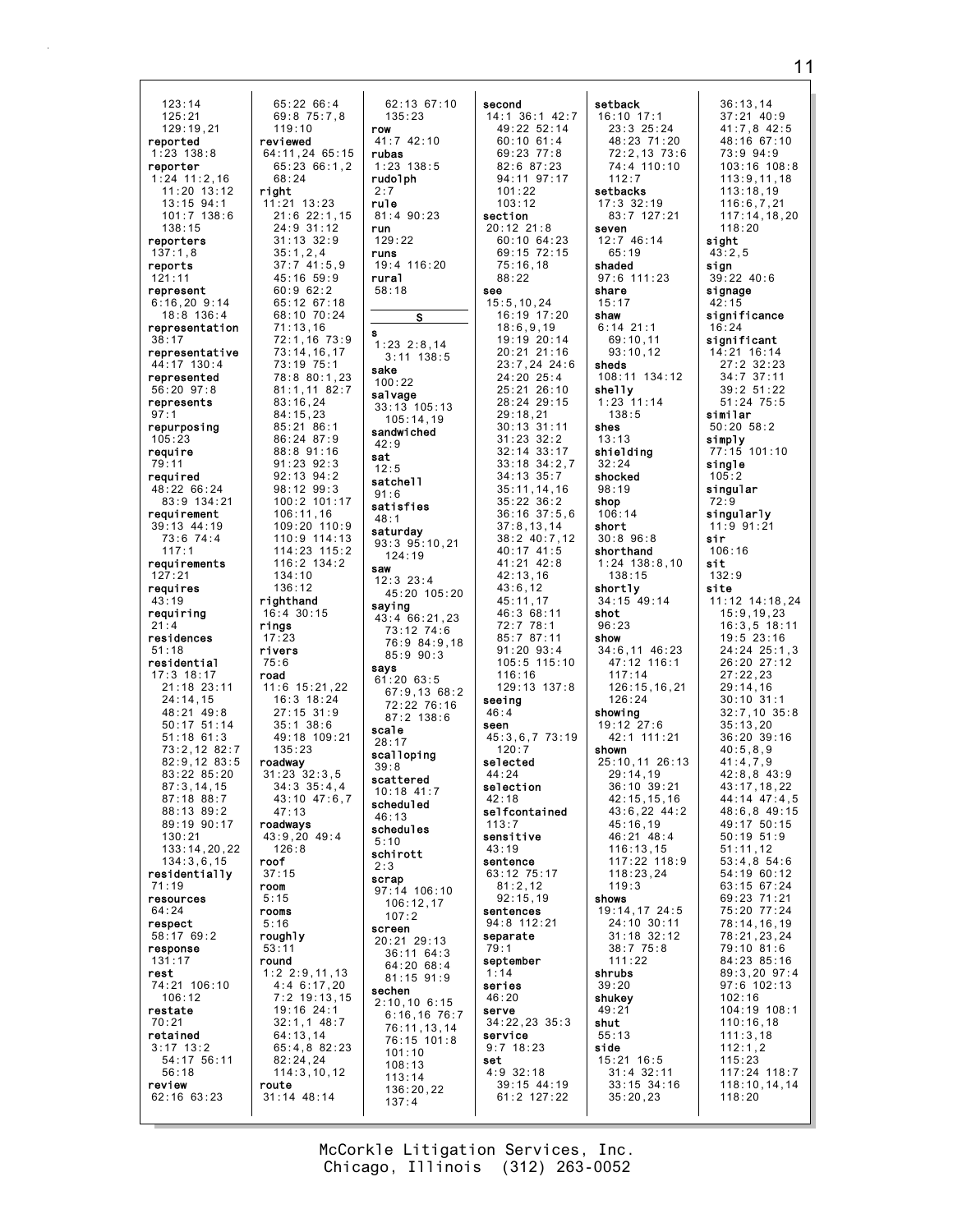119:16,17,18 119:22 120:2 120:3,9,10 120:10,12 121:23 124:6 128:10,12,22 130:3 132:3 132:3,19 133:8,22 134:16,18 135:8,10 sited 50:23 sites 10:18 26:23 58:10 siting 1:4 4:2,5 34:9 37:13 sitting 1:3,7 4:5 132:18 situation 56:7 six 65:19 size 20:6 40:16 50:10,12 123:21,22 sizes 46:12 skip 23:15 slice 89:22 slide 12:3,14 14:12 17:13,13,17 17:20 18:18 19:20 20:11 21:5 24:8,13 25:11,16,18 25:21 26:16 27:10 28:12 29:12,20 30:11 37:6 38:20,20  $39.22 \, 46.19$ 47:21 48:5 53:14 64:4 65:12 83:20 85:20 116:12  $118 \cdot 10$ 130:23 slides  $18.220.5822$ 23:4 30:12 41:19 46:20 slow 9:24 11:21 slower 11:18 14:4 small 20:23 105:4 108:9 smaller 20:8 50:14 smell 92:3 smith 4:14,14 snapshot 15:15 47:12 soave 55:23 56:1,1 society 12:9 sold 51:16 solely 75:11 91:21 solid 2:16 7:4 12:16 46:3,4,7 53:17 56:22 56:23,24 57:1 134:13 somebody 83:12,15 someplace 93:17 somewhat 50:16 84:7  $129.5$ sorry 10:23 13:8 21:11 56:23 76:13 88:2 91:2 sort 87:8 108:5 109:4,13 sorts 127:11 sound 132:6,10 134:8 134:11,15 135:1,7,16 135:17,17,19 sounds 129:20 source 23:6 68:5 south 18:24 19:4 27:15 29:23 32:11 35:13 35:18 36:13 38:7 48:16 49:3 50:18 67:10,11 97:13 104:18 106:14,23 108:6,8 109:20 117:19 space 18:16 21:18 23:10 26:9 26:12,14 29:19 31:19 34:13 48:13 48:16 67:22 81:17 82:1 83:6,9,21 84:6,8,14,17 84:20,21 85:14,20 87:4 89:1,18 90:17 127:21 130:13,15,20 130:21 131:10,12 speak 11:17 59:5 125:11 136:8 136:9,14,16 speaking 89:24 94:7 124:2 speaks 129:20,21 special 87:20 88:2 104:13 134:6 135:20 specific 31:1 58:14 61:1 69:21 79:14 80:7 80:11,13,17

80:22 83:10 85:11 120:5 127:22 specifically 25:2 55:7 63:5 69:24 74:9 78:21 80:15 80:22 125:23 133:2 speculative 40:20 62:21,22 speeches 77:5 spell 11:1 50:1 spend 101:20 spoke 17:9 108:23 square 112:23 squaw 32:4 ss 138:2 stage 39:15 stand 4:22 5:20 44:9 58:14 131:23 standard 123:9 standards 127:19,20 standpoint 17:24 18:1,9 23:20 133:12 start 4:7 14:15 19:19 27:20 31:22 33:18 34:2,7 35:7 39:8 45:17 76:11 78:16 90:22 92:21 96:9 104:1 113:23 129:7 137:6 started 4:13 33:24 37:8 53:11 starting 4:24 6:10 73:21 starts  $133.3$ state 7:18 12:6 62:23 63:6 88:23 138:1 stated 9:5 14:5 118:3 statement 61:20 71:22 75:24 82:18 83:11 88:18 stating 135:2 station 1:9 4:3 33:1 34:18 38:5 48:10,23 49:15 50:8 50:15,23 51:2,8 52:2 52:5 54:9 57:14,20,22 57:24 58:9 59:10,24 67:12 72:24 73:11 74:5

76:6 77:24 79:16 80:9 81:24 91:18 95:4,15  $121:1.3$ 122:24 124:17 130:5 stations 49:9 57:16,18 58:19,20 59:17 94:24 statue 72:21 statute 74:15 step 5:21 stephen 2:12 7:1 stop 77:5,17 104:1 106:16 storage 103:18 108:10 108:11 134:13 store 103:18,24 115:11 stored 104:5,11 storing 111:18 storm 40:11 story 30:8 straight 31:17 street 32:9 33:8 35:12 36:12 36:14 39:13 49:18 83:2 115:1 128:19 streetscape 9:20 10:4,6 39:9 45:24 strike 93:23 94:4 106:6 107:22 strong 42:9 strongly 61:5 structures  $49:1$ studied 17:18,19,21 25:12 28:19 70:7 123:4 128:20 studies 29:6,9 57:8 study 17:23 19:7 25:18 26:13 26:24 28:5 28:13 31:7 48:18,19,20 63:14 68:16 68:20 69:18 69:23 70:4,6 70:7,7,20 71:8,13 74:24 75:9 76:9 77:4,13 79:7 80:20 81:6 82:14 88:14 97:7 106:22

107:13 110:24 113:11 116:3 116:6,7 121:5 125:23 128:22 129:8  $129.22$ subdivisions 31:9 82:22,22  $83 \cdot 1, 5, 18$ subject 15:23 16:5 48:5 63:15 69:23 71:21 75:20 78:14 78:16,19,21 78:23,24 81:6 112:1,8 118:8,21 130:3 subjective  $129:9$ submit 69:4,8,11 98:7 submitted 15:18 62:9 65:9 69:10 submitting 69:12 substantial 29:20 34:2 42:13 substantially 51:1 substituted 37:23 subtly 77:3 suburban 59:17 suburbs 58:8 successfully 21:17 82:13 83:4 suggest 13:11,14 34:5 77:13 suggested 40:16 46:12 suggesting 30:1 47:15 74:3 suggestion 4:18 20:24 22:3 99:7  $100 \cdot 4$  101:8 summer 132:10 summing 47:21 superimpose 47:5 superimposed 17:20 19:8  $24:6$ support 55:18,20,21 57:7 85:14 supported 55:5,23 supposed 16:18 137:1 sure 10:11 15:19 21:24 22:4 29:8 30:23 40:18 53:9 59:5 61:2 70:23 86:2 91:4 92:21

102:23 104:23 106:17 119:8 surround  $24:1$ surrounded  $128.12$ surrounding 13:3 14:9,10 15:1 16:16 17:1 21:6 25:13 27:5 33:1 34:24 43:17 47:24 48:8 50:21 51:8 57:6 59:16 60:11 62:6 66:19 70:11,11 71:5,5 75:16 78:14,19,21 91:19 121:4 121:7 128:7 128:9,16,18 130:3,9 133:10 surrounds 11:5 sustainability 10:15 sustained 74:18 90:20 121:16,17 122:13 124:13 131:19 swale  $40.9$ swear 7:7 switch 76:17 switching 5:16 sworn 5:22 7:9,15 138:5 T t 2:12 3:11 table 6:10,12 24:20 26:12 27:6,7 29:21 68:3 68:13,14 81:14 84:1 85:10,10 tables 18:5 23:12 24:12 28:15 28:15 tail 94:23 take 7:22 14:1 45:1 47:3,10 75:23 77:19 96:7 101:22 137:5 taken 14:2 37:18 44:1,3 96:10 138:10 talk 24:13 25:6 55:14 71:16 72:13 93:8 111:16 talked 83:21 91:11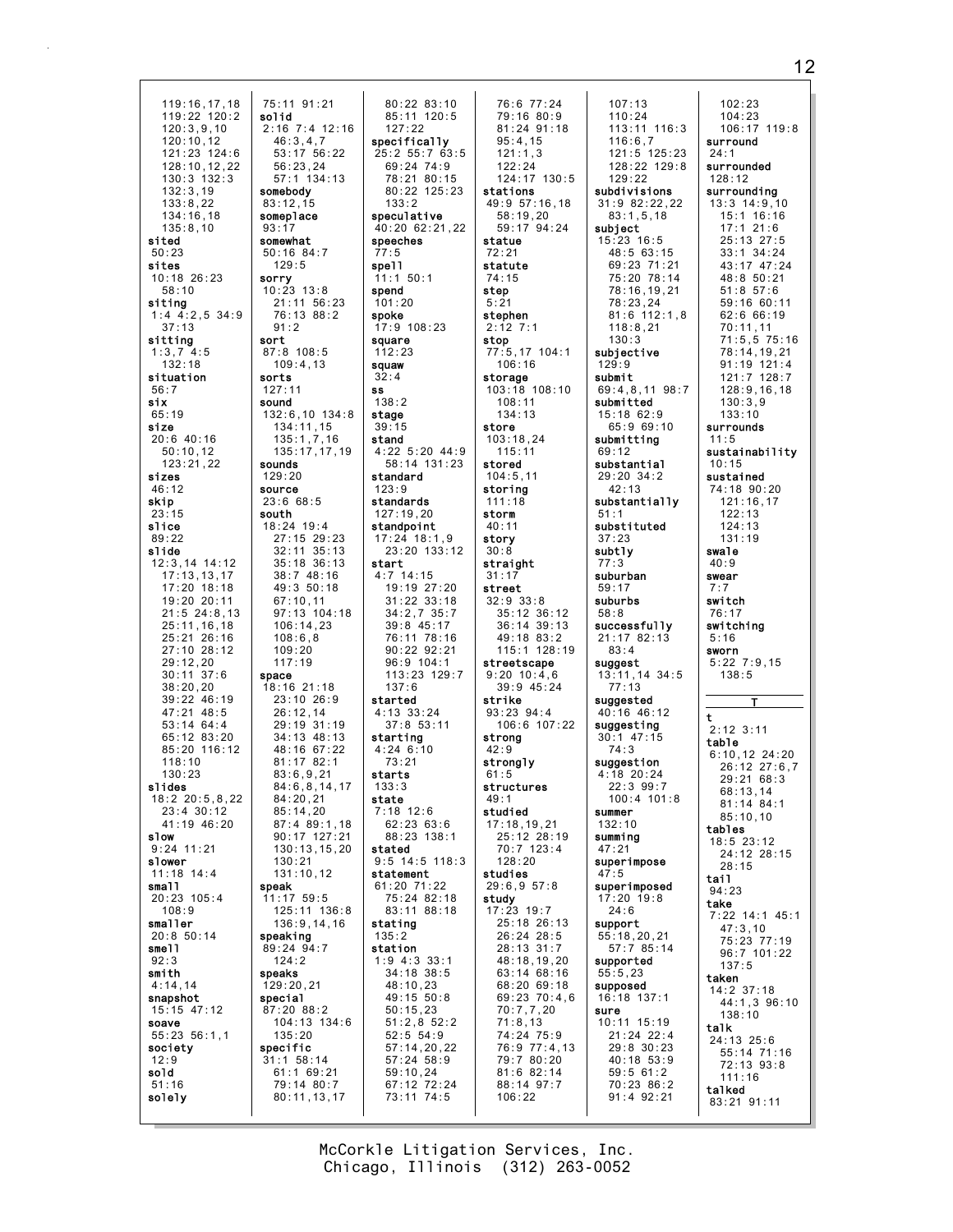| 95:14 110:17    | 59:14,20         | 44:8 101:11      | $11:15,19$ $13:13$     | $34:18$ $38:5$  | turned                        |
|-----------------|------------------|------------------|------------------------|-----------------|-------------------------------|
| 115:7 120:7     | 79:6             | 101:17           | $13:15$ $19:23$        | 48:10,23        | $10:14$ 36:1                  |
| 129:23 133:4    |                  | things           | 20:2.4.10              |                 |                               |
|                 | testify          |                  |                        | 49:9,15 50:8    | two                           |
| talking         | $14:6$ 57:3      | $5:1$ 9:18 27:23 | $36:3$ $37:8$ , 24     | 50:14,23        | $12:15$ $20:15$               |
| 19:11 25:7      | 130:9            | $30:13 \, 33:4$  | 42:21 46:8             | 51:2,752:2      | 21:15 24:19                   |
| $50:10$ $54:2$  | testifying       | $37:3$ 39:1      | 55:2 70:22             | $52:4$ $54:8$   | $30:10$ $31:17$               |
| 57:12.16        | 14:11 54:5       | 44:13 46:9       | 86:9 96:5.8            | 57:14,16,18     | 40:12 41:8                    |
| 58:9 59:10      | 120:14           | 64:10 65:15      | 112:20 118:1           | 57:20,22,24     | 41:19 53:14                   |
| $59:16$ 61:10   | 123:10           | 67:3 75:6        | 137:12                 | 58:9,19,20      | 54:15 55:24                   |
| $61:22$ $63:18$ | 127:24           | 97:21 105:22     | times                  | 59:10, 16, 24   | 56:8 76:17                    |
| 65:21 67:3      | 134:24           | 120:18           | $56:9,19$ $57:3$       | 67:11 72:23     | 83:22 84:11                   |
| 76:17 80:15     |                  |                  |                        |                 |                               |
|                 | testimony        | 125:17           | 71:17 79:7,9           | 73:11 74:5      | 87:20 89:23                   |
| 83:3 99:14      | $8:9,17$ 12:16   | 127:15,22        | tired                  | 76:5 77:24      | $105:4$ 108:10                |
| $112:5$ 134:1   | 12:19 13:1       | 128:13 129:6     | 93:16                  | 79:16 80:9      | 108:23 110:5                  |
| talks           | $15:20$ $23:5$   | think            | tlg                    | $81:24$ $91:18$ | 117:17,17                     |
| 27:3,11         | $53:4,16$ 55:4   | 4:95:19:18       | 78:8,10,18,22          | $94:24$ $95:4$  | type                          |
| tate            | 55:8 61:1        | 18:8 20:13       | today                  | $95:15$ 121:1   | 104:22 127:13                 |
| 63:3            | 77:12 95:7       | 20:20 21:7       | $4:9,13 \quad 5:15,18$ | 121:3 122:24    | types                         |
| te11            | 95:19 96:1       | 27:20 43:21      | $8:8$ 11:7,13          | 124:17 130:5    | $30:13$ $71:10$               |
| 49:12 50:7      | 119:8 120:19     | 45:4,22          | 23:5 24:22             | tree            | typical                       |
| 62:3 86:12      | thank            | $51:11$ $54:1$   | $26:6,9$ 30:4          | $32:22$ $45:18$ | 9:18                          |
| 97:2 106:19     | 5:76:119:1,4     | 58:22 60:21      | $30:5$ 34:15           |                 |                               |
|                 |                  |                  |                        | trees           | typically                     |
| 107:13          | $11:4,22$ $13:8$ | $60:24$ 61:9     | 40:22 54:5             | 38:23 39:20,21  | 9:11                          |
| 115:13,23       | $14:3$ 17:8      | 66:15 74:6       | $61:1$ $95:7,19$       | 44:1,9,12,18    |                               |
| $128:3$ $135:5$ | $22:1$ 29:11     | 74:19 79:19      | 112:9 118:4            | trend           | U                             |
| telling         | 45:13 47:20      | 82:19 83:17      | 120:19                 | 59:2362:12      | underlying                    |
| 129:3,24        | 50:3.552:9       | 84:7,16          | $123:10$ $124:3$       | 63:18           |                               |
| tells           | 52:21 55:13      | $85:24$ $89:4$   | 134:24                 | trends          | 131:8                         |
| $28:5$ 36:18    | 59:663:9         | 89:10 96:3       | told                   | 62:19,20        | understand                    |
| ten             | $86:20$ $88:4$   | $97:5$ $98:24$   | $5:14$ $95:12,13$      | tressler        | 27:17 70:9                    |
|                 |                  |                  |                        |                 | 71:2 73:23                    |
| 12:7            | $92:24$ $99:6$   | 99:17 102:10     | 95:24                  | 2:12            | $92:8$ 111:13                 |
| tend            | 100:16 102:7     | 104:15           | tonnage                | trickier        | 112:16                        |
| $57:18$ 83:1    | 108:24           | 105:10 108:5     | 50:11                  | 65:18           | 118:17                        |
| tender          | 112:16,17        | $108:9$ $109:3$  | tons                   | tried           | 119:19                        |
| 49:6 52:10      | 114:13           | 110:5.8          | 122:2,7,15             | 38:24           | 135:14                        |
| tendered        | 116:11,12        | 111:21           | 123:8,15,16            | trip            |                               |
| 98:22           | $117:12$ $125:3$ | 114:21 119:9     | 124:8                  | 127:12          | understanding                 |
| tends           | 125:5            | 121:20           | top                    | tripled         | 118:9,12                      |
| 50:14           | thats            | 123:14           | $32:13$ $34:10$        | 122:16          | 121:22                        |
|                 |                  |                  |                        |                 | understatement                |
| tenfold         | 5:58:11,24       | 124:12,23        | 77:19 116:22           | trips           | 51:24                         |
|                 |                  |                  |                        |                 |                               |
| 122:16          | $12:18$ $13:5$   | 126:15,20        | topography             | 127:12          |                               |
| terminal        | 21:10 22:13      | 128:11,15        | 34:22                  | truck           | understood                    |
| 88:3            | 26:19 27:21      | 129:19,24        | total                  | 88:3            | 106:17 119:8                  |
| terms           | 45:1,952:8       | 130:3, 11, 14    | 25:22                  | trucks          | 120:23                        |
| $10:7,15$ 11:10 | 52:9 53:19       | 130:19           | totally                | $91:15$ 103:19  | understory                    |
| 14:13 15:16     | 53:23 54:12      | $131:24$ $133:3$ | $28:6$ 38:4            | 103:23 104:1    | 38:21                         |
|                 |                  |                  |                        |                 | undulating                    |
| $16:8$ 17:3,23  | $56:11$ $58:1,6$ | 133:11,15        | touch                  | 104:2,3,4       | 39:19                         |
| 18:7 19:6,21    | $60:21$ $63:6$   | 135:10           | 22:19 110:23           | 111:19          | undulation                    |
| $21:17$ $22:21$ | 64:12 65:2       | 136:21,22        | touching               | true            | $31:23 \ 32:2,3$              |
| $25:13$ $26:8$  | 65:16 67:13      | thinking         | 97:13                  | 24:17 26:11     | 32:12,14                      |
| 27:10,24        | 68:2,6,7         | 88:12            | tower                  | $27:21$ 46:9    | 39:5                          |
| 32:19,24        | 70:3 71:12       | third            | 35:17,18 36:15         | $59:12$ 60:15   | undulations                   |
| $34:8$ 37:7     | 71:22 72:9       | 27:10 82:11      | 113:12 114:7           | 69:288:18       | 32:22                         |
| $39:16$ $40:2$  | 72:17 73:18      | 104:15 111:9     | track                  | 88:18 138:9     |                               |
| 40:14 42:17     | 76:8 78:8        | thought          | 36:19                  | trust           | unfortunately                 |
| 43:23 44:13     | 80:24 81:19      | $5:10$ $83:12$   | tracks                 | 28:21           | 60:386:4                      |
| 46:15,16        | 84:16 87:1       | $93:8$ 125:2     | $33:16$ $35:5,13$      | trustee         | uniform                       |
| $50:20$ $51:15$ | 88:18 89:4       | 128:15           | 35:21,23               | 6:6,6           | 129:1,4                       |
|                 |                  |                  |                        |                 | unincorporated                |
| $51:20$ 61:1    | 91:3,13          | three            | 36:14,23               | trustees        | 19:24                         |
| 66:1,24         | $95:16$ $96:5$   | 4:16,228:15      | 83:1 106:23            | 2:8             | unit                          |
| 71:10 72:3      | 99:2 102:14      | 12:23,24         | 107:24                 | try.            | 73:12                         |
| 74:11 75:2      | 105:16           | 14:721:8         | 114:24                 | $5:12$ 14:3     | units                         |
| 82:20,22        | 106:19 107:4     | $31:21$ $33:9$   | 133:15                 | 74:12 75:15     | 51:15                         |
| $83:3,11$ 97:9  | 108:7 109:16     | 46:13 48:2       | traffic                | $90:22$ 101:12  |                               |
| 97:11 104:13    | 112:3 115:5      | 53:6, 22, 24     | 120:2,3,6,6,11         | 125:11          | unsure                        |
| 112:6 120:14    | 117:2,22         | 54:1,6,23        | 120:16,24              | trying          | 109:14                        |
| 125:2 127:22    | 118:9 121:24     | 66:21,24         | 121:8,13               | 21:23 22:20     | upper                         |
| 130:12          | $127:14$ $128:2$ | 76:4 120:20      | 125:16, 19, 23         | $29:1$ 30:18    | $15:24$ 30:16                 |
| 133:16          | 128:8 136:2      | 128:1 137:3      | 125:24 126:2           | 38:11 39:15     | 86:23 122:6                   |
|                 |                  |                  |                        |                 | upward                        |
| 134:20          | theres           | 137:4,6          | 126:3,6,7              | $40:4$ $42:3$   | 17:12                         |
| terribly        | $5:9$ 31:13      | thrive           | 127:5,8,9,19           | 43:10,20        | urban                         |
| 136:22          | 51:19 107:2      | 136:6            | trail                  | 47:10,10        | 8:7,57:11,13                  |
| terrific        | $107:3$ $122:6$  | throwback        | 10:17                  | 61:19 77:3      | $57:19$ $58:3,5$              |
| 34:8            | 122:6 131:24     | 22:17            | trailer                | 77:12 79:17     | 58:15 59:17                   |
| test            | 133:11           | ties             | 115:7                  | 79:21 83:10     |                               |
| 28:11           | theyve           | 116:21           | trails                 | $84:4$ 91:4     | use                           |
| testified       | 45:6,7           | timber           | 83:7                   | 96:24 113:21    |                               |
| $7:15$ 54:22    | thing            | $2:15$ 6:22 88:6 | transcript             | 129:11,12       | $18:3$ 21:16                  |
| 55:17,20,21     | $10:7$ 14:15     | 88:9.12          |                        | turn            | 15:12 17:10,24<br>22:23 23:19 |
|                 |                  |                  | $1:12$ $138:10$        |                 | 24:23.24                      |
| 56:14,20        | 15:2,14          | 115:6 134:1      | transfer               | $33:22$ $36:4$  | 26:4,8,9                      |
| 58:4,7,17       | 26:11 28:24      | time             | $1:9$ 4:3 33:1         | 92:14           | 28:2 29:21                    |

McCorkle Litigation Services, Inc.<br>Chicago, Illinois (312) 263-0052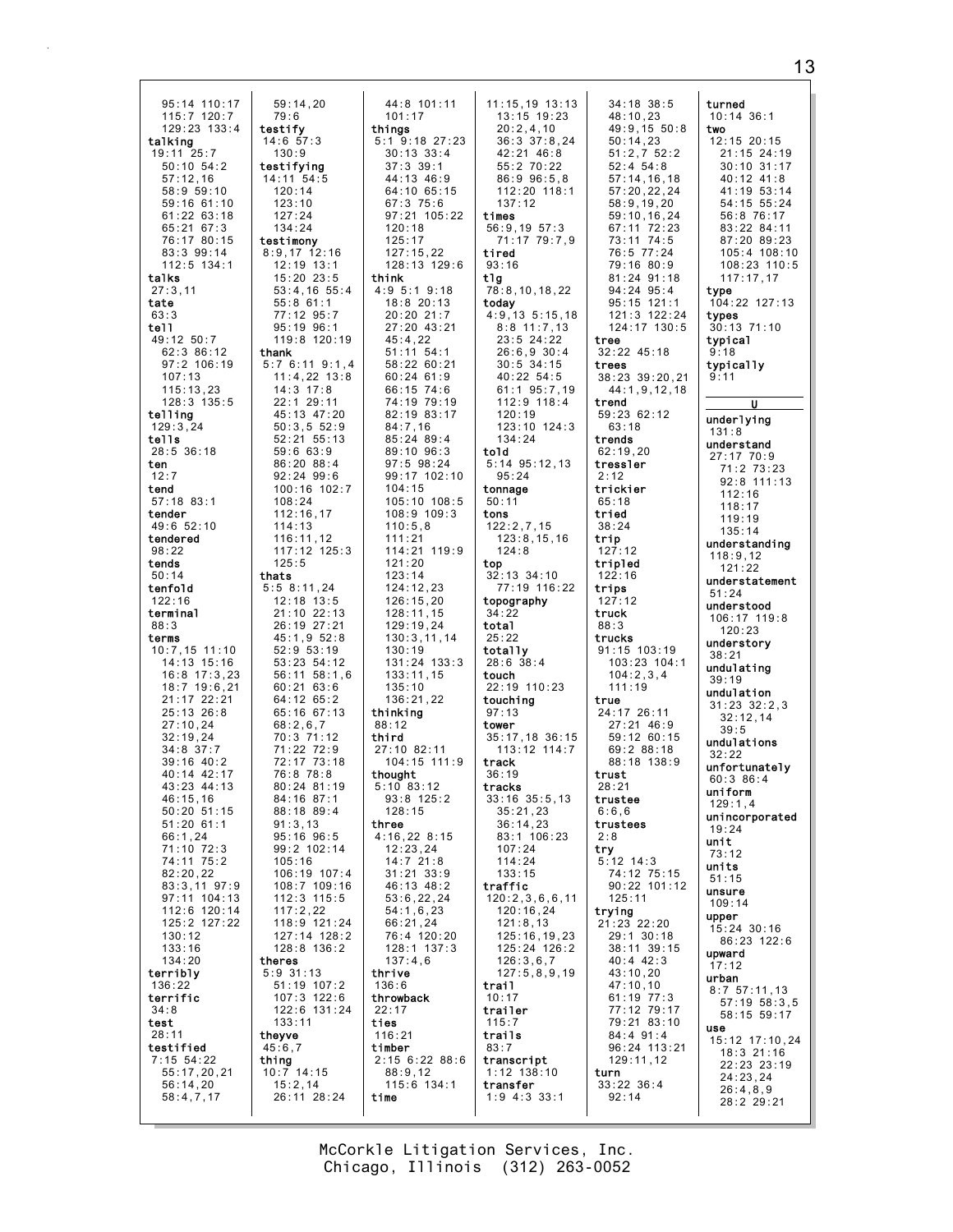$30:1, 10, 21$ <br> $39:7$  40:24 valuing  $12:24$ vantage 41:15 48:11  $48:12.12$  $36:17$  $51:2$  68:7,15 varies 69:20,22<br>72:23 74:11  $74:11$ various  $75:1.9.12.17$  $9:20$  18:20 69:19 75:10 79:7,9,10,11  $79.12$  15 vary  $80:8.16$  $39:5$  $81:17,23$ vegetation  $82:6.21$  $33:3,18$  34:7 87:20 88:2 36:22 42:15 89:17 90:17 45:18 128:23  $91:8.17$   $92:6$ vehicles 92:11 96:18  $109:6, 8$  $104.13$ verify  $108:12$  $15:7$ 109:10 112:6 verifying 116:9 121:5  $23:20$ version 121:6 127:9  $127:13,16$  $67:8$  $129:1,4,17$ vertically  $129:22$  $39:6$ victim  $130:13,14,17$ 130:20 131:9  $47:2$  $133:20,22$ view  $134:3.7$ 14:19 32:24  $135:20$  $38:5$  41:5 uses 43:8 128:19 17:4 18:17,20 viewed  $21:18, 18, 19$  $51:6$  $23:13, 14, 21$ views  $24:3,18$  25:9  $23:16$  33:9  $25:17,19,21$  $35:8$  43:11 25:24 26:24 43:21 134:17  $27:2,4,6,7$ village  $27:24$  28:8  $1:1,2$  2:9,11  $29:8$  30:1.2  $2:13$  4:4,4  $30:3,5,6,22$  $6:17,20$  7:1  $36:19.38:12$  $10:5$  13:21  $38:13$  48:9  $24:1$  48:7 48:17 60:12 56:16 64:13  $64:14$   $65:4,7$ 63:14,16<br>66:16,24 65:14 67:7  $67:9,10,22$  $70:1$  98:10 68:9,16 73:2 99:23 126:13 75:19 76:15 villages  $81:5,7,16$  $24:1$ 82:13 84:8.9 visual 84:10.14.21  $134:14$  $85:15.20$ visually  $18.628.24$ 88:13 89:2 89:19 96:16 volume  $96:21$   $97:3$  $126:6.7$  $107:1$  111:6 **vs**  $116:10$  $63:3$ 125:18 127:7  $128.23$  $129:23$ walk  $130:15,16$  $22:18$  $131:12$ wall  $133:14,14$ 39:3,13 116:22 utilize  $134:8, 11, 13$  $123:15$  $135:7,17,19$ utilized walls  $69:20$ 134:18 135:16 walmark 32:10 97:13 vacant  $104:16$  $108:16, 18, 21$  $26:7,9$  41:9  $109:23$ walmart vacuum  $126:22$  $125:21$ want  $5:23$  7:6 11:1 vaque 28:11 29:7  $132:14$  $29:10$  30:20 valuation  $30:23$  40:1  $120:1$ 41:10 63:19 value  $14:10$   $127:23$  $66:14$  75:4

 $85:689:9.23$ 94:11 97:21  $101:20$  $125:13$  $126:12$   $129:7$  $129:11$ wanted 17:5 126:22 warehouse  $102.23$   $109.22$  $114:23$ warehouses  $103:6$ warehousing  $103:4$ wasnt  $117:3$ waste 2:16 7:5 12:16  $53:17$   $55:1,8$  $55:21.24$  $56:22,23$  $57:1, 2 58:18$ 79:6 81:23 95:17 104:3 water  $35:16,18$  36:15  $40:10,11$ 113:12 114:7 way  $16:15$   $18:23$ 19:1,2 27:14  $27:15$  31:12  $31:13,15$  $33:22$  40:3  $73:5$  75:15 89:11 98:16  $123:7$   $124:5$ 128:8 129:6  $129:13$ wavs  $35:1.2.5 50:10$ weather  $46:15$ week  $91:16$   $93:20$  $124:20$ weekend  $104.69$ weekends  $104:8,11$ went  $54:20$  72:10 west  $10:19$  11:6  $16:2$  18:24  $31:6.8.10$  $32:12$   $33:15$ 49:3 57:24  $103 \cdot 15$ 106:23 108:5  $108:7, 15, 18$  $108.21$  $110:16,18$  $113:9,9$ 114:6 116:7  $117:19,24$  $126:12$ western 19:12 31:4 westmont  $57:22.22$ weve 27:12 110:5 whats  $8:6$  41:1 white 108:10 116:4 wholesale  $99:14$ widen

| 47:7                       |                                 |
|----------------------------|---------------------------------|
| window                     | yard                            |
| 107:16                     | 33:14                           |
| windows                    | 97:1                            |
| 107:12,15                  | 103:                            |
| wishes                     | 105:                            |
| 4:10                       | 106:                            |
| withdraw                   | yards                           |
| 111:11<br>withdrawn        | 97:14                           |
| 54:19                      | yeah                            |
| witness                    | 11:17                           |
| $3:2$ 5:18 $7:7,8$         | 86:5                            |
| $7:14$ 8:3                 | year                            |
| $10:24$ 11:3,5             | 136:11                          |
| 11:21,23                   | vearly<br>51:16                 |
| $12:2$ 14:5                | years                           |
| 21:13,22                   | 10:13                           |
| 22:16 36:9<br>49:24 50:2   | 12:8                            |
|                            | 45:3                            |
| 86:16,19                   | 48:9                            |
| 94:14 99:11                | 60:1                            |
| 108:18,22                  | 61:2                            |
| 113:15, 19, 22             | 62:1                            |
| 114:2,9,12<br>117:9 122:22 | 67:3                            |
| 123:13,19                  | 87:2                            |
| 125:5 132:13               | 88:2                            |
| 132:17                     | yellow                          |
| 135:13                     | 18:16                           |
| won                        | 87:2                            |
| 9:15                       | 97:6<br>134:                    |
| wont                       | yester                          |
| $37:5$ $92:13$             | $4:15$ 1                        |
| wood                       | 45:2                            |
| 107:17 117:23              | 59:3                            |
| 119:4                      | 101:                            |
| wooded                     | 133:                            |
| 31:12                      | you11                           |
| woodland                   | 26:10                           |
| 34:2 41:6                  | youre                           |
| 42:10 49:2<br>word         | 11:24                           |
| 13:18 41:10                | 53:7                            |
| 80:22 102:15               | 57:1                            |
| words                      | 66:2                            |
| 80:23                      | 95:1                            |
| work                       | youve<br>$\overline{2}$<br>16:1 |
| $9:21$ 10:11               | 56:1                            |
| 12:20,23                   | 58:7                            |
| 13:2 121:12                | 59:1                            |
| 130:5                      | 79:5                            |
| worked                     | 110:                            |
| 10:12, 16, 20              |                                 |
| 11:9,9                     |                                 |
| working<br>9:13<br>10:3    | zone                            |
| 11:11 53:4                 | $10:9$ 1                        |
| 53:12                      | 61:3                            |
| works                      | 128:                            |
| 107:11 110:8               | zoned                           |
| 113:12                     | 26:62                           |
| worried                    | 29:2                            |
| 99:20                      | 71:2                            |
| wouldnt                    | 115 :                           |
| 73:9,16 122:22             | 133:                            |
| 126:24                     | zones<br>9:222                  |
| <b>WOW</b><br>78:16        | 70:8                            |
| written                    | zoning                          |
| 80:6                       | $\overline{1}$<br>9:12          |
| wrong                      | 18:1                            |
| 72:21                      | 19:9                            |
| wrote                      | 23:1                            |
| 63:13                      | 23:2                            |
|                            | 24:1                            |
| Χ                          | 27:7                            |
| x                          | 28:1                            |
| 3:1,11                     | 30:2                            |
|                            | 61:2<br>69:2                    |
|                            |                                 |
|                            |                                 |

76:17 77:23  $\overline{Y}$ 78:13,18,21 78:22 79:1  $14.40:5$  $79:15 80:8$  $: 12$  103:18  $80:10.16$  $3:24$  $81:583:8$  $15:13, 14, 19$ 126:14.17  $06:10, 12, 18$ 129:24 131:4  $131:9$  $\Omega$  $17.44.22$  $: 5$  129:10 00  $1:14,16$  4:10  $95:9,9,10,21$ 95:21 132:24 133:8 137:2  $137:7$  $13, 11:12$ 000  $: 8$  41:23 16:10.24 17:20  $:346:14$  $23:3$   $25:2,23$  $:953:6$ 26:3,17 28:3  $: 13 \, 61 : 12$  $28:5$  29:13  $: 21, 23$ 29:14 48:20  $: 1$  63:16 48:22 61:3,7  $61:17$   $62:6$  $:381:8$  $: 20 88:8$ 70:7 71:17 71:21 72:5,7  $: 21$  $72:13,24$ 16 23:11  $73:2,8,9,13$ 73:21 74:3  $: 2, 9, 13, 15$  $:6$  111:23 74:16 81:4  $4:3$  $97:3.7.11$ erday  $102:12$  $5, 15:20$  $105:11,15$  $\frac{1}{20}$  58:23  $106:4,7,22$ <br> $108:4$  110:10  $:368:23$  $1:2$  118:4  $110:20.23.24$  $33:5$  $111:3,17$  $112:5.7.11$  $10.116:16$  $112:12,14,23$  $113 \cdot 10$ 24 26:22  $128:14$  130:1  $:7.54:21$  $134:4$  $.16.58.9$ 0301  $: 2169:16$  $1:8$  $: 1$  113:21 05  $96.8137.12$  $128:745:6$ 0844298  $: 19, 20$  $1:24$  $:7.17$  $: 1362:8$ :5 105:16  $0:7$  115:16 16:10.24 17:18  $17:20$  18:23  $\overline{z}$  $22:22$   $23:3,8$  $25:2,18,23$  $9 17:18,19$  $26:3,13,17$  $:3,1167:5$  $28:3,5$  29:13  $29:14$  48:20  $8:22$ 48:22 61:3,7  $628:2,7$  $61:1762:6$  $: 23 \, 48:21$ 67:23 70:7  $: 20, 73:1, 5$  $71:17,21$  $5:5$  131:2  $72:5.7.13.24$  $73:2,8,9,13$  $3:23$  $73:21.74:3$  $228:19$  $74:16$   $75:7.8$ 75:20 76:3 i**ng**<br>2 15:4,13  $78:22.23$  $79:7.9.11.15$  $1:1.4$  19:8  $80:8.16$   $81:4$  $:921:6$ 82:4 86:18  $: 14.17.19$  $86.1997.37$  $: 22, 24:7.8$ 97:11 102:12  $: 11, 23, 24$  $105:11,15$  $106:4,7,22$  $:7,9,19$  $: 1.4.23$ 108:4 110:10  $110:20,23,24$ :22 38:13  $: 2363 : 13$  $111:3.17$  $: 22 \ 76:2$  $112:5.7.11$ 

McCorkle Litigation Services, Inc. Chicago, Illinois (312) 263-0052